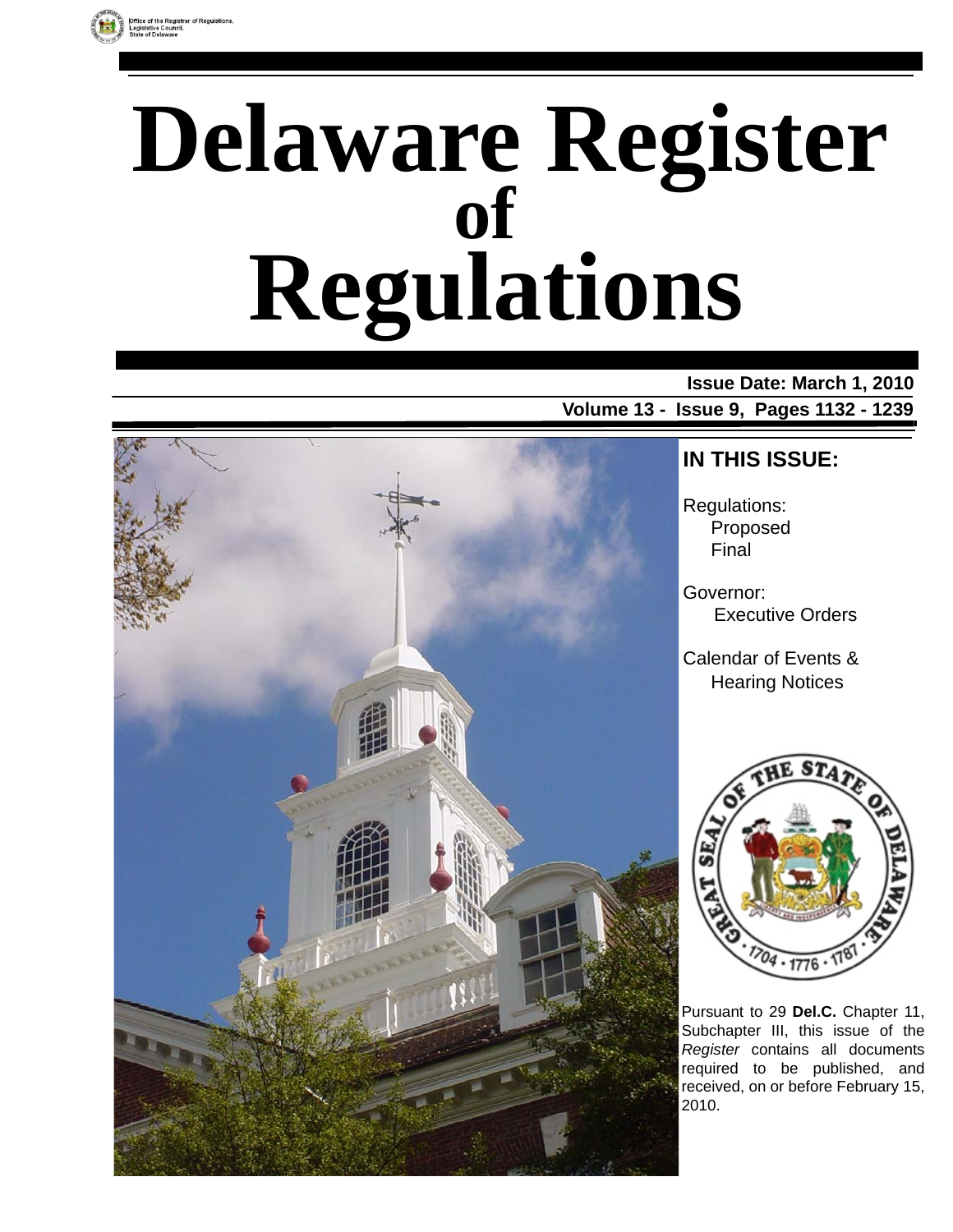# **INFORMATION ABOUT THE DELAWARE REGISTER OF REGULATIONS**

# **DELAWARE REGISTER OF REGULATIONS**

The *Delaware Register of Regulations* is an official State publication established by authority of 69 *Del. Laws*, c. 107 and is published on the first of each month throughout the year.

The *Delaware Register* will publish any regulations that are proposed to be adopted, amended or repealed and any emergency regulations promulgated.

The *Register* will also publish some or all of the following information:

- Governor's Executive Orders
- Governor's Appointments
- Agency Hearing and Meeting Notices
- Other documents considered to be in the public interest.

# **CITATION TO THE DELAWARE REGISTER**

The *Delaware Register of Regulations* is cited by volume, issue, page number and date. An example would be:

13 **DE Reg.** 24-47 (07/01/09)

Refers to Volume 13, pages 24-47 of the *Delaware Register* issued on July 1, 2009.

# **SUBSCRIPTION INFORMATION**

The cost of a yearly subscription (12 issues) for the *Delaware Register of Regulations* is \$135.00. Single copies are available at a cost of \$12.00 per issue, including postage. For more information contact the Division of Research at 302-744-4114 or 1-800-282-8545 in Delaware.

# **CITIZEN PARTICIPATION IN THE REGULATORY PROCESS**

Delaware citizens and other interested parties may participate in the process by which administrative regulations are adopted, amended or repealed, and may initiate the process by which the validity and applicability of regulations is determined.

Under 29 **Del.C.** §10115 whenever an agency proposes to formulate, adopt, amend or repeal a regulation, it shall file notice and full text of such proposals, together with copies of the existing regulation being adopted, amended or repealed, with the Registrar for publication in the *Register of Regulations* pursuant to §1134 of this title. The notice shall describe the nature of the proceedings including a brief synopsis of the subject, substance, issues, possible terms of the agency action, a reference to the legal authority of the agency to act, and reference to any other regulations that may be impacted or affected by the proposal, and shall state the manner in which persons may present their views; if in writing, of the place to which and the final date by which such views may be submitted; or if at a public hearing, the date, time and place of the hearing. If a public hearing is to be held, such public hearing shall not be scheduled less than 20 days following publication of notice of the proposal in the *Register of Regulations*. If a public hearing will be held on the proposal, notice of the time, date, place and a summary of the nature of the proposal shall also be published in at least 2 Delaware newspapers of general circulation. The notice shall also be mailed to all persons who have made timely written requests of the agency for advance notice of its regulation-making proceedings.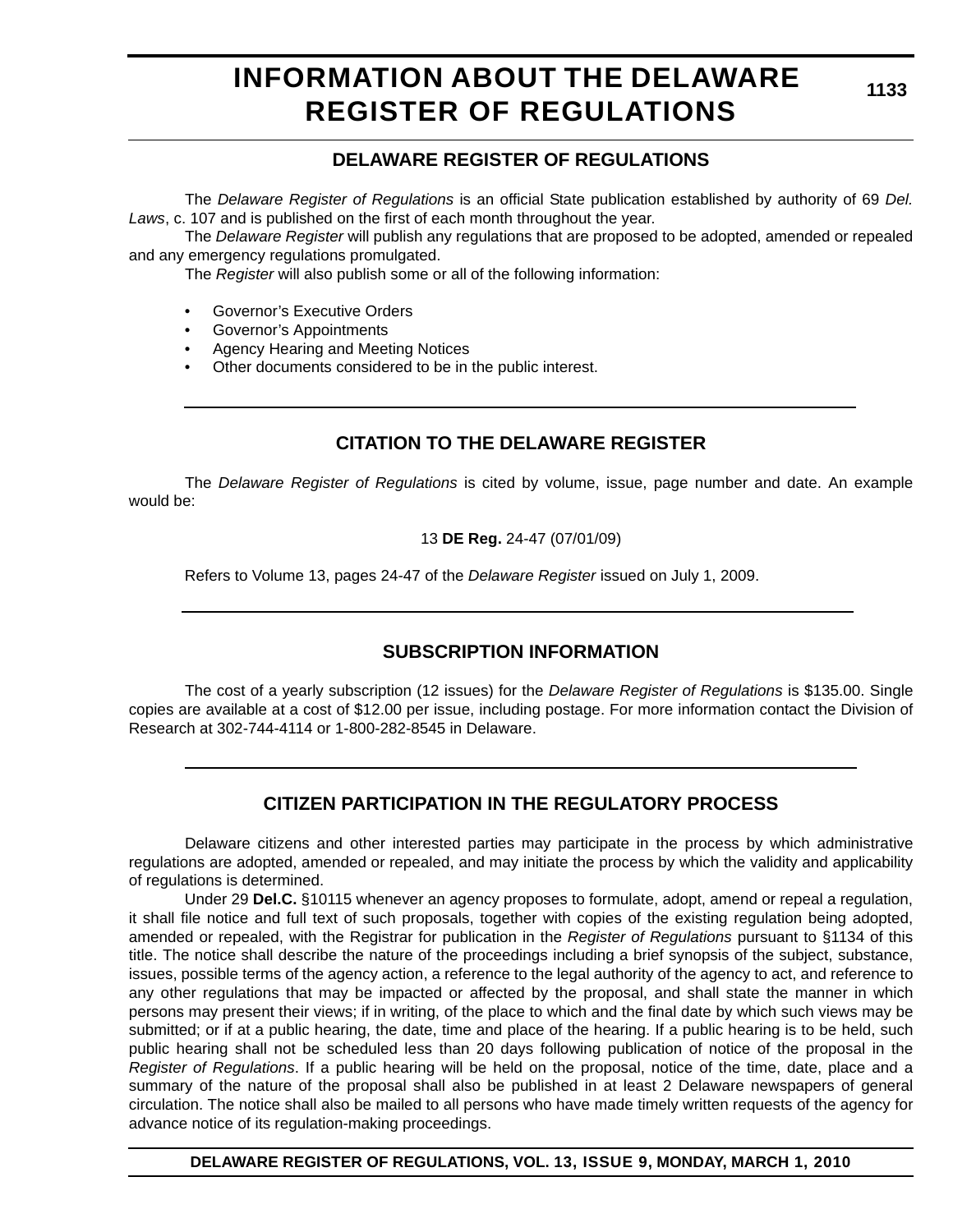# **INFORMATION ABOUT THE DELAWARE REGISTER OF REGULATIONS**

The opportunity for public comment shall be held open for a minimum of 30 days after the proposal is published in the *Register of Regulations*. At the conclusion of all hearings and after receipt, within the time allowed, of all written materials, upon all the testimonial and written evidence and information submitted, together with summaries of the evidence and information by subordinates, the agency shall determine whether a regulation should be adopted, amended or repealed and shall issue its conclusion in an order which shall include: (1) A brief summary of the evidence and information submitted; (2) A brief summary of its findings of fact with respect to the evidence and information, except where a rule of procedure is being adopted or amended; (3) A decision to adopt, amend or repeal a regulation or to take no action and the decision shall be supported by its findings on the evidence and information received; (4) The exact text and citation of such regulation adopted, amended or repealed; (5) The effective date of the order; (6) Any other findings or conclusions required by the law under which the agency has authority to act; and (7) The signature of at least a quorum of the agency members.

The effective date of an order which adopts, amends or repeals a regulation shall be not less than 10 days from the date the order adopting, amending or repealing a regulation has been published in its final form in the *Register of Regulations*, unless such adoption, amendment or repeal qualifies as an emergency under §10119.

Any person aggrieved by and claiming the unlawfulness of any regulation may bring an action in the Court for declaratory relief.

No action of an agency with respect to the making or consideration of a proposed adoption, amendment or repeal of a regulation shall be subject to review until final agency action on the proposal has been taken.

When any regulation is the subject of an enforcement action in the Court, the lawfulness of such regulation may be reviewed by the Court as a defense in the action.

Except as provided in the preceding section, no judicial review of a regulation is available unless a complaint therefor is filed in the Court within 30 days of the day the agency order with respect to the regulation was published in the *Register of Regulations*.

# **CLOSING DATES AND ISSUE DATES FOR THE DELAWARE REGISTER OF REGULATIONS**

| <b>ISSUE DATE</b> | <b>CLOSING DATE</b> | <b>CLOSING TIME</b> |
|-------------------|---------------------|---------------------|
| April 1           | March 15            | 4:30 p.m.           |
| May 1             | April 15            | 4:30 p.m.           |
| June 1            | May 14              | 4:30 p.m.           |
| July 1            | June 15             | 4:30 p.m.           |
| August 1          | July 15             | 4:30 p.m.           |

# **DIVISION OF RESEARCH STAFF**

**Deborah A. Porter**, Interim Supervisor; **Judi Abbott,** Administrative Specialist I; **Jeffrey W. Hague**, Registrar of Regulations; **Robert Lupo**, Printer; **Ruth Ann Melson**, Legislative Librarian; **Deborah J. Messina,** Print Shop Supervisor; **Kathleen Morris,** Administrative Specialist I; **Debbie Puzzo,** Research Analyst; **Don Sellers,** Printer; **Georgia Roman**, Unit Operations Support Specialist; **Victoria Schultes,** Administrative Specialist II; **Rochelle Yerkes**, Administrative Specialist II.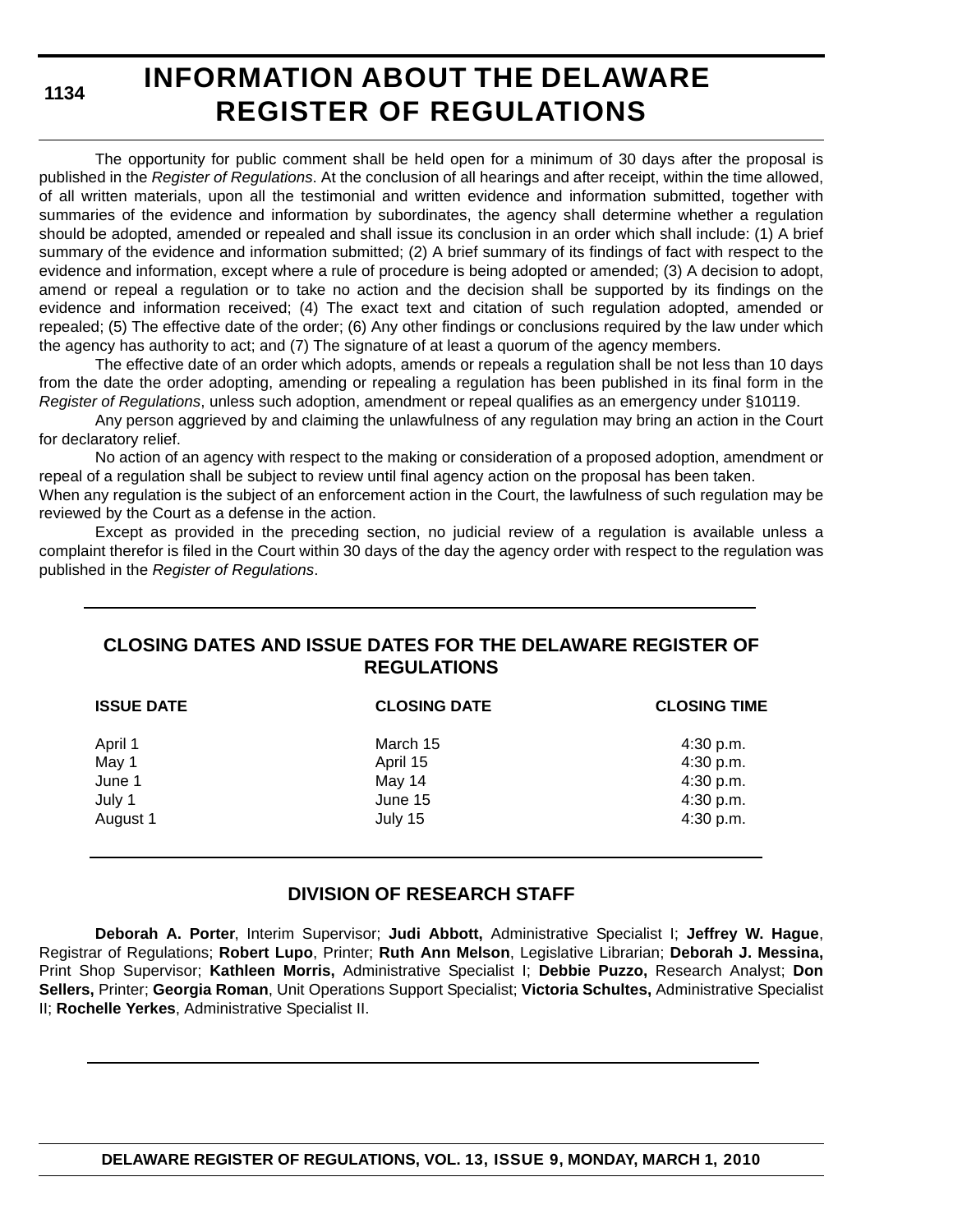# **TABLE OF CONTENTS**

**1135**

<span id="page-3-0"></span>

|                                                                                                                                   | 1137 |
|-----------------------------------------------------------------------------------------------------------------------------------|------|
| <b>PROPOSED</b>                                                                                                                   |      |
| <b>DELAWARE RIVER BASIN COMMISSION</b>                                                                                            | 1144 |
| <b>DELAWARE SOLID WASTE AUTHORITY</b>                                                                                             | 1147 |
| <b>DEPARTMENT OF EDUCATION</b>                                                                                                    |      |
| <b>Office of the Secretary</b>                                                                                                    |      |
| 107 Specialist Appraisal Process Delaware Performance Appraisal System (DPAS II)                                                  | 1147 |
| 107A Specialist Appraisal Process Delaware Performance Appraisal System                                                           | 1151 |
|                                                                                                                                   | 1158 |
|                                                                                                                                   |      |
| <b>DEPARTMENT OF FINANCE</b><br><b>Office of the State Lottery</b>                                                                |      |
|                                                                                                                                   | 1163 |
|                                                                                                                                   |      |
| <b>DEPARTMENT OF HEALTH AND SOCIAL SERVICES</b>                                                                                   |      |
| <b>Division of Developmental Disabilities Services</b>                                                                            |      |
|                                                                                                                                   | 1164 |
| <b>Division of Medicaid and Medical Assistance</b>                                                                                |      |
| <b>Division of Social Services</b>                                                                                                | 1166 |
|                                                                                                                                   | 1174 |
|                                                                                                                                   | 1174 |
|                                                                                                                                   | 1174 |
|                                                                                                                                   |      |
| <b>DEPARTMENT OF INSURANCE</b><br>1408 Standards for Prompt, Fair and Equitable Settlement of Claims for Long-Term Care Insurance | 1181 |
|                                                                                                                                   |      |
| DEPARTMENT OF NATURAL RESOURCES AND ENVIRONMENTAL CONTROL                                                                         |      |
| <b>Division of Fish and Wildlife</b>                                                                                              |      |
|                                                                                                                                   |      |
|                                                                                                                                   | 1185 |
| <b>DEPARTMENT OF STATE</b>                                                                                                        |      |
| <b>Division of Professional Regulation</b>                                                                                        |      |
|                                                                                                                                   | 1198 |
|                                                                                                                                   | 1198 |
| <b>DEPARTMENT OF TRANSPORTATION</b>                                                                                               |      |
| <b>Division of Transportation Solutions</b>                                                                                       |      |
| 2402 Delaware Manual on Uniform Traffic Control Devices, Parts 2, 3, and 6                                                        | 1199 |
| <b>FINAL</b>                                                                                                                      |      |
|                                                                                                                                   |      |
| <b>DEPARTMENT OF EDUCATION</b>                                                                                                    |      |

| <b>Office of the Secretary</b> |      |
|--------------------------------|------|
|                                | 1201 |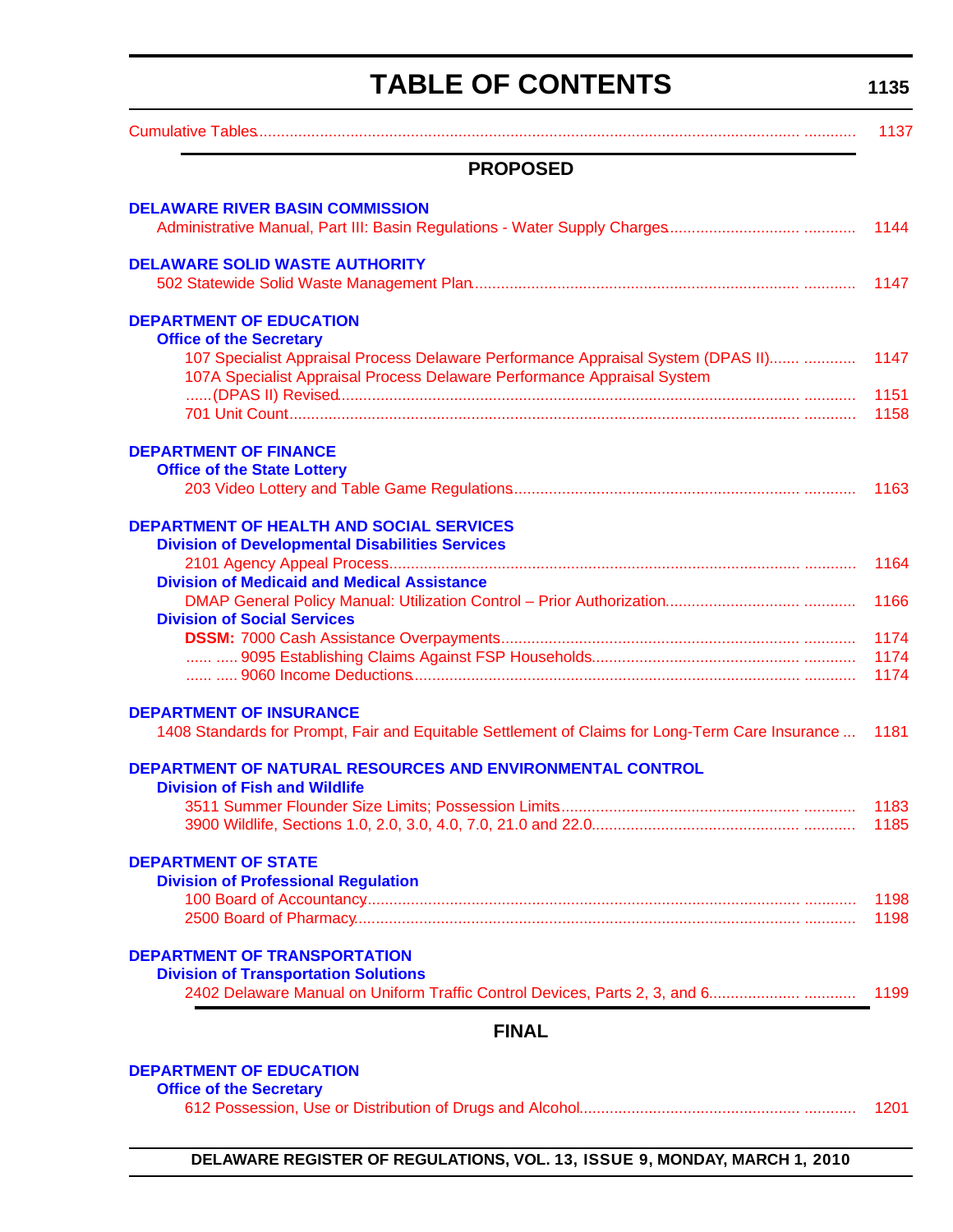# **TABLE OF CONTENTS**

| 736 Local School District and Charter School Citizen Budget Oversight Committees          | 1203<br>1205 |
|-------------------------------------------------------------------------------------------|--------------|
| <b>DEPARTMENT OF HEALTH AND SOCIAL SERVICES</b><br><b>Division of Social Services</b>     |              |
|                                                                                           | 1209         |
|                                                                                           | 1211         |
| <b>DEPARTMENT OF JUSTICE</b>                                                              |              |
|                                                                                           |              |
| <b>DEPARTMENT OF STATE</b>                                                                |              |
| <b>Division of the Arts</b>                                                               |              |
|                                                                                           | 1222         |
| <b>Division of Professional Regulation</b>                                                |              |
| 1770 Respiratory Care Advisory Council Of The Delaware Board Of Medical Practice          | 1223         |
| <b>DEPARTMENT OF TRANSPORTATION</b>                                                       |              |
| <b>Division of Motor Vehicles</b>                                                         |              |
| 2217 Driver License and Identification Card Application Procedures for Delaware Compliant | 1225         |
|                                                                                           | 1226         |
| <b>EXECUTIVE DEPARTMENT</b>                                                               |              |
| <b>Delaware Economic Development Office</b>                                               |              |
|                                                                                           | 1227         |
|                                                                                           |              |

# **GOVERNOR**

| <b>Executive Orders:</b>                                                                          |      |
|---------------------------------------------------------------------------------------------------|------|
| No. 16: Naming Linda L. Ammons to Lead Independent Review of Delaware's Policies and              |      |
|                                                                                                   | 1228 |
| No. 17: Allocation and Sub-allocation of State Private Activity Bond Volume Cap for Calendar Year |      |
| 2010 and Reallocation of State Private Activity Bond Volume Cap for Calendar Year 2009            | 1229 |
| No. 18, Leading by Example Towards a Clean Energey Economy and Sustainable                        |      |
|                                                                                                   | 1230 |
|                                                                                                   |      |

# **CALENDAR OF EVENTS/HEARING NOTICES**

| Delaware River Basin Commission, Notice of Public Hearing and business meeting                 | 1235 |
|------------------------------------------------------------------------------------------------|------|
| Delaware Solid Waste Authority, Notice of Public Hearing and Public Comment period             | 1235 |
|                                                                                                | 1235 |
|                                                                                                | 1235 |
| Dept. of Health and Social Services, Div. of Management Services, Notice of Public Comment     | 1236 |
|                                                                                                | 1236 |
| Div. of Medicaid & Medical Assistance, Div. of Social Services, Notices of Public Comment      | 1236 |
|                                                                                                | 1237 |
| Dept. of Natural Resources & Environmental Control, Div. of Fish & Wildlife, Notices of Public |      |
| 1237 - 1238                                                                                    |      |
| Dept of State, Division of Professional Regulation, Board of Accountancy & Board of Pharmacy   |      |
|                                                                                                | 1238 |
| Dept. of Transportation, Div. of Transportation Solutions, Notice of Public Comment Period     | 1239 |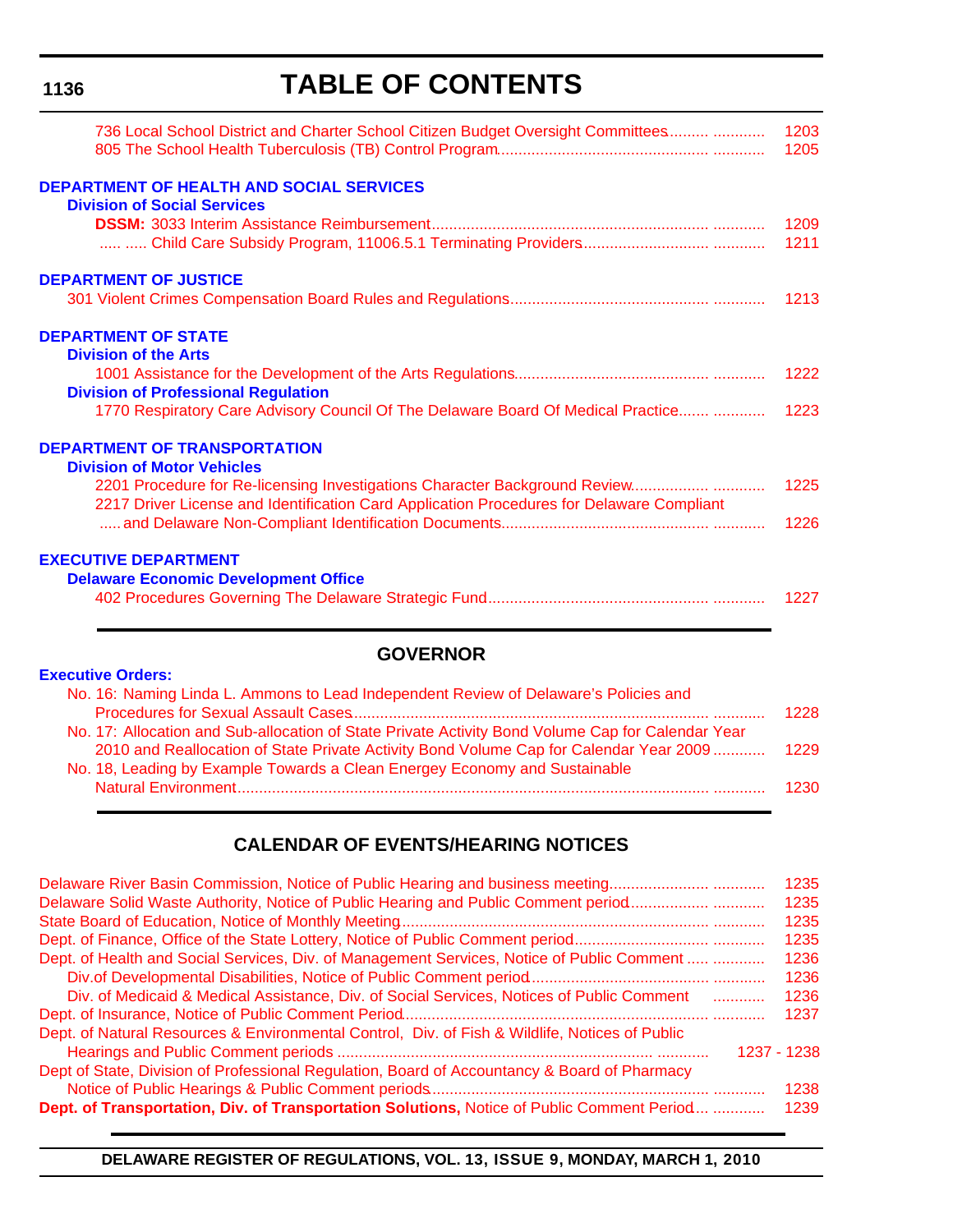<span id="page-5-0"></span>**DELAWARE COUNCIL ON POLICE TRAINING**........................................................... ...... 13 **DE Reg.** 593(Prop.) 13 **DE Reg.** 840(Final) **DELAWARE RIVER BASIN COMMISSION** Proposed Amendments to the Water Quality Regulations, Water Code and Comprehensive Plan to Revise the Human Health Water Quality Criteria for PCBs in the Delaware Estuary, etc.............................................................................. ...... 13 **DE Reg.** 154(Prop.) **DELAWARE SOLID WASTE AUTHORITY** 501 Regulations of the Delaware Solid Waste Authority.......................................... ...... 13 **DE Reg.** 326(Prop.) 502 Statewide Solid Waste Management Plan........................................................ ...... 13 **DE Reg.** 333(Prop.) **DELAWARE STATE FIRE PREVENTION REGULATIONS** Proposed Recommendations for 2009..................................................................... ...... 13 **DE Reg.** 7(Prop.) 13 **DE Reg.** 629 (Final) **DEPARTMENT OF AGRICULTURE Delaware Standardbred Breeders' Fund** 502 Delaware Standardbred Breeder's Fund Regulations, Sections 4.0, 9.0 & 14.0.................................................................................................... ...... 13 **DE Reg.** 496(Final) **Division of Animal Health and Food Products Inspection** 304 Exotic Animal Regulations ......................................................................... ...... 13 **DE Reg.** 8(Prop.) 13 **DE Reg.** 559(Prop.) 13 **DE Reg.** 926(Final) **Harness Racing Commission** 501 Harness Racing Rules and Regulations..................................................... ...... 13 **DE Reg.** 1064(Final) 501 Harness Racing, Rule 7.0 Rules of the Race............................................. ...... 13 **DE Reg.** 17(Prop.) 13 **DE Reg.** 841(Final) 501 Harness Racing Rules and Regulations, Sections 7.0 and 10.0 ............... ...... 13 **DE Reg.** 336(Prop.) Section 10.0 Due Process & Disciplinary Action......................................... ...... 13 **DE Reg.** 931(Final) **Thoroughbred Racing Commission** The table printed below lists the regulations that have been proposed, adopted, amended or repealed in the preceding issues of the current volume of the *Delaware Register of Regulations*. The regulations are listed alphabetically by the promulgating agency, followed by a citation to that issue of the *Register* in which the regulation was published. Proposed regulations are designated with (Prop.); Final regulations are designated with (Final); Emergency regulations are designated with (Emer.); and regulations that have been repealed are designated with (Rep.).

Rule 11.0, Entries, Subscriptions, Delegations.................................................. ...... 13 **DE Reg.** 343(Prop.) 13 **DE Reg.** 497(Final) Rule 14.0 Running of the Race.......................................................................... ...... 13 **DE Reg.** 971(Prop.) Rule 14.20 Toe Grabs........................................................................................ ...... 13 **DE Reg.** 6(Emer) 13 **DE Reg.** 151(Emer)

# **DEPARTMENT OF EDUCATION**

| <b>Office of the Secretary</b>                                       |                        |  |
|----------------------------------------------------------------------|------------------------|--|
|                                                                      |                        |  |
|                                                                      | 13 DE Reg. 1065(Final) |  |
| 106 Teacher Appraisal Process Delaware Performance Appraisal System  |                        |  |
|                                                                      | 13 DE Reg. 725(Prop.)  |  |
|                                                                      | 13 DE Reg. 1067(Final) |  |
| 106A Teacher Appraisal Process Delaware Performance Appraisal System |                        |  |
|                                                                      |                        |  |
|                                                                      | 13 DE Reg. 1068(Final) |  |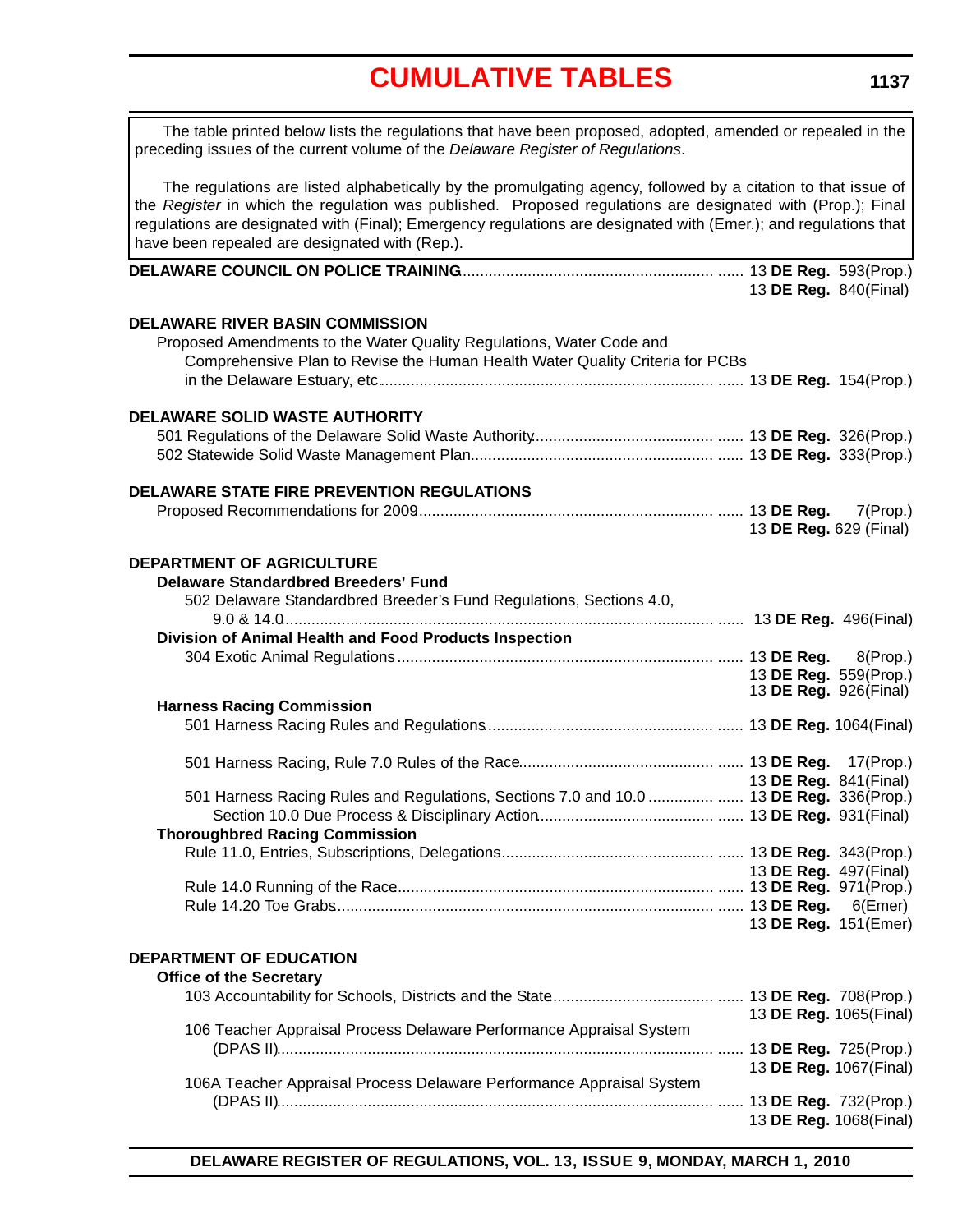| 108 Administrator Appraisal Process Delaware Performance Appraisal System                                                                                                                                  |                                                |  |
|------------------------------------------------------------------------------------------------------------------------------------------------------------------------------------------------------------|------------------------------------------------|--|
| 108A Administrator Appraisal Process Delaware Performance Appraisal System                                                                                                                                 | 13 DE Reg. 1071(Final)                         |  |
|                                                                                                                                                                                                            |                                                |  |
|                                                                                                                                                                                                            | 13 DE Reg. 1073(Final)                         |  |
| 252 Required Educational Records and Transfer and Maintenance of                                                                                                                                           |                                                |  |
|                                                                                                                                                                                                            | 13 DE Reg. 1075(Final)                         |  |
| 260 General Administrative Review Procedures for the Child & Adult Care Food                                                                                                                               |                                                |  |
| Programs of the United States Department of Agriculture CACFP/USDA  13 DE Reg. 345(Prop.)                                                                                                                  | 13 DE Reg. 636(Final)                          |  |
| 262 General Administrative Appeal Procedures for National School Lunch<br>Programs (NSLP), the School Breakfast Program (SBP) and the<br>After School Snack Program (ASSP) of the United States Department |                                                |  |
|                                                                                                                                                                                                            |                                                |  |
| 264 General Administrative Appeal Procedures for the Summer Food Service<br>Programs of the United States Department of Agriculture CACFP/USDA . 13 DE Reg. 977(Prop.)                                     |                                                |  |
|                                                                                                                                                                                                            |                                                |  |
|                                                                                                                                                                                                            |                                                |  |
| 502 Alignment of Local School District Curricula to the State Content Standards 13 DE Reg. 257(Final)                                                                                                      |                                                |  |
|                                                                                                                                                                                                            | 13 DE Reg. 986(Prop.)                          |  |
| 705 Leave for Training Camp or Special Duty in the National Guard or the                                                                                                                                   |                                                |  |
|                                                                                                                                                                                                            |                                                |  |
| 706 Credit for Experience for Full Time Active Duty Service in the Armed Forces. 13 DE Reg. 349(Prop.)                                                                                                     | 13 DE Reg. 637(Final)<br>13 DE Reg. 639(Final) |  |
|                                                                                                                                                                                                            |                                                |  |
| 718 Health Examinations for Employees of School Districts, Charter Schools,                                                                                                                                | 13 DE Reg. 1078(Final)                         |  |
|                                                                                                                                                                                                            | 13 DE Reg. 640(Final)                          |  |
|                                                                                                                                                                                                            |                                                |  |
|                                                                                                                                                                                                            | 13 DE Reg. 1080(Final)                         |  |
| 736 Local School District and Charter School Citizen Budget Oversight                                                                                                                                      | 13 DE Reg. 933(Final)                          |  |
|                                                                                                                                                                                                            |                                                |  |
| 738 Financial Goals for Instruction and Instruction-related Expenditures  13 DE Reg. 759(Prop.)                                                                                                            | 13 DE Reg. 886(Prop.)                          |  |
|                                                                                                                                                                                                            | 13 DE Reg. 1082(Final)                         |  |
| 742 Compensation of School District and Charter School Personnel Under                                                                                                                                     |                                                |  |
|                                                                                                                                                                                                            | 13 DE Reg. 842(Final)                          |  |
|                                                                                                                                                                                                            | 13 DE Reg. 843(Final)                          |  |
|                                                                                                                                                                                                            |                                                |  |
|                                                                                                                                                                                                            | 13 DE Reg. 935(Final)                          |  |
|                                                                                                                                                                                                            |                                                |  |
|                                                                                                                                                                                                            | 13 DE Reg. 845(Final)                          |  |

**DELAWARE REGISTER OF REGULATIONS, VOL. 13, ISSUE 9, MONDAY, MARCH 1, 2010**

# **1138**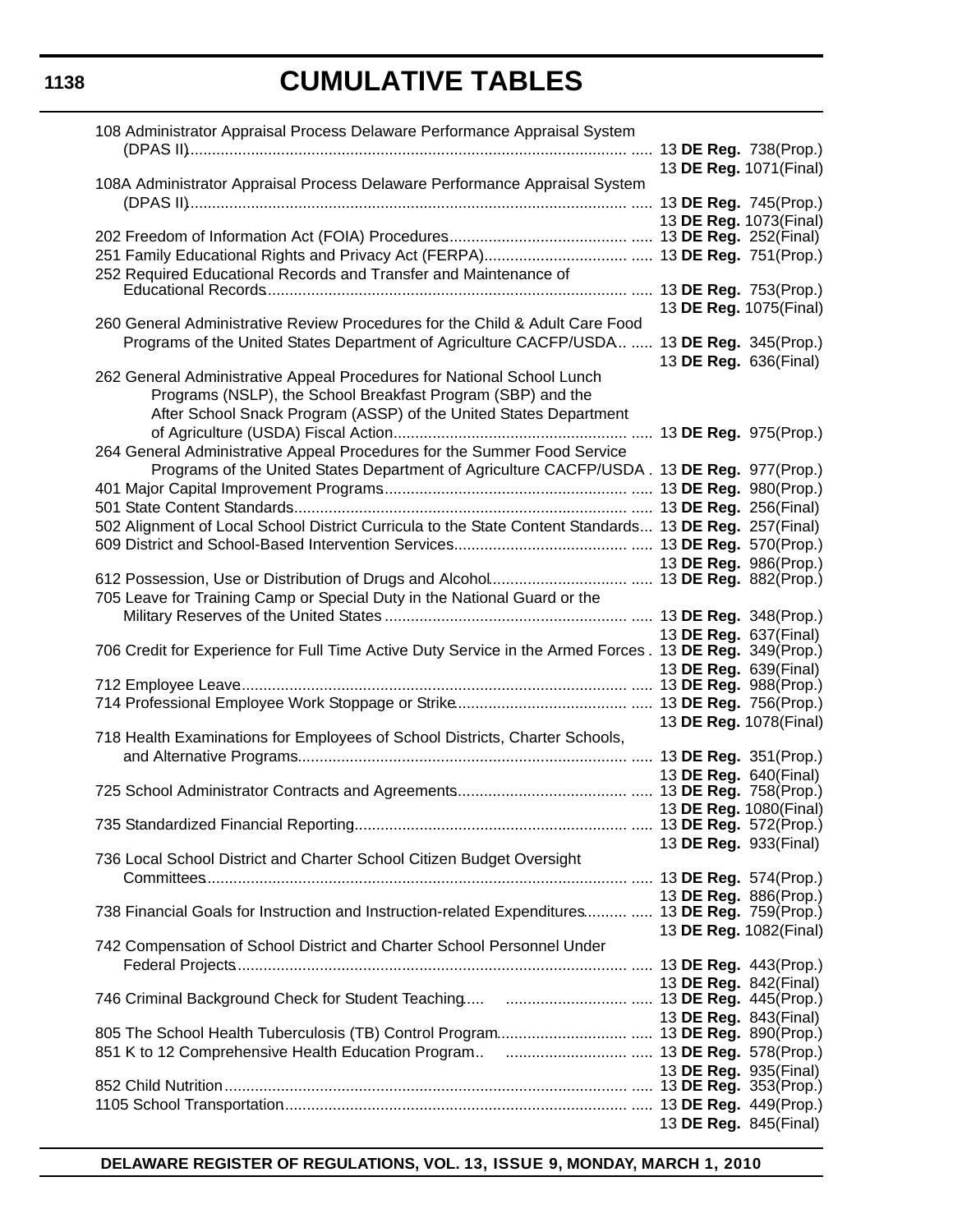|                              | <b>Professional Standards Board</b>                                                           |  |                              |
|------------------------------|-----------------------------------------------------------------------------------------------|--|------------------------------|
|                              | 1507 Alternative Routes to Teacher Licensure and Certification Program  13 DE Reg. 354(Prop.) |  |                              |
|                              |                                                                                               |  | 13 DE Reg. 642(Final)        |
|                              |                                                                                               |  |                              |
|                              |                                                                                               |  | 13 DE Reg. 1084(Final)       |
|                              |                                                                                               |  | 13 DE Reg. 647(Final)        |
|                              |                                                                                               |  |                              |
|                              |                                                                                               |  |                              |
|                              |                                                                                               |  |                              |
|                              |                                                                                               |  |                              |
|                              |                                                                                               |  | 13 DE Reg. 650(Final)        |
|                              |                                                                                               |  |                              |
| <b>DEPARTMENT OF FINANCE</b> |                                                                                               |  |                              |
| <b>State Lottery Office</b>  |                                                                                               |  |                              |
|                              |                                                                                               |  | 13 DE Reg. 406(Final)        |
|                              |                                                                                               |  |                              |
|                              | <b>DEPARTMENT OF HEALTH AND SOCIAL SERVICES</b>                                               |  |                              |
|                              | <b>Division of Long Term Care Residents Protection</b>                                        |  |                              |
|                              |                                                                                               |  |                              |
|                              |                                                                                               |  |                              |
|                              | 3110 Criminal History Checks And Drug Testing For Home Health Agencies  13 DE Reg.1009(Prop.) |  |                              |
|                              |                                                                                               |  |                              |
|                              | 3220 Training and Qualifications for Nursing Assistants and Certified Nursing                 |  |                              |
|                              |                                                                                               |  |                              |
|                              | <b>Division of Medicaid and Medical Assistance</b>                                            |  |                              |
|                              | 1915(c) Home and Community-Based Services Waiver for the Elderly and                          |  |                              |
|                              |                                                                                               |  |                              |
|                              |                                                                                               |  |                              |
|                              |                                                                                               |  |                              |
|                              | Title XIX Medicaid State Plan, Attachment 4.19-a, Page 3, Reimbursement                       |  |                              |
|                              |                                                                                               |  |                              |
|                              |                                                                                               |  | 13 DE Reg. 656(Final)        |
|                              | Title XIX Medicaid State Plan, Attachment 4.19-b, Page 14, Reimbursement                      |  |                              |
|                              |                                                                                               |  |                              |
|                              |                                                                                               |  | 13 DE Reg. 658(Final)        |
|                              |                                                                                               |  |                              |
|                              |                                                                                               |  | 13 DE Reg. 654(Final)        |
|                              |                                                                                               |  |                              |
|                              |                                                                                               |  | 13 DE Reg. 654(Final)        |
|                              |                                                                                               |  |                              |
|                              |                                                                                               |  | 13 DE Reg. 654(Final)        |
|                              |                                                                                               |  | 13 DE Reg. 654(Final)        |
|                              |                                                                                               |  |                              |
|                              | <b>Division of Public Health</b>                                                              |  |                              |
|                              |                                                                                               |  |                              |
|                              | <b>Division of Social Services</b>                                                            |  |                              |
|                              |                                                                                               |  | $7$ (Prop.)                  |
|                              |                                                                                               |  | 13 DE Reg. 150(Err.)         |
|                              |                                                                                               |  | 13 <b>DE Reg.</b> 407(Final) |
|                              |                                                                                               |  |                              |
|                              |                                                                                               |  | 13 DE Reg. 661(Final)        |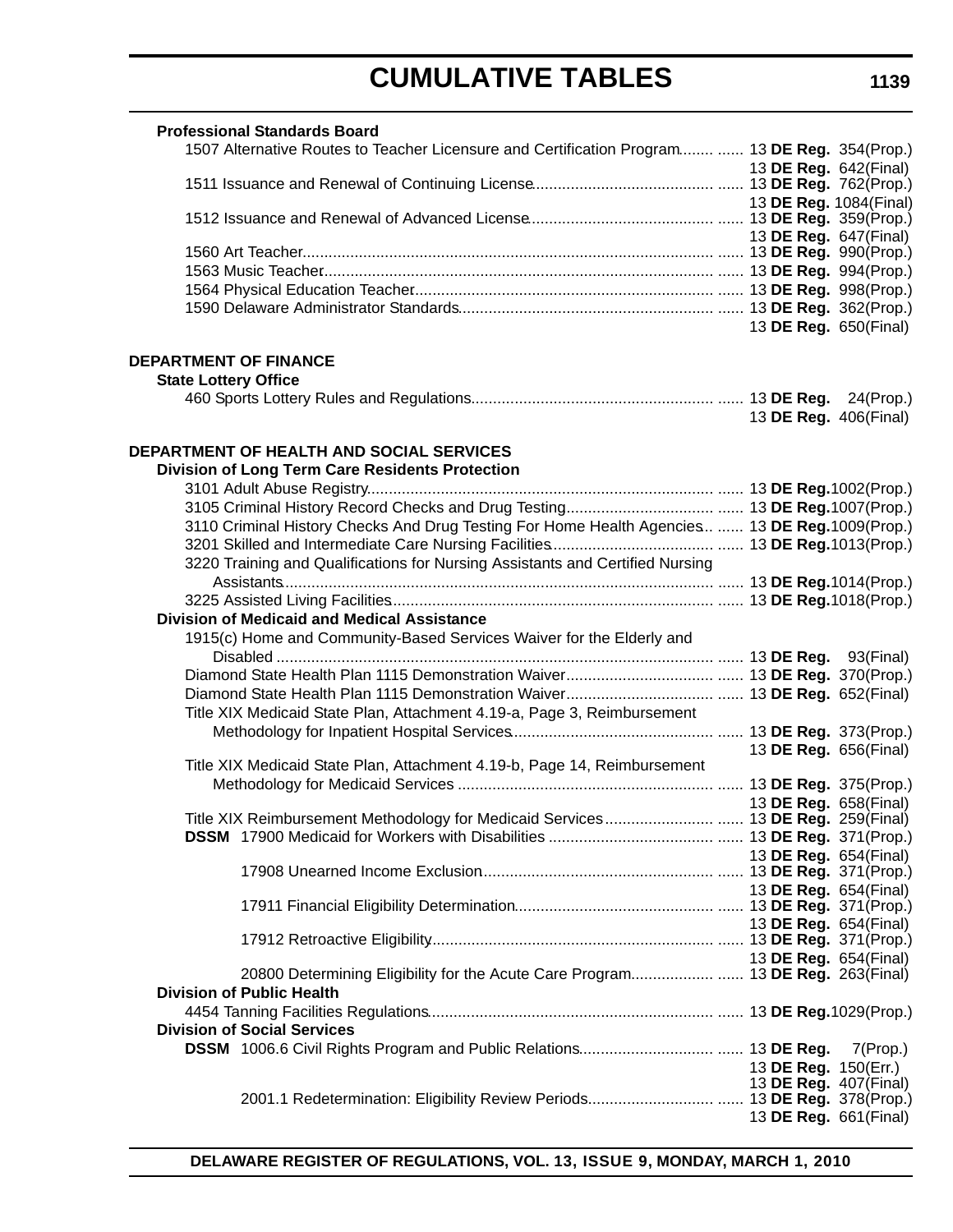|                                                                                            |  |  | 13 DE Reg. 847(Final)        |
|--------------------------------------------------------------------------------------------|--|--|------------------------------|
|                                                                                            |  |  |                              |
|                                                                                            |  |  |                              |
|                                                                                            |  |  |                              |
|                                                                                            |  |  | 13 <b>DE Reg.</b> 663(Final) |
|                                                                                            |  |  |                              |
|                                                                                            |  |  | 13 DE Reg. 663(Final)        |
|                                                                                            |  |  |                              |
|                                                                                            |  |  | 13 DE Reg. 663(Final)        |
| 9018.1 Work Registration Requirements; 9021 Failure to Comply;                             |  |  |                              |
|                                                                                            |  |  |                              |
|                                                                                            |  |  |                              |
|                                                                                            |  |  |                              |
|                                                                                            |  |  |                              |
|                                                                                            |  |  |                              |
| 9038 Verification for Recertifications and Interim Changes 13 DE Reg. 267(Final)           |  |  |                              |
|                                                                                            |  |  |                              |
| 13 <b>DE Reg.</b> 937(Final)                                                               |  |  |                              |
|                                                                                            |  |  |                              |
|                                                                                            |  |  |                              |
|                                                                                            |  |  |                              |
|                                                                                            |  |  | 13 DE Reg. 1086(Final)       |
| 9094 Cooperation with the Division of Child Support Enforcement                            |  |  |                              |
|                                                                                            |  |  |                              |
|                                                                                            |  |  |                              |
|                                                                                            |  |  | 13 DE Reg. 1088(Final)       |
| 11003.2.1 TANF and Transitional Work Program Sanctions 13 DE Reg. 1048(Prop.)              |  |  |                              |
|                                                                                            |  |  |                              |
|                                                                                            |  |  |                              |
|                                                                                            |  |  |                              |
|                                                                                            |  |  |                              |
| <b>DEPARTMENT OF INSURANCE</b>                                                             |  |  |                              |
|                                                                                            |  |  |                              |
| 607 Defensive Driving Course Discount (Automobiles and Motorcycles)  13 DE Reg. 158(Prop.) |  |  |                              |
|                                                                                            |  |  | 13 DE Reg. 498(Final)        |
|                                                                                            |  |  |                              |
|                                                                                            |  |  |                              |
|                                                                                            |  |  | 13 DE Reg. 409(Final)        |
| 1215 Recognition of Preferred Mortality Tables for use in Determining Minimum              |  |  |                              |
|                                                                                            |  |  |                              |
|                                                                                            |  |  | 13 DE Reg. 410(Final)        |
| 1305 Rate Filing Procedures for Health Insurers and Health Service Corporations            |  |  |                              |
|                                                                                            |  |  |                              |
|                                                                                            |  |  | 13 DE Reg. 939(Final)        |
| 1310 Standards for Prompt, Fair and Equitable Settlement of Claims for Health              |  |  |                              |
|                                                                                            |  |  |                              |
|                                                                                            |  |  |                              |
|                                                                                            |  |  |                              |

# **DEPARTMENT OF JUSTICE**

#### **Division of Securities** Part H Provisions Applicable to Broker-Dealers, Agents, Investment Advisers & Investment Adviser Representatives § 800. Senior Specific Designations.. ..... 13 **DE Reg.** 48(Prop.) Rules and Regulations Pursuant to the Delaware Securities Act....................... ..... 13 **DE Reg.** 381(Prop.)

# **1140**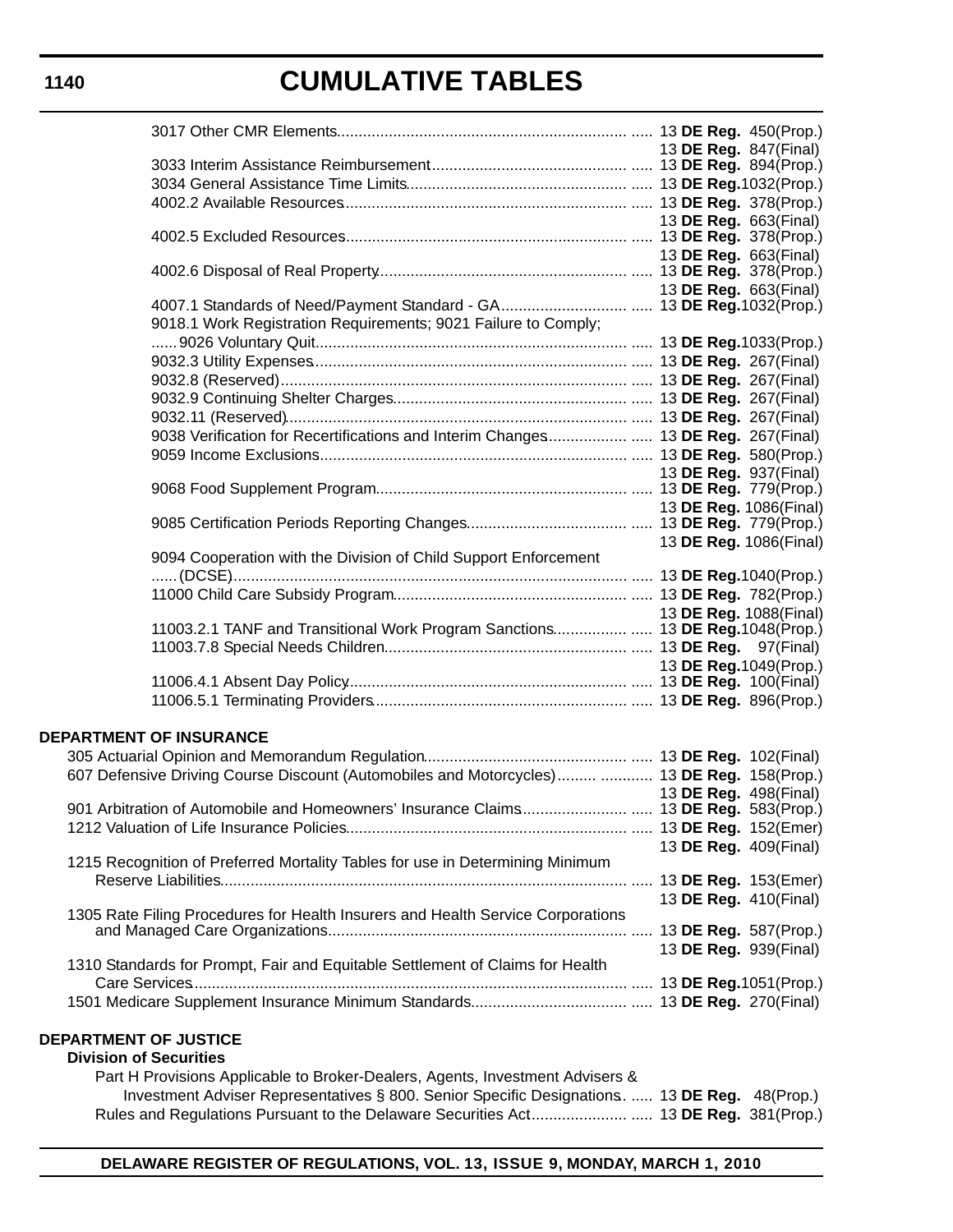| Rules and Regulations Pursuant to the Delaware Securities Act 13 DE Reg. 667(Final)                   |  |                                                |
|-------------------------------------------------------------------------------------------------------|--|------------------------------------------------|
| <b>DEPARTMENT OF LABOR</b><br><b>Division of Industrial Affairs</b>                                   |  |                                                |
|                                                                                                       |  |                                                |
| DEPARTMENT OF NATURAL RESOURCES AND ENVIRONMENTAL CONTROL<br>Division of Air and Waste Management     |  |                                                |
|                                                                                                       |  |                                                |
| 1124 Control of Volatile Organic Compound Emissions, Sections 2.0, 12.0,                              |  |                                                |
| 1125 Requirements for Preconstruction Review, Section 3.0 Prevention of                               |  |                                                |
|                                                                                                       |  |                                                |
| 1138 Emission Standards for Hazardous Air Pollutants for Source Categories,                           |  |                                                |
|                                                                                                       |  |                                                |
|                                                                                                       |  | 13 DE Reg. 668(Final)                          |
| 1141 Limiting Emissions of Volatile Organic Compounds from Consumer and                               |  |                                                |
| Commercial Products, Section 3.0 Portable Fuel Containers 13 DE Reg. 792(Prop.)                       |  |                                                |
|                                                                                                       |  |                                                |
|                                                                                                       |  | 13 DE Reg. 670(Final)                          |
| 1146 Electric Generating Unit (EGU) Multi-Pollutant Regulation 13 DE Reg. 499(Final)                  |  |                                                |
| 1301 Regulations Governing Solid Waste, Sections 4.0, 6.0, 7.0 and 10.0  13 DE Reg. 185(Prop.)        |  |                                                |
|                                                                                                       |  | 13 DE Reg. 1093(Final)                         |
|                                                                                                       |  |                                                |
| 1351 Delaware Regulations Governing Underground Storage Tank Systems<br>Division of Fish and Wildlife |  | 13 DE Reg. 852(Final)<br>13 DE Reg. 796(Prop.) |
|                                                                                                       |  |                                                |
| 3512 Winter Flounder Size Limit; Possession Limit; Seasons 13 DE Reg. 386(Prop.)                      |  |                                                |
| 3518 Black Drum Size Limit; Possession Limit; Landing Limit; Dealer Limit  13 DE Reg. 897(Prop.)      |  | 13 DE Reg. 672(Final)                          |
|                                                                                                       |  |                                                |
|                                                                                                       |  |                                                |
|                                                                                                       |  | 13 DE Reg. 675(Final)                          |
|                                                                                                       |  |                                                |
|                                                                                                       |  | 13 DE Reg. 941(Final)                          |
| Division of Soil and Water Conservation                                                               |  |                                                |
|                                                                                                       |  |                                                |
| 5104 Delaware Coastal Management Program Federal Consistency Policies                                 |  |                                                |
|                                                                                                       |  | 13 DE Reg. 943(Final)                          |
| <b>Division of Water Resources</b>                                                                    |  |                                                |
|                                                                                                       |  |                                                |
| DEPARTMENT OF SAFETY AND HOMELAND SECURITY<br><b>Division of State Police</b>                         |  |                                                |
| 1300 Board of Examiners of Private Investigators & Private Security Agencies  13 DE Reg. 229(Prop.)   |  |                                                |
|                                                                                                       |  | 13 DE Reg. 502(Final)                          |
| 2300 Pawn Brokers, Secondhand Dealers and Scrap Metal Processors  13 DE Reg. 462(Prop.)               |  |                                                |
|                                                                                                       |  | 13 DE Reg. 856(Final)                          |
|                                                                                                       |  |                                                |
|                                                                                                       |  | 13 DE Reg. 677(Final)                          |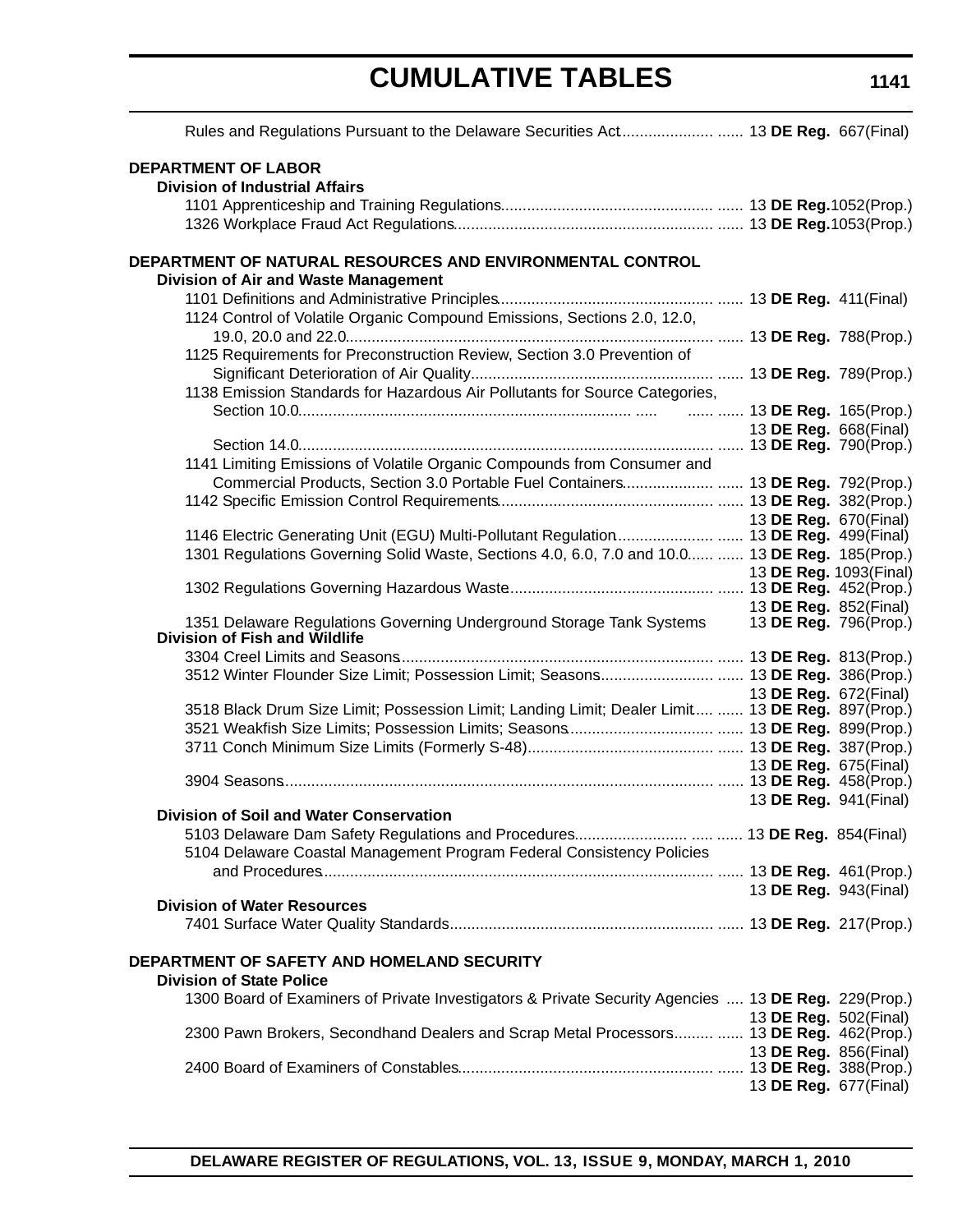| <b>DEPARTMENT OF STATE</b>                                                                  |  |                                                  |
|---------------------------------------------------------------------------------------------|--|--------------------------------------------------|
| <b>Controlled Substance Advisory Committee</b>                                              |  |                                                  |
|                                                                                             |  | 13 DE Reg. 281(Final)                            |
| <b>Division of the Arts</b>                                                                 |  |                                                  |
|                                                                                             |  |                                                  |
| <b>Division of Professional Regulation</b>                                                  |  |                                                  |
| Delaware Gaming Control Board, 103 Regulations Governing Charitable                         |  |                                                  |
| Gambling Other Than Raffles; 104 Regulations Governing Texas Hold                           |  |                                                  |
|                                                                                             |  |                                                  |
|                                                                                             |  |                                                  |
|                                                                                             |  |                                                  |
|                                                                                             |  | 13 DE Reg. 412(Final)                            |
|                                                                                             |  | 13 DE Reg. 599(Prop.)                            |
|                                                                                             |  | 13 DE Reg. 901 (Prop.)                           |
|                                                                                             |  |                                                  |
|                                                                                             |  | 13 DE Reg. 901(Prop.)                            |
| 103 Regulations Governing Charitable Gambling Other Than Raffles.     13 DE Reg. 107(Final) |  |                                                  |
|                                                                                             |  | 13 DE Reg. 599(Prop.)                            |
|                                                                                             |  | 13 DE Reg. 901(Prop.)<br>13 DE Reg. $49$ (Prop.) |
|                                                                                             |  | 13 DE Reg. 107(Final)                            |
|                                                                                             |  | 13 <b>DE Reg.</b> 412(Final)                     |
|                                                                                             |  | 13 DE Reg. 599(Prop.)                            |
|                                                                                             |  |                                                  |
|                                                                                             |  | 13 DE Reg. 503(Final)                            |
|                                                                                             |  | 13 <b>DE Reg.</b> 946(Final)                     |
|                                                                                             |  |                                                  |
|                                                                                             |  | 13 DE Reg. 284(Final)                            |
|                                                                                             |  | 13 <b>DE Reg.</b> 680(Final)                     |
|                                                                                             |  |                                                  |
|                                                                                             |  |                                                  |
| 1800 Board of Plumbing, Heating, Ventilation, Air Conditioning & Refrigeration              |  | 13 DE Reg. 858(Final)                            |
|                                                                                             |  |                                                  |
|                                                                                             |  |                                                  |
|                                                                                             |  | 13 DE Reg. 1095(Final)                           |
|                                                                                             |  |                                                  |
|                                                                                             |  | 13 DE Reg. 506(Final)                            |
| 2700 Board of Professional Land Surveyors, Sections 12.0 Minimum Technical                  |  |                                                  |
|                                                                                             |  |                                                  |
|                                                                                             |  |                                                  |
|                                                                                             |  |                                                  |
|                                                                                             |  |                                                  |
|                                                                                             |  |                                                  |
|                                                                                             |  | 13 DE Reg. 682(Final)                            |
| 3700 Board of examiners of Speech/Language Pathologists, Audiologists &                     |  |                                                  |
|                                                                                             |  |                                                  |
|                                                                                             |  | 13 DE Reg. 1097(Final)                           |
|                                                                                             |  |                                                  |
|                                                                                             |  | 13 DE Reg. 414(Final)                            |
|                                                                                             |  |                                                  |
|                                                                                             |  | 13 DE Reg. 1098(Final)                           |
| <b>Office of the State Bank Commissioner</b>                                                |  |                                                  |
|                                                                                             |  |                                                  |
|                                                                                             |  | 13 DE Reg. 862(Final)                            |
|                                                                                             |  |                                                  |
|                                                                                             |  | 13 DE Reg. 862(Final)                            |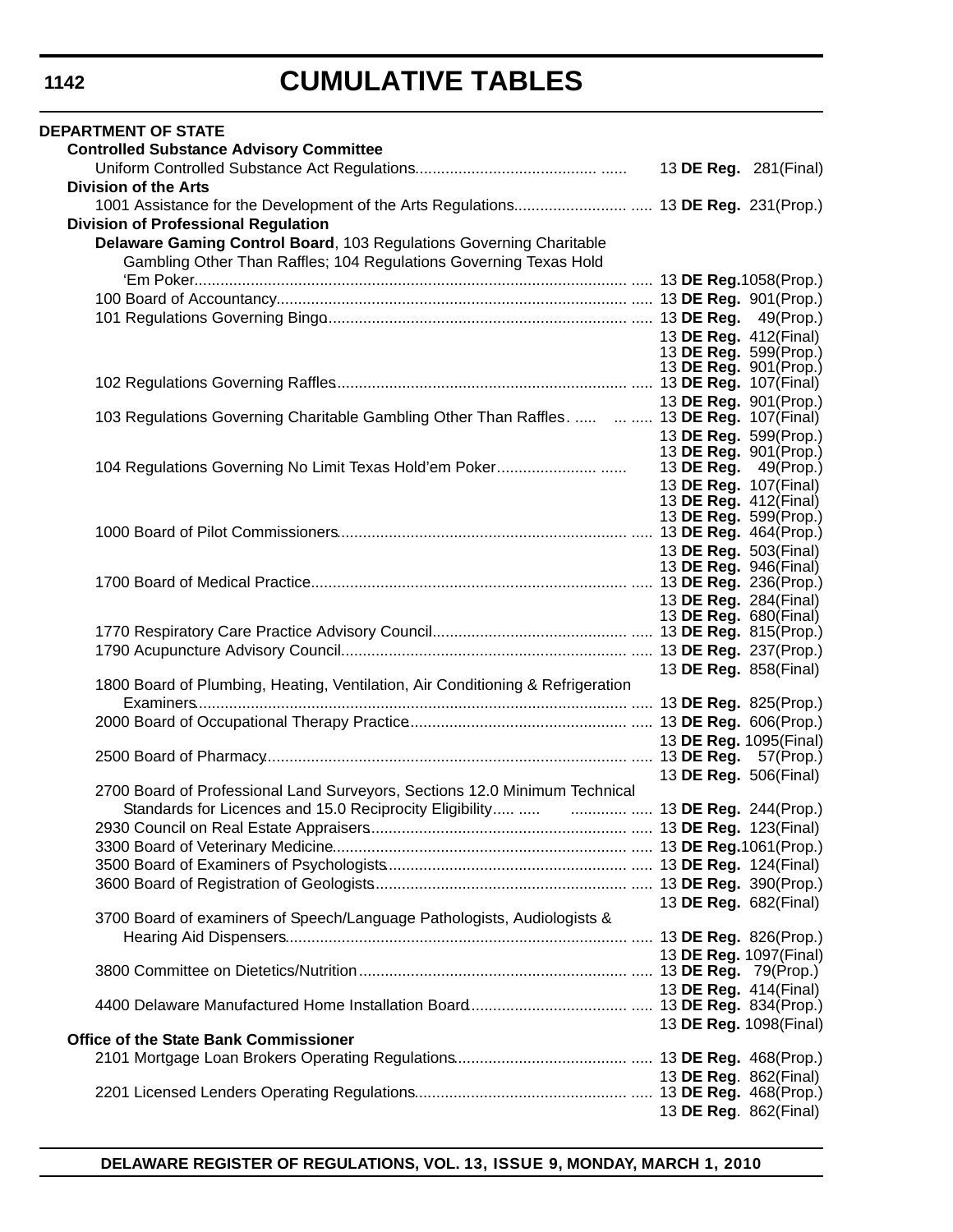|                                                                                                                                                                                                      | 13 DE Reg. 862(Final)  |  |
|------------------------------------------------------------------------------------------------------------------------------------------------------------------------------------------------------|------------------------|--|
| <b>Public Service Commission</b><br>3001 Reg. Docket No. 49: Rules and Regulations to Implement the Provisions<br>of 26 Del.C. Ch. 10 Relating to the Creation of a Competitive Market for           |                        |  |
|                                                                                                                                                                                                      | 13 DE Reg. 950(Final)  |  |
| 3007 Reg. Docket No. 50: Rules, Standards and Indices to Ensure Reliable                                                                                                                             |                        |  |
| 3008 Reg. Docket No. 56: Rules and Procedures to Implement the Renewable                                                                                                                             | 13 DE Reg. 1100(Final) |  |
| 3010 Reg. Docket No. 60: Integrated Resource Planning for the Provision of                                                                                                                           | 13 DE Reg. 952(Final)  |  |
| Standard Offer Service by Delmarva Power & Light Company 13 DE Reg. 395(Prop.)                                                                                                                       | 13 DE Reg. 953(Final)  |  |
| 8000 Reg. Docket No. 61: Adoption of Rules to Establish an Intrastate Gas                                                                                                                            |                        |  |
| DEPARTMENT OF TRANSPORTATION<br><b>Division of Motor Vehicles</b>                                                                                                                                    |                        |  |
| 2201 Procedure for Re-licensing Investigations Character Background Review  13 DE Reg. 908(Prop.)<br>2217 Interim Identification Procedure for the Division of Motor Vehicles  13 DE Reg. 911(Prop.) | 13 DE Reg. 955(Final)  |  |
| <b>Division of Planning and Policy</b><br>2309 Standards and Regulations for Subdivision Streets and State Highway                                                                                   |                        |  |
| <b>Division of Transportation Solutions</b>                                                                                                                                                          | 13 DE Reg. 1101(Final) |  |
| 2402 Delaware Manual on Uniform Traffic Control Devices, Parts 2, 6, and 9.  13 DE Reg. 418(Final)                                                                                                   |                        |  |
| <b>EXECUTIVE DEPARTMENT</b><br><b>Delaware Economic Development Office</b>                                                                                                                           |                        |  |
| <b>Office of Management and Budget</b>                                                                                                                                                               |                        |  |
|                                                                                                                                                                                                      |                        |  |
| <b>STATE EMPLOYEE BENEFITS COMMITTEE</b><br>2001 Group Health Care Insurance Eligibility and Coverage Rules 13 DE Reg. 126(Final)                                                                    | 13 DE Reg. 683(Final)  |  |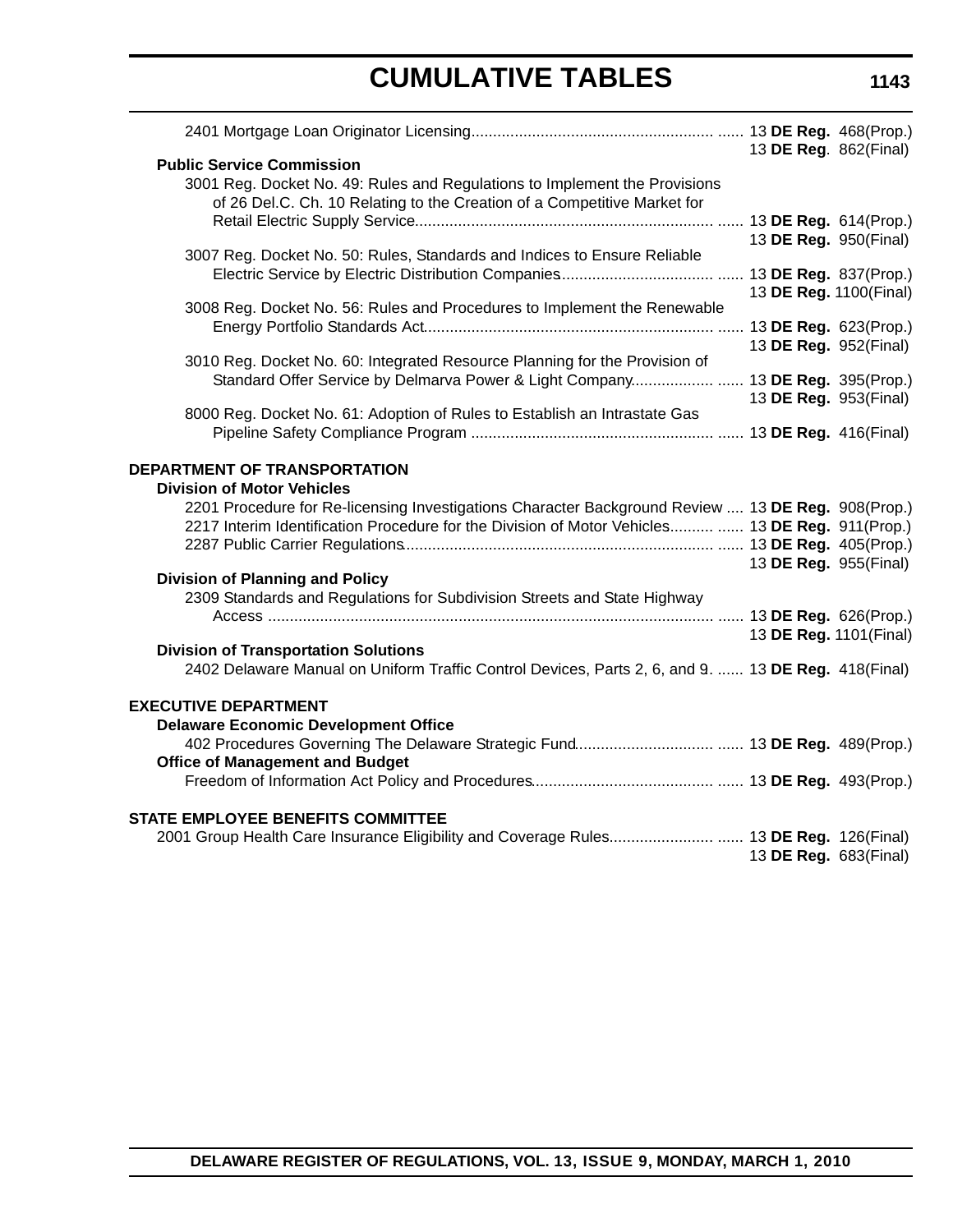# **Symbol Key**

<span id="page-12-0"></span>Arial type indicates the text existing prior to the regulation being promulgated. Underlined text indicates new text. Language which is stricken through indicates text being deleted.

# **Proposed Regulations**

Under 29 **Del.C.** §10115 whenever an agency proposes to formulate, adopt, amend or repeal a regulation, it shall file notice and full text of such proposals, together with copies of the existing regulation being adopted, amended or repealed, with the Registrar for publication in the *Register of Regulations* pursuant to §1134 of this title. The notice shall describe the nature of the proceedings including a brief synopsis of the subject, substance, issues, possible terms of the agency action, a reference to the legal authority of the agency to act, and reference to any other regulations that may be impacted or affected by the proposal, and shall state the manner in which persons may present their views; if in writing, of the place to which and the final date by which such views may be submitted; or if at a public hearing, the date, time and place of the hearing. If a public hearing is to be held, such public hearing shall not be scheduled less than 20 days following publication of notice of the proposal in the *Register of Regulations*. If a public hearing will be held on the proposal, notice of the time, date, place and a summary of the nature of the proposal shall also be published in at least 2 Delaware newspapers of general circulation. The notice shall also be mailed to all persons who have made timely written requests of the agency for advance notice of its regulation-making proceedings.

# **[DELAWARE RIVER BASIN COMMISSION](http://www.state.nj.us/drbc/)**

# **[NOTICE OF PROPOSED RULEMAKING AND PUBLIC HEARING](#page-3-0)**

The Delaware River Basin Commission ("DRBC" or "Commission") is a federal interstate compact agency charged with managing the water resources of the Basin without regard to political boundaries. Its commissioners are the governors of the four Basin states – New Jersey, New York, Pennsylvania and Delaware – and a federal representative, the North Atlantic Division Commander of the United States Army Corps of Engineers. The Commission is not subject to the requirements of the Delaware Administrative Procedures Act. This notice is published by the Commission for information purposes.

# **PROPOSED RULEMAKING TO AMEND SCHEDULE OF WATER CHARGES**

**Summary:** The Delaware River Basin Commission will hold a **public hearing** to receive comments on proposed amendments to the Administrative Manual – Part III – Basin Regulations – Water Supply Charges to revise the schedule of water charges.

**Dates:** The Commission will hold a **public hearing** on Tuesday, April 13, 2010, beginning at 1:30 p.m. The hearing will continue until the later of 3:30 p.m. or such time as all those who wish to testify have been afforded an opportunity to do so. **Written comments** will be accepted until 5:00 p.m. on Friday, April 16.

**Addresses:** The hearing will take place in the Goddard Room at the Commission's office building, located at 25 State Police Drive, West Trenton, New Jersey. Driving directions are available on the Commission's website – www.drbc.net. Please do not rely on Internet mapping services as they may not provide accurate directions to the DRBC.

**Written comments** may be submitted at the hearing and may also be sent as follows: via email to [Paula.Schmitt@drbc.state.nj.us;](mailto:Paula.Schmitt@drbc.state.nj.us) otherwise, to the attention of the Commission Secretary, DRBC, either by fax to (609) 883-9522; U.S. Mail to P.O. Box 7360, West Trenton, NJ 08628-0360; or delivery service to 25 State Police Drive, West Trenton, NJ 08628-0360. Regardless of the method of submission, written comments should include the name, affiliation (if any) and address of the commenter and the subject line "Schedule of Water Charges."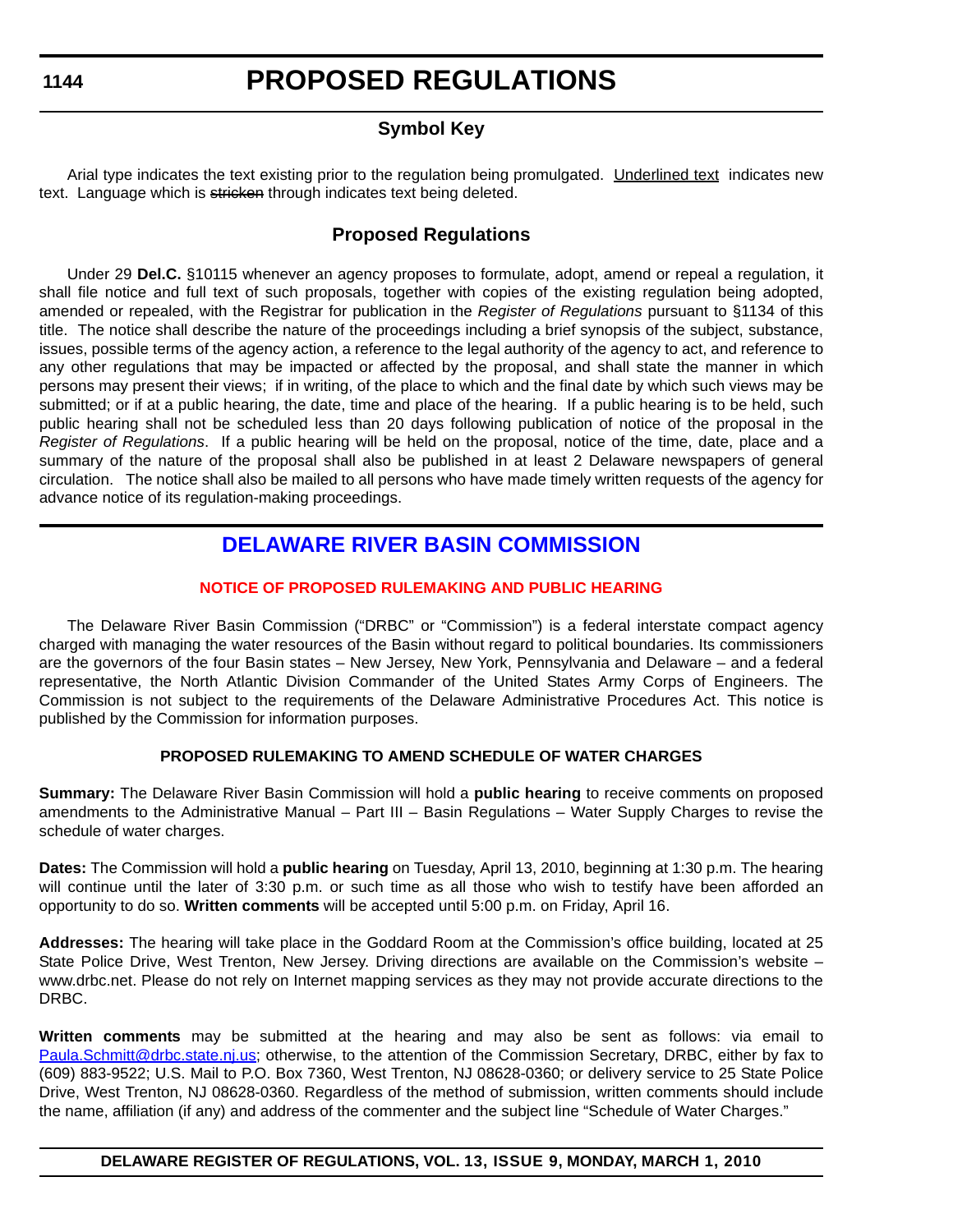**For further information contact:** Please contact Paula Schmitt at 609-477-7224 or Katharine O'Hara at 609-477- 7205 with questions about the public hearing.

**Supplementary Information:** *Background.* In response to the need to fund certain water supply storage facility projects, the Commission between 1964 and 1974 established a system of water supply charges pursuant to section 3.7 of the Delaware River Basin Compact. In December of 1964, it adopted Resolution 64-16A, "A Resolution to establish policy concerning water supply in federal projects authorized in the Comprehensive Plan." This resolution established a revenue stream to repay the obligations the Commission eventually assumed to purchase capacity at the federal government's Beltzville and Blue Marsh water storage facilities. The resolution specifically provided that the debt for DRBC's share of storage in these facilities would be repaid through the sale of water (or other products and services) and through an apportionment of the costs to the states benefiting from those projects. *See* Resolution No. 64-16A, adopted December 29, 1964 (adding to the Comprehensive Plan a "Section IX – Water Supply Policy", par. 3.a. and b. of which establish the described debt repayment mechanisms).

The Commission subsequently adopted Resolution No. 71-4, "A Resolution to amend and supplement the Comprehensive Plan by the addition of a new article on policy for water supply charges." This resolution established a schedule of rates for basin water withdrawals and provided that the "charges for water supplied will include all costs associated with making basin water supply available and maintaining its continued availability in adequate quantity and quality over time." Res. No. 71-4, adopted April 7, 1971, par. A.2. Resolution No. 71-4 requires the Commission to collect sufficient annual revenue to meet all annual project costs, "including debt service, operation, maintenance, replacement, reserves, and associated administrative costs." Res. No. 71-4, par. A.2.b. The Commission recognized that the waters of the basin formed a "unitary system" and thus applied the charges to water withdrawals made throughout the basin, including up-stream of Commission facilities. *See* Res. No. 71-4, preamble. The unitary system is sometimes referred to as the "pooled water" theory. *See,* for example, *Delaware River Basin Commission v. Bucks County Water & Sewer Authority*, 641 F. 2d 1087, 1094 (3rd Cir. 1982) (citing Borough of Morrisville v. Delaware River Basin Comm'n, 399 F.Supp. 469, 471 (E.D. Pa. 1975), aff'd per curiam, 532 F.2d 745 (3d Cir. 1976)). Resolution No. 71-4 imposed charges only on withdrawals from surface waters of the basin. In accordance with Section 15.1(b) of the Compact, it limited charges to the amounts of water withdrawn in excess of those "that could lawfully have been made without charge on the effective date of the Compact." Compact § 15.1(b).

The Commission has historically placed the revenues generated through the sale of water in an account called the "Water Supply Storage Facilities Fund" ("Storage Fund"). The Storage Fund holds funds dedicated to pay the costs of project construction, operation, maintenance, and replacement, as well as associated administrative costs. *See* Res. No. 71-4, par. A.2. The estimated balance in the Storage Fund as of June 30, 2009 was \$12.1M. A snapshot of the Storage Fund at the close of fiscal year ending July 31, 2009 shows the following: The Storage Fund received approximately \$2.6M in water sale revenue. It disbursed or incurred approximately \$2.2M in expenses, consisting of approximately \$483K in interest paid to the U.S. Treasury, \$423K in asset depreciation, \$310K for operations and maintenance of the Blue Marsh and Beltzville projects, \$86K for contractual services from the U.S. Geological Survey for operation and maintenance of stream gauges, and \$933K associated with Commission administration. The fund lost \$153K on investments (the sole Storage Fund investment loss in 35 years). The approximately \$204K difference between the annual costs and revenue is retained in the Storage Fund as a reserve against the future costs of expected significant repair to the facilities.

Historically, the Commission has not charged its full administrative cost against the Storage Fund. Periodic reviews of the charges have shown that the costs involved in Commission activities properly chargeable to the Storage Fund have exceeded the amounts actually charged for many years. To the extent that the Storage Fund has not been charged its full allocable costs, contributions by the signatory parties of the Delaware River Basin Compact (the states of Delaware, New Jersey, New York, Pennsylvania and the federal government) have made up the difference. In extremely challenging economic times, however, the signatories find themselves less capable of assuming this burden. In fiscal year 2010, an adjustment was made to better align charges to the Storage Fund with actual costs. Even absent this adjustment, the trend evident since 2008 is that retained Storage Fund earnings have leveled off. Recent plant closures in the basin are expected to result in reductions of approximately \$500K annually (about 20 percent) in water sale revenues, while the costs of reservoir maintenance and operations, contractual services and administration continue to rise.

*DRBC's Current Schedule of Water Charges.* Resolution No. 71-4 provided that water rates would consist of "the weighted-average unit cost of all water stored by or on behalf of the Commission" and specified that the unit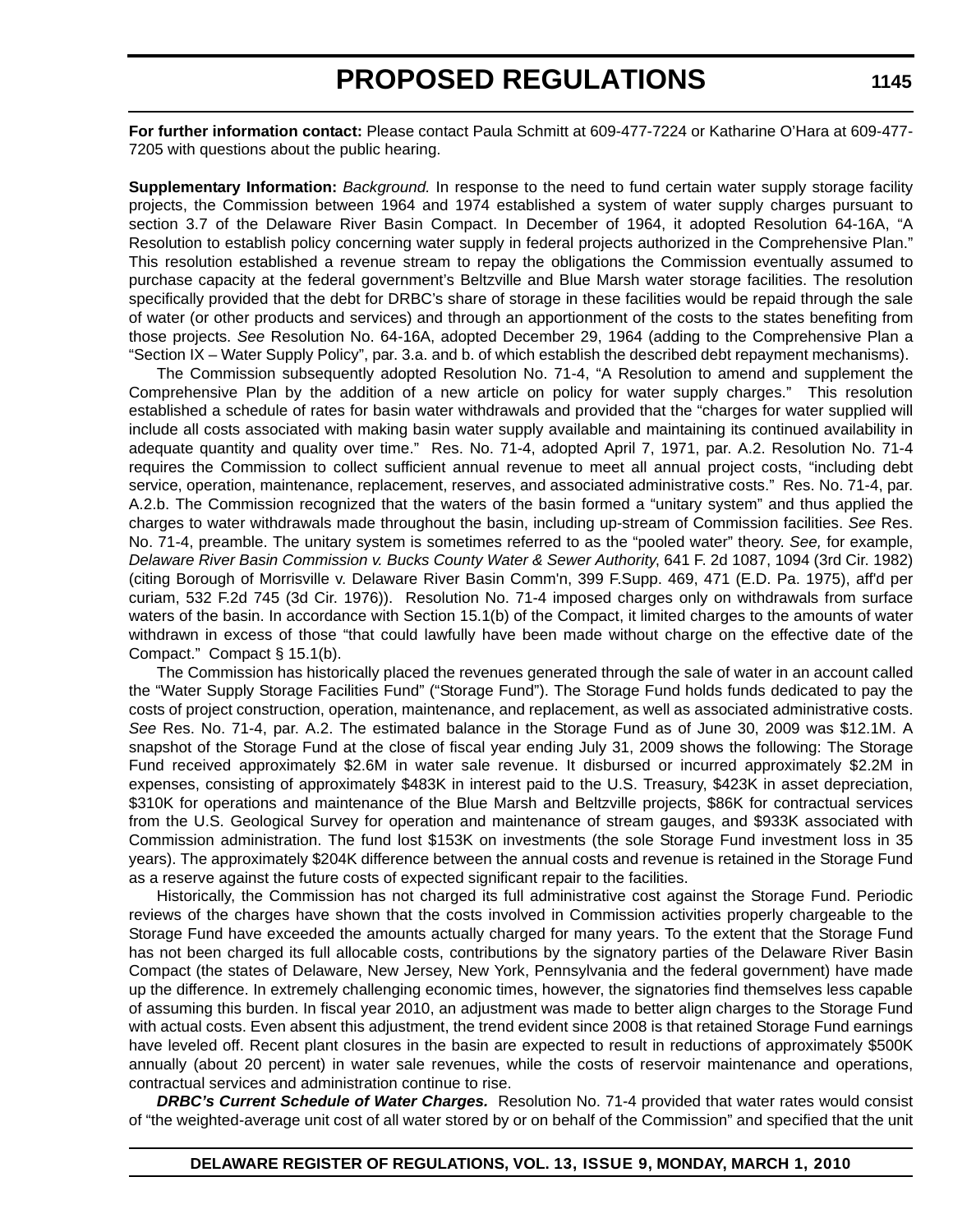# **PROPOSED REGULATIONS**

cost of all water would be determined "by dividing all of the commission's annual project cost by the net yield of the water supply in federal reservoirs authorized in the commission's Comprehensive Plan." Res. No. 71-4, par. A.2.a. *Also see* Res. No. 78-14, preamble.

In accordance with this formula, the current schedule of water charges was established by Resolution No. 78- 14 in October of 1978, based on the unit cost of water stored by the Commission in the Beltzville and Blue Marsh reservoirs. It was codified at section 5.3.1 of the Commission's Administrative Manual – Part III – Basin Regulations – Water Supply Charges (hereinafter, "WSC"). Section 5.3.1 provides that the Commission "will from time to time, after public notice and hearing, make, amend and revise a schedule of water charges" and that until changed, the charges for water shall be \$.06 per thousand gallons for consumptive use (\$60 per million gallons) and six-tenths of a mill per thousand gallons (\$.60 per million gallons) for non-consumptive use. WSC § 5.3.1. These rates which have remain unchanged for more than 30 years, lag far behind the rates charged for raw (untreated) water by the Commission's sister agency the Susquehanna River Basin Commission (SRBC) and by the New Jersey Water Supply Authority (NJWSA) for raw water from its Raritan System.

The consumptive use rate established by SRBC in May of 1992, effective January 1, 1993, was \$140 per million gallons, nearly two-and-a-half times the current rate charged by DRBC. In June of 2008, SRBC approved a two-step increase to \$210 per million gallons effective January 1, 2009 and \$280 per million gallons (more than four-and-a-half times DRBC's current rate) effective January 1, 2010. NJWSA charged \$216 per million gallons as of July 1, 2010 and will charge \$220 per million gallons (more than three-and-a-half times DRBC's current rate) as of July 1, 2011 for raw water from its Raritan System. DRBC's proposed 2010 and 2011 rates for consumptively used water remain well below those of its counterparts.

*Proposed Rate Increase.* Resolution No. 71-4 provided that "[c]osts, rates and charges will be recomputed . . . as often as necessary to reflect relevant changes in any cost components associated with sustaining specific base flows." Res. No. 71-4, par. A.2.a. At this time, in order to maintain net income to the Storage Fund and ensure financial stability to address future operating and maintenance costs, the Commission is proposing its first water charging rate increase in 32 years. Because many people find the expression of the rates confusing, the Commission also is proposing that the new rates be established per million gallons rather than per thousand.

In light of the difficult economic climate, the rate change is proposed in two stages. The proposed rates, calculated using the formula established by Resolution No. 71-4 and set forth above, are as follows: The consumptive use rate is proposed to be increased from \$60 to \$90 per million gallons effective on January 1, 2011 and from \$90 to \$120 per million gallons effective on January 1, 2012. The non-consumptive use rate is proposed to be increased from \$.60 to \$.90 per million gallons effective on January 1, 2011 and from \$.90 to \$1.20 per million gallons effective on January 1, 2012.

Even with the proposed increases, Delaware Basin water will remain inexpensive when compared to raw water in neighboring jurisdictions. Notably, the proposed 2012 rate of \$120 per million gallons for raw water consumptively used in the Delaware Basin is less than half the rate of \$280 currently in effect in the Susquehanna Basin and only a little more than half the rate of \$216 currently charged by the NJWSA for its Raritan System water, which rate will increase to \$220 effective January 1, 2011. The Commission's proposed 2012 rate is below the current (2010) rate of \$60 per million if adjusted for inflation, which would be approximately \$200 per million gallons.

*No Change to Exempt Uses.* No change to the list of uses exempt from charges, as set forth at WSC § 5.3.3 is proposed. The following categories of uses are currently exempt from water charges: non-consumptive uses of less than 1,000 gallons a day and less than 100,000 gallons during any quarter (§ 5.3.3 A.); ballast water used for shipping purposes (§ 5.3.3 B.); water taken, withdrawn or diverted from streams tributary to the River Master's gauging station at Montague, New Jersey (§ 5.3.3 C.); and water taken, diverted or withdrawn below the mouth of the Cohansey River) and such proportion of water withdrawn above that point and below the mouth of the Schuylkill River as the Executive Director may determine would have no discernable effect upon the maintenance of the salt front below the mouth of the Schuylkill River (§ 5.3.3 D.).

PAMELA M. BUSH, ESQ. Commission Secretary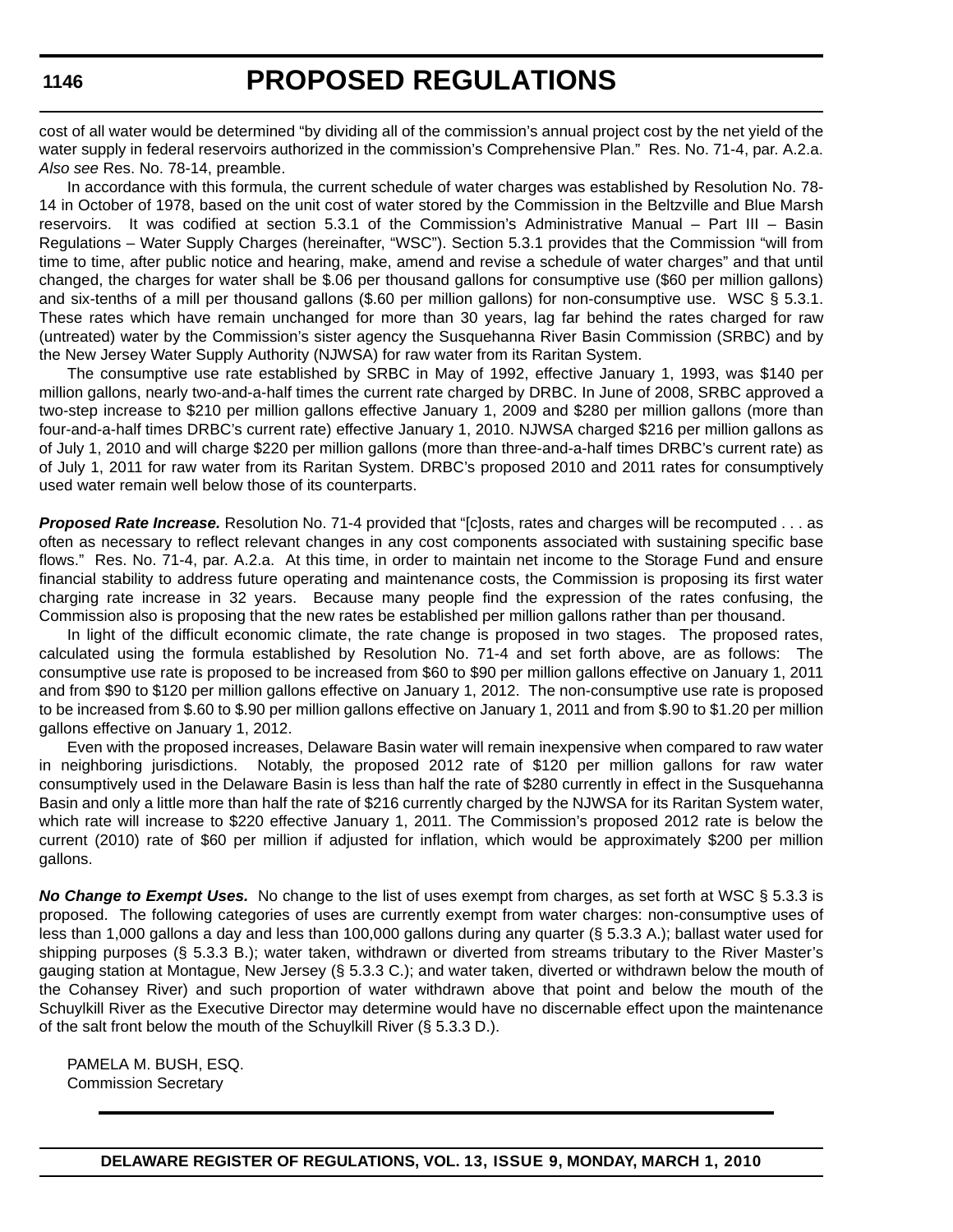**1147**

# <span id="page-15-0"></span>**[DELAWARE SOLID WASTE AUTHORITY](http://www.dswa.com/)** Statutory Authority: 7 Delaware Code, Section 6403 (7 **Del.C.** §6403)

#### **[502 Statewide Solid Waste Management Plan](#page-3-0)**

#### **PUBLIC NOTICE**

Pursuant to 7 **Del.C.** §§ 6403, 6404, 6406 and other pertinent provisions of 7 **Del.C.** Ch. 64; the Delaware Solid Waste Authority ("DSWA") is proposing a new Statewide Solid Waste Management Plan (the "Plan") to replace the Plan adopted May 26, 1994.

**Notice of Hearing:** A public hearing will be held Wednesday, March 24, 2010 at 5:30 p.m., in the DSWA board room located in the main administrative offices of the DSWA at 1128 South Bradford St., Dover, DE 19903. The hearing is to provide an opportunity for public comment on the proposed amendments.

**Written Comments:** The DSWA will receive written comments, suggestions briefs or other written material until the close of business, March 30, 2010. Written comments, suggestions, compilations of data or other written material shall be submitted to Michael D. Parkowski, Manager of Business Services and Government Relations, Delaware Solid Waste Authority, 1128 South Bradford Street, PO Box 455, Dover, Delaware 19903. Anyone wishing to obtain a copy of the proposed amendments may obtain a copy from the Delaware Solid Waste Authority, 1128 South Bradford Street, PO Box 455, Dover, Delaware 19903, (302) 739-5361.

**Summary of Proposed Changes:** Pursuant to 7 **Del.C.** Ch. 64, the DSWA is charged with developing the Plan and amending the Plan as necessary. The Plan was last adopted in 1994 and the DSWA has determined that the passage of time and changes in circumstances require wholesale revisions to all facets of the existing Plan. The DSWA therefore is proposing to replace the 1994 Plan in its entirety. If adopted, the Plan will establish policies and goals for statewide solid waste disposal and will identify the programs necessary to implement these policies and goals. The Plan is intended to address the roles and responsibilities of DSWA and other stakeholders in solid waste disposal and recycling diversion activities as they relate to both public bodies (State, counties, municipalities) and private enterprise. The Plan is based on "Zero Waste" principles, which involves the design and management of products and processes to systematically reduce and eliminate the volume of waste and to maximize the conservation and recovery of resources.

**\*Please Note: Due to the size of the proposed regulation, it is not being published here. A copy of the regulation is available at:**

**[502 Statewide Solid Waste Management Plan](http://regulations.delaware.gov/register/march2010/proposed/13 DE Reg 1147 03-01-10.htm)**

# **[DEPARTMENT OF EDUCATION](http://www.doe.k12.de.us/)**

**OFFICE OF THE SECRETARY** Statutory Authority: 14 Delaware Code, Section 122(b) (14 **Del.C.** §122(b)) 14 **DE Admin. Code** 107

**[107 Specialist Appraisal Process Delaware Performance Appraisal System \(DPAS II\)](#page-3-0)**

**Education Impact Analysis Pursuant To 14 Del.C. Section 122(d)**

**A. Type of Regulatory Action Required** Amendment to Existing Regulation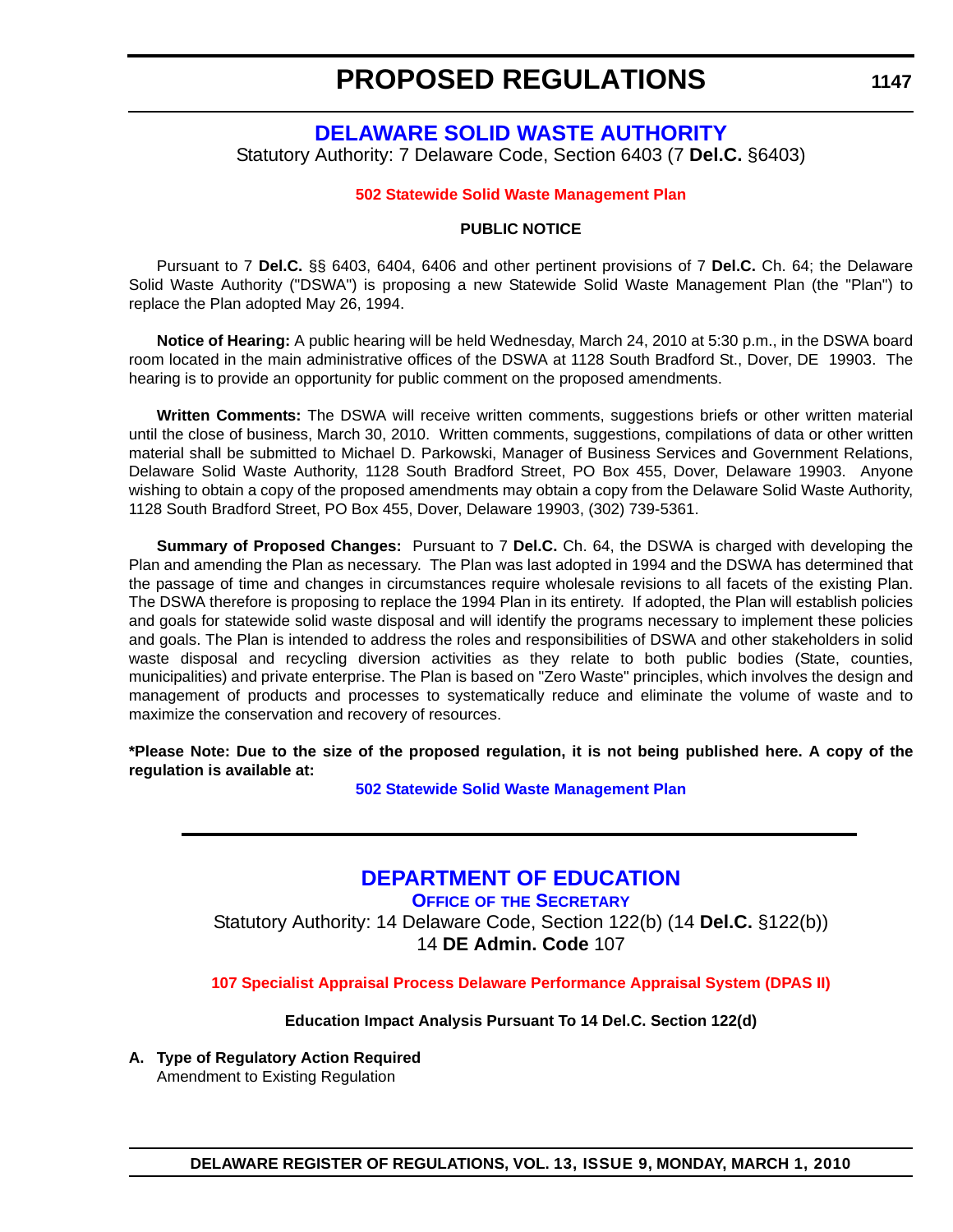#### **B. Synopsis of Subject Matter of the Regulation**

The Secretary of Education seeks the consent of the State Board of Education to amend 14 **DE Admin. Code** 107 Specialist Appraisal Process Delaware Performance Appraisal System (DPAS II)**.** The amendments include an effective date and a cross reference to a new proposed regulation designed to replace this regulation with the 2011-2012 school year. Other technical amendments have been made.

Persons wishing to present their views regarding this matter may do so in writing by the close of business on or before April 5, 2010 to Susan Haberstroh, Education Associate, Regulation Review, Department of Education, at 401 Federal Street, Suite 2, Dover, Delaware 19901. A copy of this regulation is available from the above address or may be viewed at the Department of Education business office.

# **C. Impact Criteria**

1. Will the amended regulation help improve student achievement as measured against state achievement standards? The amendments are intended to continue to help improve student achievement as measured against state achievement standards.

2. Will the amended regulation help ensure that all students receive an equitable education? The amendments to the regulation are intended to help ensure that all students receive an equitable education.

3. Will the amended regulation help to ensure that all students' health and safety are adequately protected? The amendments to the regulation do not specifically address the health and safety of students.

4. Will the amended regulation help to ensure that all students' legal rights are respected? The amendments to the regulation are intended to ensure all students' legal rights continue to be respected.

5. Will the amended regulation preserve the necessary authority and flexibility of decision making at the local board and school level? The amendments to the regulation preserve the necessary authority and flexibility of decision making at the local board and school level.

6. Will the amended regulation place unnecessary reporting or administrative requirements or mandates upon decision makers at the local board and school levels? The amendments to the regulation do not place unnecessary reporting or administrative requirements or mandates upon decision makers at the local board and school levels.

7. Will the decision making authority and accountability for addressing the subject to be regulated be placed in the same entity? The decision making authority and accountability for specialist evaluation does not change through the amendments.

8. Will the amended regulation be consistent with and not an impediment to the implementation of other state educational policies, in particular to state educational policies addressing achievement in the core academic subjects of mathematics, science, language arts and social studies? The amended regulation is consistent with other state educational policies, in particular the educational policies related to achievement in the core academic subjects.

9. Is there a less burdensome method for addressing the purpose of the regulation? There is not a less burdensome method for addressing the purpose of the regulation at this time.

10. What is the cost to the State and to the local school boards of compliance with the regulation? The amendments do not substantively change the process so no anticipated costs are expected.

# **107 Specialist Appraisal Process Delaware Performance Appraisal System (DPAS II)**

# *(Break in Continuity of Sections)*

# **2.0 Definitions**

The following definitions shall apply for purposes of this regulation:

**"Announced Observation"** shall consist of the Pre-observation Form and conference with the evaluator, an observation by the evaluator at an agreed upon date and time, using the associated formative conferences and reports. The observation for the specialist may be a collection of data over a specified period of time, up to four (4) weeks, or it may be an observation of sufficient length, at least thirty (30) minutes, to gather appropriate data and assess specialist performance.

**"Board"** shall mean a local board of education or a charter school board of directors.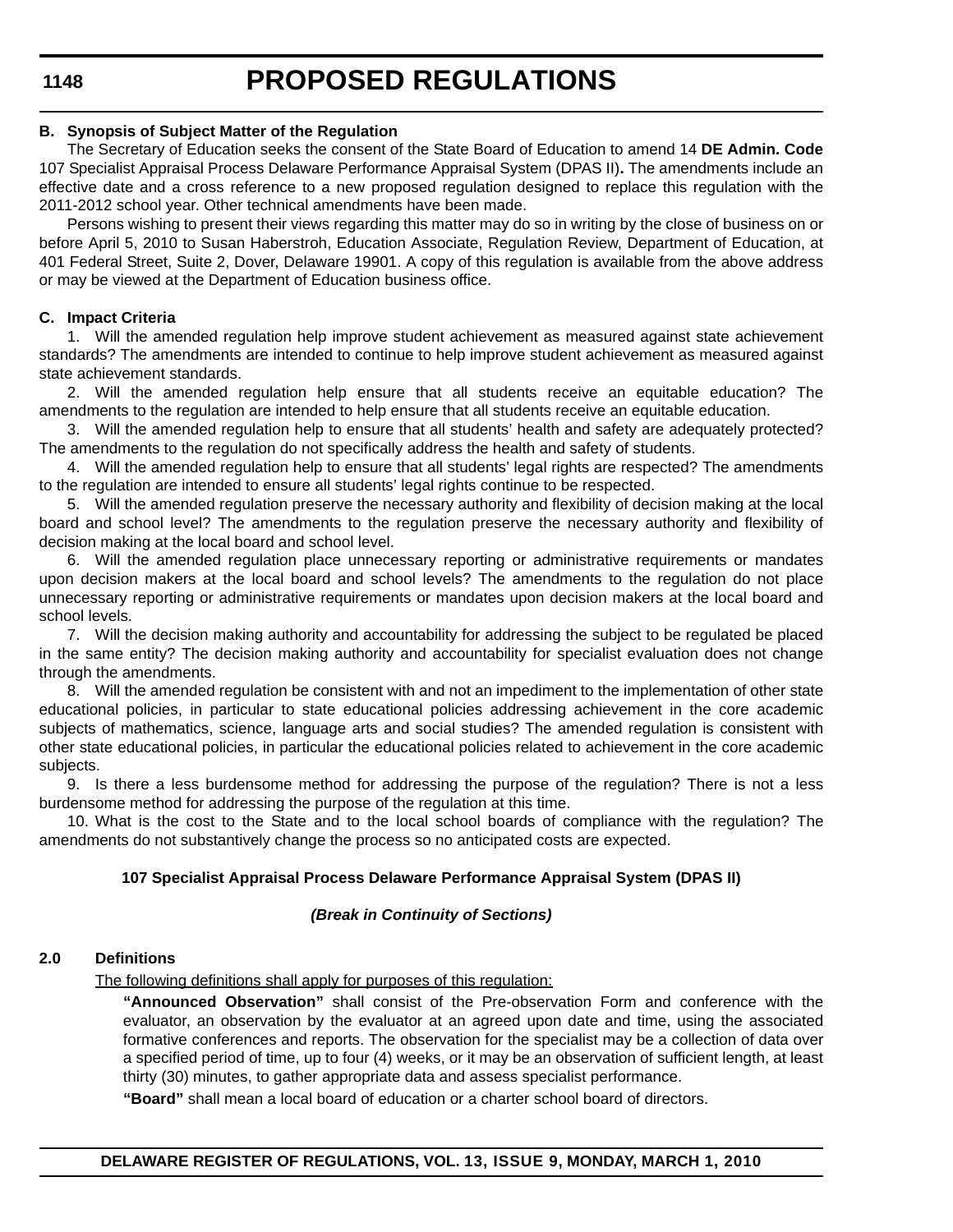**"Credentialed Evaluator"** shall mean the individual, usually the supervisor of the specialist, who has successfully completed the evaluation training in accordance with 10.0. The Credentialed Evaluator may also be referred to as "Evaluator".

**"DASA"** shall mean the Delaware Association of School Administrators.

**"DPAS II Guide for Specialists"** shall mean the manual that contains the prescribed forms, detailed procedures, specific details about the five (5) components of evaluation and other relevant documents that are used to implement the appraisal system.

**"DSEA"** shall mean the Delaware State Education Association.

**"Experienced Specialist"** shall mean a specialist who holds a valid and current Continuing or Advanced License, issued pursuant to Chapter 12 of Title 14 of the *Delaware Code;* or Standard or Professional Status Certificate issued prior to August 1, 2003 or holds a valid and current license from his or her respective licensure body.

**"Improvement Plan"** shall be the plan that a specialist and evaluator mutually develop in accordance with 8.0.

**"Novice Specialist"** shall mean a specialist who holds a valid and current Initial License issued pursuant to Chapter 12 of Title 14 of the *Delaware Code;* or holds a valid and current license from his or her respective licensure body.

**"Satisfactory Component Rating"** shall mean the specialist's performance demonstrates an understanding of the concepts of the component issued pursuant to Chapter 12 of Title 14 of the *Delaware Code*.

**"Satisfactory Evaluation"** shall be equivalent to the overall "Effective" or "Needs Improvement" rating on the Summative Evaluation and shall be used to qualify for a continuing license.

**"State Assessment"** shall mean the Delaware Student Testing Program (DSTP) or its successor.

**"Summative Evaluation"** shall be the final evaluation at the conclusion of the appraisal cycle.

**"Unannounced Observation"** shall consist of an observation by the evaluator at a date and time that has not been previously arranged using the associated formative conferences and reports. The observation shall be of sufficient length, at least thirty (30) minutes, to gather appropriate data and assess specialist performance.

**"Unsatisfactory Component Rating"** shall mean the specialist's performance does not demonstrate an understanding of the concepts of the component.

**"Unsatisfactory Evaluation"** shall be the equivalent to the overall "Ineffective" rating on the Summative Evaluation.

**"Working Day"** shall mean a day when the employee would normally be working in that district or charter school.

# **11 DE Reg. 506 (10/01/07)**

#### *(Break in Continuity of Sections)*

# **5.0 Appraisal Components and Appraisal Criteria**

- 5.1 The following five (5) Appraisal cComponents, including the four (4) Appraisal Criteria specified for each, shall be the basis upon which the performance of a specialist shall be evaluated by a credentialed evaluator:
	- 5.1.1 Planning and Preparation
		- 5.1.1.1 Designing Coherent Programs or Services: Specialist designs activities and plans for services that support the needs of the students or clients served.
		- 5.1.1.2 Demonstrating Knowledge of Best Practice and Models of Delivery: Specialist uses practices and models of delivery that are aligned with local and national standards.
		- 5.1.1.3 Demonstrating Knowledge of Students or Clients: Specialist shows knowledge of the needs and characteristics of the students or clients, including their approaches to learning, knowledge, skills, and interests.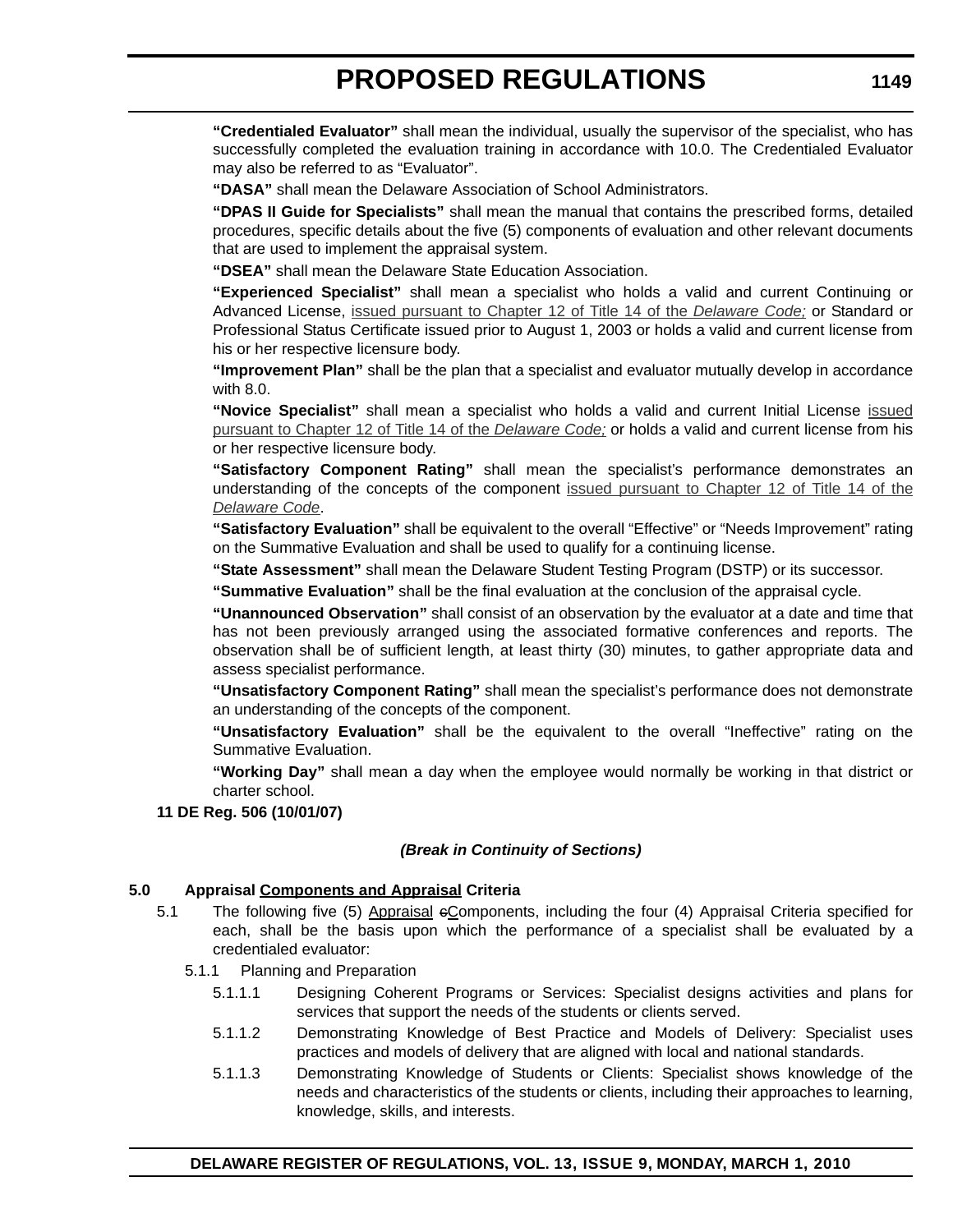- 5.1.1.4 Demonstrating Knowledge of Resources: Specialist selects appropriate resources, either within or outside of the school, that support the needs of students or clients.
- 5.1.2 Professional Practice and Delivery of Services
	- 5.1.2.1 Creating an Environment to Support Student or Client Needs: Specialist creates an environment in which student or client needs are identified and valued. Specialist and student or client interactions show rapport that is grounded in mutual respect.
	- 5.1.2.2 Demonstrating Flexibility and Responsiveness: Specialist has a repertoire of instructional or professional strategies and makes modifications to services based on needs of the students or clients.
	- 5.1.2.3 Communicating Clearly and Accurately: Verbal and written communication is clear and appropriate to students' or clients' ages, backgrounds, needs, or levels of understanding.
	- 5.1.2.4 Delivering Services to Students or Clients: Specialist is responsive to the identified needs of the students or clients and meets standards of professional practice. The resources and materials are suitable and match the needs of the students or clients. The delivery of service is coherent.
- 5.1.3 Professional Collaboration and Consultation
	- 5.1.3.1 Collaborating with Others: Specialist develops partnerships with school or district staff or external agencies to provide integrated services that meet student or client needs.
	- 5.1.3.2 Serving as a Consultant to the School Community: Specialist shares expertise with school staff to assist them in their work or to respond to school wide issues, problems, or concerns.
	- 5.1.3.3 Providing Resources and Access: Specialist provides school, district or external based resources to appropriate staff, students, or clients or gives information about the effective use of the resources.
	- 5.1.3.4 Maintaining Standards of Professional Practice: Specialist adheres to his or her professional standards of practice, including issues surrounding confidentiality.
- 5.1.4 Professional Responsibilities
	- 5.1.4.1 Communicating with Families: Specialist shares information about district or school educational programs and expectations for student or client performance. Specialist develops a mechanism for two way communication with families about student or client progress, behavior, personal needs, or concerns.
	- 5.1.4.2 Developing a Record System: Specialist keeps student or client records relevant to their services and shares information with appropriate school personnel.
	- 5.1.4.3 Growing and Developing Professionally: Specialist chooses and participates in professional development that is aligned with his or her professional needs and aligned with the needs of the school, district or students.
	- 5.1.4.4 Reflecting on Professional Practice: Specialist engages in reflective thinking as an individual, as a team participant, or as a school and community member with the goal of improving professional practice and delivery of service.
- 5.1.5 Student Improvement
	- 5.1.5.1 Showing Student Improvement: Specialist uses school or district goals from the school or district improvement process to set his or her annual data driven goal(s) for student improvement. Data used to establish goals shall include school or district accountability data, State Assessment data where available, and other assessment data where available.
	- 5.1.5.2 Using Assessments to Promote Student or Client Improvement: Specialist uses assessments related to his of her field of expertise that accurately measure progress towards the student improvement goal(s).
	- 5.1.5.3 Measuring Student Improvement: Specialist has specific, measurable evidence to show progress towards or attainment of goal(s) for student improvement.

#### **1150**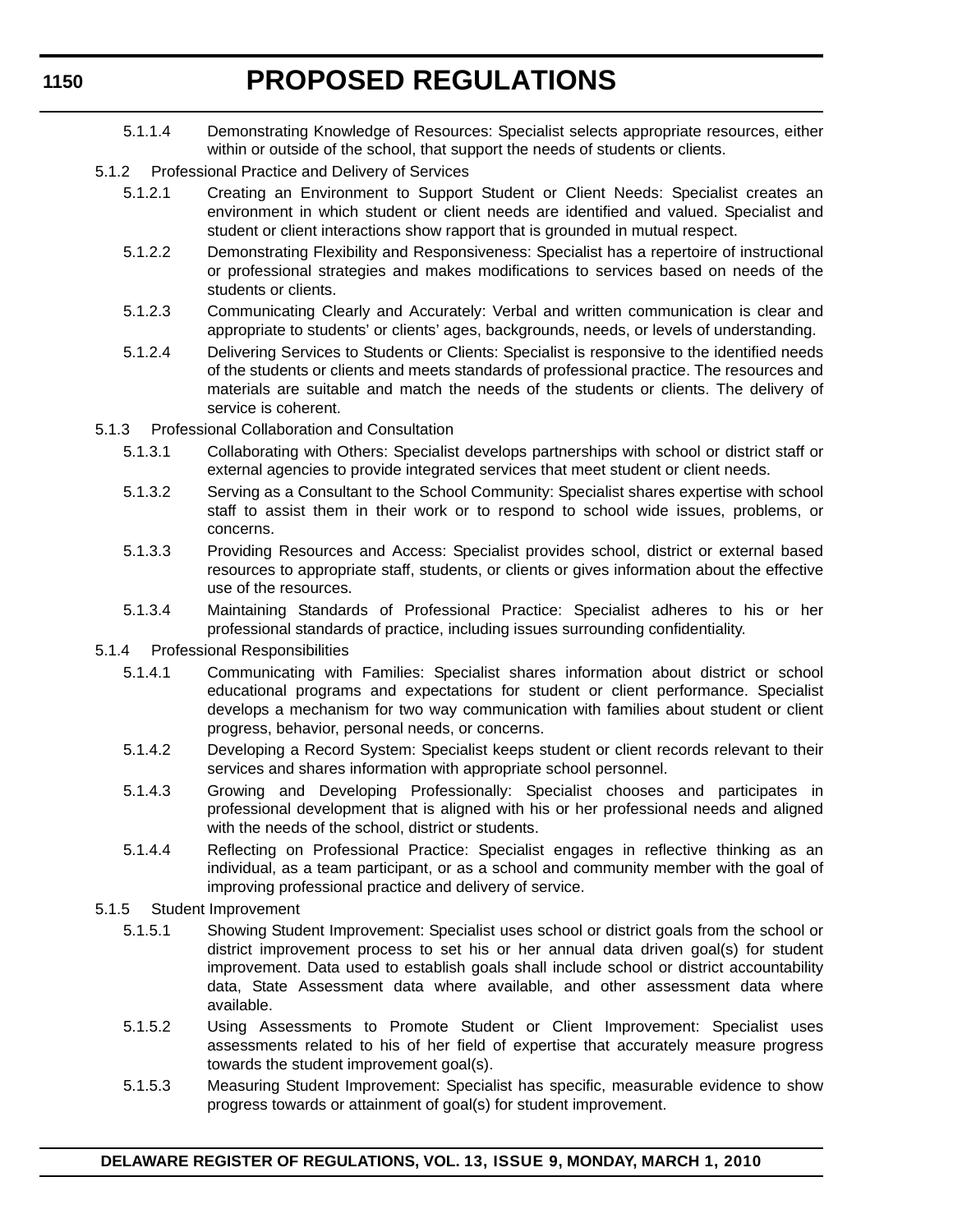<span id="page-19-0"></span>5.1.5.4 Reflecting on Student Improvement: Specialist reflects on goal setting process and outcomes for the purpose of continuous professional improvement and shares student improvement information with other staff as appropriate.

#### **11 DE Reg. 506 (10/01/07)**

# **6.0 Summative Evaluation Ratings**

- 6.1 Each of the five (5) components pursuant to 5.0 shall be weighted equally and assigned a rating of Satisfactory or Unsatisfactory on the Summative Evaluation.
	- 6.1.1 A satisfactory rating for each Appraisal eComponents shall mean the specialist demonstrates acceptable performance by meeting at least three (3) of the four (4) Appraisal Criteria specified in each of the five (5) components set forth in 5.1.
- 6.2 The Summative Evaluation shall also include one of three overall ratings: "Effective", "Needs Improvement" or "Ineffective".
	- 6.2.1 "Effective" shall mean that the specialist has received Satisfactory Component ratings in at least four (4) out of five (5) components in accordance with the Appraisal Criteria in 5.0.
	- 6.2.2 "Needs Improvement" shall mean that the specialist has received three (3) Satisfactory Component ratings out of the five (5) components in accordance with the Appraisal Criteria in 5.0.
	- 6.2.3 "Ineffective" shall mean that the specialist has received two (2) or fewer Satisfactory Component ratings out of the five (5) components in accordance with the Appraisal Criteria in 5.0.
		- 6.2.3.1 If a specialist's overall Summative Evaluation rating is determined to be "Needs Improvement" for the third consecutive year, the rating shall be re-categorized as "Ineffective".
- **11 DE Reg. 506 (10/01/07)**

# *(Break in Continuity of Sections)*

# **12.0 Effective Date**

12.1 This regulation shall be in effect until the effective date of 14 **DE Admin. Code** 107A Specialist Appraisal Process Delaware Performance Appraisal System (DPAS II) Revised.

**\*Please note that no additional changes were made to the regulation, therefore, the entire regulation is not being republished here. A copy of the entire regulation is available at:**

**[107 Specialist Appraisal Process Delaware Performance Appraisal System \(DPAS II\)](http://regulations.delaware.gov/register/march2010/proposed/13 DE Reg 1147a 03-01-10.htm)**

# **OFFICE OF [THE SECRETARY](http://www.doe.k12.de.us/)**

Statutory Authority: 14 Delaware Code, Section 122(b) (14 **Del.C.** §122(b))

# **[107A Specialist Appraisal Process Delaware Performance Appraisal System \(DPAS II\) Revised](#page-3-0)**

# **Education Impact Analysis Pursuant To 14 Del.C. Section 122(d)**

# **A. Type of Regulatory Action Required**

New Regulation

# **B. Synopsis of Subject Matter of the Regulation**

The Secretary of Education seeks the consent of the State Board of Education to adopt a new regulation 14 **DE Admin. Code** 107A Specialist Appraisal Process Delaware Performance Appraisal System (DPAS II) Revised. This regulation will become effective July 1, 2011 and will replace 14 **DE Admin. Code** 107 Specialist Appraisal Process Delaware Performance Appraisal System (DPAS II). The changes from the current specialist appraisal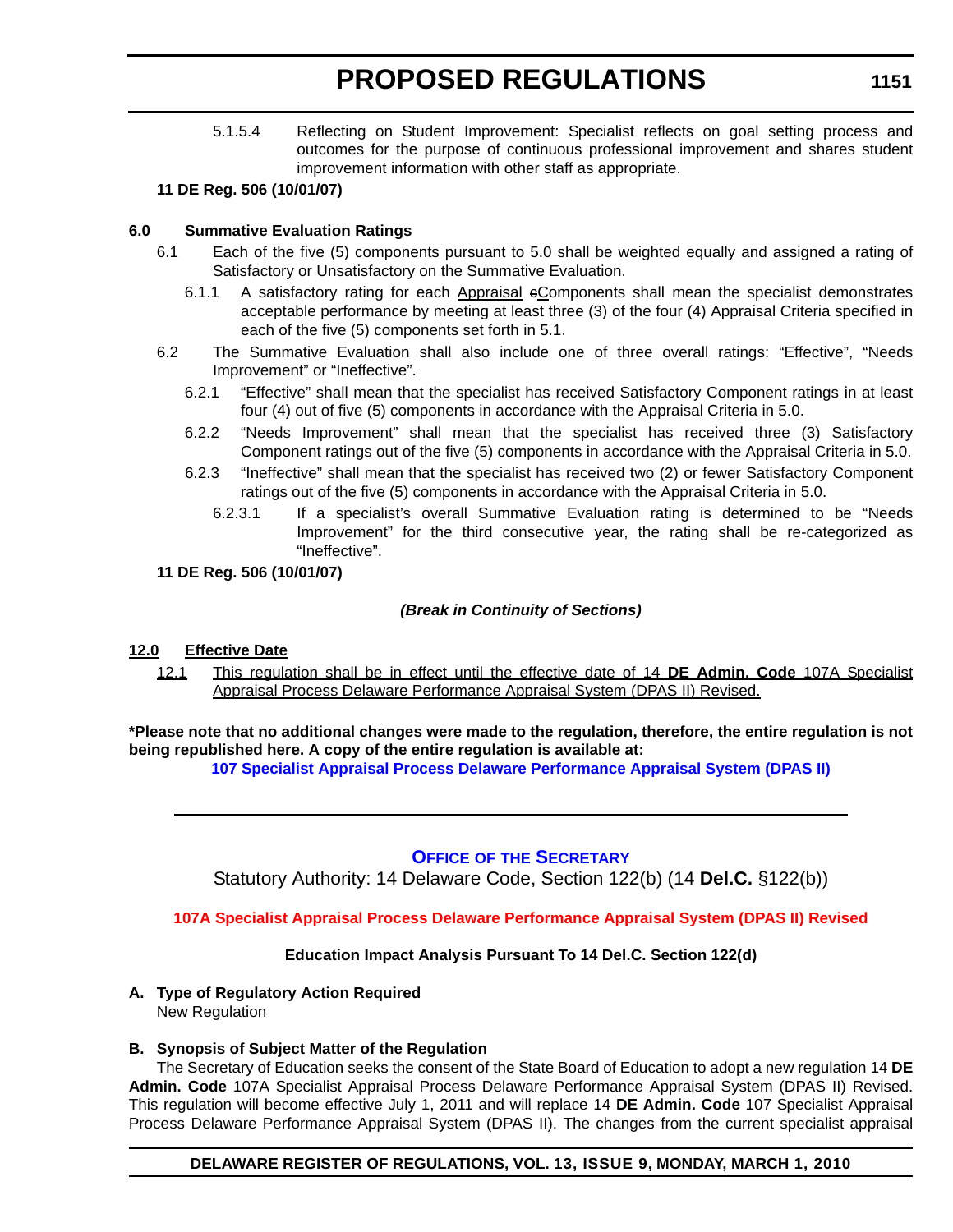process include re-defining the Student Improvement component of DPAS II to require a showing of Student Growth. Changes were also made to the Summative Evaluation ratings, adding a new "Highly Effective" rating and amending the means of determining the Summative rating. The amendments also change some of the appraisal cycles.

Persons wishing to present their views regarding this matter may do so in writing by the close of business on or before April 2, 2010 to Susan Haberstroh, Education Associate, Regulation Review, Department of Education, at 401 Federal Street, Suite 2, Dover, Delaware 19901. A copy of this regulation is available from the above address or may be viewed at the Department of Education business office.

### **C. Impact Criteria**

1. Will the amended regulation help improve student achievement as measured against state achievement standards? The new regulation supports an increase in student achievement as measured against the state achievement standards.

2. Will the amended regulation help ensure that all students receive an equitable education? The new regulation is intended to help ensure that all students receive an equitable education.

3. Will the amended regulation help to ensure that all students' health and safety are adequately protected? The new regulation does not specifically address the health and safety of students.

4. Will the amended regulation help to ensure that all students' legal rights are respected? The new regulation is intended to ensure all students' legal rights continue to be respected.

5. Will the amended regulation preserve the necessary authority and flexibility of decision making at the local board and school level? The new regulation preserves the necessary authority and flexibility of decision making at the local board and school level.

6. Will the amended regulation place unnecessary reporting or administrative requirements or mandates upon decision makers at the local board and school levels? The new regulation does not place unnecessary reporting or administrative requirements or mandates upon decision makers at the local board and school levels.

7. Will the decision making authority and accountability for addressing the subject to be regulated be placed in the same entity? The decision making authority and accountability for specialist evaluation does not change with this new regulation.

8. Will the amended regulation be consistent with and not an impediment to the implementation of other state educational policies, in particular to state educational policies addressing achievement in the core academic subjects of mathematics, science, language arts and social studies? The new regulation is consistent with other state educational policies, in particular the educational policies related to achievement in the core academic subjects.

9. Is there a less burdensome method for addressing the purpose of the regulation? There is not a less burdensome method for addressing the purpose of the regulation at this time.

10. What is the cost to the State and to the local school boards of compliance with the regulation? There are no anticipated increased costs to the State or to the local school boards for compliance with this regulation; however, reallocation of current resources may be needed.

#### **107A Specialist Appraisal Process Delaware Performance Appraisal System (DPAS II) Revised**

# **1.0 Effective Date**

The Specialist Appraisal Process, Delaware Performance Appraisal System (DPAS II) Revised shall be effective for all school districts and charter schools beginning July 1, 2011, and shall, at such time, replace the current 14 **DE Admin. Code** 107 Specialist Appraisal Process, Delaware Performance Appraisal System (DPAS II).

# **2.0 Definitions**

The following definitions shall apply for purposes of this regulation:

**"Announced Observation"** shall consist of the Pre-observation Form and conference with the evaluator, an observation by the evaluator at an agreed upon date and time, using the associated formative conferences and reports. The observation for the specialist may be a collection of data over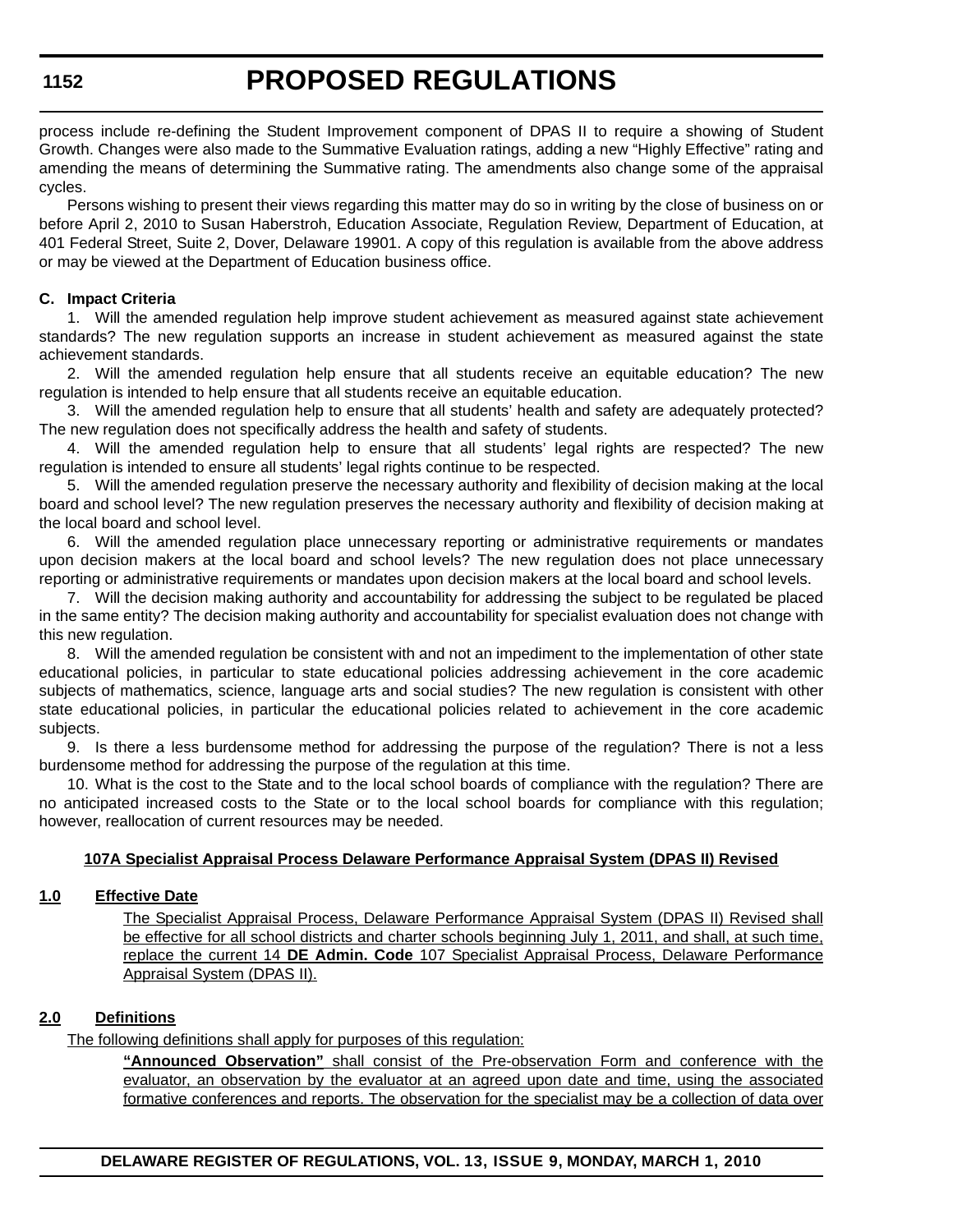a specified period of time, up to four (4) weeks, or it may be an observation of sufficient length, at least thirty (30) minutes, to gather appropriate data and assess specialist performance.

**"Board"** shall mean a local board of education or a charter school board of directors.

**"Credentialed Evaluator"** shall mean the individual, usually the supervisor of the specialist, who has successfully completed the evaluation training in accordance with 10.0. The Credentialed Evaluator may also be referred to as Evaluator.

**"DASA"** shall mean the Delaware Association of School Administrators.

**"DPAS II Revised Guide for Specialists"** shall mean the manual that contains the prescribed forms, detailed procedures, specific details about the five (5) components of evaluation and other relevant documents that are used to implement the appraisal process.

**"DSEA"** shall mean the Delaware State Education Association.

**"Experienced Specialist"** shall mean a specialist who holds a valid and current Continuing or Advanced License, issued pursuant to Chapter 12 of Title 14 of the *Delaware Code;* or Standard or Professional Status Certificate issued prior to August 1, 2003 or holds a valid and current license from his or her respective licensure body.

**"Improvement Plan"** shall be the plan that a specialist and evaluator mutually develop in accordance with 8.0.

**"Interim assessment"** shall mean an assessment given at regular and specified intervals throughout the school year, and designed to evaluate students' knowledge and skills relative to a specific set of academic standards, and the results of which can be aggregated (e.g., by course, grade level, school, or school district) in order to inform teachers, administrators, and specialists at the student, classroom, school, and district levels.

**"Novice Specialist"** shall mean a specialist who holds a valid and current Initial License issued pursuant to Chapter 12 of Title 14 of the *Delaware Code* or holds a valid and current license from his or her respective licensure body.

**"Satisfactory Component Rating"** shall mean the specialist's performance demonstrates an understanding of the concepts of the component under Chapter 12 of Title 14 of the *Delaware Code*. **"Satisfactory Evaluation"** shall be equivalent to the overall Highly Effective, Effective or Needs Improvement rating on the Summative Evaluation and shall be used to qualify for a continuing license. **"State Assessment"** shall mean the Delaware Student Testing Program (DSTP) or its successor. **"Student Achievement"** shall mean

- (a) For tested grades and subjects:
	- (1) A student's score on the DSTP or successor statewide assessment; and, as appropriate,
	- (2) Other measures of student learning, such as those described in paragraph (b) of this definition, provided they are rigorous and comparable across classrooms.

(b) For non-tested grades and subjects: alternative measures of student learning and performance such as student scores on pre-tests and end-of-course tests; student performance on English language proficiency assessment; and other measures of student achievement that are rigorous and comparable across classrooms. Such alternative measures shall be approved by the Department of Education and developed in partnership with input from the relevant specialist organizations or respective licensure body and the Delaware State Education Association (DSEA).

**"Student Growth"** shall mean the change in achievement data for an individual student between two points in time. Growth may also include other measures that are rigorous and comparable across classrooms.

**"Summative Evaluation"** shall be the final evaluation at the conclusion of the appraisal cycle.

**"Unannounced Observation"** shall consist of an observation by the evaluator at a date and time that has not been previously arranged using the associated formative conferences and reports. The observation shall be of sufficient length, at least thirty (30) minutes, to gather appropriate data and assess specialist performance.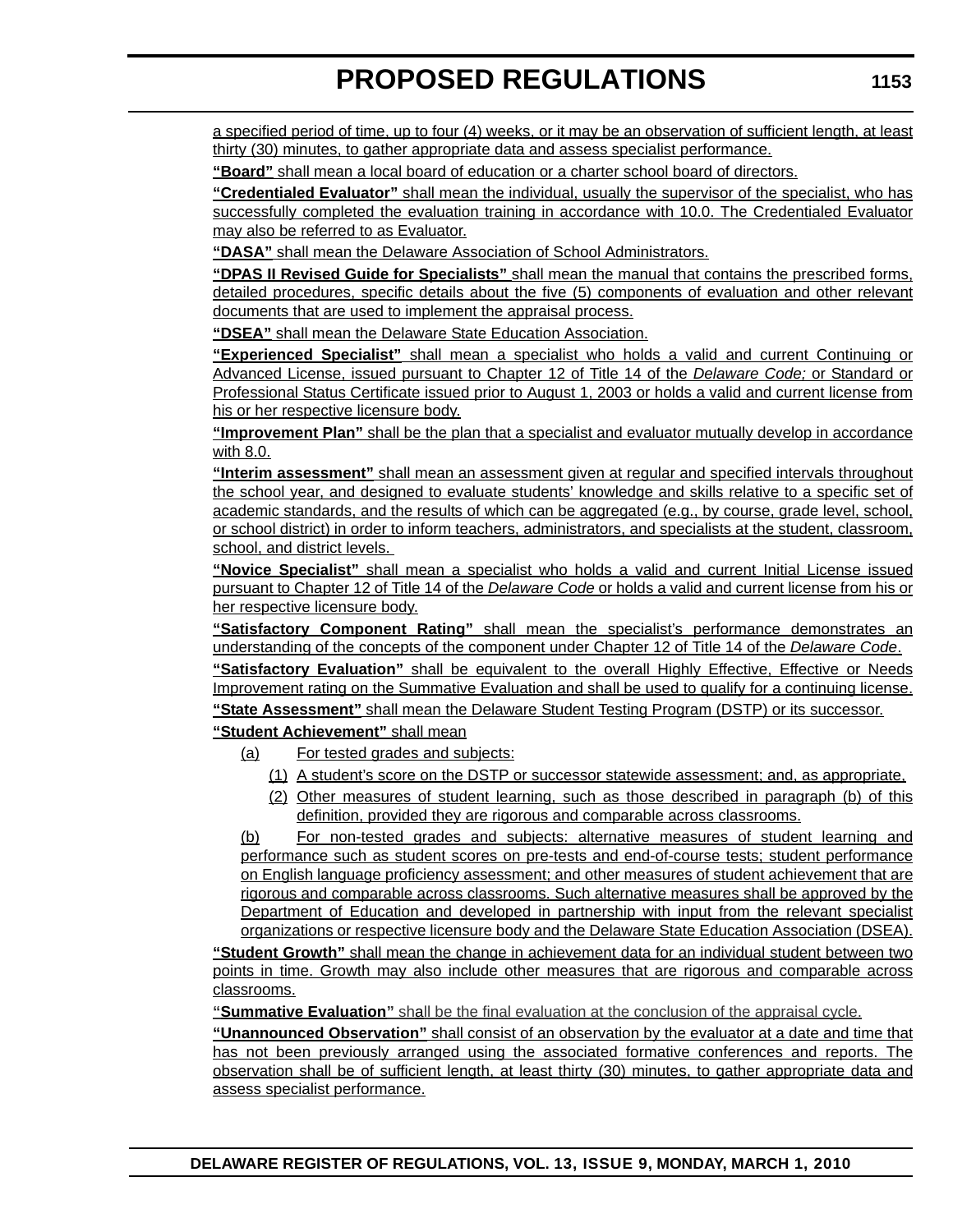# **PROPOSED REGULATIONS**

**"Unsatisfactory Component Rating"** shall mean the specialist's performance does not demonstrate an understanding of the concepts of the component.

**"Unsatisfactory Evaluation"** shall be the equivalent to the overall Ineffective rating on the Summative Evaluation.

**"Working Day"** shall mean a day when the employee would normally be working in that district or charter school.

# **3.0 Appraisal Cycles**

- 3.1 Experienced specialists who have earned a rating of Highly Effective on their most recent Summative Evaluation shall receive a minimum of (1) Announced Observation each year with a Summative Evaluation at least once every two (2) years. The Student Improvement component for Highly Effective specialists shall be evaluated each year, regardless of whether or not a Summative Evaluation is conducted. If a Highly Effective specialist does not achieve a Satisfactory rating on the Student Improvement Component, the specialist shall receive a Summative Evaluation the following year, regardless of whether the specialist would otherwise be due for a Summative Evaluation pursuant to this section.
- 3.2 Experienced specialists who have earned a rating of Effective and have earned Satisfactory ratings on at least four (4) of the Appraisal Components found in 5.0, including Student Improvement, on his or her most recent Summative Evaluation shall receive a minimum of one (1) Announced Observation each year with a Summative Evaluation at least once every two (2) years.
- 3.3 Experienced specialists who are not otherwise included in 3.1 or 3.2 shall receive a minimum of one (1) Announced Observation and one (1) Unannounced Observation with a Summative evaluation at the end of the one (1) year period. These specialists shall have an Improvement Plan which may require additional observations and other types of monitoring as outlined in the DPAS II Revised Guide for Specialists.
- 3.4 Novice specialists shall receive a minimum of two (2) Announced Observation and one (1) Unannounced Observation with a Summative Evaluation at the end of the one year period. Novice specialists who have earned a rating of Needs Improvement or Ineffective on their most recent Summative Evaluation shall have an Improvement Plan which may require additional observations or other types of monitoring as outlined in the *DPAS II Revised Guide for Specialists*.

# **4.0** *DPAS II Guide for Specialists*

- 4.1 All districts and charter schools shall use the manual entitled *DPAS II Revised Guide for Specialists* as developed and as may be amended by the Department of Education in collaboration with DASA and DSEA to implement the appraisal system.
- 4.2 The manual shall contain, at a minimum, the following:
	- 4.2.1 Specific details about each of the five (5) Appraisal Components listed in 5.1.
	- 4.2.2 All forms or documents needed to complete the requirements of the appraisal process.
	- 4.2.3 Specific procedures to implement the appraisal system.

# **5.0 Appraisal Components and Appraisal Criteria**

- 5.1 The following five (5) Appraisal Components, including the four (4) Appraisal Criteria specified for each, shall be the basis upon which the performance of a specialist shall be evaluated by a credentialed evaluator:
	- 5.1.1 Planning and Preparation
		- 5.1.1.1 Designing Coherent Programs or Services: Specialist designs activities and plans for services that support the needs of the students or clients served.
		- 5.1.1.2 Demonstrating Knowledge of Best Practice and Models of Delivery: Specialist uses practices and models of delivery that are aligned with local and national standards.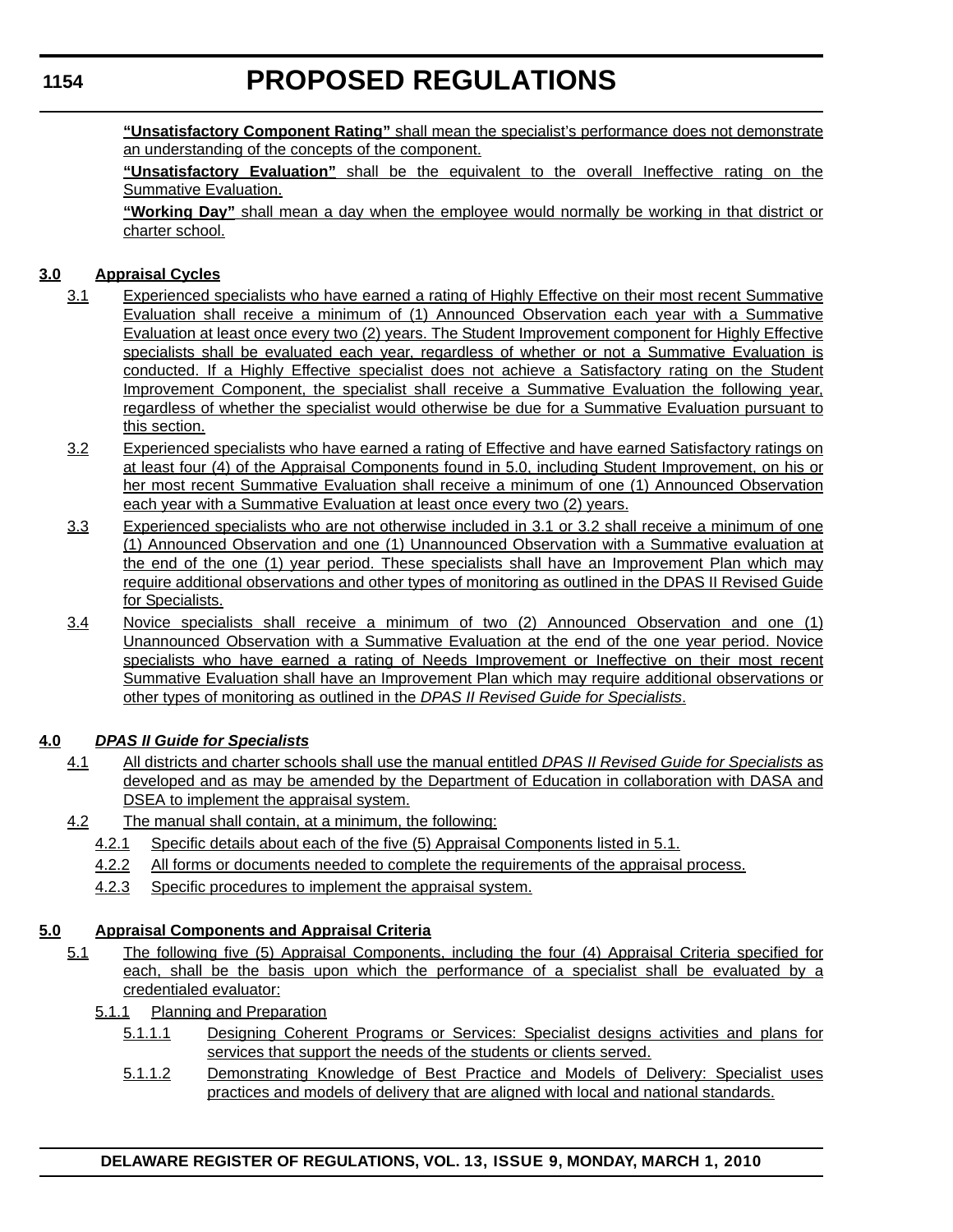- 5.1.1.3 Demonstrating Knowledge of Students or Clients: Specialist shows knowledge of the needs and characteristics of the students or clients, including their approaches to learning, knowledge, skills, and interests.
- 5.1.1.4 Demonstrating Knowledge of Resources: Specialist selects appropriate resources, either within or outside of the school, that support the needs of students or clients.
- 5.1.2 Professional Practice and Delivery of Services
	- 5.1.2.1 Creating an Environment to Support Student or Client Needs: Specialist creates an environment in which student or client needs are identified and valued. Specialist and student or client interactions show rapport that is grounded in mutual respect.
	- 5.1.2.2 Demonstrating Flexibility and Responsiveness: Specialist has a repertoire of instructional or professional strategies and makes modifications to services based on needs of the students or clients.
	- 5.1.2.3 Communicating Clearly and Accurately: Verbal and written communication is clear and appropriate to students' or clients' ages, backgrounds, needs, or levels of understanding.
	- 5.1.2.4 Delivering Services to Students or Clients: Specialist is responsive to the identified needs of the students or clients and meets standards of professional practice. The resources and materials are suitable and match the needs of the students or clients. The delivery of service is coherent.
- 5.1.3 Professional Collaboration and Consultation
	- 5.1.3.1 Collaborating with Others: Specialist develops partnerships with school or district staff or external agencies to provide integrated services that meet student or client needs.
	- 5.1.3.2 Serving as a Consultant to the School Community: Specialist shares expertise with school staff to assist them in their work or to respond to school wide issues, problems, or concerns.
	- 5.1.3.3 Providing Resources and Access: Specialist provides school, district or external based resources to appropriate staff, students, or clients or gives information about the effective use of the resources.
	- 5.1.3.4 Maintaining Standards of Professional Practice: Specialist adheres to his or her professional standards of practice, including issues surrounding confidentiality.
- 5.1.4 Professional Responsibilities
	- 5.1.4.1 Communicating with Families: Specialist shares information about district or school educational programs and expectations for student or client performance. Specialist develops a mechanism for two way communication with families about student or client progress, behavior, personal needs, or concerns.
	- 5.1.4.2 Developing a Record System: Specialist keeps student or client records relevant to their services and shares information with appropriate school personnel.
	- 5.1.4.3 Growing and Developing Professionally: Specialist chooses and participates in professional development that is aligned with his or her professional needs and aligned with the needs of the school, district or students.
	- 5.1.4.4 Reflecting on Professional Practice: Specialist engages in reflective thinking as an individual, as a team participant, or as a school and community member with the goal of improving professional practice and delivery of service.
- 5.1.5 Student Improvement
	- 5.1.5.1 Measuring Student Improvement: Specialist's students collectively demonstrate appropriate levels of Student Growth as benchmarked against standards set by the Secretary based on input from stakeholder groups.

# **6.0 Summative Evaluation Ratings**

6.1 Each Appraisal Component shall be weighted equally and assigned a rating of Satisfactory or Unsatisfactory on the Summative Evaluation.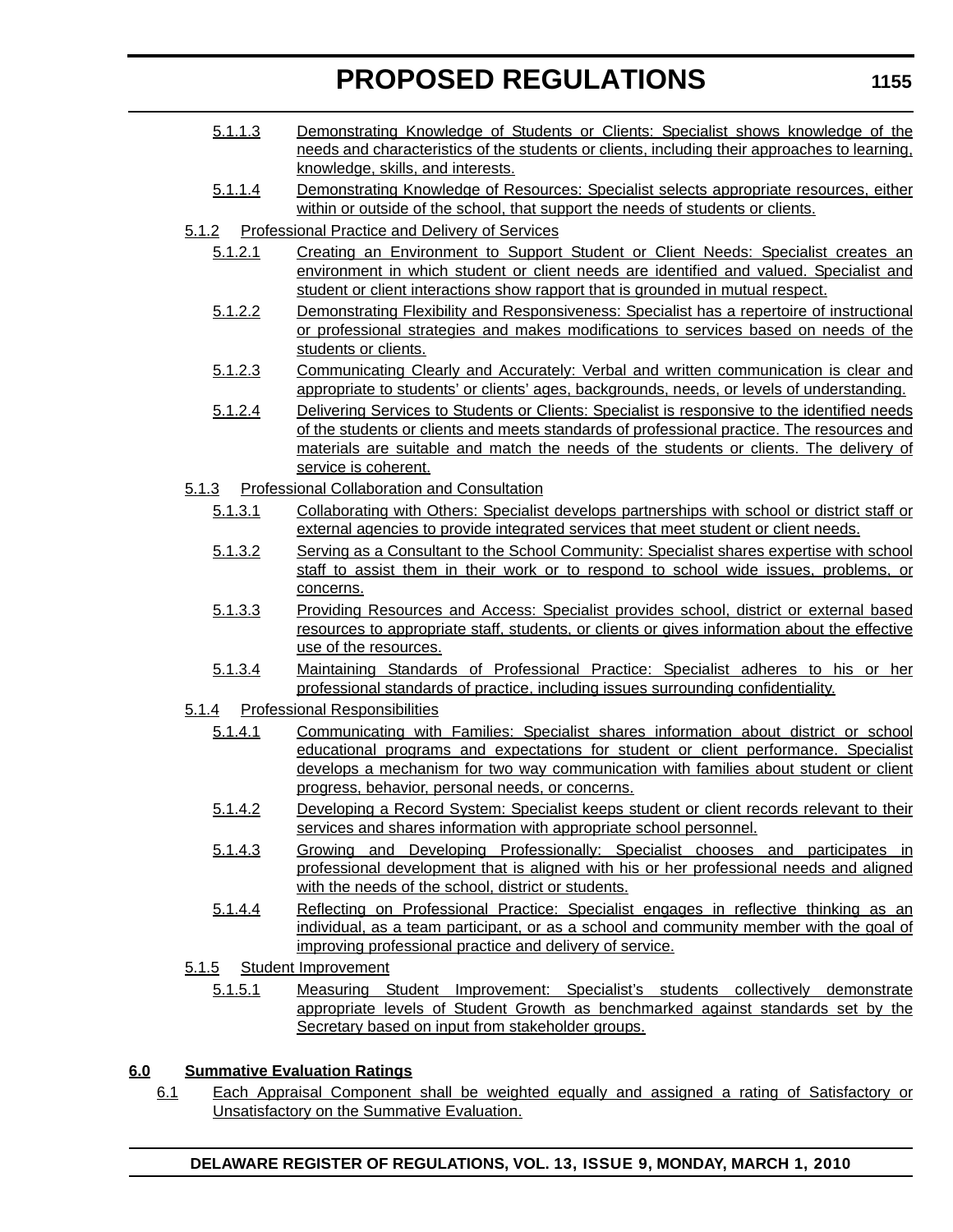- 6.1.1 A satisfactory rating for each of the first four Appraisal Components shall mean the specialist demonstrates acceptable performance by meeting at least three (3) of the four (4) Appraisal Criteria specified in each of the five (5) components set forth in 5.1.
- 6.1.2 A satisfactory rating for the Student Improvement Component shall mean that the specialist demonstrates acceptable performance by meeting the standards set by the Secretary pursuant to 5.1.5.1.
- 6.2 The Summative Evaluation shall also include one of four overall ratings: Highly Effective, Effective, Needs Improvement or Ineffective.
	- 6.2.1 Highly Effective shall mean that the specialist has earned a Satisfactory Component Rating in four (4) of the five (5) Appraisal Components in accordance with 5.0 and that the specialist's students on average achieve high rates of student growth, that is, more than one grade level improvement in an academic year.
	- 6.2.2 Effective shall mean that:
		- 6.2.2.1 The specialist has received a Satisfactory Component Rating in at least three (3) Appraisal Components including the Student Improvement Component, and
		- 6.2.2.2 The specialist does not meet the requirements for a Highly Effective rating found in 6.2.1.
	- 6.2.3 Needs Improvement shall mean that:
		- 6.2.3.1 The specialist has received one (1) or two (2) Satisfactory Component Ratings out of the five (5) Appraisal Components in accordance with 5.0, including a Satisfactory rating in the Student Improvement Component, or
		- 6.2.3.2 The specialist has received three (3) or four (4) Satisfactory Component Ratings out of the five (5) Appraisal Components in accordance with 5.0, and the specialist has received an Unsatisfactory rating in the Student Improvement Component.
	- 6.2.4 Ineffective shall mean that:
		- 6.2.4.1 The specialist has received zero (0), one (1), or two (2) Satisfactory Component Ratings out of the five (5) Appraisal Components in accordance with 5.0, and
		- 6.2.4.2 The specialist has received an Unsatisfactory Component Rating in the School Improvement Component.
		- 6.2.4.3 If a specialist's overall Summative Evaluation rating is determined to be "Needs Improvement" for the third consecutive year, the rating shall be re-categorized as "Ineffective".

# **7.0 Pattern of Ineffective Practice Defined**

A pattern of ineffective practice shall be based on the most recent Summative Evaluation ratings of a specialist using the DPAS II process. Two consecutive ratings of Ineffective shall be deemed as a pattern of ineffective practice. The following chart shows the consecutive Summative Evaluation ratings that shall be determined to be a pattern of ineffective practice:

| Year 1                   | Year <sub>2</sub> | Year <sub>3</sub>        |
|--------------------------|-------------------|--------------------------|
| Ineffective              | Ineffective       |                          |
| <b>Needs Improvement</b> | Ineffective       | <b>Needs Improvement</b> |
| <b>Needs Improvement</b> | Needs Improvement | Ineffective              |
| Ineffective              | Needs Improvement | Ineffective              |
| Ineffective              | Needs Improvement | Needs Improvement        |
| Needs Improvement        | Ineffective       | Ineffective              |
|                          |                   |                          |

# **1156**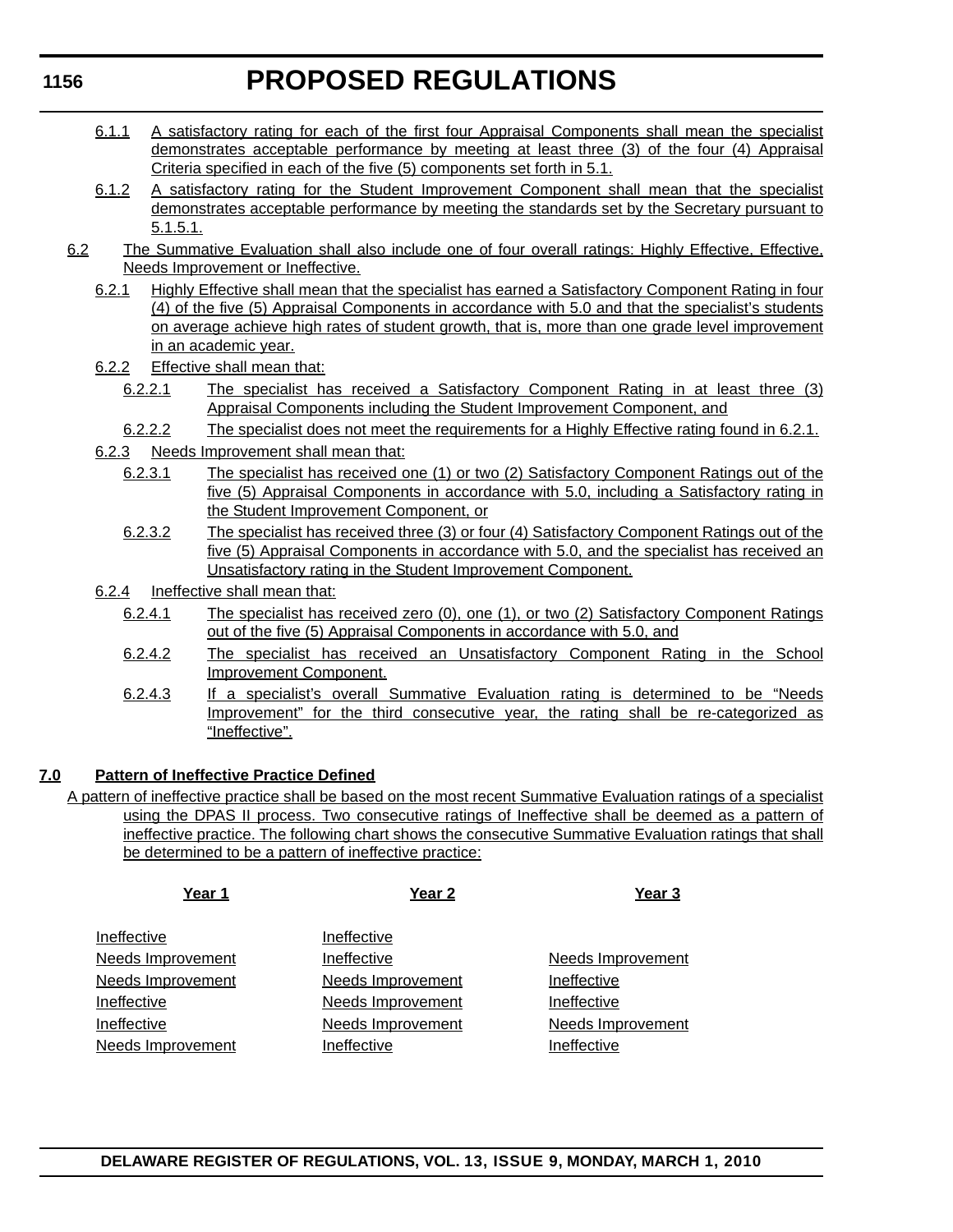# **8.0 Improvement Plan**

- 8.1 An Improvement Plan shall be developed for a specialist who receives an overall rating of Needs Improvement or Ineffective on the Summative Evaluation or a rating of Unsatisfactory on any component in 5.0 on the Summative Evaluation regardless of the overall rating.
	- 8.1.1 An Improvement Plan shall also be developed if a specialist's overall performance during an observation is unsatisfactory. This unsatisfactory performance shall be noted by the evaluator on the Formative Feedback form by noting "PERFORMANCE IS UNSATISFACTORY" and initialing the statement.
- 8.2 The Improvement Plan shall contain the following:
	- 8.2.1 Identification of the specific deficiencies and recommended area(s) for growth;
	- 8.2.2 Measurable goals for improving the deficiencies to satisfactory levels;
	- 8.2.3 Specific professional development or activities to accomplish the goals;
	- 8.2.4 Specific resources necessary to implement the plan, including but not limited to, opportunities for the specialist to work with curriculum specialist(s), subject area specialist(s), instructional specialist(s) or others with relevant expertise;
	- 8.2.5 Procedures and evidence that must be collected to determine that the goals of the plan were met;
	- 8.2.6 Timeline for the plan, including intermediate check points to determine progress;
	- 8.2.7 Procedures for determining satisfactory improvement.
	- 8.2.8 Multiple observations and opportunity for feedback provided by a trained evaluator, a mentor, or lead specialist, or an instructional coach.
- 8.3 The Improvement Plan shall be developed cooperatively by the specialist and evaluator. If the plan cannot be cooperatively developed, the evaluator shall have the authority and responsibility to determine the plan as specified in 8.2 above.
- 8.4 The specialist shall be held accountable for the implementation and completion of the Improvement Plan.
- 8.5 Upon completion of the Improvement Plan, the specialist and evaluator shall sign the documentation that determines the satisfactory or unsatisfactory performance of the plan.

# **9.0 Challenge Process**

- 9.1 A specialist may challenge any rating on the Summative Evaluation, either a Component Rating or the Overall Rating, or a specialist may challenge the conclusions of an observation if the statement PERFORMANCE IS UNSATISFACTORY has been included on the Formative Feedback form. To initiate a challenge, a specialist shall submit additional information specific to the point of disagreement in writing within fifteen (15) working days of the date of the specialist's receipt of the Summative Evaluation. Such written response shall become part of the appraisal record and shall be attached to the Summative Evaluation. All challenges together with the record shall be forwarded to the supervisor of the evaluator unless the supervisor of the evaluator is also in the same building as the specialist. In this situation, the challenge together with the record shall be forwarded to a designated district or charter school level credentialed evaluator.
	- 9.1.1 Within fifteen (15) working days of receiving the written challenge, the supervisor of the evaluator or the designated district or charter school level credentialed evaluator shall review the record which consists of all documents used in the appraisal process and the written challenge, and issue a written decision.
	- 9.1.2 If the challenge is denied, the decision shall state the reasons for denial.
	- 9.1.3 The decision of the supervisor of the evaluator or the designated district or charter school level credentialed evaluator shall be final.

# **10.0 Evaluator Credentials**

10.1 Evaluators shall have completed the DPAS II training as developed by the Department of Education. Evaluators shall receive a certificate of completion which is valid for five (5) years and is renewable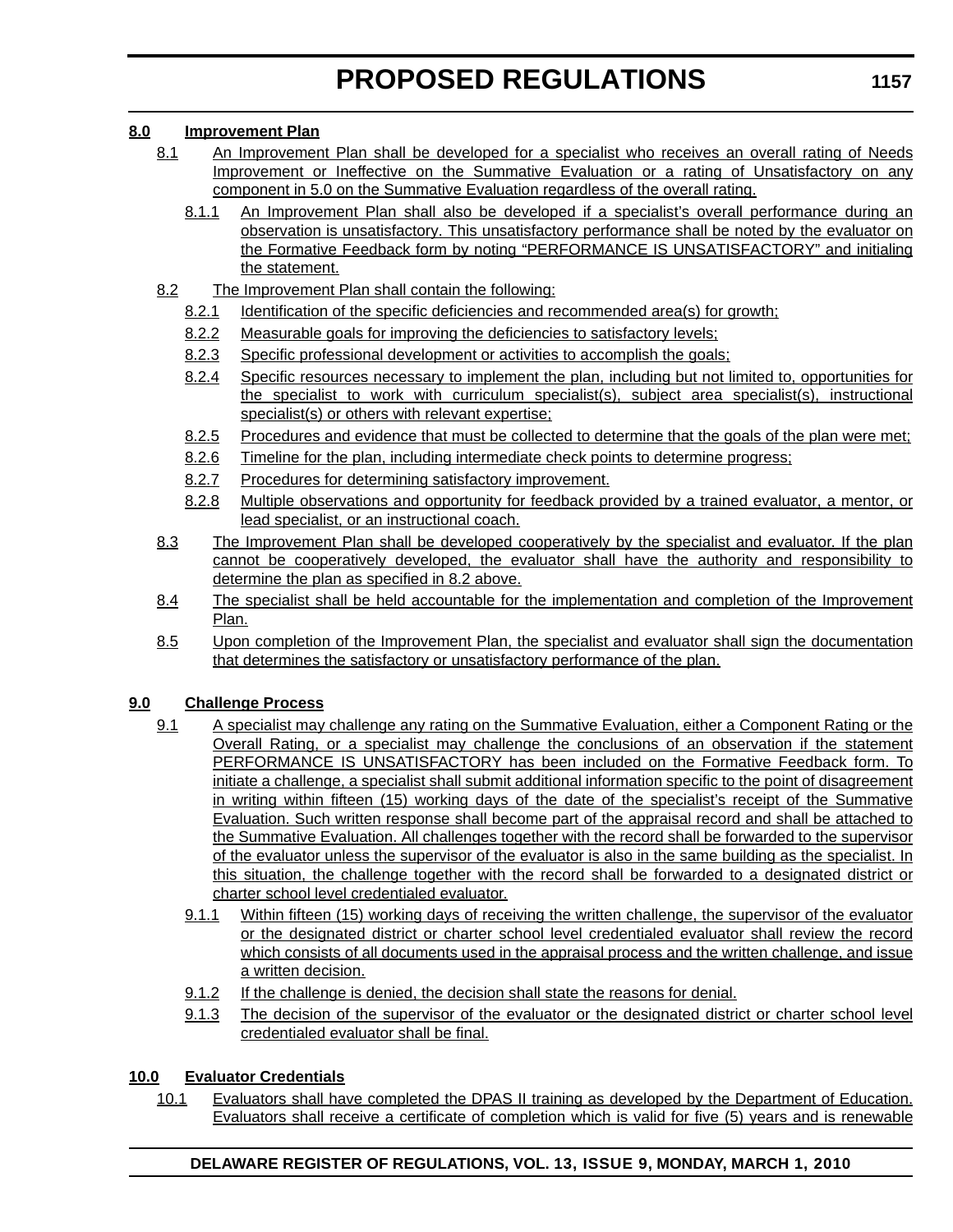# **PROPOSED REGULATIONS**

<span id="page-26-0"></span>upon completion of professional development focused on DPAS II as specified by the Department of Education.

- 10.2 The training for the certificate of completion shall include techniques for observation and conferencing, content and relationships of frameworks for practice and a thorough review of the *DPAS II Revised Guide for Specialists*. Activities in which participants practice implementation of DPAS II procedures shall be included in the training.
- 10.3 The credentialing process shall be conducted by the Department of Education.

# **11.0 Evaluation of Process**

The Department of Education shall conduct an annual evaluation of the teacher appraisal process. The evaluation shall, at a minimum, include a survey of teachers and evaluators and interviews with a sampling of teachers and evaluators. Data from the evaluation and proposed changes to the DPAS II Revised Guide for Teachers shall be presented to the State Board of Education for review on an annual basis.

# **OFFICE OF [THE SECRETARY](http://www.doe.k12.de.us/)**

Statutory Authority: 14 Delaware Code, Section 122(b) (14 **Del.C.** §122(b)) 14 **DE Admin. Code** 701

# **[701 Unit Count](#page-3-0)**

# **Education Impact Analysis Pursuant To 14 Del.C. Section 122(d)**

# **A. Type of Regulatory Action Required**

Amendment to Existing Regulation

# **B. Synopsis of Subject Matter of the Regulation**

The Secretary of Education intends to amend 14 **DE Admin. Code** 701 Unit Count. The amendments include, but are not limited to, changes because of the revisions to the special education funding structure (Needs Based Funding), clarification related to choice and charter school students, and rules related to the Distance Learning/ Twilight Programs.

Persons wishing to present their views regarding this matter may do so in writing by the close of business on or before April 2, 2010 to Susan Haberstroh, Education Associate, Regulation Review, Department of Education, at 401 Federal Street, Suite 2, Dover, Delaware 19901. A copy of this regulation is available from the above address or may be viewed at the Department of Education business office.

# **C. Impact Criteria**

1. Will the amended regulation help improve student achievement as measured against state achievement standards? The amended regulation is related to Unit Count and not specifically student achievement.

2. Will the amended regulation help ensure that all students receive an equitable education? The amended regulation is related to Unit Count and not specifically students receiving an equitable education.

3. Will the amended regulation help to ensure that all students' health and safety are adequately protected? The amended regulation is related to Unit Count and not specifically to ensure that all students' health and safety are adequately protected.

4. Will the amended regulation help to ensure that all students' legal rights are respected? The amended regulation is related to Unit Count and not specifically legal rights.

5. Will the amended regulation preserve the necessary authority and flexibility of decision making at the local board and school level? The amended regulation preserves the necessary authority and flexibility of decision making at the local board and school level.

6. Will the amended regulation place unnecessary reporting or administrative requirements or mandates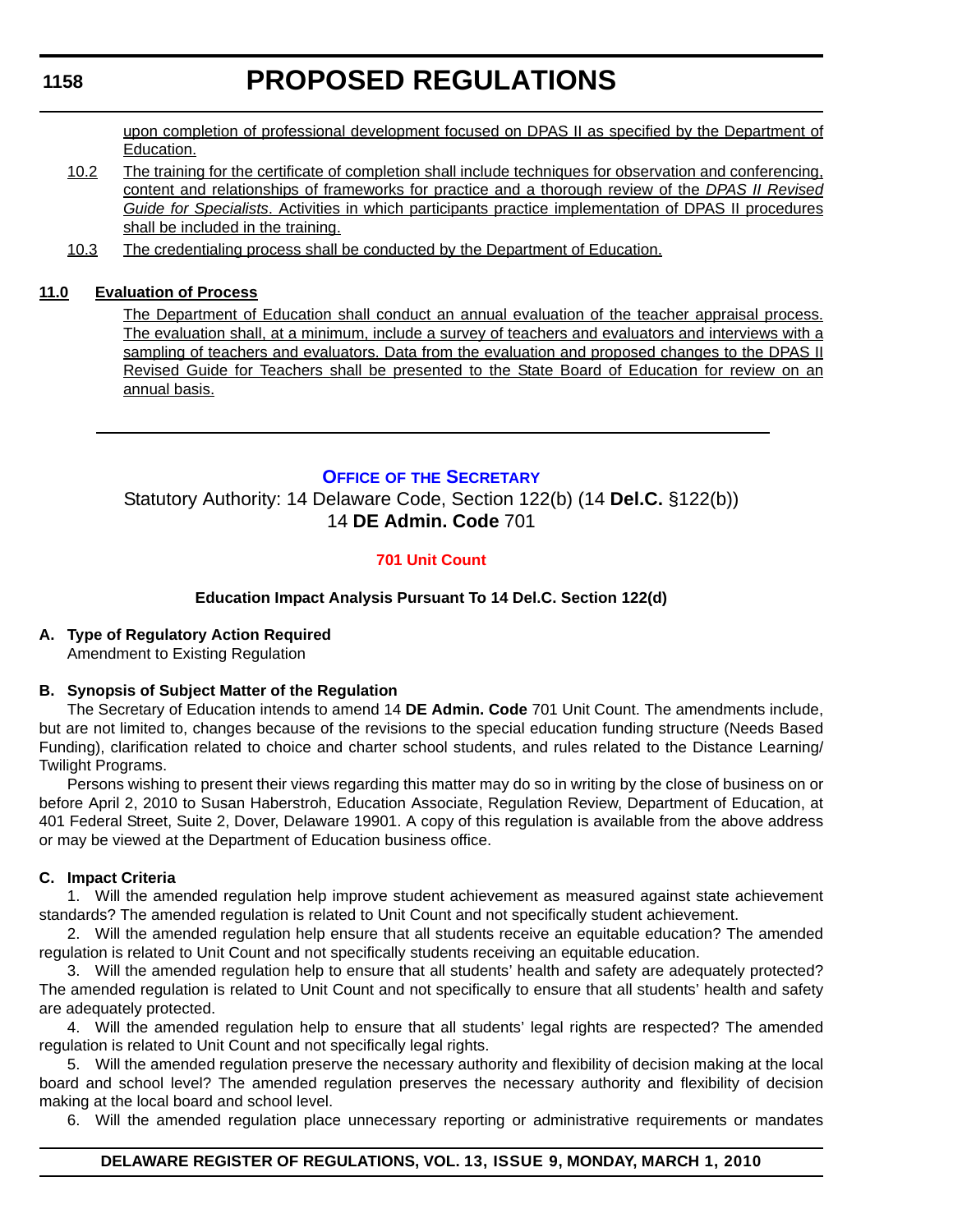upon decision makers at the local board and school levels? The amended regulation does not place unnecessary reporting or administrative requirements or mandates upon decision makers at the local board and school levels.

7. Will the decision making authority and accountability for addressing the subject to be regulated be placed in the same entity? The amended regulation does not change where decision making authority and accountability is determined.

8. Will the amended regulation be consistent with and not an impediment to the implementation of other state educational policies, in particular to state educational policies addressing achievement in the core academic subjects of mathematics, science, language arts and social studies? The amended regulation is related to Unit Count and not specifically to other educational policies.

9. Is there a less burdensome method for addressing the purpose of the regulation? There is not a less burdensome method for addressing Unit Count in districts and charter schools.

10. What is the cost to the State and to the local school boards of compliance with the regulation? There are no additional costs to the state or local boards for compliance with the amended regulation.

# **701 Unit Count**

### **1.0 Forms and Record Keeping**

- 1.1 All information submitted through the unit count process shall be on the forms provided by the Department of Education or in such other format as may be acceptable to the Department.
- 1.2 Each school shall maintain September enrollment records in a manner which will allow for efficient enrollment audits by the Department of Education and the State Auditor of Accounts. At the end of September, each school shall assemble a comprehensive enrollment file that contains all necessary support materials to substantiate the enrollments reported. This file shall be retained in the school for at least three years.
- 1.3 Records to substantiate special education students with disabilities included in the enrollment count shall contain: student name, cohort age group, grade level, eligibility category, name of special education teachers serving the student in September, and number of hours of special education services received during the last week of school in September. Individual student case studies, evaluations, and reports of specialists do not need to be maintained as part of the September 30 enrollment file a student Individual Education Program (IEP) in effect during the last week of school in September and eligibility documentation. However, individual student files may be reviewed by the Department of Education or State Auditor of Accounts to ascertain that the students reported are identified as special education students as per 14 **DE Admin. Code** 925.

#### **8 DE Reg. 1473 (4/1/05)**

# **2.0 Special Situations Regarding Enrollment**

- 2.1 All exceptions and extenuating circumstances relating to the enrollment count are addressed to the Secretary of Education and shall be received by the Secretary for consideration prior to September 30.
- 2.2 Students with multiple disabilities shall be reported in the category that corresponds to their major eligibility category.
- 2.3 Students with disabilities included in the special education unit count under the placement provisions of Transfer Students or Emergency Temporary Placement or Change of Placement shall meet the evaluation and placement requirements found in 14 **DE Admin. Code** 925.
- 2.4 Students not assigned to a specific grade shall be reported in a grade appropriate for their age or their instructional level for purposes of the unit count.

# **8 DE Reg. 1473 (4/1/05)**

# **3.0 Accounting for Students Not in Attendance the Last Ten Days in September**

- 3.1 For students not in attendance at school during the last 10 school days of September during which students are required to be in attendance, the following information shall be on file to substantiate their inclusion in the enrollment count:
	- 3.1.1 Reason for absence, usually medical, and date of last direct contact with student or parent.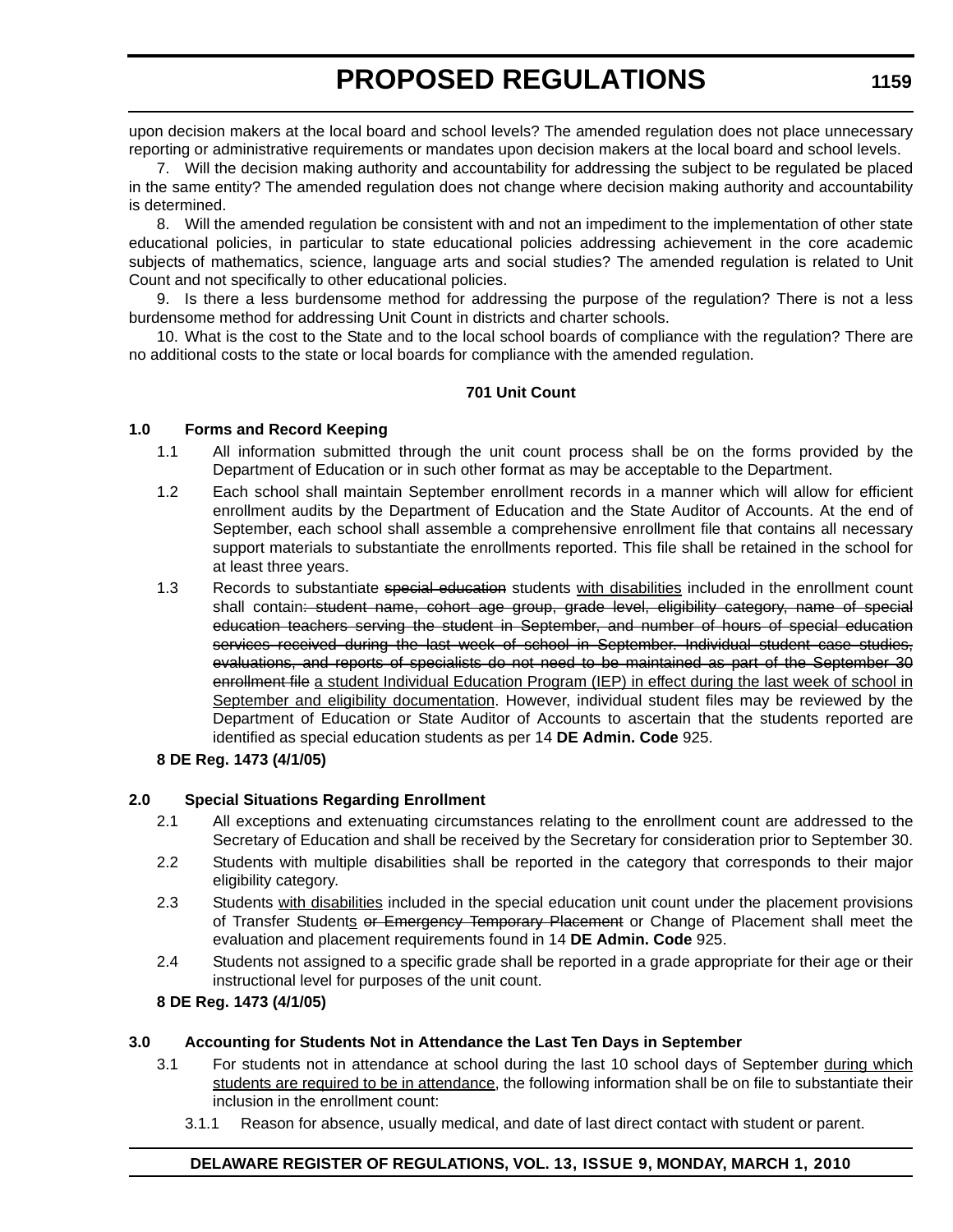**PROPOSED REGULATIONS**

- 3.1.2 Reason to believe that student will be returning to school before prior to November 1st.
- 3.1.3 Districts and Charter Schools enrolling a with an intra-state transfer student during the last ten 10 school days of September during which students are required to be in attendance shall first determine if the student is currently obligated under a choice agreement or first year charter agreement before enrolling the student. If said obligation exists, "good cause" must be agreed upon by the sending and receiving district/charter school before the receiving district/charter school can enroll the student. Districts and charter schools enrolling an in state transfer student during the last 10 school days of September shall notify the student's previous district or charter school of such enrollment no later than the last student attendance day of September. The notification shall be by fax with a follow up letter to the previous district/charter school's unit count coordinator's office. The notification shall be clearly labeled Unit Count Transfer Students and include the student's name, grade, and previous school of attendance. A student enrolling with a formal notice of withdrawal from the previous district or charter school is exempted from this notification requirement. Failure to follow the notification procedure may result in including the same student in two different district or charter school enrollments and hence unit counts. If that occurs, the student will be disallowed from the receiving district or charter school's enrollment and unit count. Copies of the fax transmittals and follow up letters shall be on file to substantiate the student's inclusion in the receiving district or charter school's enrollment and unit count.

# **8 DE Reg. 1473 (4/1/05)**

# **4.0 Programs, Situations and Program Types that Qualify for Inclusion in the Unit Count**

- 4.1 Students in the following programs, situations and program types shall qualify for inclusion in the enrollment count:
	- 4.1.1 Delaware Adolescent Program, Inc. (DAPI):
		- 4.1.1.1 Students enrolled in DAPI shall be counted in the enrollment of the sending school.
		- 4.1.1.2 Students shall be reported for receive the level of special education service as defined by the current IEP.
		- 4.1.1.3 If a student was enrolled the previous year in a Career Technical Program in the reporting school, the students shall be reported as enrolled in the next career technical course in the program series.
	- 4.1.2 Repeating seniors who are enrolled in school for a minimum number of instructional hours defined as three traditional courses or an equivalent time in a block schedule, shall be included in the unit count provided they meet the age and residency requirements. Students in the James H. Groves In school Credit Program (14 **DE Admin. Code** 915.2.4) and students in the Advanced Placement Program shall be enrolled and attend at least one full credit course in their high school to be included in the unit count provided they also meet the age and residency requirements.
	- 4.1.3 Temporary problem, usually medical, which precludes school attendance prior to November 1st.
	- 4.1.4 Supportive Instruction (Homebound): Students receiving supportive instruction (homebound) pursuant to 14 **DE Admin. Code** 930 qualify for inclusion in the unit count.
		- 4.1.4.1 A child with a disability receiving supportive instruction (homebound) shall be included in the unit count as a full time special education student if, in the child's placement immediately preceding the homebound placement, the child was receiving instruction from a certified special education teacher for at least 12.5 hours per week had an IEP in effect during the last week of school in September.
		- 4.1.4.2 A child with a disability receiving supportive instruction (homebound) shall be included in the unit count as a part time special education student if, in the child's placement immediately preceding the homebound placement, the child was receiving instruction from a certified special education teacher for less than 12.5 hours per week.
	- 4.1.5 Stevenson House or New Castle County Detention Center: Students on a temporary basis pending disposition of case who are expected to return to school prior to November 1st.
	- 4.1.6 Consortium Discipline Alternative Program: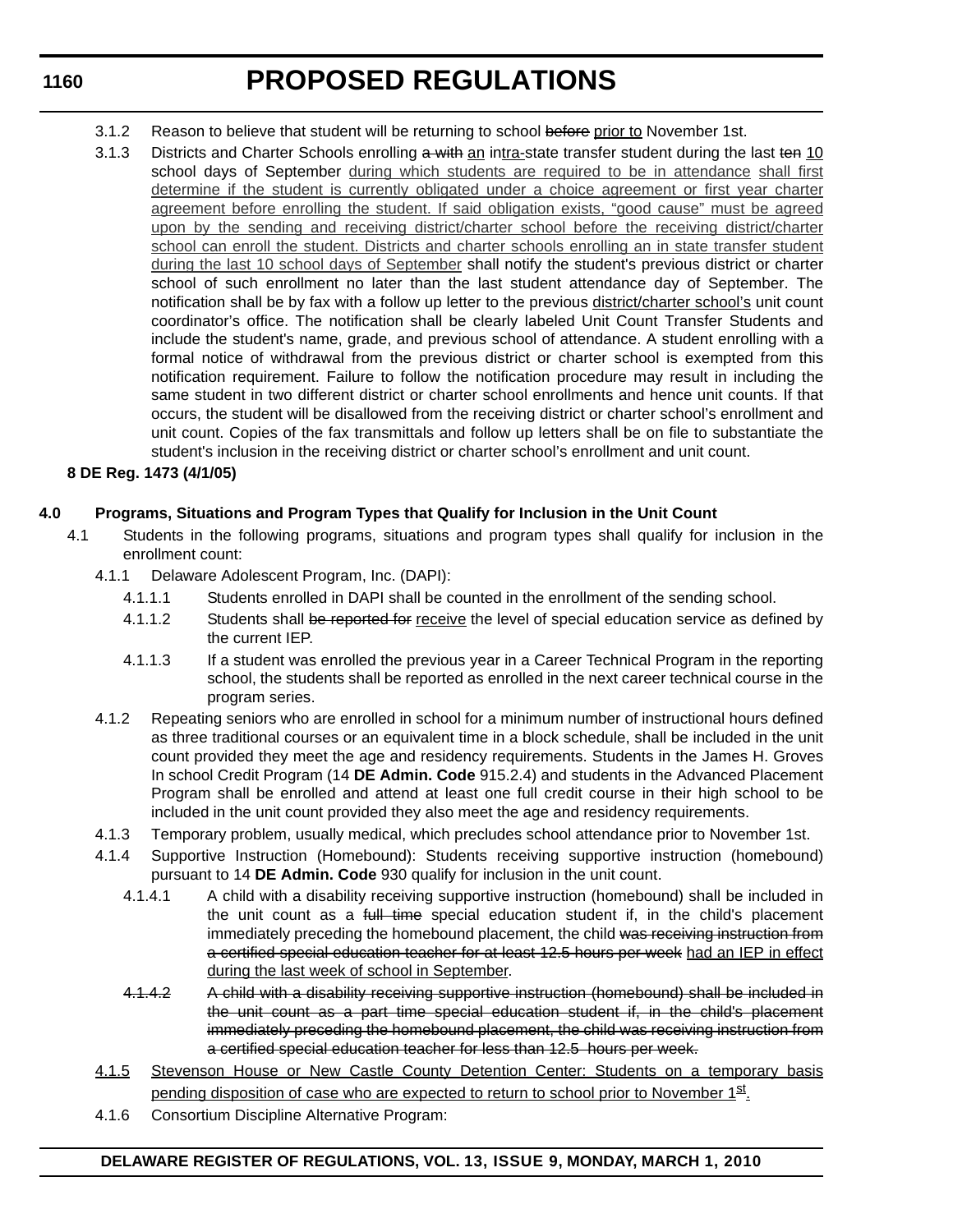- 4.1.6.1 Students enrolled at a Consortium Discipline Alternative Programs site shall be counted in the enrollment of the sending school pursuant to 14 **DE Admin. Code** 611.
- 4.1.6.2 Students shall be reported for the level of special education service as defined by the current IEP.
- 4.1.6.3 If a student was enrolled in the previous year in a Career Technical Program in the reporting school, the students shall be reported as enrolled in the next career technical course in the program series.
- 4.1.7 Students enrolled in kindergarten pursuant to 14 **DE Admin. Code** 940 shall be counted in the grade level enrollment group to which they are assigned.
- 4.1.8 Except as provided in section 5.0 and 7.2, all pre kindergarten children with disabilities shall be counted as full time in the appropriate eligibility category.
- 4.1.9 Students enrolled in residential facilities as of the last day of September. These students are included in the enrollment count of the district operating the instructional program in that facility. The facilities that are eligible shall be identified each year by the Department of Education.
- 4.1.10 Regular Programs, Regular programs include students who are enrolled in the regular elementary or secondary curriculum of the school, i.e., the core of the school subjects, which most students take.
- 4.1.11 Full time Special Education Services<sub></sub>: Students who have been properly identified, and receive instruction from a certified special education teacher for at least 12.5 hours per week. Children and have an IEP in effect during the last week of school in September. Students with disabilities must have appropriate supporting documentation on file as required by the Identification, Evaluation and Placement Process in 14 **DE Admin. Code** 925.
- 4.1.12 Part Time Special Education Services, Students who have been properly identified and receive instruction from a certified special education teacher for less than 12.5 hours per week. These children with disabilities must meet all other criteria for full time special education services. For unit count computation, they will have their time apportioned between a regular student in a specified grade and a special student in a specified category.
	- 4.1.12.1 The apportioning is accomplished by dividing the number of hours that each student receives instruction from a certified special education teacher by 15. For example, if a second grade student eligible for special education services in the Learning Disabled category receives 11.5 hours of special education service per week, the student is counted as a .77 LD student  $(11.5/15 = .77)$  and a .23 second grade regular student. This accounts for one Full Time Equivalent Student  $(.77 + .23 = 1.0)$ .
- 4.1.132 Career Technical Programs, A maximum of 900 minutes of vocational career and technical education time per week per student shall be credited toward the vocational career and technical education unit determination. However, units shall be counted on the basis of 1 unit for each 30 students or major fraction thereof for students enrolled in the New Castle County Votech School District, the POLYTECH School District and the Sussex Technical School District.
- **8 DE Reg. 1473 (4/1/05)**

# **5.0 Programs and Situations that Do Not Qualify for the Unit Count**

- 5.1 Students in the following programs and situations do not qualify for inclusion in the enrollment count:
	- 5.1.1 Students who have not attended school during the last 10 days of September
	- 5.1.2 Students who are enrolled in General Education Development (GED) programs
	- 5.1.3 Students who are enrolled in other than Department of Education approved programs
	- 5.1.4 Students who are transferred to a state residential facility during September shall not be included in the enrollment count of the District/Charter School unless that District/Charter School operates the facility's instructional program; otherwise the student must be treated as a withdrawal
	- 5.1.5 Children eligible for special education under Developmentally Delayed Three Year Old Children and Preschool Speech Delayed 3 and 4 Year Old Children. Services will be provided for these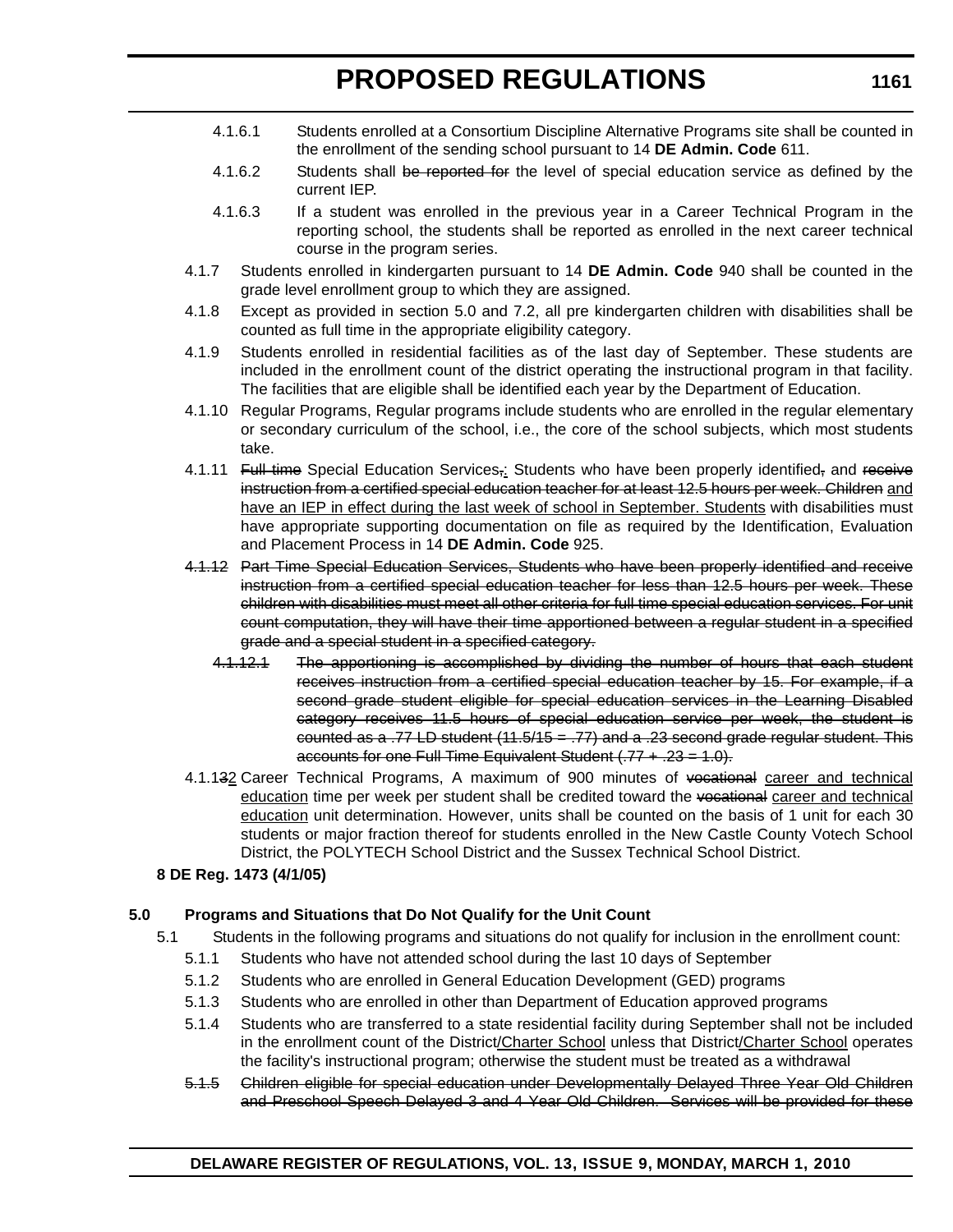# **PROPOSED REGULATIONS**

students through an annual appropriation to the Department of Education specifically for that purpose (14 **Del.C.** §1703).

5.1.65 Students enrolled in a Homeschool as defined in 14 **Del.C.** §2703A.

# **8 DE Reg. 1473 (4/1/05)**

# **6.0 Nontraditional High School Schedules**

- 6.1 For unit count purposes if a student receiving special education services or a career technical student in a school utilizing nontraditional schedules receives, during the course of the year, the same amount of instruction the student would have received under a traditional class schedule, the district shall average the time and calculate instructional time on a weekly basis; providing however, that a career technical student receives a minimum of 300 minutes of instruction per week and a full time special education student receives a minimum of 7.5 hours of instruction per week.
	- 6.1.1 The following exemplifies a situation with the required minimum minutes and hours for a full time career technical or special education student and shows that the heavy concentration of minutes or hours could occur either in the fall or the spring of the year.

Fall and Spring Career Technical= 300 minutes per week Spring and Fall Career Technical= 1500 minutes per week 1800 /2 = 900 minutes per week

Fall and Spring Special Education= 7.5 hours per week Spring and Fall Special Education=17.5 hours per week  $=25.0 / 2 = 12.5$  hours per week

- 6.2 For unit count purposes a district shall meet the following criteria to include selected students participating in a district's Distance Education/Twilight Program in the September 30<sup>th</sup> unit count. For purposes of this section, a Distance Education/Twilight Program shall mean a district approved credit bearing program as follows:
	- 6.2.1 Students must be currently suspended indefinitely or expelled by the district and enrolled in the district's alternative placement program;
		- or
		-
	- 6.2.2 Students with disabilities enrolled in the district's Distance Education/Twilight Program for credit recovery only must be receiving services as decided upon by the IEP team and reflected in the IEP on-site;

or

- 6.2.3 The inclusion of students with non-behavior issues and not special education in the unit count can only be included if there is not a break in educational service and they meet the entry criteria of the program and the additional criteria outlined in 6.2.4 through 6.2.11; and, in addition to either 6.2.1 through 6.2.3, all of the following:
- 6.2.4 Students and their parent(s)/guardian(s) must attend a mandatory program orientation session provided by the district staff. A sign in sheet and signed agreement will be kept on file and serve as sufficient evidence to meet this requirement.
- 6.2.5 Students must be enrolled for a minimum of three courses.
- 6.2.6 Students must be required to complete a minimum number of hours of active engagement each week that they are enrolled in the program. The minimum number of hours should not be less than three hours per week.
- 6.2.7 Students must be enrolled in eSchoolPLUS, the statewide pupil accounting system.
- 6.2.8 The district must keep records on file for the school year of the unit count on work completed and time spent working on the educational program for each enrolled student. The district must submit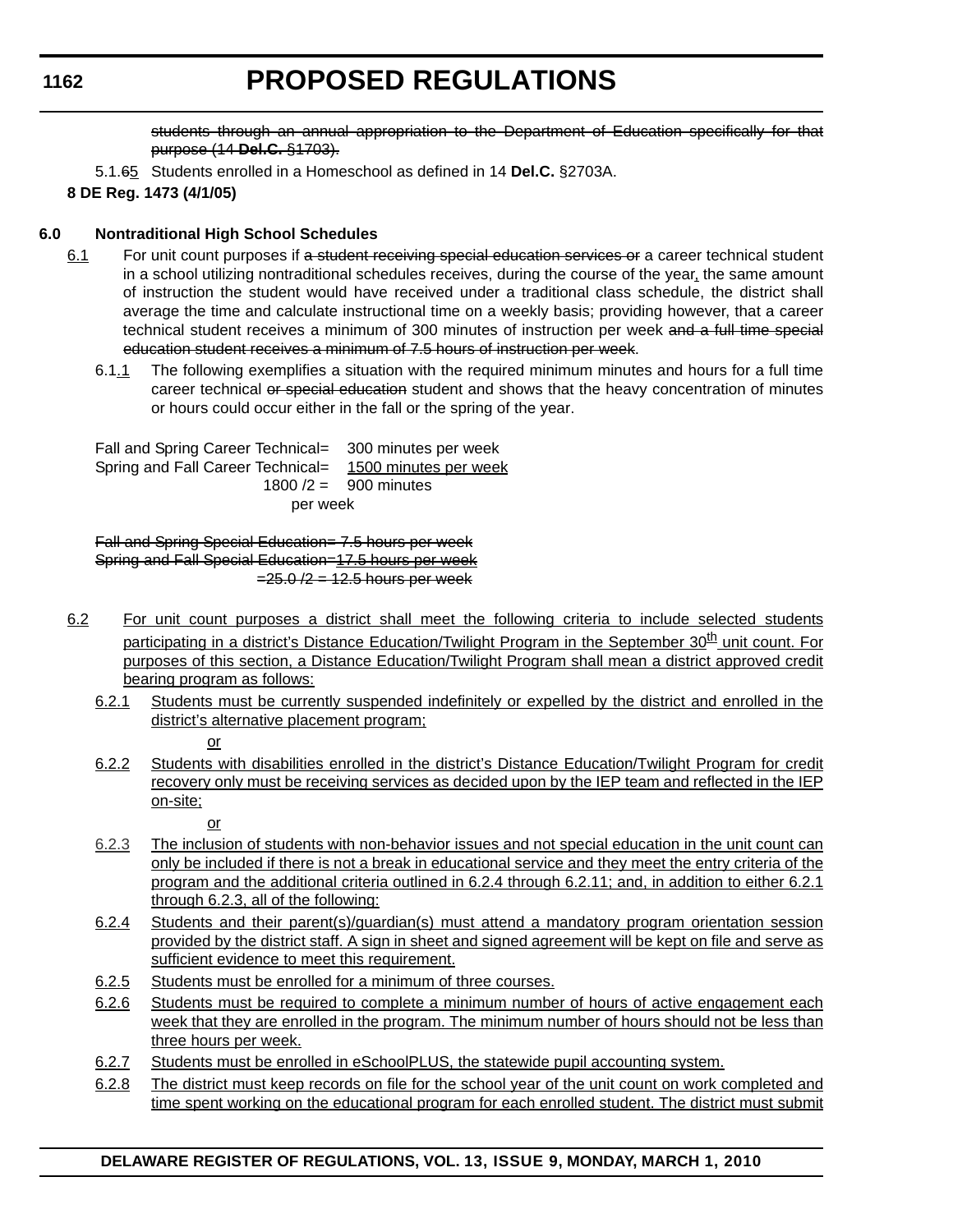a sample to the Department of Education that may serve as sufficient evidence to meet this requirement.

- <span id="page-31-0"></span>6.2.9 The district must provide evidence of staff monitoring the progress of each student and providing feedback to participating students and their parents/guardians.
- 6.2.10 The district must show evidence on how progress of students enrolled in the program is incorporated into their academic record for meeting the district's graduation requirements.
- 6.2.11 An audit file containing information listed in 6.2 and its subsections must be maintained on all students participating in the program and must be presented upon request to the Department of Education and/or the State Auditor's Office.

# **8 DE Reg. 1473 (4/1/05)**

# **7.0 Charter Schools**

- 7.1 Charter schools shall be allowed the following options in calculating their unit count:
	- 7.1.1 Using the standard public school procedure: major fraction unit rounding rule in each category; or
	- 7.1.2 Adding the fractional units in each category, fractional units will be funded
- 7.2 Funding for charter schools is limited to students lawfully enrolled in such grades K through 12 as the charter school may be approved to operate. Charter schools shall not include any Pre K students in their enrollment for unit count purposes. This section shall not be interpreted to authorize any charter school to enroll Pre K students.

# **8 DE Reg. 1473 (4/1/05)**

# **8.0 Unit Adjustments After Audit**

If, after the units are certified by the Secretary of Education, a student is disqualified through the auditing process from the unit count, the units will be recalculated without that student. Another eligible student shall not be substituted for the disqualified student. A special education student who has been identified and is receiving special education services and is disqualified from the unit count due to irregularities contained within supporting documentation, may then be included in the appropriate regular enrollment category provided the student meets eligibility requirements. Only a student disqualified by the audit process may be reassigned to another unit category. In no event can this adjustment result in a net increase in units for a district.

**2 DE Reg. 382 (9/1/98) 5 DE Reg. 627 (9/1/01) 6 DE Reg. 74 (7/1/02) 8 DE Reg. 1473 (4/1/05)**

# **[DEPARTMENT OF FINANCE](http://delottery.com/)**

**OFFICE OF THE STATE LOTTERY**

Statutory Authority: 29 Delaware Code, Section 4805 (29 **Del.C.** §4805)

# **PUBLIC NOTICE**

# **[203 Video Lottery and Table Game Regulations](#page-3-0)**

- **A. Type of Regulatory Action Required** Adoption of New Regulations
- **B. Synopsis of Subject Matter of the Regulations** The Office of the State Lottery will seek public comments on proposed new rules governing the operation of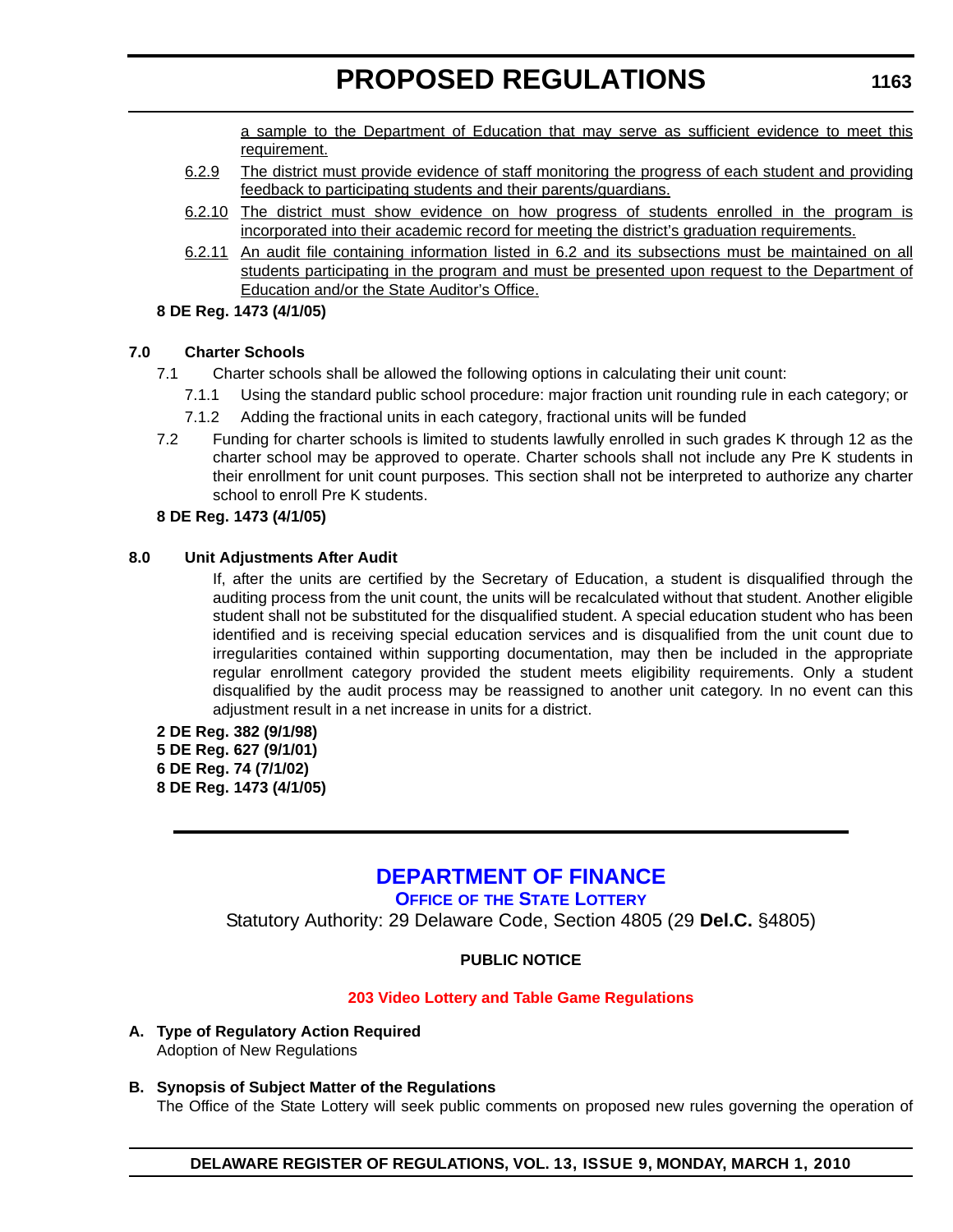# **PROPOSED REGULATIONS**

<span id="page-32-0"></span>video lottery and table games. It is the intent of the Delaware State Lottery to repeal the current video lottery regulations in their entirety and replace them with these new regulations. These regulations come as a result of recent legislation amending 29 Del. C., Chapter 48, which directs the Director of the Lottery to promulgate an initial regulatory framework for table games.

Persons wishing to present their views regarding this matter may do so in writing by the close of business on or before March 31, 2010 to: Delaware State Lottery Office, 1575 McKee Road, Suite 102, Dover, DE 19904. A copy of these regulations is available from the above address or may be viewed at the Lottery business office at the same address.

**\*Please Note: Due to the size of the proposed regulation, it is not being published here. A copy of the regulation is available at:**

**[203 Video Lottery and Table Game Regulations](http://regulations.delaware.gov/register/march2010/proposed/13 DE Reg 1163 03-01-10.htm)**

# **[DEPARTMENT OF HEALTH AND SOCIAL SERVICES](http://www.dhss.delaware.gov/dhss/ddds/index.html)**

**DIVISION OF DEVELOPMENTAL DISABILITIES SERVICES** Statutory Authority: 29 Delaware Code, Section 7909(A) (29 **Del.C.** §7909(A))

# **PUBLIC NOTICE**

#### **[2101 Agency Appeal Process](#page-3-0)**

#### **A. Type of Regulatory Action Proposed:**

Establishment of new regulation.

#### **B. Synopsis of Subject Matter:**

The Division of Developmental Disabilities (DDDS) intends to publish in regulation a description of the agency's appeal process. The regulations shall include a definition of appeal, issues that can be appealed, the time requirements for requesting an appeal, how the process works and how to request an appeal.

Any person who wishes to make written suggestions, submit compilations of data, briefs or other written materials concerning the proposed new regulations must submit same to Mary T. Anderson, M.S.W., Director of Policy Development, Division of Developmental Disabilities Services, 26351 Patriots Way, Georgetown, DE 19947 or by fax to (302) 934-8704 by March 30, 2010. The action concerning the determination of whether to adopt the proposed regulation will be based upon the Department and Division's analysis and consideration of the comments and written materials filed by interested persons.

# **2101 Agency Appeal Process**

#### **1.0 Definitions**

The following words and terms, when used in this regulation, shall have the following meaning unless the context clearly indicates otherwise:

**"Appeal"** means a DDDS internal evidentiary review of a decision by an objective committee assigned by the Division Director or designee.

**"Applicant"** means any person who is applying for services from the DDDS.

**"Individual Rights Complaint"** means the DDDS formal process for asserting that the rights of an individual served have been violated, an internal review concerning the reported rights violation and the identification of a plan to improve the situation.

**"Risk Management Committee"** means the internal Division committee responsible for reviewing identified focus areas situations that present actual or potential danger to individuals served and staff; subsequently developing risk reduction strategies.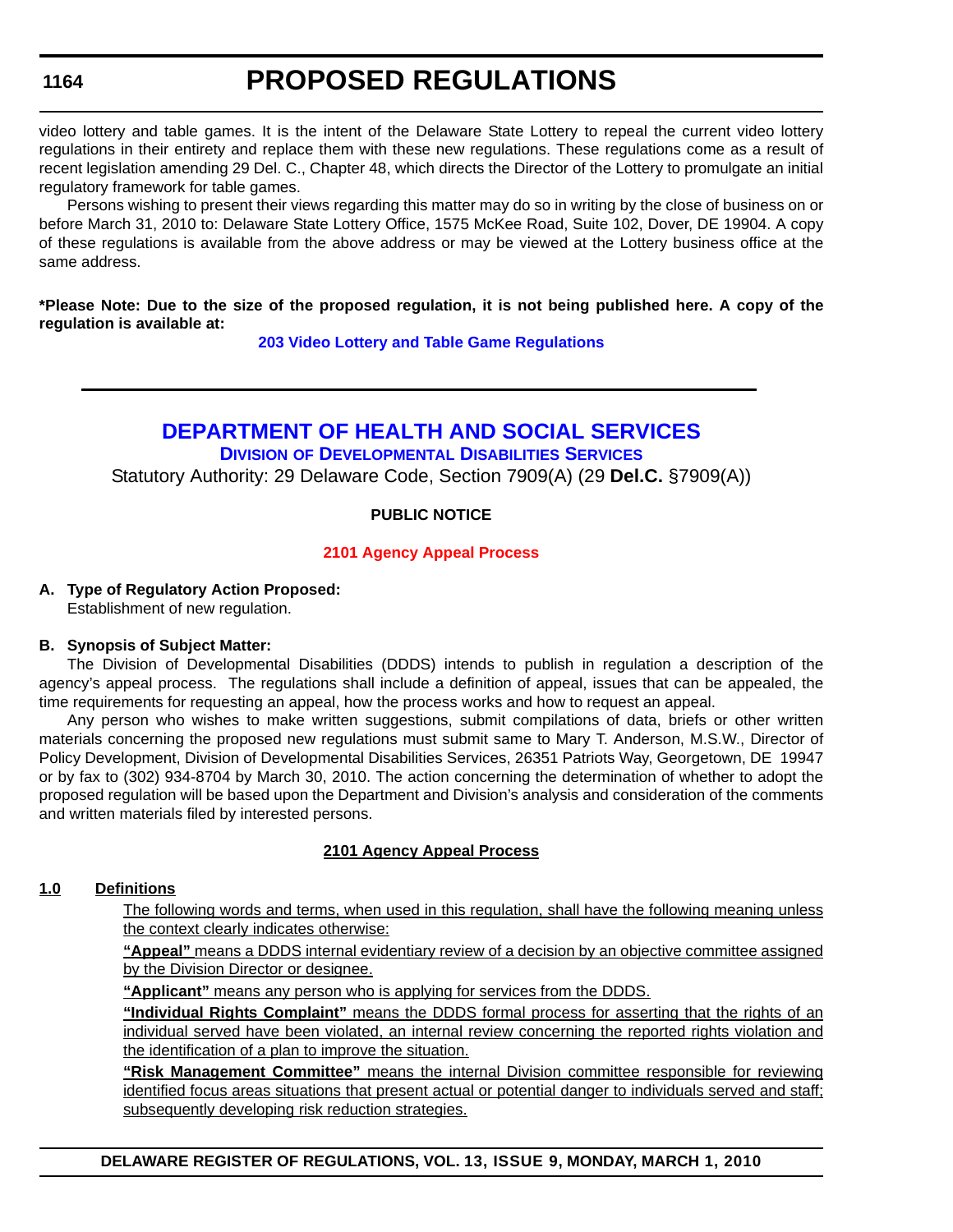#### **2.0 Situations/issues that are eligible to be reviewed via the DDDS appeals process include the following:**

- 2.1 Decisions that involve the omission of choice between institutional care and home and community based services.
- 2.2 Denial of eligibility for DDDS services.
- 2.3 Denial of service provider of choice.
- 2.4 Denial, reduction, suspension or termination of services.
- 2.5 Dissatisfaction with the outcome of an Individual Rights Complaint.

**3.0** Efforts shall be made to resolve the situation being contested prior to requesting an appeal DDDS.

**4.0** The implementation of a DDDS decision shall be postponed pending the decision of a DDDS appeal or Medicaid Fair Hearing, unless it has already been implemented.

**5.0** A Medicaid recipient may request a Division of Social Services (DSS) Medicaid Fair hearing at any point in the appeals process, up to ninety (90) days following receipt of a written notice of the DDDS decision that the recipient decides to appeal.

**6.0** The DDDS Appeals Committee chairperson shall make efforts to contact the appellant within five (5) working days of receiving the appeals request, unless that appeal is for a disputed eligibility decision. In that case, the DDDS Appeals Committee chairperson shall request a copy of the appellant's intake record within five (5) days of receiving the appeal request and make efforts to contact the appellant within five (5) working days of receiving a copy of the intake record.

**7.0** The DDDS Appeals Committee chairperson shall review the appeals request with the appellant, provide clarification as necessary, explain the appeals process and schedule an appeal review at the following month's appeal hearing contingent on providing a 14 calendar days notice.

**8.0** The DDDS Appeals Committee shall meet with the appellant in person, unless otherwise requested, and listen to the reason(s) that a decision is disputed. The appellant has the right to invite quests to the appeal hearing and present additional information for consideration. The appellant shall have the opportunity to ask questions, request clarification and receive answers. The person or designee who initially made the decision being disputed shall also appear at the appeal hearing and explain the rationale for his/her decision.

**9.0** The Division Director shall be notified of the Appeals Committee's recommendations relative to the issue(s) being appealed, with five (5) working days of the appeal hearing.

**10.0** The Division Director shall send written notification to the appellant of the final appeal disposition, within fifteen (15) working days of the appeal hearing. The notification shall include a notice regarding the right to request a Division of Social Services (DSS) Medicaid Fair Hearing, if the aggrieved person is a Medicaid recipient or applying for a Medicaid service.

**11.0** A DDDS Appeal shall not be a pre-requisite for requesting a DSS Medicaid Fair Hearing.

**12.0** The DDDS Risk Management Committee shall review appeal statistics and trends, on an annual basis or as requested by the committee chair or Division Director.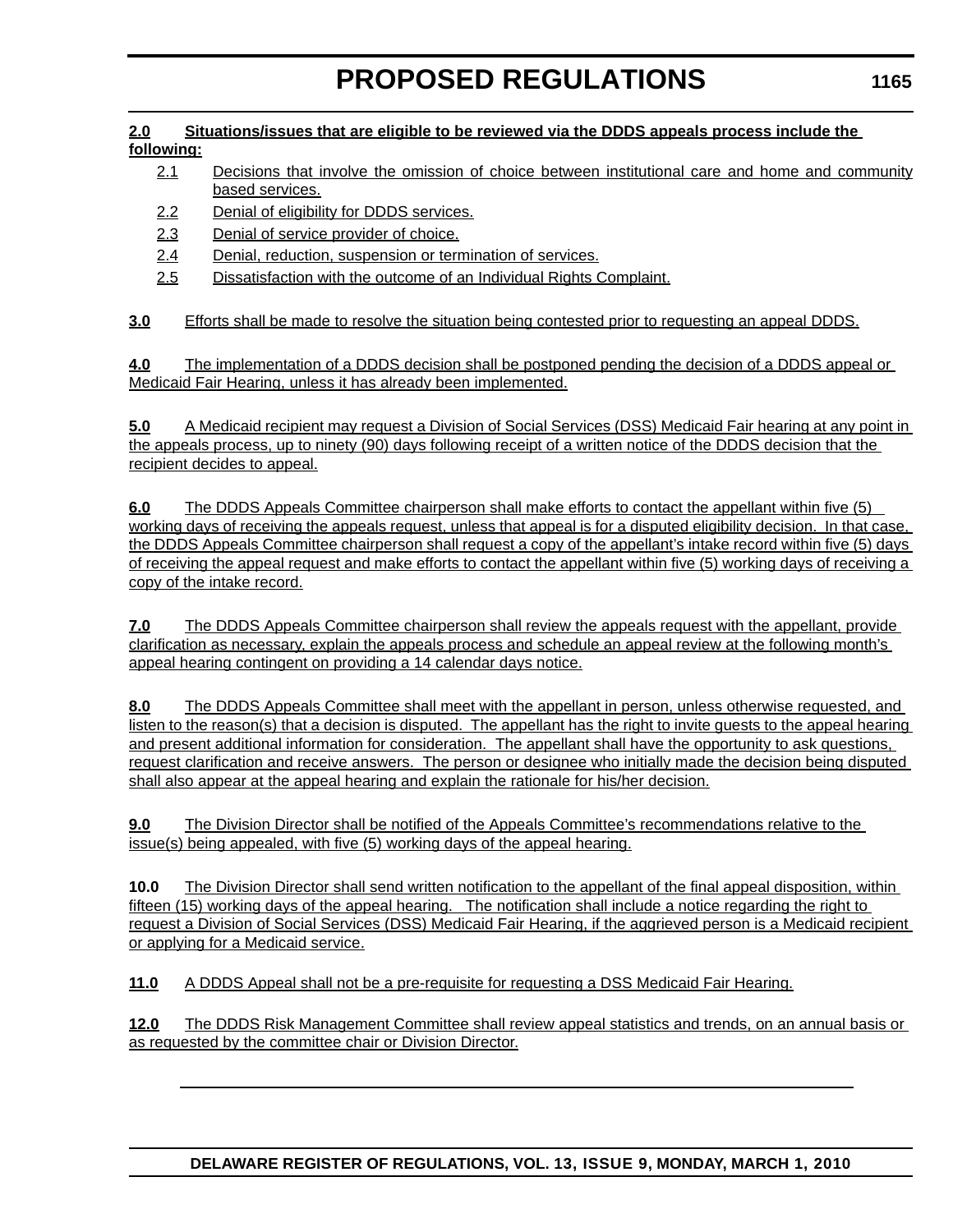# <span id="page-34-0"></span>**DIVISION OF MEDICAID [AND MEDICAL ASSISTANCE](http://www.dhss.delaware.gov/dhss/dmma/)** Statutory Authority: 31 Delaware Code, Section 512 (31 **Del.C.** §512)

# **PUBLIC NOTICE**

#### **[DMAP General Policy Manual: Utilization Control – Prior Authorization](#page-3-0)**

In compliance with the State's Administrative Procedures Act (APA - Title 29, Chapter 101 of the Delaware Code) and under the authority of Title 31 of the Delaware Code, Chapter 5, Section 512, Delaware Health and Social Services (DHSS) / Division of Medicaid and Medical Assistance (DMMA) is proposing to amend the Delaware Medical Assistance Program (DMAP) General Policy Provider Manual.

Any person who wishes to make written suggestions, compilations of data, testimony, briefs or other written materials concerning the proposed new regulations must submit same to Sharon L. Summers, Planning & Policy Development Unit, Division of Medicaid and Medical Assistance, 1901 North DuPont Highway, P.O. Box 906, New Castle, Delaware 19720-0906 or by fax to 302-255-4425 by March 31, 2010.

The action concerning the determination of whether to adopt the proposed regulation will be based upon the results of Department and Division staff analysis and the consideration of the comments and written materials filed by other interested persons.

#### **SUMMARY OF PROPOSAL**

The proposed revises the Division of Medicaid and Medical Assistance (DMMA) policy for *Prior Authorization*. This rulemaking is required to clarify what prior authorization is and how the DMMA uses prior authorization to determine eligibility to receive services and to determine that services are medically necessary.

#### **Statutory Authority**

- Social Security Act §1902(a)(30)(A) mandates that states "provide such methods and procedures relating to the utilization of, and payment for, care and services available under the plan … as may be necessary to safeguard against unnecessary utilization of such care and services."
- 42 CFR §440.230(d), *Sufficiency of amount, duration, and scope* provides that a state "may place appropriate limits on a service based on such criteria as medical necessity or on utilization control procedures."
- 42 CFR Part 456 addresses *Utilization Control*, including methods and procedures relating to the utilization of, and the payment for, care and services.

#### **Summary of Proposal**

The purpose of this rule is to adopt revised prior authorization procedures and criteria to ensure that the Delaware Medical Assistance Program (DMAP) prior authorization process follows sound fiscal practices, meets the medical needs of our vulnerable population, and promotes a collaborative partnership with our DMAP providers, while holding all parties involved accountable for their role in the process.

The proposed rule, identified in the DMAP General Policy Provider Manual, primarily moves detailed prior authorization criteria for specific categories of services and procedures from General Policy to their own dedicated provider policy specific manual. The intent is to improve the logical organization of the prior authorization policy set and eliminate duplication of content and inconsistency; and, make corresponding adjustments to the rule text, as appropriate.

#### **Fiscal Impact Statement**

These revisions impose no increase in cost on the General Fund.

#### **DMMA PROPOSED REGULATION #10-10 REVISIONS:**

The practitioner must request prior authorization before a payment can be made (refer to Appendix M of this manual for required forms related to DMMA prior authorization). If prior authorization is granted, the billing provider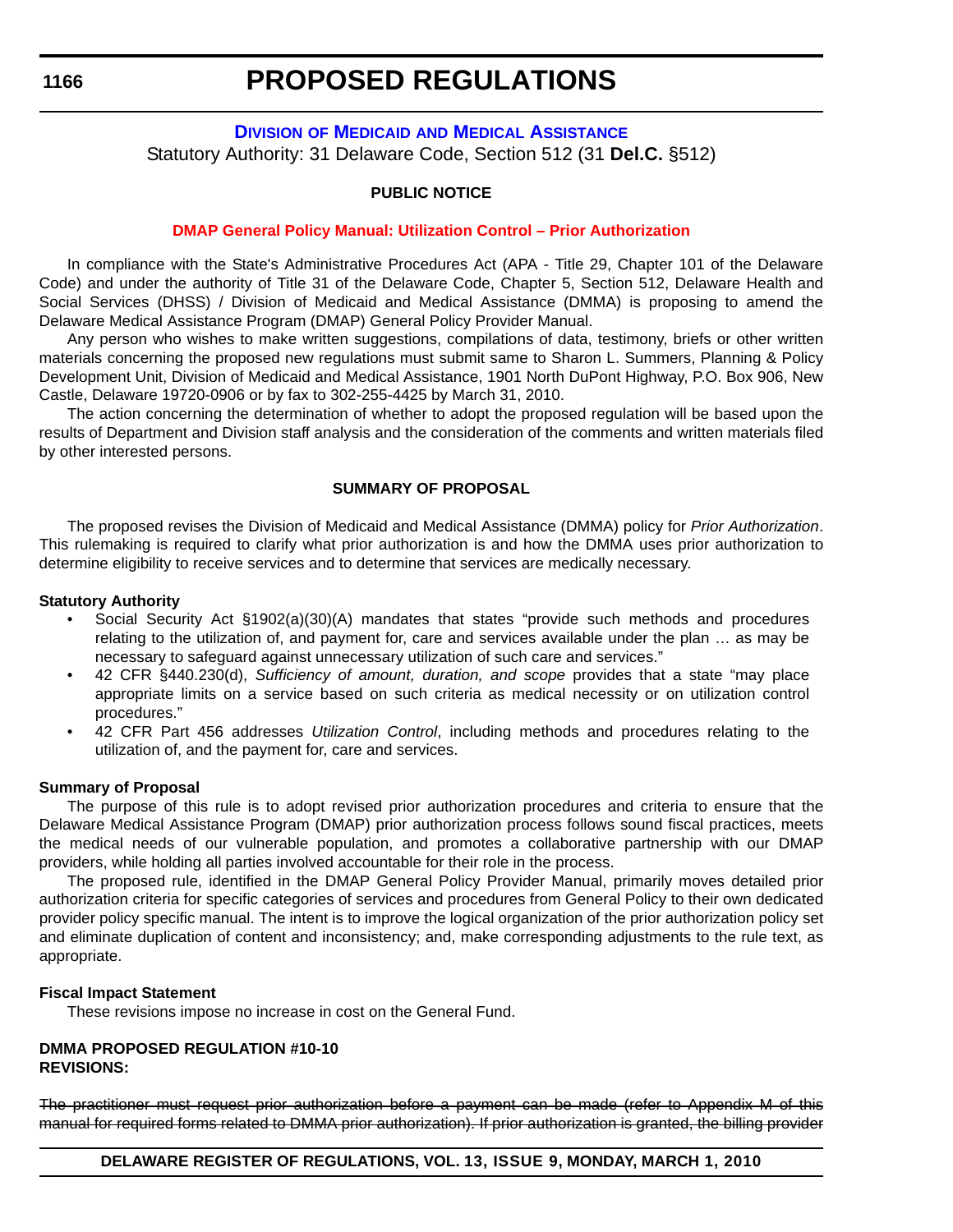will receive notification of the prior authorization number. The following services require prior authorization:

- 1.21.1 Private Duty Nursing
	- 1.21.1.1 The DMAP may cover private duty nursing for clients who require more individual and continuous care than is available from a visiting nurse or routinely provided by the nursing staff of the hospital or skilled nursing facility.
	- 1.21.1.2 The DMAP may cover private duty nursing services for Medicaid clients who are exempt from managed care coverage.
	- 1.21.1.3 All requests for private duty nursing must be prior authorized. (Refer to section 2.3 of this manual for procedures and refer to section 8.0 of this manual for required forms related to Diamond State Partners [DSP]).
		- 1.21.1.3.1 Private duty nursing services for clients who are eligible for the Elderly and Disabled HCBS waiver or the Assisted Living Medicaid Waiver program, or the Acquired Brain Injury Waiver must be prior authorized by the nursing staff of the Division for Services for Aging and Adults with Physical Disabilities (DSAAPD). See the back of the General Policy for the appropriate address or telephone number.
		- 1.21.1.3.2 All other requests should be directed to the Medical Review Team located in the Robscott Building (see Index in the back of General Policy for address and telephone number).
- 1.21.2 Pharmaceuticals
	- 1.21.2.1 Certain pharmaceuticals require prior authorization. For further information refer to the Pharmacy or Practitioner Provider Specific Policy Manual.
- 1.21.3 Prescribed Pediatric Extended Care
	- 1.21.3.1 The DMAP will cover Prescribed Pediatric Extended Care (PPEC) for medically and/or technology-dependent children who can be maintained in the community as an alternative to inpatient hospital or nursing home care when supported by PPEC.
	- 1.21.3.2 PPEC provides up to twelve hours of care daily (Monday through Friday) at the PPEC facility upon prescription from a child's primary General Policy Provider Policy Manual physician, thus allowing a child to obtain necessary medical services and monitoring without institutionalization.
	- 1.21.3.3 PPEC services are authorized based on the level of nursing care and rehabilitative therapy needed.
	- 1.21.3.4 The prescribing practitioner may request prior authorization by sending a letter with the following information to Medicaid's Physician Consultant:
		- 1.21.3.4.1 Name of patient.
		- 1.21.3.4.2 Patient's Delaware Medical Assistance ID number.
		- 1.21.3.4.3 Date of birth.
		- 1.21.3.4.4 Detailed medical history that documents the need for PPEC services.
		- 1.21.3.4.5 Documentation that the child would require inpatient hospital or nursing home care in the absence of PPEC services.
		- 1.21.3.4.6 Estimated amount and duration of required services (the number of days per week and the number of weeks/months that the patient is expected to need these services).
		- 1.21.3.4.7 If home health services or private duty nurse services are ordered concurrently with PPEC, medical justification for the combination of services is required.
		- 1.21.3.4.8 Name and address of the PPEC organization which will provide the care.
	- 1.21.3.5 Reserved
	- 1.21.3.6 All requests should be directed to the Medical Review Team located in the Robscott Building (see Index in the back of this manual for address and telephone number).
- 1.21.4 Out-of-State Services (Excluding Transplants)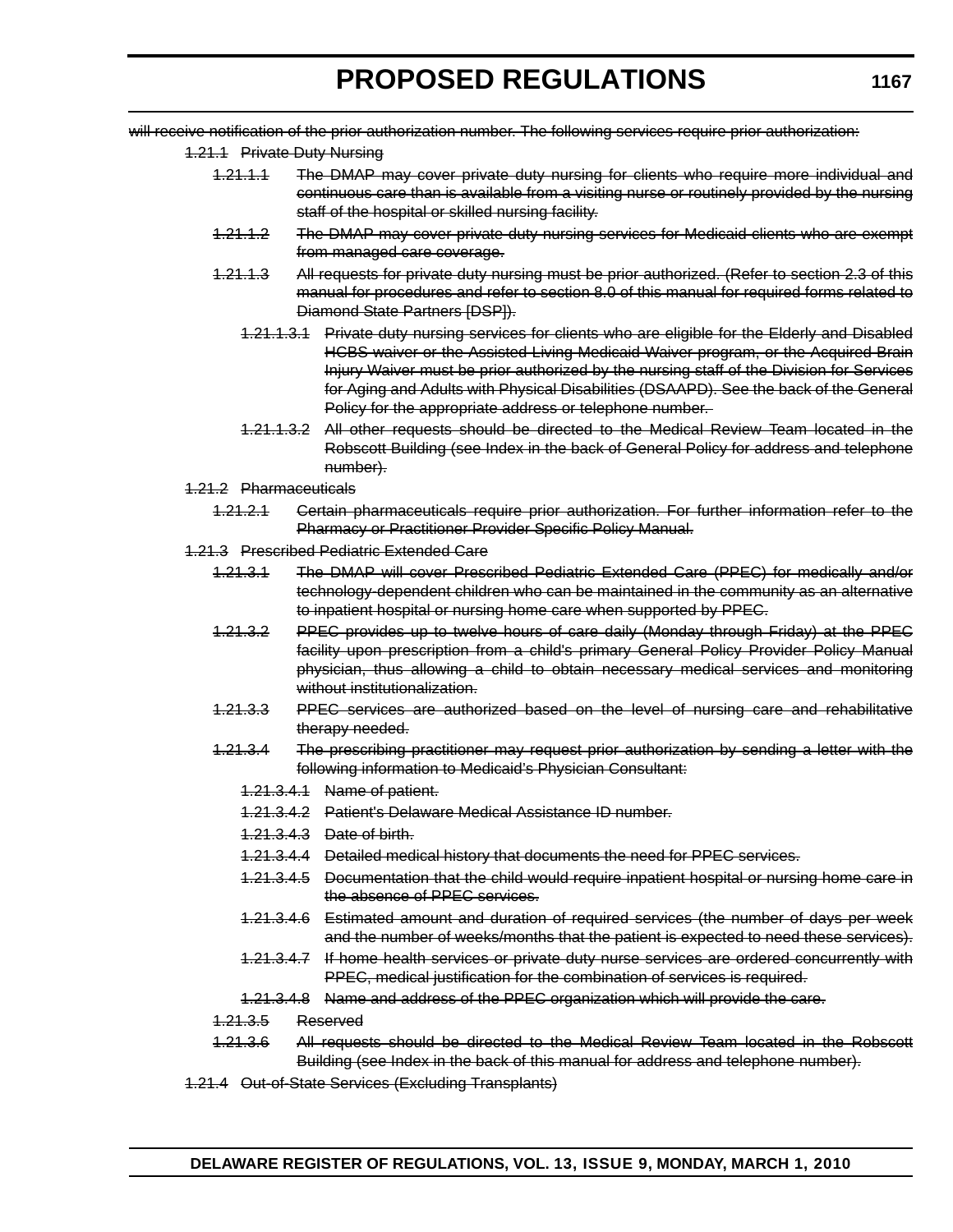1.21.4.1 All services provided outside of Delaware *require* prior authorization for payment, except for services from the following providers in New Jersey, Pennsylvania, Maryland, or the District of Columbia:

> NOTE: DMAP clients are required to receive prior authorization for related travel expenses regardless where the medical service is provided. Refer to the Related Travel Expenses (Meals/Lodging/Other) section of this manual for details.

- 1.21.4.1.1 Acute Care Hospital (inpatient and outpatient)
- 1.21.4.1.2 DME/Oxygen Supplier
- 1.21.4.1.3 Ground Ambulance
- 1.21.4.1.4 Independent Laboratory
- 1.21.4.1.5 Nurse Midwife
- 1.21.4.1.6 Optician
- 1.21.4.1.7 Optometrist
- 1.21.4.1.8 Podiatrist
- 1.21.4.1.9 Pharmacy
- 1.21.4.1.10 Physician
- 1.21.4.1.11 Ambulatory Surgical Centers
- 1.21.4.1.12 Dialysis Centers
- 1.21.4.1.13 Certified Nurse Practitioner
- 1.21.4.1.14 Dentist
- 1.21.4.2 All services not noted above require prior authorization to ensure compliance with the DMAP rules and regulations. However, in the following four circumstances, it may be necessary for the provider to render service before prior approval is obtained.
	- 1.21.4.2.1 CATEGORY 1 If the service provided is the result of an out-of-state emergency.
	- 1.21.4.2.2 CATEGORY 2 If the client's health would be endangered if he/she were required to travel back to Delaware.
	- 1.21.4.2.3 CATEGORY 3 If the service to be rendered is *unavailable* in Delaware, New Jersey, Pennsylvania, Maryland, or the District of Columbia.
	- 1.21.4.2.4 CATEGORY 4 If the service is given to a foster child in an approved child care facility out of the State of Delaware.
- 1.21.4.3 If services in one of the above four categories are provided before prior authorization is obtained, it is still the responsibility of the provider to obtain prior authorization before billing. Services that do not comply with the DMAP rules and regulations will not be authorized for payment even if they have already been rendered.
- 1.21.4.4 The prescribing practitioner may request prior authorization by sending a letter with the following information to the Medical Review Team:
	- 1.21.4.4.1 Name of the patient.
	- 1.21.4.4.2 Patient's Delaware Medical Assistance ID number.
	- 1.21.4.4.3 Date of birth.
	- 1.21.4.4.4 Detailed medical history that documents the need for out-of-state care.

All requests should be directed to the DMAP State office (refer to the back of this manual for the address, telephone and fax numbers).

#### 1.21.5 Transplants

- 1.21.5.1 The DMAP will cover the following transplants:
	- 1.21.5.1.1 Heart
	- 1.21.5.1.2 Lung
	- 1.21.5.1.3 Liver
	- 1.21.5.1.4 Bone Marrow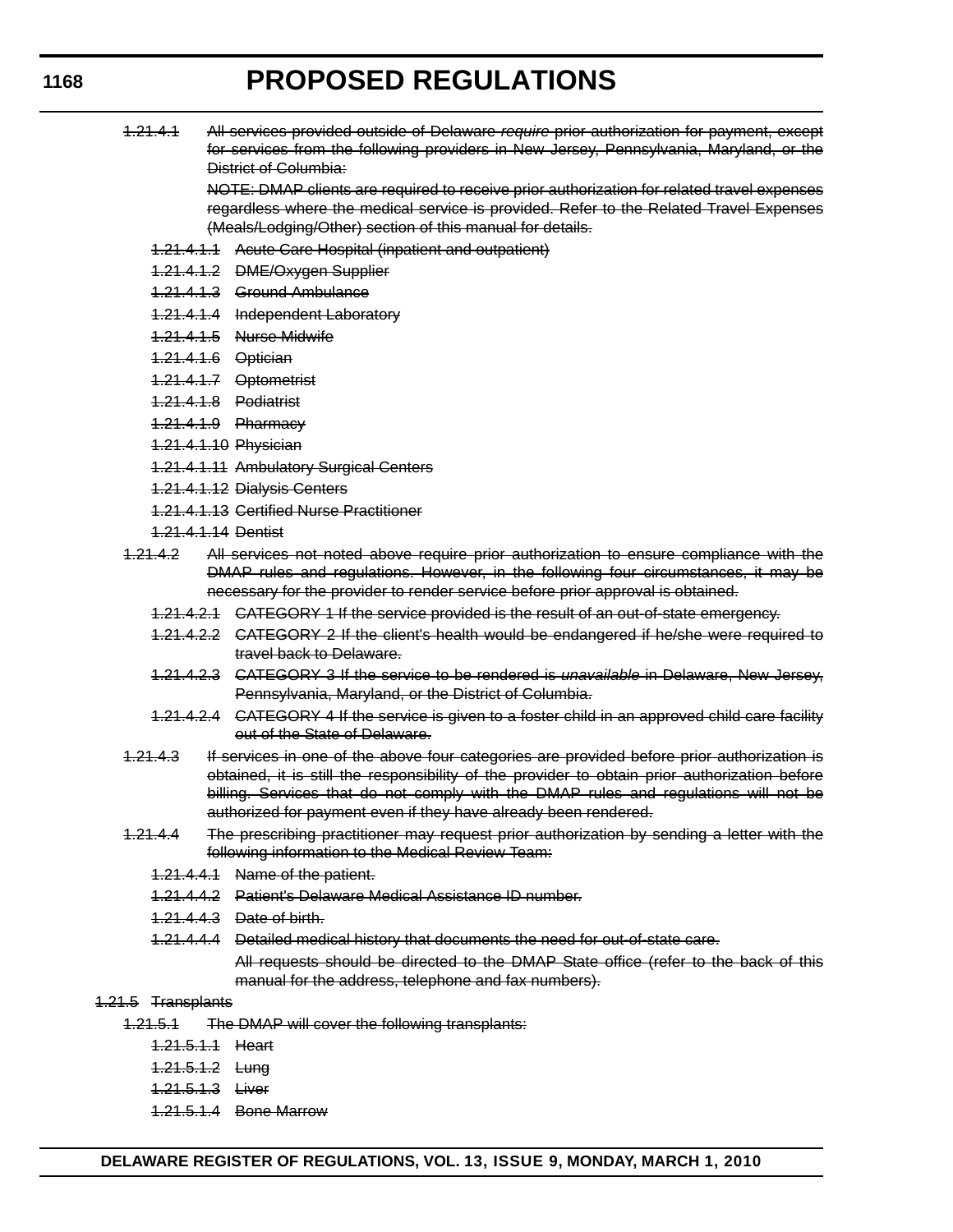1.21.5.1.5 Pancreas

1.21.5.1.6 Kidney

1.21.5.1.7 Intestinal

- 1.21.5.2 ALL transplants (except those covered and paid by Medicare) must be approved by the Medical Review Team. If Medicare is covering the service, Medicaid review for the DMAP payment is not necessary.
- 1.21.5.3 Requests for approval of any transplants must be submitted in writing and mailed or faxed to the Medical Review Team (refer to the Index in the back of this manual for the address, telephone and fax numbers to the DMAP State office).
- 1.21.5.4 Failure to secure approval from the Medical Review Team can result in non-payment from the DMAP. Providers must include the prior authorization number issued by the Medical Review Team when submitting the claim.
- 1.21.5.5 The attending specialist and the admitting facility must request prior authorization by sending a letter with the following information:
	- 1.21.5.5.1 Name, address, age, and the Delaware Medical Assistance ID number of the client.
	- 1.21.5.5.2 Name of the referring physician
	- 1.21.5.5.3 Name and address of the physician and medical facility where the transplant is to be performed.
	- 1.21.5.5.4 Type of transplant, including detailed information, i.e., method proposed, expected outcome, etc.
	- 1.21.5.5.5 Diagnosis, prognosis, and a brief outline of all medical problems, history and indications for transplant.
	- 1.21.5.5.6 Documentation must be provided by the appropriate attending specialist and admitting facility that all of the following conditions are met:
		- 1.21.5.5.6.1 The facility performing the transplant must have approval for performing the surgery through the Certificate of Need (CON) process and must supply supporting documentation of this.
		- 1.21.5.5.6.2 Current medical therapy has failed and will not prevent progressive disability and death.
		- 1.21.5.5.6.3 The patient does not have other major systemic disease that would compromise the transplant outcome.
		- 1.21.5.5.6.4 There is every reasonable expectation, upon considering all the circumstances involving the patient, that there will be strict adherence by the patient to the long-term difficult medical regimen that is required.
		- 1.21.5.5.6.5 The transplant is likely to prolong life for at least two years and to restore a range of physical and social function suited to activities of daily living.
		- 1.21.5.5.6.6 The patient is not both in an irreversible terminal state (moribund) and on a life support system.
		- 1.21.5.5.6.7 The patient has a diagnosis appropriate for the transplant.
		- 1.21.5.5.6.8 The patient does not have multiple non-correctable severe major system congenital anomalies.

1.21.6 Durable Medical Equipment (DME) and Supplies

A practitioner may prescribe durable medical equipment and supplies when medically necessary to carry out a medical practitioner's written plan of care.

- 1.21.6.1 DME
	- 1.21.6.1.1 DME is defined as equipment that meets all of the following criteria:

1.21.6.1.1.1 Can withstand use.

1.21.6.1.1.2 Is primarily and customarily used to serve a medical purpose.

1.21.6.1.1.3 Generally is not useful to a person in the absence of an illness or injury.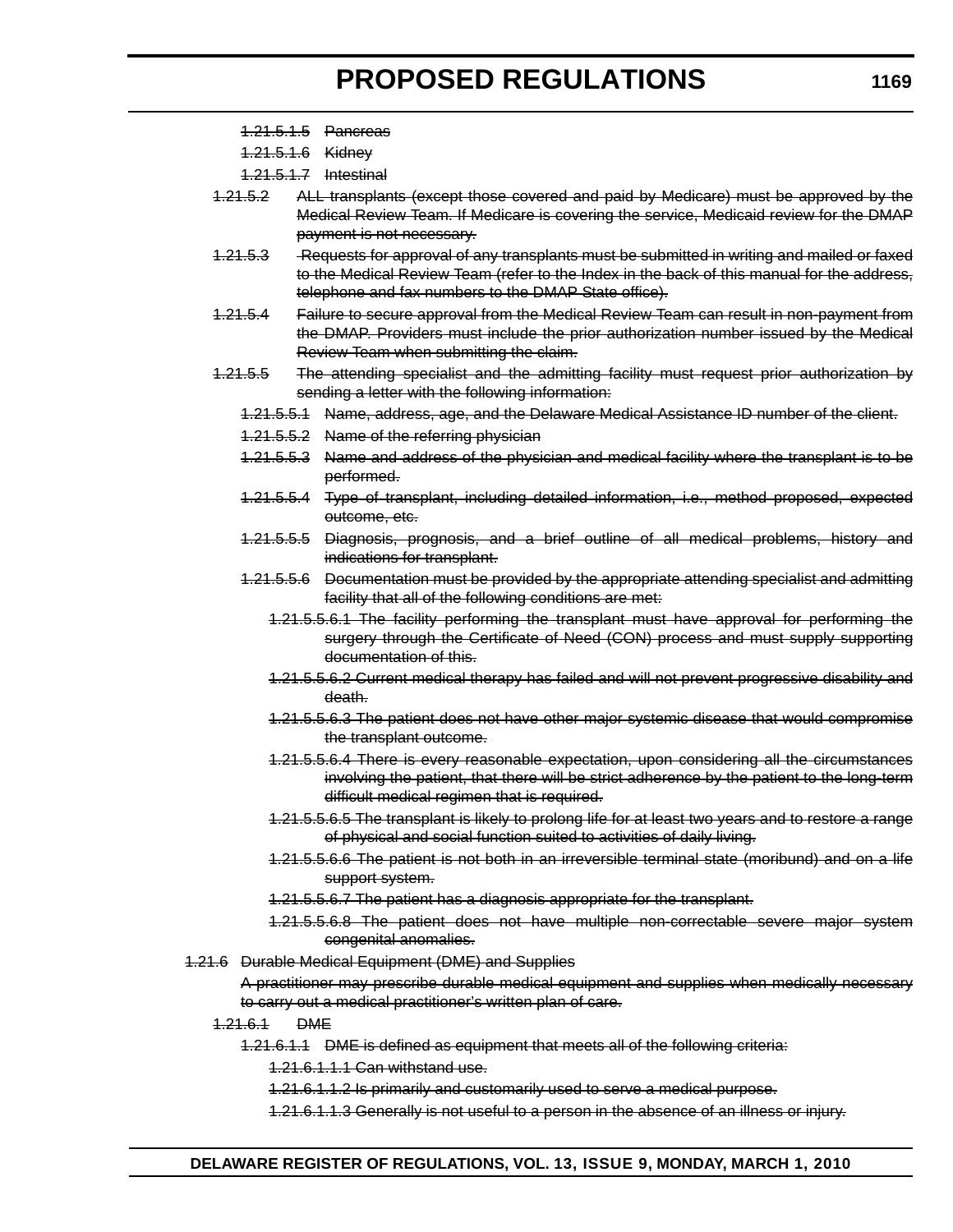1.21.6.1.1.4 Is needed to maintain the client in the home.

1.21.6.1.2 Requests for items that are not primarily medical in nature are not covered. Most durable medical equipment is presumptively medical, such as hospital beds, wheelchairs, respirators, crutches, nebulizers, etc.

> However, some items are not primarily medical in nature, such as physical fitness equipment, self-help devices, air conditioners, room heaters, humidifiers attached to home heating systems, or other environmental control items, etc. Additionally, the DMAP does not cover lifts for stairs or vans, wheelchair ramps, generators, or home/ bathroom modifications under the DME scope of services. Even though nonmedical equipment may have some remote medically related use, the primary and customary use of such items is a non-medical one and thus they will not be covered.

- 1.21.6.1.3 When ordering durable medical equipment or supplies, the attending practitioner is required to provide the Medicaid client with a prescription. In some instances, the practitioner will be required to detail the medical necessity in writing. The attending practitioner is also expected to sign and date a Medicaid Certificate of Medical Necessity (CMN) for the DME supplier. A Medicare CMN is required when requesting prior authorization for durable medical equipment for which there is a specific Medicare CMN. The Medicare CMN is to be submitted for ALL clients not only those who are Medicare eligible. The attending physician, not the DME supplier, is required to complete the Medicare CMN.
- 1.21.6.2 Supplies
	- 1.21.6.2.1 The DMAP has established an upper limit on the number of each supply used in a three-month period. Practitioners may be requested to further document the medical necessity if the established limit is exceeded.
	- 1.21.6.2.2 Supplies must be purchased economically and the quantity used must be reasonable for the period of time of the request.
	- 1.21.6.2.3 Non-covered supplies include, but are not limited to:

Diapers routinely used for children under four years of age. The DMAP may consider the coverage for diapers that exceed the normal use for children under the age of four years if the attending practitioner details the child's diagnosis, the medical necessity for the diapers, and why the use is outside normal range. This service may be covered through the Early, Periodic, Screening, Diagnostic and Treatment (EPSDT) program. The DME provider will be required to submit a CMN signed and dated by the attending practitioner and the practitioner's letter of medical necessity. The practitioner's letter of medical necessity must address the child's diagnosis and why the excessive usage is medically necessary.

Bandages, Band-Aids, mouthwash, razors, etc. normally purchased for home use.

- 1.21.7 Positron Emission Tomography (PET) Scans
	- 1.21.7.1 PET Scans will be provided in accordance with Section 50-36 of the Medicare Coverage Issues Manual. Refer to Practitioner Provider Specific Policy Manual for Section 50-36 of the Coverage Issue Manual.
	- 1.21.7.2 All PET Scans must be prior authorized. Prior authorization requests for fee-for-service clients may be mailed or faxed to the Medical Review team located in the Lewis Building (see Index Addresses and Phone Numbers, Delaware Medical Assistance Program State Office in the back of the General Policy).
	- 1.21.7.3 Prior authorization must be requested by the referring physician and must include:
		- 1.21.7.3.1 Patient's name
		- 1.21.7.3.2 Patient's Medicaid number
		- 1.21.7.3.3 Patient's date of birth
		- 1.21.7.3.4 Patient's diagnosis
		- 1.21.7.3.5 Date of scheduled PET Scan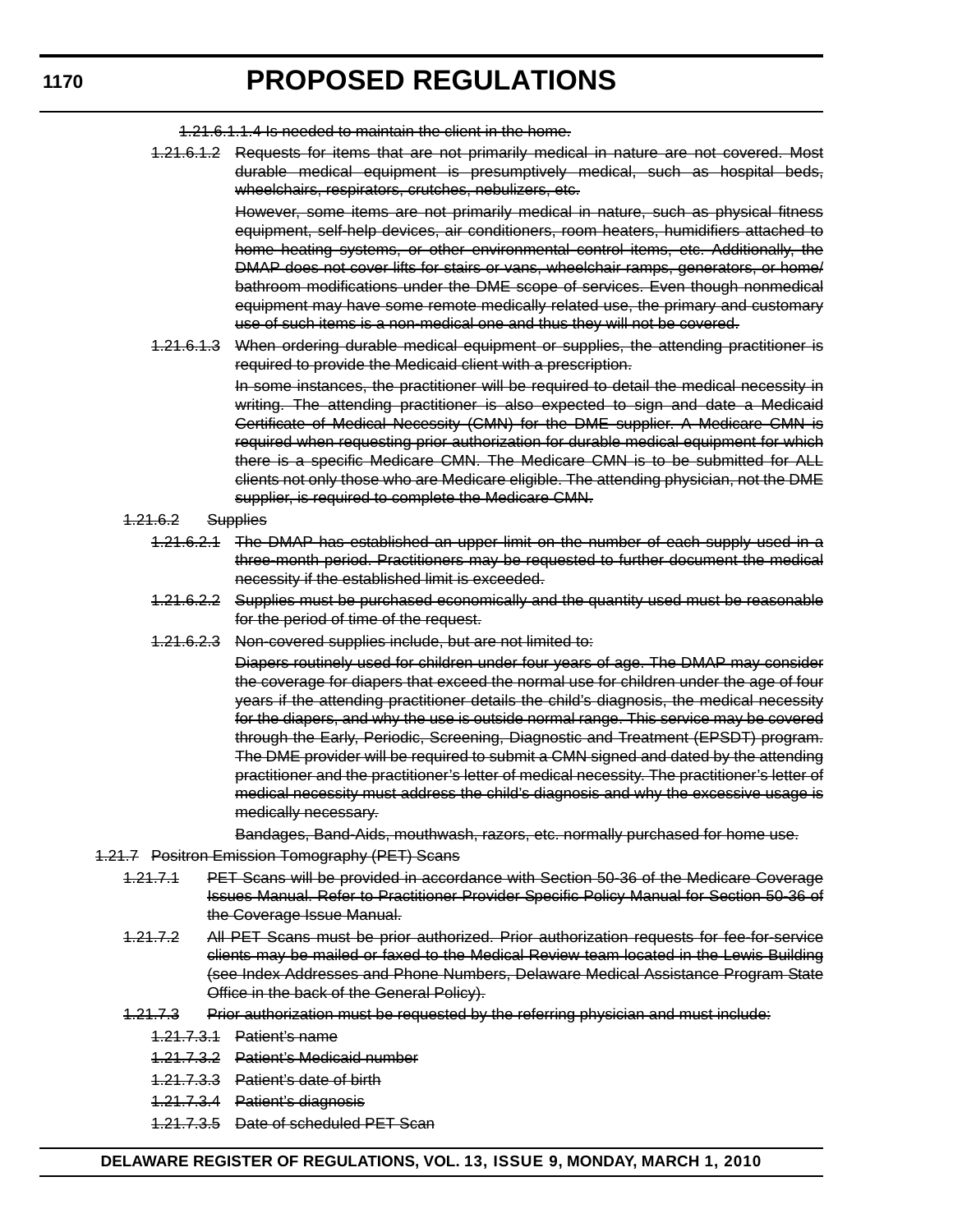- 1.21.7.3.6 Results of previous tests (Pathology/biopsy reports, CT Scan, MRI, Ultrasound, X-ray, previous stress tests, etc.)
- 1.21.7.3.7 Detailed medical history that documents the need for PET Scan.
- 1.21.7.4 In addition, Diamond State Partner (DSP) providers must mail or fax a completed Request Form. Refer to Diamond State Partner section of this manual for policies and forms specific to DSP.

### 1.21.8 Home Health Services

- 1.21.8.1 Prior authorization is required for the following home health services if:
	- 1.21.8.1.1 There are multiple clients in the same household requiring home health service from the same agency and/or multiple clients in the same household requiring home health services from multiple agencies.
	- 1.21.8.1.2 Skilled nursing visits exceed two per day
	- 1.21.8.1.3 Clients who may require home health aide service for more than two hours per day.
	- 1.21.8.1.4 Additional home health services are requested for the same client from a second agency.
	- 1.21.8.1.5 Mentally Retarded Waiver clients require skilled nursing, therapy, or aide services.
	- 1.21.8.1.6 Skilled nursing visits are in locations other than the client's home
	- 1.21.8.1.7 Individual resides in an adult foster/residential home
	- 1.21.8.1.8 Client requires more than one skilled rehabilitation visit per day or more than one hour (4 units) in duration.
- 1.21.9 Oral and Facial Prosthetics
	- 1.21.9.1 The DMAP will cover oral and facial prosthetics for eligible Medicaid clients who are age 21 or older when it is determined to be medically necessary and part of a rehabilitation plan to treat an anatomical deficiency caused by diagnosed conditions.
	- 1.21.9.2 Refer to the Practitioner Provider Specific Policy Manual, Specific Criteria for Prosthodontists for additional information.
- 1.21.10 Bariatric Surgery
	- 1.21.10.1 The DMAP may cover bariatric surgery for treatment of obesity in adults when the patient's obesity is causing significant illness and incapacitation and when all other more conservative treatment options have failed.
	- 1.21.10.2 All requests for bariatric surgery must be prior authorized. This includes the surgeon, assistant surgeon (if medically necessary), anesthesiologist, and facility.
	- 1.21.10.3 Requests for prior authorization of bariatric surgery must be submitted in writing. See Section 8.1 of this manual for the Prior Authorization Request Form for Diamond State Partners recipients and Section 18.2 of this manual for the Prior Authorization Request Form for Medicaid recipients who are not enrolled in managed care.
- 1.21.11 Sleep Studies/Polysomnography
	- 1.21.11.1 The DMAP may cover Sleep Studies/Polysomnography for evaluation of sleep-related disorders.
- 1.21.12 Computed Tomographic Colonography
	- 1.21.12.1 The DMAP may cover computed tomographic colonography in the following instances:
		- 1.21.12.1.1 For colonic evaluation of symptomatic patients with a known colonic obstruction.
		- 1.21.12.1.2 For patients with an incomplete colonoscopy due to obstructive or stenosing colonic lesions.
		- 1.21.12.1.3 For patients who are receiving chronic anticoagulation therapy that cannot be interrupted.
- 1.21 Services Requiring Prior Authorization
	- 1.21.1 The Social Security Act at Section 1902(a)(30)(A) permits the DMAP to require prior authorization.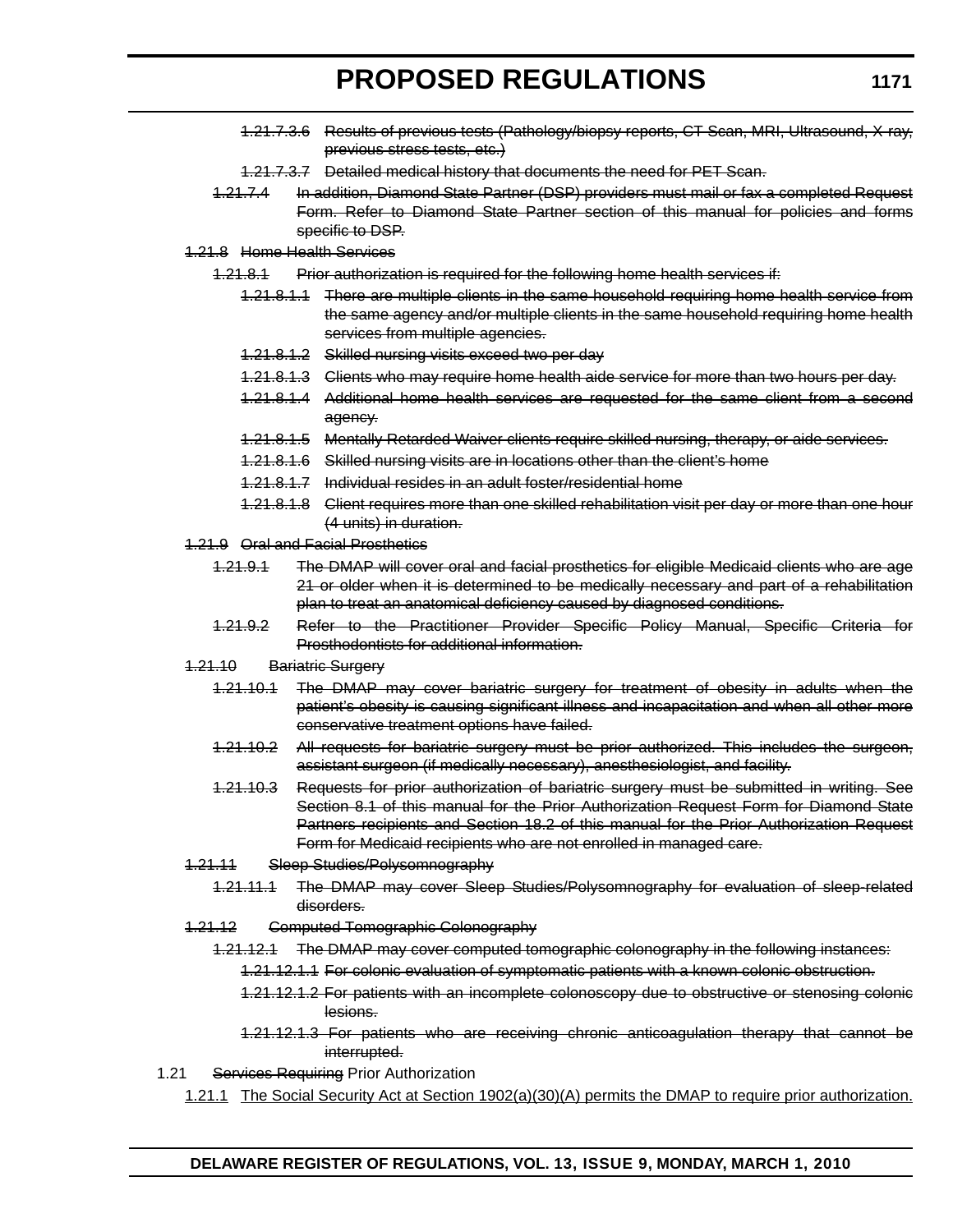- 1.21.2 Providers must obtain prior authorization from the DMAP **before** initiating the service. The DMAP will deny payment for services that require prior authorization yet are initiated before DMAP approval except as specified in section 1.21.3.
- 1.21.3 Authorization may be granted after the service has been provided in the following circumstances. All other requirements for prior authorization of the service apply.
	- 1.21.3.1 The service has been denied by Medicare or other insurance and the reason for the denial is documented on the EOB.
		- 1.21.3.1.1 The DMAP does not cover services denied by Medicare as not medically necessary and will not authorize these services.
	- 1.21.3.2 The provider was recently enrolled as an out-of-state or out-of-region provider and was required to provide a service to a Medicaid client prior to enrollment.
	- 1.21.3.3 The client has been determined to be eligible for retroactive Medicaid.
	- 1.21.3.4 The client has an urgent medical need for the service defined as:
		- 1.21.3.4.1 A delay in service provision of three business days from the date the rendering provider initiates or receives the order for the service would place the health of the client in serious jeopardy OR
		- 1.21.3.4.2 A delay in service provision of three business days from the date the rendering provider initiates or receives the order for the service would result in institutionalization of the client or prevent discharge of the client from an institution.
- 1.21.4 The DMAP must approve the treatment plan and services before the provider receives payment for urgent medical services provided prior to obtaining authorization.
- 1.21.5 Within one business day of the provision of the service, providers requesting authorization for urgent medical services provided prior to obtaining authorization must submit:
	- 1.21.5.1 All documentation normally required for the service being authorized and
	- 1.21.5.2 Patient history/treatment notes that document the urgent nature of the patient's condition or the necessity of the service to prevent institutionalization or to prevent a delay in discharge of the client from an institution. If the urgent medical need for the service is not substantiated, authorization of the service will be denied and no payment will be made.
	- 1.21.5.3 Providers should designate the request as Urgent.
- 1.21.6 The following services require prior authorization. The list reflects the major categories of services that require prior authorization but is not all-inclusive. Refer to your provider specific policy manual for complete information on services requiring prior authorization. Refer to the designated provider-specific policy manuals for specific information required to support the prior authorization request for the services listed below. Prior authorization is not required if Medicare has paid for the service.
	- 1.21.6.1 Private Duty Nursing Services– Refer to the Private Duty Nursing Provider Specific Policy Manual.
	- 1.21.6.2 Pharmaceuticals Certain pharmaceuticals require prior authorization. Refer to the Pharmacy Provider Specific Policy Manual.
	- 1.21.6.3 Prescribed Pediatric Extended Care (PPEC) Refer to the Prescribed Pediatric Extended Care Program Provider Specific Policy Manual.
	- 1.21.6.4 Transplants Refer to the Inpatient Hospital or Practitioner Provider Specific Policy Manual.
	- 1.21.6.5 Durable Medical Equipment and Supplies Certain equipment and supplies require prior authorization. Refer to the Durable Medical Equipment Provider Specific Policy Manual.
	- 1.21.6.6 Positron Emission Tomography (PET) Scans Refer to the Outpatient Hospital or Practitioner Provider Specific Policy Manual.
	- 1.21.6.7 Home Health Services Certain home health services require prior authorization. Refer to the Home Health Provider Specific Policy Manual.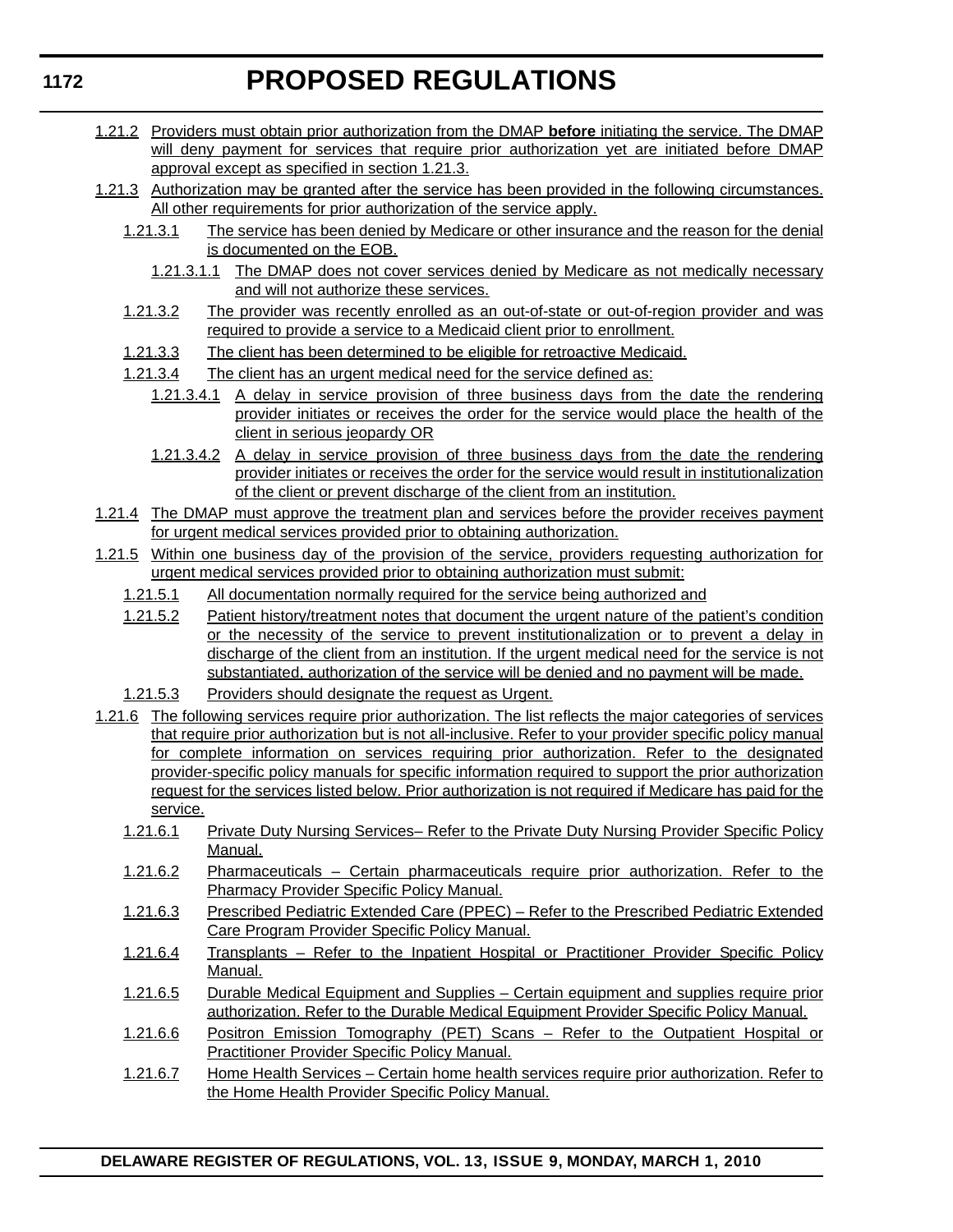- 1.21.6.8 Oral and Facial Prosthetics Refer to the Specific Criteria for Prosthodontists section of the Practitioner Provider Specific Policy Manual.
- 1.21.6.9 Bariatric Surgery Refer to the Inpatient Hospital or Practitioner Provider Specific Policy Manual.
- 1.21.6.10 Sleep Studies/Polysomnography Refer to the Outpatient Hospital or Practitioner Provider Specific Policy Manual.
- 1.21.6.11 Dental and Orthodontic Services Certain dental and orthodontic services require prior authorization. Refer to the Dental Provider Specific Policy Manual.
- 1.21.6.12 Elderly and Disabled Waiver Services Refer to the Elderly and Disabled Waiver Provider Specific Policy Manual.
- 1.21.6.13 Acquired Brain Injury Waiver Services Refer to the Acquired Brain Injury Waiver Provider Specific Policy Manual.
- 1.21.6.14 Extended Pregnancy (Smart Start) Services Refer to the Extended Pregnancy (Smart Start) Services Provider Specific Policy Manual.
- 1.21.6.15 Computed Tomographic (CT) Colonography Refer to the Outpatient Hospital or Practitioner Provider Specific Policy Manual.
- 1.21.6.16 Out-of-State Services
	- 1.21.6.16.1 All services provided outside of Delaware require prior authorization for payment, except for services from the following providers in New Jersey, Pennsylvania, Maryland, or the District of Columbia: NOTE: DMAP clients are required to receive prior authorization for related travel expenses regardless of where the medical service is provided. Refer to the Related Travel Expenses (Meals/Lodging/Other) section of this manual for details.
		- 1.21.6.16.1.1 Acute Care Hospital (inpatient and outpatient)
		- 1.21.6.16.1.2 DME/Oxygen Supplier
		- 1.21.6.16.1.3 Ground Ambulance
		- 1.21.6.16.1.4 Independent Laboratory
		- 1.21.6.16.1.5 Nurse Midwife
		- 1.21.6.16.1.6 Optician
		- 1.21.6.16.1.7 Optometrist
		- 1.21.6.16.1.8 Podiatrist
		- 1.21.6.16.1.9 Pharmacy
		- 1.21.6.16.1.10 Physician
		- 1.21.6.16.1.11 Ambulatory Surgical Center
		- 1.21.6.16.1.12 Dialysis Center
		- 1.21.6.16.1.13 Certified Nurse Practitioner
		- 1.21.6.16.1.14 Dentist
	- 1.21.6.16.2 All out-of state services not noted above require prior authorization to ensure compliance with DMAP rules and regulations.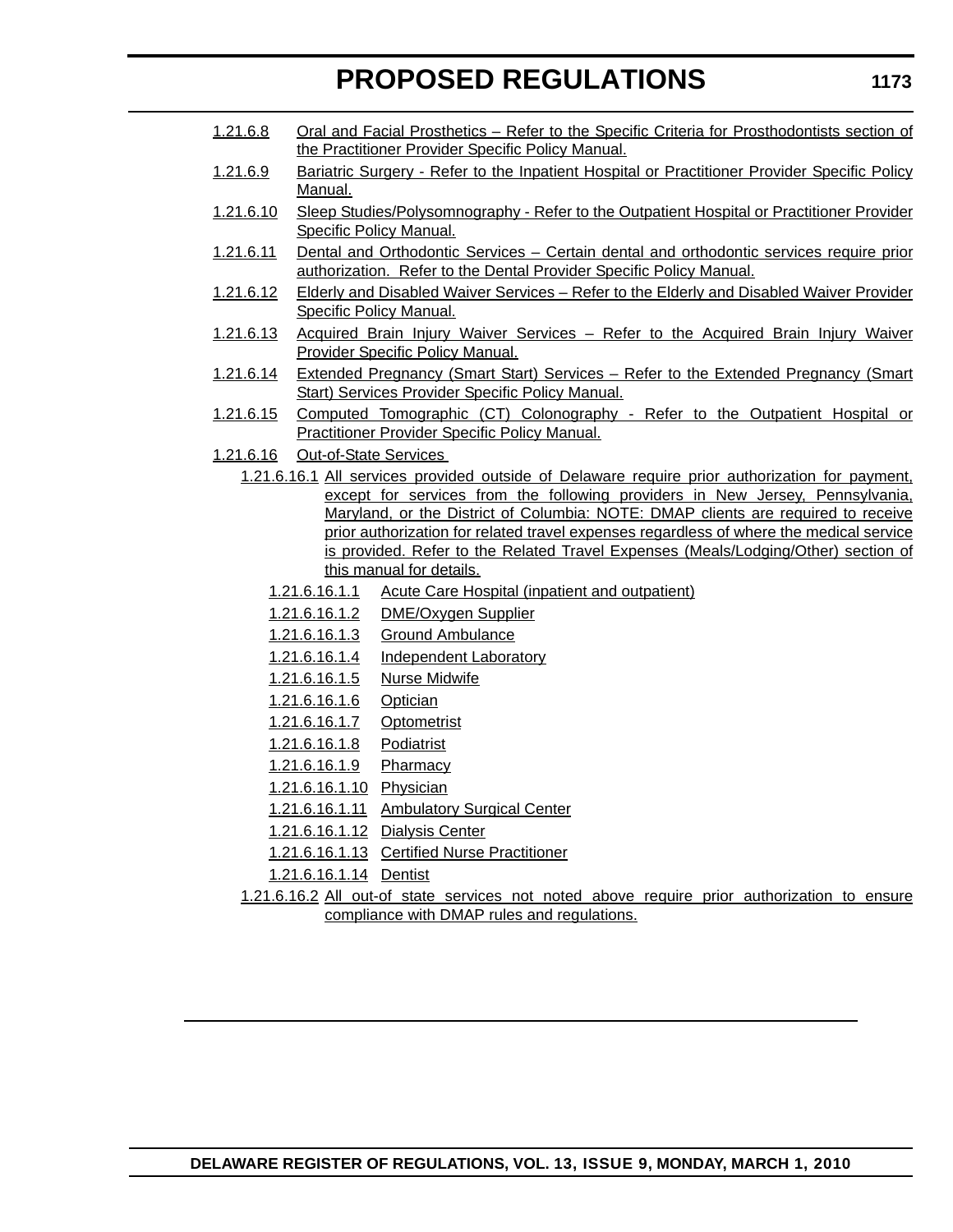**1174**

# **PROPOSED REGULATIONS**

# **DIVISION [OF SOCIAL SERVICES](http://www.dhss.delaware.gov/dhss/dss/)**

Statutory Authority: 31 Delaware Code, Section 512 (31 **Del.C.** §512)

### **[DSSM 7000, Cash Assistance Overpayments and DSSM 9095, Establishing Claims Against FSP](#page-3-0)  Households**

# **PUBLIC NOTICE**

In compliance with the State's Administrative Procedures Act (APA - Title 29, Chapter 101 of the Delaware Code) and under the authority of Title 31 of the Delaware Code, Chapter 5, Section 512, Delaware Health and Social Services (DHSS) / Division of Social Services is proposing to amend policies in the Division of Social Services Manual (DSSM) regarding Delaware's Cash Assistance and Food Supplement programs.

Any person who wishes to make written suggestions, compilations of data, testimony, briefs or other written materials concerning the proposed new regulations must submit same to Sharon L. Summers, Policy, Program & Development Unit, Division of Social Services, 1901 North DuPont Highway, P.O. Box 906, New Castle, Delaware 19720-0906 or by fax to (302) 255-4425 by Wednesday, March 31, 2010.

The action concerning the determination of whether to adopt the proposed regulation will be based upon the results of Department and Division staff analysis and the consideration of the comments and written materials filed by other interested persons.

### **SUMMARY OF PROPOSED CHANGES**

The proposal described below amends policies in the Division of Social Services Manual (DSSM) regarding Delaware's Cash Assistance and Food Supplement programs. The Division of Social Services (DSS) proposes placement of the food benefit overpayment and claims rules in its own dedicated section. The proposal primarily renumbers existing rules and makes corresponding adjustments to the rule text, as appropriate.

#### **Statutory Authority**

7 CFR §273.18, *Claims against households*

#### **Summary of Proposed Changes**

 **DSSM 7000***, Cash Assistance Overpayments* and **DSSM 9095***, Establishing Claims Against FSP Households***:**  The purpose and effect of the proposed changes is to remove the Food Supplement Program (FSP) language from the current 7000 section. The intent of the proposal is to separate Cash Assistance and Food Benefit overpayment and claims policies, and place FSP claim policy in its own dedicated section 9095 (new section number). Additional changes are proposed to reformat and reorganize original text; remove/update obsolete text, and, to simplify language, correct spelling, grammar and typographical errors to improve readability.

**\*Please Note: Due to the size of the proposed regulation, it is not being published here. A copy of the regulation is available at:**

**[DSSM 7000, Cash Assistance Overpayments and DSSM 9095, Establishing Claims Against FSP](http://regulations.delaware.gov/register/march2010/proposed/13 DE Reg 1174 03-01-10.htm)  Households**

# **DIVISION [OF SOCIAL SERVICES](http://www.dhss.delaware.gov/dhss/dss/)**

Statutory Authority: 31 Delaware Code, Section 512 (31 **Del.C.** §512)

#### **[DSSM 9060: Income Deductions](#page-3-0)**

#### **PUBLIC NOTICE**

In compliance with the State's Administrative Procedures Act (APA - Title 29, Chapter 101 of the Delaware Code) and under the authority of Title 31 of the Delaware Code, Chapter 5, Section 512, Delaware Health and

#### **DELAWARE REGISTER OF REGULATIONS, VOL. 13, ISSUE 9, MONDAY, MARCH 1, 2010**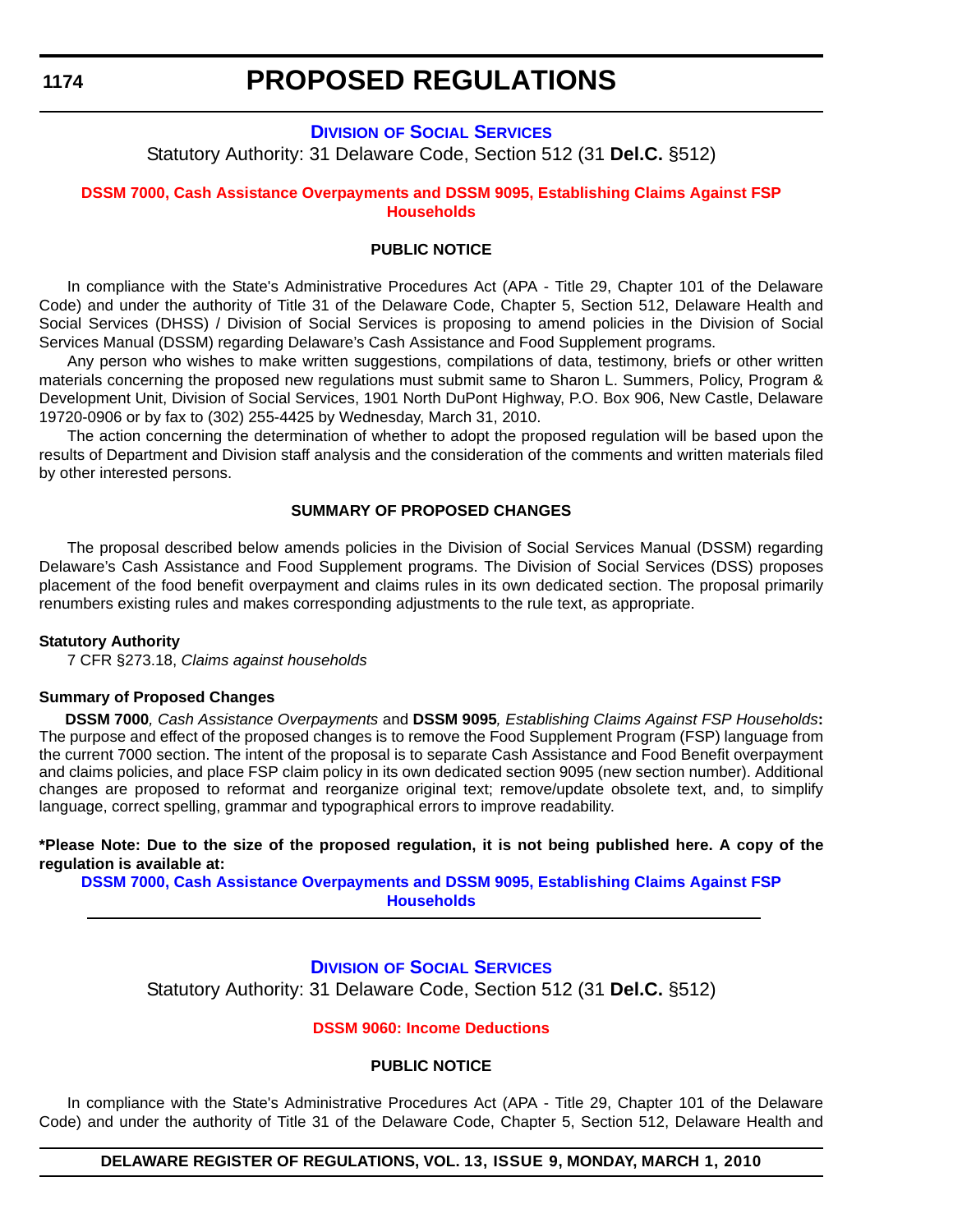Social Services (DHSS) / Division of Social Services is proposing to amend policies in the Division of Social Services Manual (DSSM) regarding the Food Supplement Program.

Any person who wishes to make written suggestions, compilations of data, testimony, briefs or other written materials concerning the proposed new regulations must submit same to Sharon L. Summers, Policy, Program & Development Unit, Division of Social Services, 1901 North DuPont Highway, P.O. Box 906, New Castle, Delaware 19720-0906 or by fax to (302) 255-4425 by Wednesday, March 31, 2010.

The action concerning the determination of whether to adopt the proposed regulation will be based upon the results of Department and Division staff analysis and the consideration of the comments and written materials filed by other interested persons.

### **SUMMARY OF PROPOSED CHANGES**

The proposal described below amends policies in the Division of Social Services Manual (DSSM) regarding the Food Supplement Program, specifically, *Income Deductions*.

### **Statutory Authority**

- Food and Nutrition Act of 2008, Section 5(d)(6)
- 7 CFR §273.9(d), *Income deductions*

### **Summary of Proposed Changes**

**DSSM 9060**: *Determining Income Deductions***:** The purpose and effect of the proposed changes is: 1) to treat child support payments as an income deduction; and, 2) to add new homeless shelter deduction policy. The Division of Social Services (DSS) has elected to treat child support payments as an income exclusion off the gross income, instead of a deduction off the net income, which will allow more households to participate in the Food Supplement Program (FSP). DSS has also elected to allow a homeless shelter deduction of \$143.00 for homeless households with limited shelter expenses, which will give some homeless households more benefits. Additional changes are proposed to reformat and reorganize original text to simplify language and improve readability.

### **DSS PROPOSED REGULATION #10-12 REVISIONS:**

### **9060 Determining Income Deductions**

[273.9(d)]

Deductions from income will be allowed only for the following household expenses:

A. Standard Deduction - A standard deduction per household per month. (Refer to current October Cost-of-Living Adjustment Administrative Notice for amount of the standard deduction.)

B. Earned Income Deduction - Twenty percent, (20%) of gross earned income as defined at DSSM 9056. Earnings excluded in DSSM 9058 and DSSM 9059 will not be included in gross earned income deduction.

(Do not allow the earned income deduction for income under a work supplementation program.)

C. Excess Medical Deductions - That portion of unreimbursed medical expenses in excess of \$35 per month, excluding special diets, incurred by any household member who is 60 years of age or over or disabled as defined in DSSM 9013.1. Spouses or other persons receiving benefits as a dependent of the SSI or disability and blindness recipient are not eligible to receive this deduction, but persons receiving emergency SSI benefits based on presumptive eligibility are eligible for this deduction.

Allowable medical costs include: Medical and dental care including psychotherapy and rehabilitation services provided by a licensed practitioner or other qualified health professional, hospitalization, outpatient treatment, nursing home care (including payments by the household for an individual who was a household member immediately prior to entering a hospital or nursing home provided by a facility recognized by the State).

Prescription drugs and over-the-counter medication when approved by a licensed practitioner or other qualified health professional. Also the cost of medical supplies and sick room equipment (including rental costs) are deductible (when approved by a licensed practitioner or other health professional). Health and hospitalization insurance are deductible, but health and accident insurance policies such as income maintenance or death or dismemberment policies are not deductible.

Any Medicare premiums, cost-sharing or spend down expenses incurred by Medicaid recipients, dentures, hearing aids and prosthetics are deductible as well as the costs of securing and maintaining a seeing eye or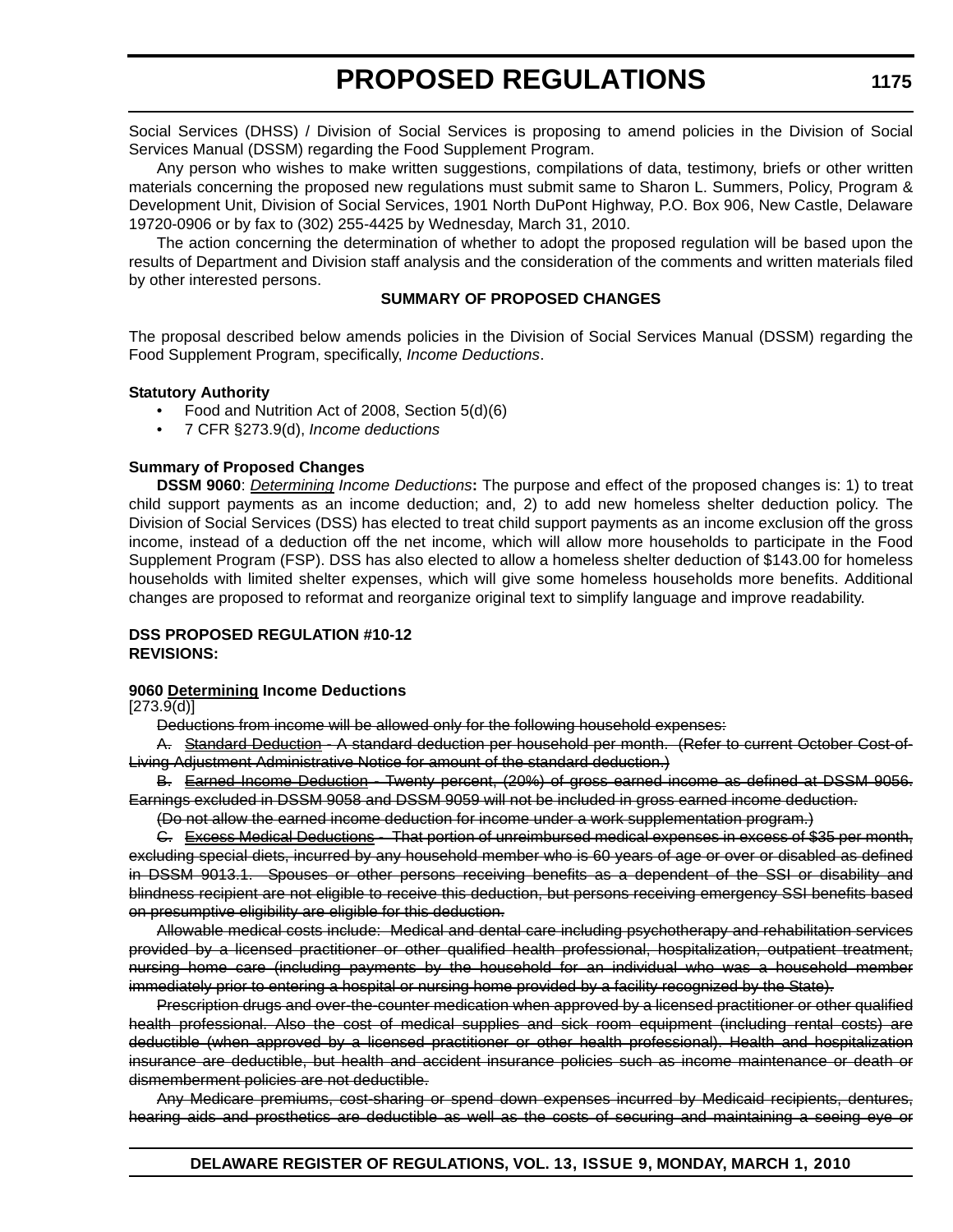hearing dog including dog food and veterinary bills. Eye glasses prescribed by a physician skilled in eye disease or by an optometrist and the reasonable costs of transportation and lodging to obtain medical treatment or services are deductible.

Reasonable transportation and lodging costs to obtain medical treatment or services are limited to costs incurred in order to obtain such treatment. These costs are to be verified. Reasonable costs of transportation include, but are not limited to, trips to the doctor, dentist, to fill prescriptions for medicine, dentures, hearing aids or eye glasses. Allowance for mileage in privately-owned vehicles should be standard in a State. As for lodging costs, eligibility workers should use good judgment in determining the reasonableness of such costs based on the area and average costs.

Maintaining an attendant, homemaker, home health aide, housekeeper, or child care services necessary due to age, infirmity, or illness are deductible costs. In addition, an amount equal to the one person food stamp allotment shall be deducted if the household furnishes the majority of the attendant's meals. The allotment allowed shall be the amount in effect at the time of initial certification, and will not be updated until the time of the next scheduled recertification. If a household incurs attendant care costs that could qualify under both the medical deduction and dependent care deduction, the costs shall be treated as a medical expense.

D. Dependent Care - Payments for the actual costs for the care of a child or other dependent when necessary for a household member to seek, accept, or continue employment, comply with the employment and training requirements in DSSM 9018, or attend training or pursue education which is preparatory to employment.

E. Child support payments deduction - Legally obligated child support payments made to or for, children who live outside of the household. Only child support payments that are legally obligated can be allowed as a deduction. This also includes:

a) Amounts paid out of the household's current income to make up for months in which the household did not meet its obligation, except for amounts paid through tax intercept, and

The value of legally binding child support that is provided in-kind, such as payment of rent directly to the landlord.

Payments provided for health care,

Payments for education,

Payments for recreation,

Payments for clothing,

Payments to meet other specific needs of a child or children, and

Payments to cover attorney's fee, interest, and court costs.

The following are examples of how to treat child support payments:

1. Mr. A is court ordered to pay Mrs. A \$100 a week in child support. He also pays \$30 a month child support for arrears to make up the months he was not able to pay. Mr. A is eligible for a \$463 (\$100 x 4.33= \$433 +\$30) child support deduction from his current income.

2. Mr. C is court ordered to pay Mrs. C \$800 a month in child support. He pays \$500 a month directly to the landlord for Mrs. C's rent and \$100 directly to the utility company for Mrs. C's electric. Mrs. C receives the \$200 balance in cash. Mr. C is eligible for a \$800 child support deduction from his current income.

Alimony payments are not included in the child support deduction.

F. Shelter Costs - Monthly shelter costs in excess of 50% of the household's income after all other deductions in A, B, and C above have been allowed. The shelter deduction must not exceed the maximum excess shelter deduction limit. (Refer to the current October Cost-of-Living Adjustment Administrative Notice for the maximum excess shelter deduction.) This is applicable unless the household contains a member who is age sixty (60) or over, or disabled per DSSM 9013.1. Such households will receive an excess shelter deduction for the monthly costs that exceeds 50% of the household's monthly income after all other applicable deductions.

Shelter costs will include only the following:

1. Continuing charges for the shelter occupied by the household, including rent, mortgages, condo and association fees, or other continuing charges leading to the ownership of the shelter such as loan repayments for the purchase of a mobile home, including interest on such payments. A mortgage is defined as any loan which uses the house as collateral.

Households required to pay the "last month's rent" along with the first month's rent before they can move into the dwelling can claim both amounts in the month that the household is billed.

For example, a client rents an apartment in January and must pay January's and the next December's rent in January. Both rental amounts can be used for January's food stamp budget. A rent deduction would not be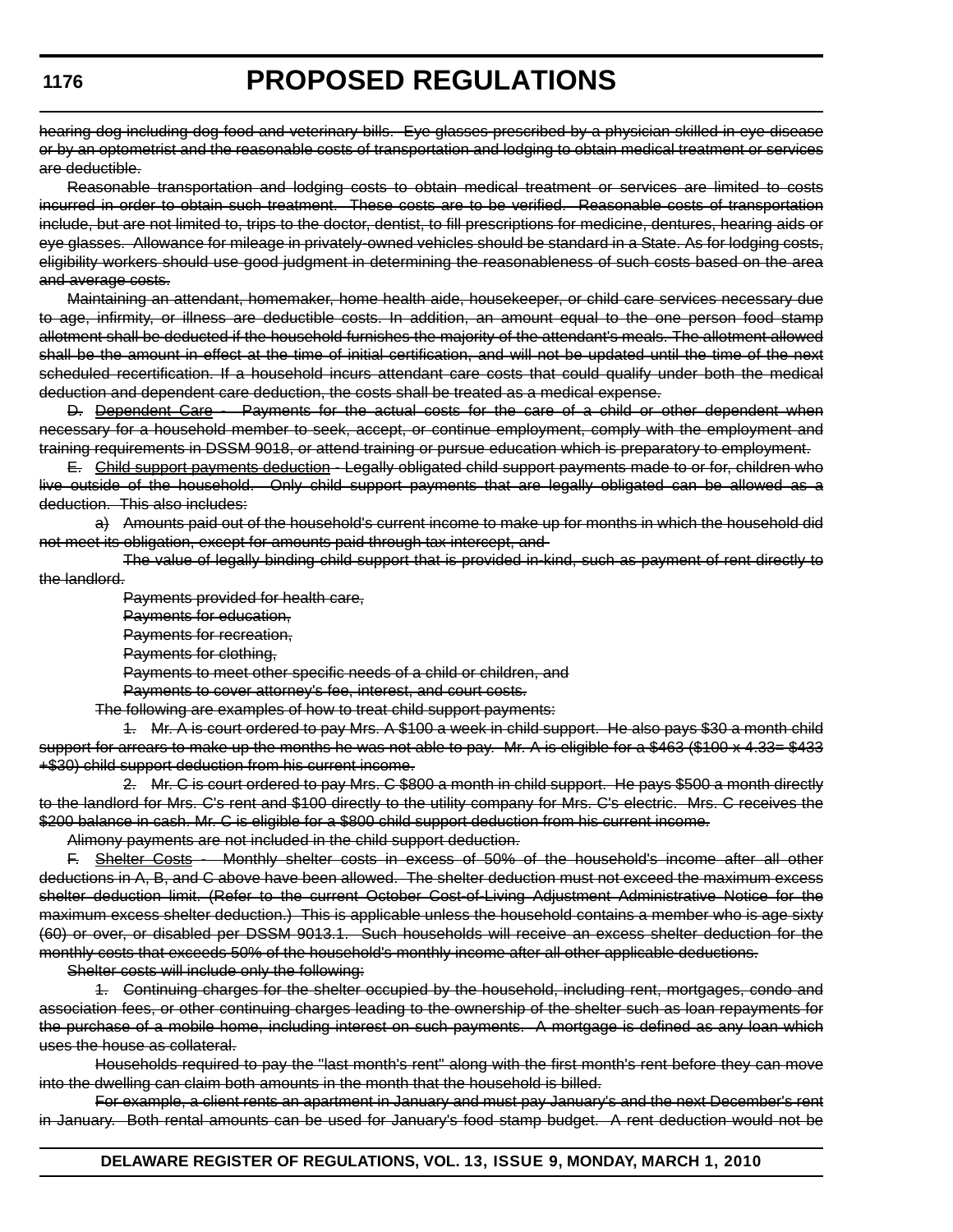allowed in December since it was paid in January.

Households required to pay a security deposit before they move into a dwelling cannot claim the deposit as a shelter cost.

For example, a client rents a home and must pay a \$450 security deposit and the first month's rent before she moves in. The security deposit will be refunded when she moves out if the home is in good condition. She cannot claim the deposit as a shelter cost for food stamp purposes.

2. Property taxes, State and local assessments and insurance on the structure itself, but no separate costs for insuring furniture or personal belongings. If separate insurance costs for furniture or personal belongings are not identified, use the total. (Local assessments include, but are not limited to, regular school taxes and an annual school capitation tax.)

- 3. Mandatory Utility and Phone Allowances
	- a. Heating and Cooling Standard Utility Allowance (HCSUA) The HCSUA is mandatory for:
	- households that incur heating or cooling costs separate and apart from their rent or mortgage payments;
	- residents of private rental housing who are billed on a monthly basis by their landlords for actual usage as determined through individual usage or who are charged a flat rate;
	- households receiving energy payments under the Low Income Home Energy Assistance (LIHEA);
	- households receiving direct or indirect energy assistance payments like HUD utility reimbursements, other than LIHEA, that is excluded as income and who continue to incur any outof-pocket heating or cooling expenses during any month in the previous twelve (12) months; and
	- households living in a public housing unit or other rental housing unit which has central utility meters and charges the household only for excess heating or cooling costs.

Heating costs must be verified to use the HCSUA. For cooling costs, you must verify the utility, like electricity, that provides the air conditioning. Accept the household's statement that they pay for cooling unless it is questionable.

b. Limited Utility Allowance (LUA) - The LUA is mandatory for households that incur costs for two non-heat or non-cooling utilities like electric, gas cooking, water, sewerage, well and septic tank installation and maintenance, telephone and garbage or trash collection.

c. One-utility Standard - The one-utility standard is mandatory for households that incur only one non-heat, non-cooling, or non-phone utility.

d. Telephone Allowance - The standard telephone allowance will be used for households billed only for a telephone regardless of their actual cost.

Refer to the current October Cost-of-Living Adjustment Administrative Notice for the standard utility and phone allowance amounts.

There is no proration of the utility or phone allowance when more than one household shares living quarters. This means when two or more households share living costs each household may receive full utility or phone allowance. There is no proration of the utility or phone allowances when you have prorated deemers like ineligible aliens.

4. The shelter costs of the home if not occupied by the household because of employment or training away from home, illness or abandonment caused by a natural disaster or casualty loss. For costs of a home vacated by the household to be included in the household's shelter costs, the household must intend to return to the home; the current occupants of the home, if any must not be claiming the shelter costs for food stamp purposes; and the home must not be leased or rented during the absence of the household.

A household that has both an occupied home and an unoccupied home is only entitled to one standard utility allowance.

5) Charges for the repair of the home which was substantially damaged or destroyed due to a natural disaster such as a fire or flood. Shelter costs will not include charges for repair of the home that have been or will be reimbursed by private or public relief agencies, insurance companies, or from any other source. Repairs, other than those due to natural disasters, do not count as a deduction, even when tenants must pay for them or be evicted.

This policy applies to all households applying for food benefits.

**DSS will deduct the following from the household's income.**

• Standard deduction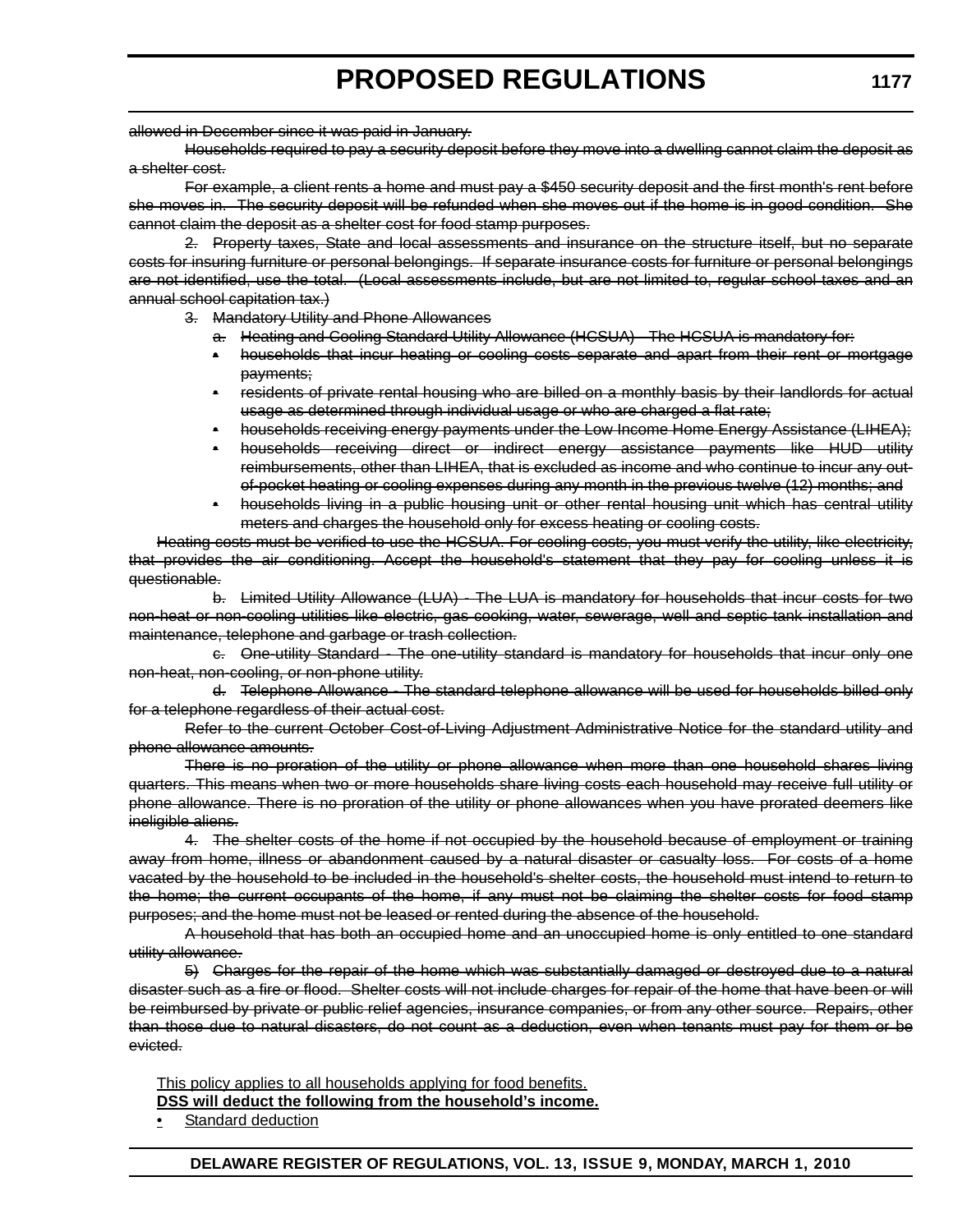### **1178**

# **PROPOSED REGULATIONS**

- **•** Earned income deduction
- Excess Medical
- Dependent Care
- **Child Support Payments**
- **Shelter Costs**
- Standard utility allowances
- Costs of Unoccupied Homes and Disaster Repairs
- A. GIVING THE STANDARD DEDUCTION
	- This policy applies to all FSP households with income.
	- 1. Give each household a standard deduction that is deducted from any income the household has.
	- 2. FNS determines the amount of the standard deduction published each October in the Cost-of-Living
- Adjustment Administrative Notice.
	- B. CALCULATING THE EARNED INCOME DEDUCTION
		- This policy applies to FSP households with earned income.
		- 1. Allow all households with earned income a twenty percent (20%) earned income deduction.
		- 2. Give the earned income deduction to self-employed individuals after the standard business deduction.

Exception: Do not give the earned income deduction to individuals with rental income when they do not manage the property at least 20 hours a week. The rental income is considered unearned income.

# C. DETERMINING EXCESS MEDICAL DEDUCTION

This policy applies to individuals who are elderly or disabled and eligible for food benefits.

- 1. Give a medical deduction for unreimbursed medical expenses in excess of \$35 per month.
- 2. Give the medical deduction only to individuals who are age 60 or older or receiving a disability

### payment.

- 3. Do not give the medical deduction to spouses or other persons receiving benefits as a dependent of the disabled recipient.
- 4. Give the medical deduction to persons receiving emergency SSI benefits based on presumptive eligibility.
	- 5. Allow the following medical expenses as a deduction:
		- Medical and dental care, including psychotherapy and rehabilitation services, provided by a licensed practitioner or other qualified health professional.
		- Hospitalization, outpatient treatment, nursing home care (including payments by the household for an individual who was a household member immediately prior to entering a hospital or nursing home provided by a facility recognized by the State).
		- Prescription drugs and over-the-counter medication when approved by a licensed practitioner or other qualified health professional.
		- Cost of medical supplies and sick room equipment (including rental costs) are deductible (when approved by a licensed practitioner or other health professional).
		- Health and hospitalization insurance are deductible, but health and accident insurance policies such as income maintenance or death or dismemberment policies are not deductible.
		- Medicare premiums, cost-sharing or spend down expenses incurred by Medicaid recipients,
		- Dentures, hearing aids and prosthetics.
		- Costs of securing and maintaining a seeing-eye or hearing dog, including dog food and veterinary bills.
		- Eye glasses prescribed by a physician skilled in eye disease or by an optometrist.
		- Reasonable costs of transportation and lodging in order to obtain medical treatment or services, which includes: trips to doctors or dentists, trips to fill prescriptions for medicine, dentures, hearing aids or eye glasses, and mileage using the standard state allowance privately-owned vehicles.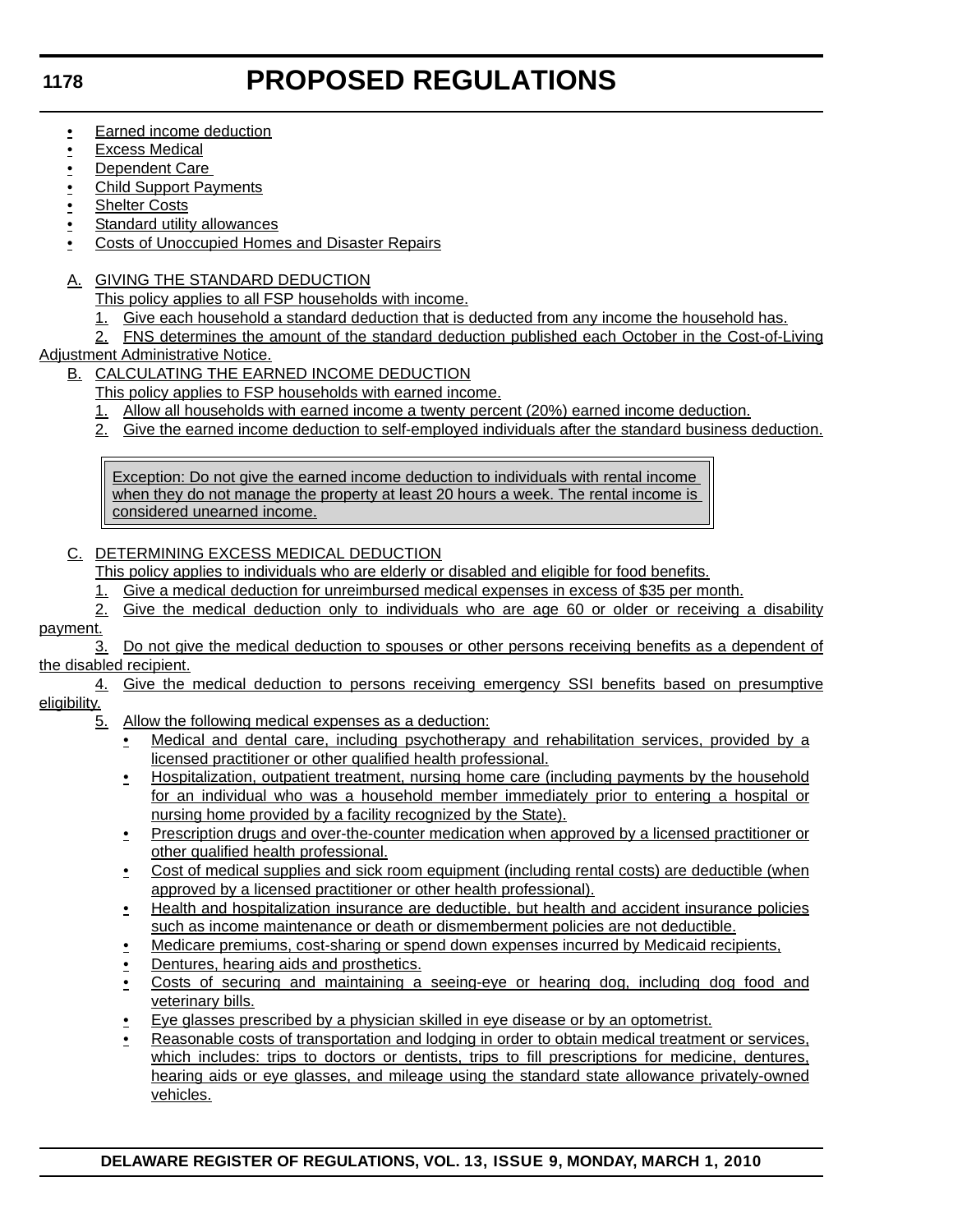- Maintaining an attendant, homemaker, home health aide, housekeeper, or child care services necessary due to age, infirmity, or illness.
- An amount equal to the one-person food benefit allotment if the household furnishes the majority of the attendant's meals, update at recertification.

NOTE: If a household incurs attendant care costs that could qualify under both the medical deduction and dependent care deduction, treat the costs as a medical expense.

- D. DETERMINING DEPENDENT CARE DEDUCTION
	- This policy applies for households with dependent care expenses.
- 1. Allow the dependent care costs only when necessary for employment, training or educational purposes.

Allow the dependent care costs when needed to:

- Seek employment,
- Accept employment,
- Continue employment,
- Comply with the employment and training requirements, or
- Attend training or pursue education which is preparatory to employment.
- 2. Give the actual costs the household pays for the dependent care deduction.
- E. HOMELESS SHELTER DEDUCTION
	- This policy applies to households in which all members are homeless and have limited shelter expenses.
	- 1. Allow homeless households with limited shelter expenses a homeless shelter deduction of \$143.

2. Give homeless households the \$143 homeless shelter deduction when their anticipated monthly shelter expenses are at or less than \$143.

3. Allow homeless households that incur monthly expenses greater than \$143 the regular shelter expense deduction.

4. Do not give the homeless shelter deduction to households that are provided free housing and utilities or households that work for their shelter.

F. DETERMINING SHELTER DEDUCTION

This applies to households who have shelter costs.

1. Give a shelter deduction for costs that exceed 50% of the household's countable income up to the maximum excess shelter limit.

2. Give households with a member who is age sixty or older or disabled (Per DSSM 9013) the excess shelter deduction for costs that exceed 50% of the household's countable income with no limit.

3. Allow continuing charges for the shelter occupied by the household that lead to the ownership of the shelter.

Continuing charges will include:

- Rent,
- Mortgages,
- Condo and association fees,
- Loan repayments for the purchase of a mobile home,
- Second mortgages,
- Home equity loans. and
- Interest on such payments.

A mortgage is defined as any loan which uses the house as collateral.

4. Do not allow security deposits as a shelter deduction.

5. Allow property taxes, state and local assessments, and insurance on the structure of the dwelling as shelter deductions.

- If separate insurance costs for furniture or personal belongings are not identified, use the total.
- Local assessments include, but are not limited to, regular school taxes and an annual school capitation tax.
- G. DETERMINING THE MANDATORY UTILITY AND PHONE ALLOWANCE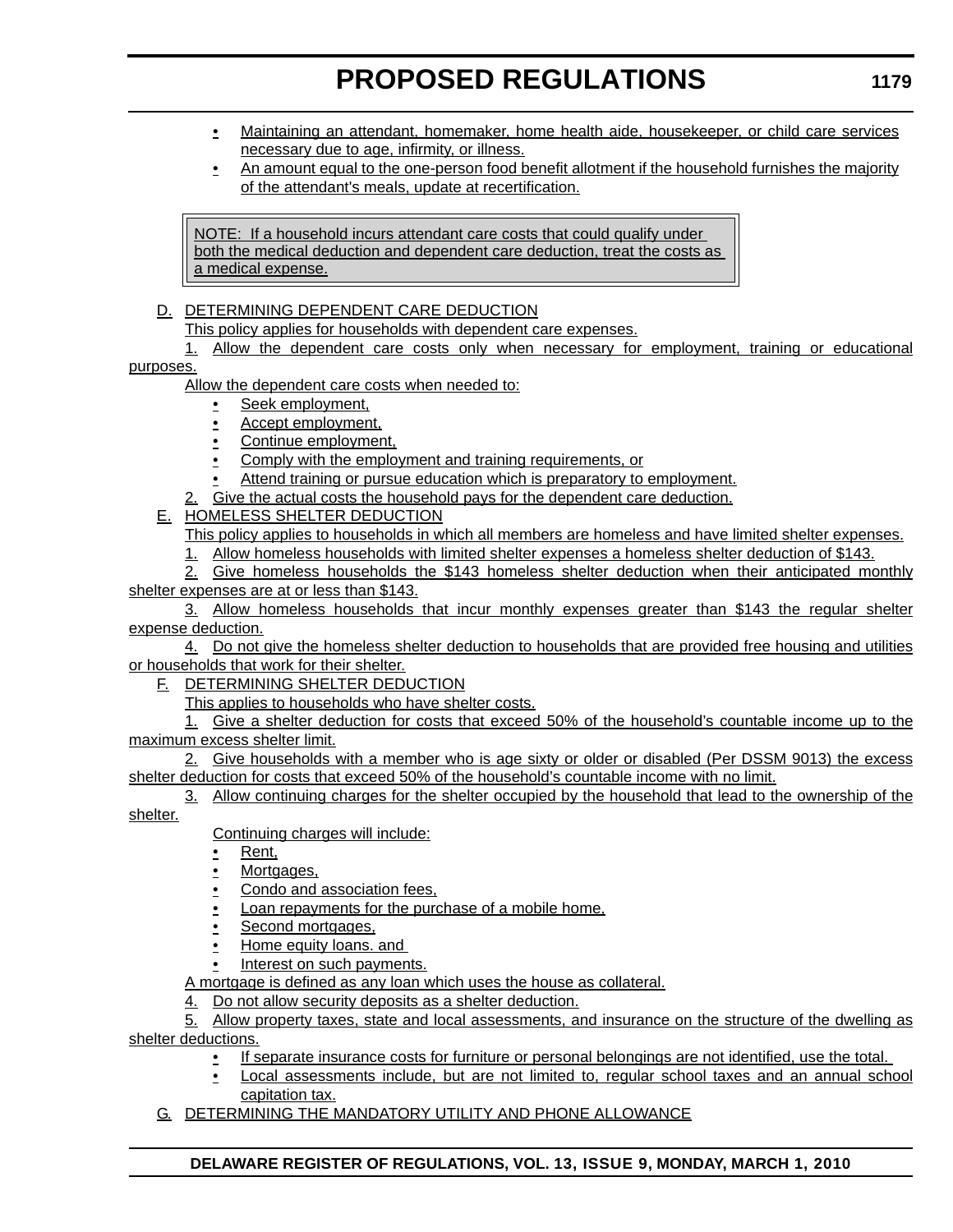# **1180**

# **PROPOSED REGULATIONS**

This policy applies to households with utility or phone expenses.

- 1. Give the heating and cooling standard utility allowance (HCSUA) to the following households:
	- Households that have heating or cooling costs separate and apart from their rent or mortgage payments.
	- Residents of private rental housing billed on a monthly basis by their landlords for actual usage or who are charged a flat rate;
	- Households receiving energy payments under the Low Income Home Energy Assistance Program (LIHEAP);
	- Households receiving energy direct or indirect energy assistance payments like HUD utility reimbursements, other than LIHEAP, that is excluded as income and who continue to incur any out-of-pocket heating or cooling expenses during any month in the previous twelve (12) months; and
	- Households living in public housing or other rental housing units that has central utility meters and charges the household only for excess heating or cooling costs.

Accept the household's statement that they pay for cooling.

2. Give the limited utility allowance (LUA) to households that have costs for two non-heat or non-cooling utilities.

3. Give the one-utility standard to households that have only one non-heat, non-cooling, or nontelephone utility.

4. Give the telephone allowance to households with only telephone costs.

5 Do not prorate the utility or phone allowances when more than one household shares living quarters, including prorated deemers.

NOTE: Refer to the current October Cost-of-Living Adjustment Administrative Notice for the standard utility and phone allowance amounts.

# H. ALLOWING DEDUCTIONS FOR UNOCCUPIED HOMES AND DISASTER REPAIRS This policy applies to households claiming expenses for unoccupied homes.

- 1. Allow shelter costs of the home if not occupied by the household for the following reasons:
	- Employment or training away from home,
		- Illness, or
	- Abandonment caused by a natural disaster or casualty loss.
- 2. Allow the shelter costs for the unoccupied home with the following conditions:
	- The household must intend to return to the home;
	- The current occupants of the home, if any, must not be claiming the shelter costs for food benefit purposes; and
	- The home must not be leased or rented during the absence of the household.

3. Give only one standard utility allowance to households that have both an occupied home and an unoccupied home.

4. Allow deductions for charges for the repair of the home substantially damaged or destroyed by a natural disaster such as a flood or fire with the following conditions:

A. Shelter costs will not include charges for repair of the home that have been or will be reimbursed by private or public relief agencies, insurance companies, or from any other source.

B. Repairs, other than those due to natural disasters, do not count as a deduction, even when tenants must pay for them or be evicted.

**12 DE Reg. 462 (10/01/08)**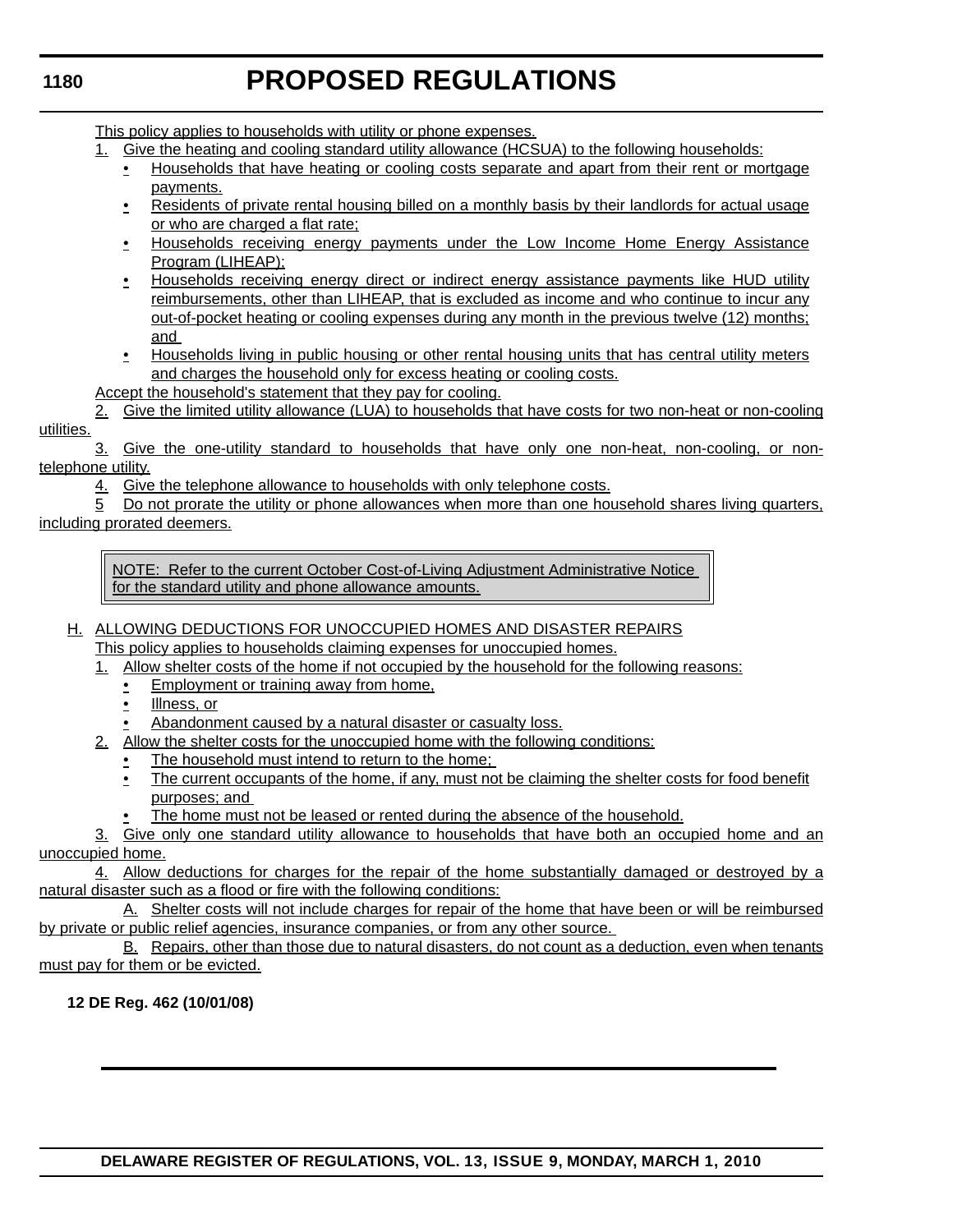# **[DEPARTMENT OF INSURANCE](http://www.delawareinsurance.gov/)**

Statutory Authority: 18 Delaware Code, Sections 314 & 1111 (18 **Del.C.** §§314, 1111) 18 **DE Admin. Code** 1408

**[1408 Standards for Prompt, Fair and Equitable Settlement of Claims for Long-Term Care Insurance](#page-3-0)**

### **PUBLIC NOTICE**

INSURANCE COMMISSIONER KAREN WELDIN STEWART, CIR-ML hereby gives notice of intent to adopt Department of Insurance Regulation 1408 relating to payment of long-term care services. The docket number for this proposed regulation is 1337.

The purpose of the proposed regulation 1408 is to require timely payment of claims involving Long Term Care insurance. The text of the proposed amendment is reproduced in the March 2010 edition of the Delaware Register of Regulations. The text can also be viewed at the Delaware Insurance Commissioner's website at: [http://](http://www.delawareinsurance.gov/departments/documents/ProposedRegs/ProposedRegs.shtml) [www.delawareinsurance.gov/departments/documents/ProposedRegs/ProposedRegs.shtml](http://www.delawareinsurance.gov/departments/documents/ProposedRegs/ProposedRegs.shtml).

The Department of Insurance does not plan to hold a public hearing on the proposed changes. Any person can file written comments, suggestions, briefs, compilations of data or other materials concerning the proposed amendments. Any written submission in response to this notice and relevant to the proposed changes must be received by the Department of Insurance no later than 4:00 p.m., Monday April 5, 2010, and should be addressed to Mitch Crane, Esquire, Delaware Department of Insurance, 841 Silver Lake Boulevard, Dover, DE 19904, or sent by fax to 302.736.7979 or email to [mitch.crane@state.de.us](mailto:mitch.crane@state.de.us).

### **1408 Standards for Prompt, Fair and Equitable Settlement of Claims for Long-Term Care Insurance**

#### **1.0 Authority**

This regulation is adopted by the Commissioner pursuant to 18 **Del.C.** §§311, 2304(16), and 2312 and 7107. It is promulgated in accordance with 29 **Del.C.** Ch. 101.

#### **2.0 Scope**

This regulation shall apply to all carriers as defined herein.

### **3.0 Definitions**

The following words and terms, when used in this regulation, shall have the following meaning unless the context clearly indicates otherwise:

**"Carrier"** means any entity that provides long-term care insurance in this State. "Carrier" also includes any 3rd-party administrator or other entity that adjusts, administers or settles claims in connection with long-term care plans.

**"Days"** means calendar days.

**"Institutional Provider"** means a hospital, nursing home, or any other medical or health-related service facility caring for the sick or injured or providing care or other coverage which may be provided in a long-term care policy. An entity must be a Provider under this Regulation in order to be an Institutional Provider.

**"Policyholder," "Insured,"** or **"Subscriber"** means a person covered under a long-term care insurance policy or a representative (other than a provider) designated by such person and entitled to make claims on his behalf.

**"Provider"** means any entity or individual licensed, certified, or otherwise permitted by law pursuant to Titles 16 or 24 of the **Delaware Code** to provide long-term care services**,** irrespective of whether the entity or the individual is a participating provider pursuant to a written agreement with the carrier. When used alone, the term "provider" shall include individual providers and institutional providers.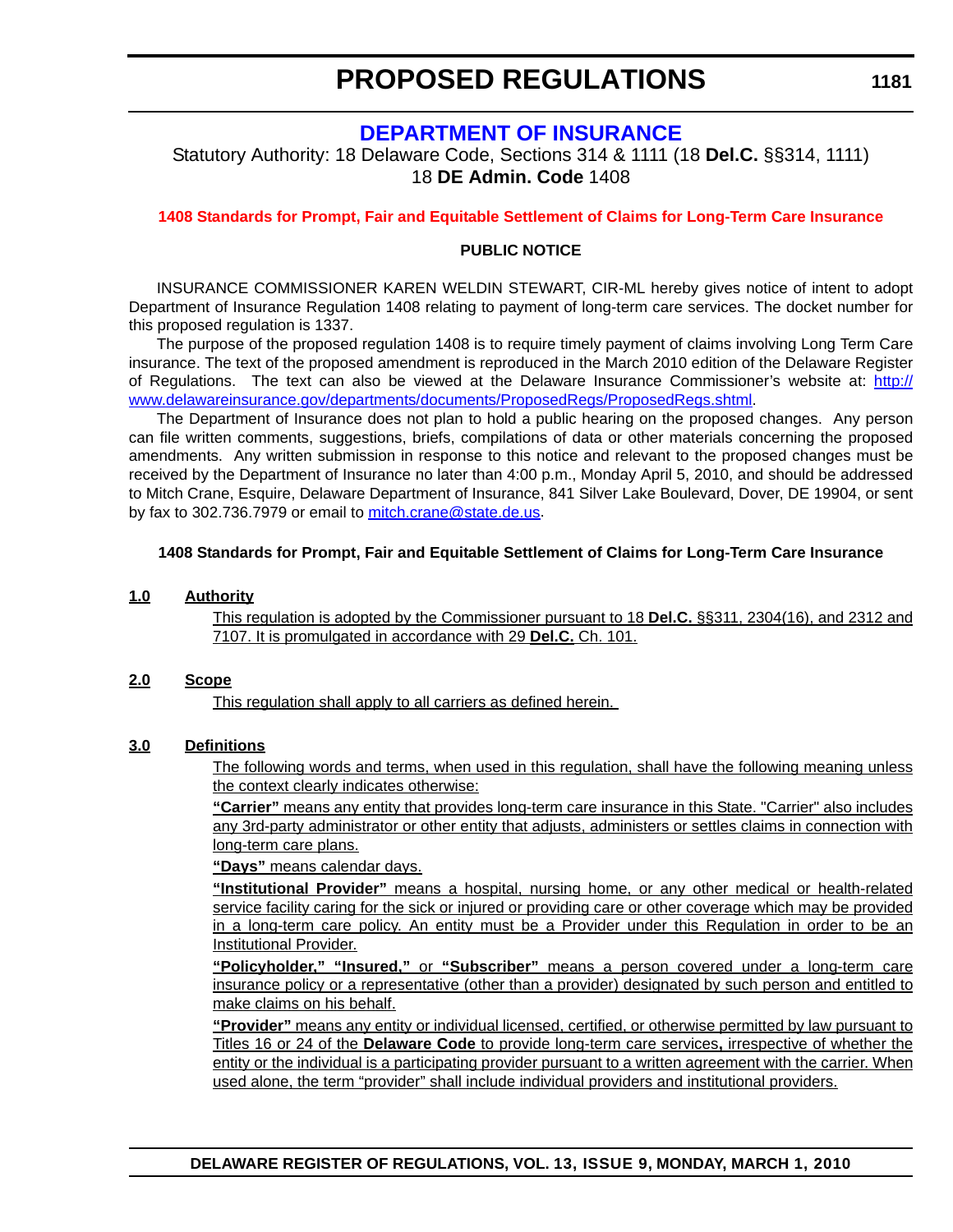#### **4.0 Prompt Payment of Clean Claims**

- 4.1 "**Claim**" means a request for payment of benefits under an in-force policy, regardless of whether the benefit claimed is covered under the policy or any terms or conditions of the policy have been met.
- 4.2 "**Clean Claim**" means a claim that has no defect or impropriety, including any lack of required substantiating documentation, such as satisfactory evidence of expenses incurred, or particular circumstances requiring special treatment that prevents timely payment from being made on the claim.
- 4.3 Within thirty (30) days after receipt of a claim for benefits under a long-term care insurance policy or certificate, an insurer shall pay such claim if it is a clean claim, or send written notice acknowledging the date of receipt of the claim and one of the following:
	- 4.3.1 The insurer is declining to pay all or part of the claim and the specific reason(s) for denial; or
	- 4.3.2 That additional information is necessary to determine if all or any part of the claim is payable and the specific additional information that is necessary.
- 4.4 Within thirty (30) days after the receipt of all the requested additional information, an insurer shall pay a claim for benefits under a long-term care insurance policy or certificate if it is a clean claim, or send a written notice that the insurer is declining to pay all or part of the claim, and the specific reason or reasons for denial.
- 4.5 If an insurer fails to comply with 4.3 or 4.4, such an insurer shall pay interest at the rate of 1% per month on the amount of the claim that should have been paid but that remains unpaid after forty-five (45) days after the receipt of the claim with respect to 4.3 or all requested additional information under 4.4. The interest payable pursuant to this sub-section shall be included in an late reimbursement without requiring the person who filed the original claim to make any additional claim for such interest.
- 4.6 These provisions shall not apply where the insurer has a reasonable basis supported by specific information that such claim was fraudulently submitted.
- 4.7 Any violation of this regulation by an insurer if committed flagrantly and in conscious disregard of the provisions of this regulation or with such frequency as to constitute a general business practice shall be considered a violation of 18 **Del.C.** §2304*.*

### **5.0 Waiver**

The provisions of this regulation may not be waived, voided, or nullified by contract.

### **6.0 Causes of Action**

This regulation shall not create a private cause of action for any person or entity, other than the Delaware Insurance Commissioner, against a carrier or its representative based upon a violation of 18 **Del.C.** §2304.

#### **7.0 Separability**

If any provision of this regulation, or the application of any such provision to any person or circumstances, shall be held invalid, the remainder of such provisions, and the application of such provisions to any person or circumstance other than those as to which it is held invalid, shall not be affected.

### **8.0 Effective Date**

This regulation become effective for all claims submitted for payment on or after July 1, 2010.

**DELAWARE REGISTER OF REGULATIONS, VOL. 13, ISSUE 9, MONDAY, MARCH 1, 2010**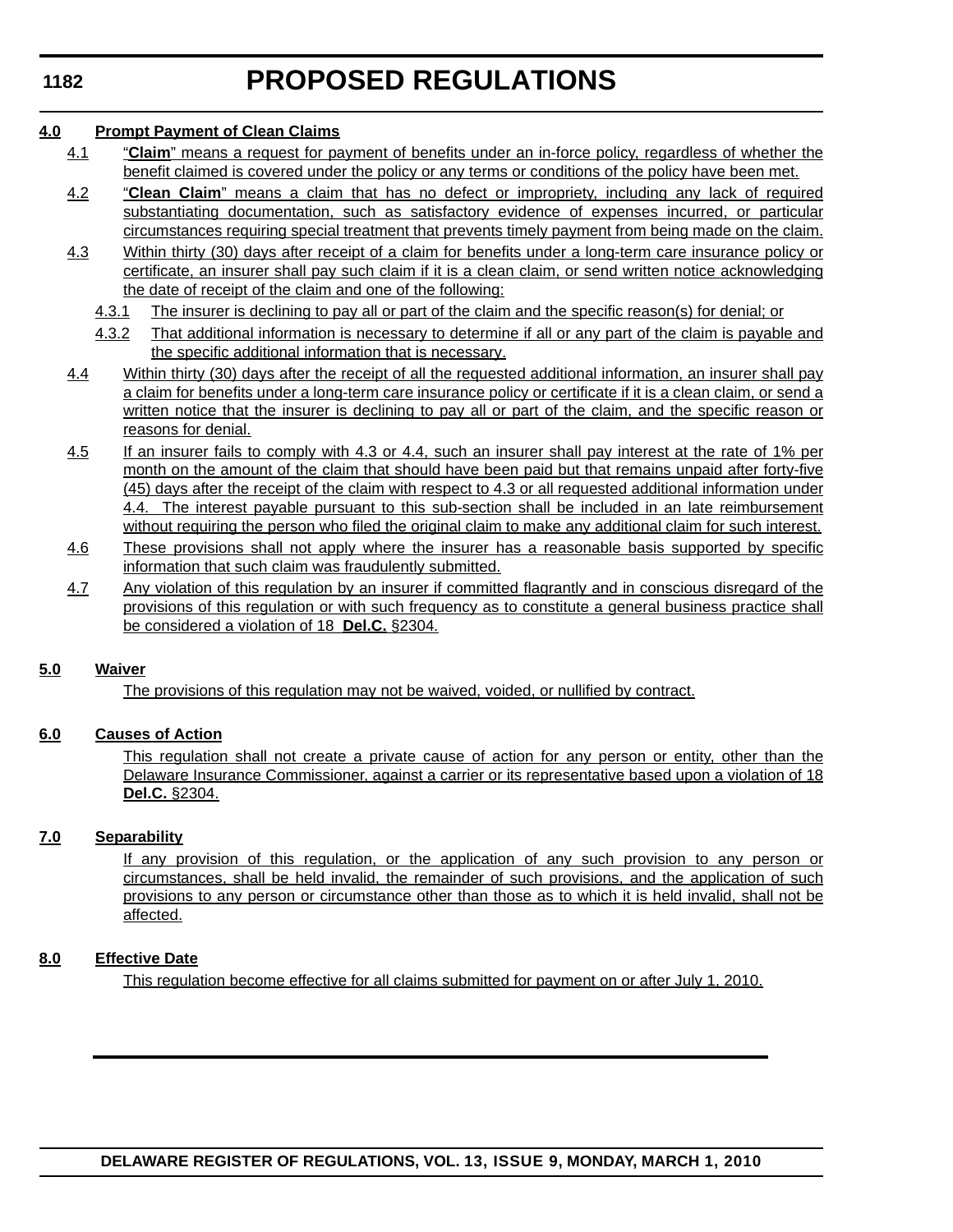# **[DEPARTMENT OF NATURAL RESOURCES AND ENVIRONMENTAL](http://www.fw.delaware.gov/Pages/FWPortal.aspx)  CONTROL**

**DIVISION OF FISH AND WILDLIFE**

Statutory Authority: 7 Delaware Code, Section 903(e)(2)(a) (7 **Del.C.** §903(e)(2)(a)) 7 **DE Admin. Code** 3511

### **[REGISTER NOTICE SAN# 2010-01](#page-3-0)**

#### **1. Title of the Regulations:** Tidal Finfish Regulations

### **2. Brief Synopsis of the Subject, Substance and Issues**:

The Summer Flounder Fishery Management Plan details the annual process that the Summer Flounder Fishery Management Board, the Mid Atlantic Fishery Management Council and the National Marine Fisheries Service are to use for conservation equivalency in the recreational summer flounder fishery. These agencies agreed at their joint meeting on December 8, 2009 that the states would implement conservation equivalent measurers rather than a coastwide management program for summer flounder in 2010. The total allowable harvest quota has been increased for 2010 based on the latest scientific data that indicates that the stock is not overfished and overfishing is not occurring. Delaware's harvest cap for 2010 will be 80,000 fish which is higher than the 65,000 fish target in 2009. In addition, it is estimated, based on the Marine Recreational Fisheries Statistics survey data, that approximately 82,000 summer flounder were harvested in Delaware during the 2009 fishing season. As such, a number of options will be considered that are designed to restrain the harvest at or below the harvest cap for 2010. These measures may include size limits that range from 18.5 inches to 19.5 inches in conjunction with creel limits that could range from two to eight fish. In addition, management options may include a partial harvest season closure designed to restrain the harvest for 2010 at or below the 80,000 fish target.

### **3. Possible Terms of the Agency Action:**

Delaware is required to comply with specific Fishery Management Plans approved by the Atlantic States Marine Fisheries Commission. Failure to do so could result in complete closure of a specific fishery in Delaware.

- **4. Statutory Basis or Legal Authority to Act**: 7 **Del.C.** § 903, (e)(2)(a)
- **5. Other Regulations That May Be Affected By The Proposal**: None

### **6. Notice of Public Comment**:

Individuals may present their comments or request additional information by contacting the Fisheries Section, Division of Fish and Wildlife, 89 Kings Highway, Dover, DE 19901, (302) 739-9914. A public hearing on these proposed amendments will be held on March 23, 2010 at 7:00 P.M. in the DNREC Auditorium, 89 Kings Highway, Dover, DE 19901. The record will remain open for written comments until 4:30 PM, March 31, 2010.

### **7. Prepared By**:

Richard Cole richard.cole@state.de.us Ph: (302)739-4782 Fax: (302) 739-6780 January 26, 2010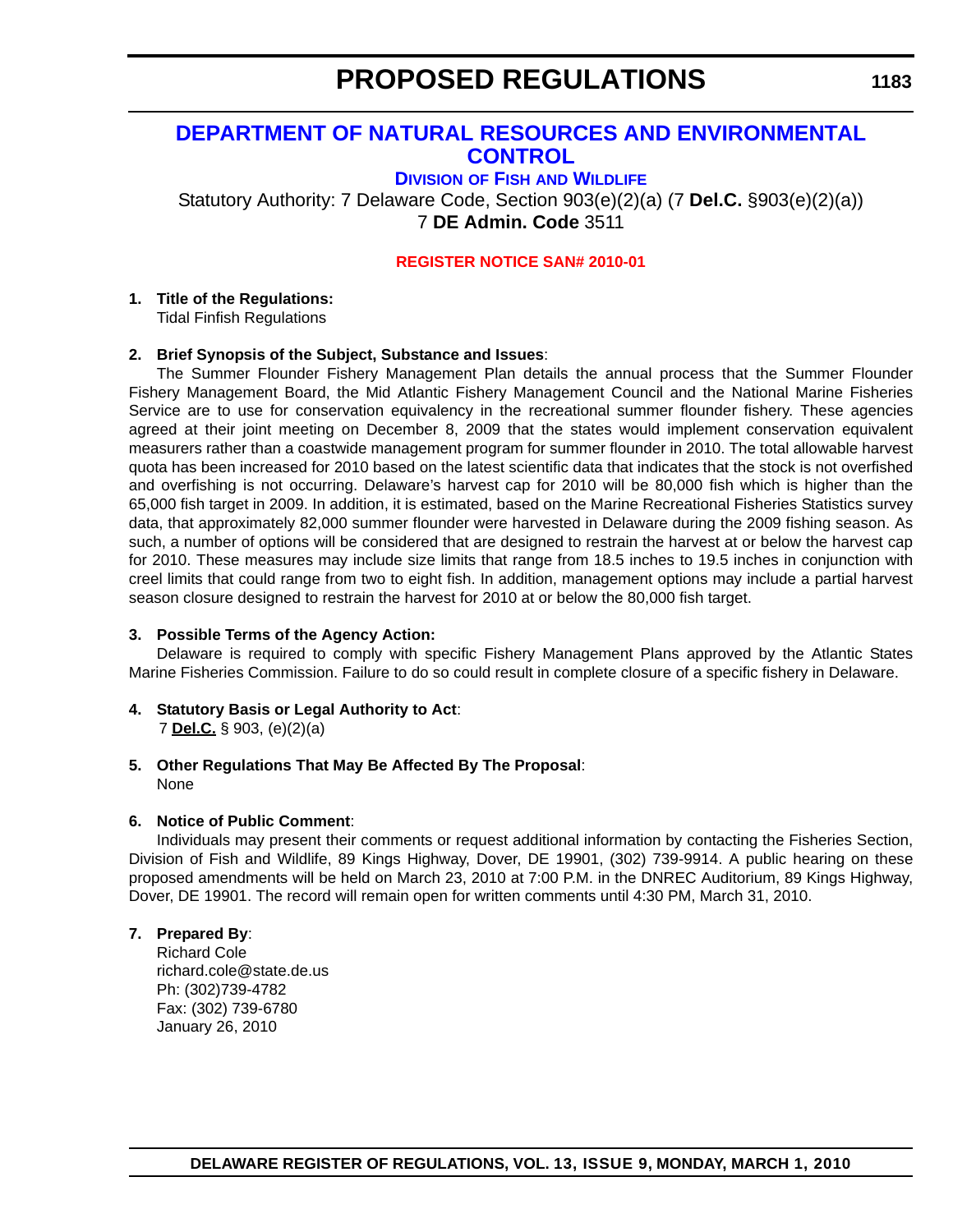**1184**

# **PROPOSED REGULATIONS**

# **3500 Tidal Finfish**

# **3511 Summer Flounder Size Limits; Possession Limits**

(Penalty Section 7 **Del.C.** §936(b)(2))

- 1.0 It shall be unlawful for any recreational fisherman to have in possession more than four (4) summer flounder at or between the place where said summer flounder were caught and said recreational fisherman's personal abode or temporary or transient place of lodging. (Note: creel limit to be determined in combination with size limit and season.)
- 2.0 It shall be unlawful for any person, other than qualified persons as set forth in section 4.0 of this regulation, to possess any summer flounder that measure less than eighteen and one half (18.5) inches between the tip of the snout and the furthest tip of the tail. (Note: creel limit to be determined in combination with size limit and season.)

# **7 DE Reg. 1575 (5/1/04) 12 DE Reg. 1430 (05/01/09)**

- 3.0 It shall be unlawful for any person while on board a vessel, to have in possession any part of a summer flounder that measures less than eighteen and one half (18.5) inches between said part's two most distant points unless said person also has in possession the head, backbone and tail intact from which said part was removed. (Note: creel limit to be determined in combination with size limit and season.)
- 4.0 Notwithstanding the size limits and possession limits in this regulation, a person may possess a summer flounder that measures no less than fourteen (14) inches between the tip of the snout and the furthest tip of the tail and a quantity of summer flounder in excess of the possession limit set forth in this regulation, provided said person has one of the following:
	- 4.1 A valid bill-of-sale or receipt indicating the date said summer flounder were received, the amount of said summer flounder received and the name, address and signature of the person who had landed said summer flounder;
	- 4.2 A receipt from a licensed or permitted fish dealer who obtained said summer flounder; or
	- 4.3 A bill of lading while transporting fresh or frozen summer flounder.
	- 4.4 A valid commercial food fishing license and a food fishing equipment permit for gill nets.
- 5.0 It shall be unlawful for any commercial finfisherman to sell, trade and or barter or attempt to sell, trade and or barter any summer flounder or part thereof that is landed in this State by said commercial fisherman after a date when the de minimis amount of commercial landings of summer flounder is determined to have been landed in this State by the Department. The de minimis amount of summer flounder shall be 0.1% of the coast wide commercial quota as set forth in the Summer Flounder Fishery Management Plan approved by the Atlantic States Marine Fisheries Commission.
- 6.0 It shall be unlawful for any vessel to land more than 200 pounds of summer flounder in any one day in this State.
- 7.0 It shall be unlawful for any person, who has been issued a commercial food fishing license and fishes for summer flounder with any food fishing equipment other than a gill net, to have in possession more than four (4) summer flounder at or between the place where said summer flounder were caught and said person's personal abode or temporary or transient place of lodging. (Note: creel limit to be determined in combination with size limit and season.)

# **DELAWARE REGISTER OF REGULATIONS, VOL. 13, ISSUE 9, MONDAY, MARCH 1, 2010**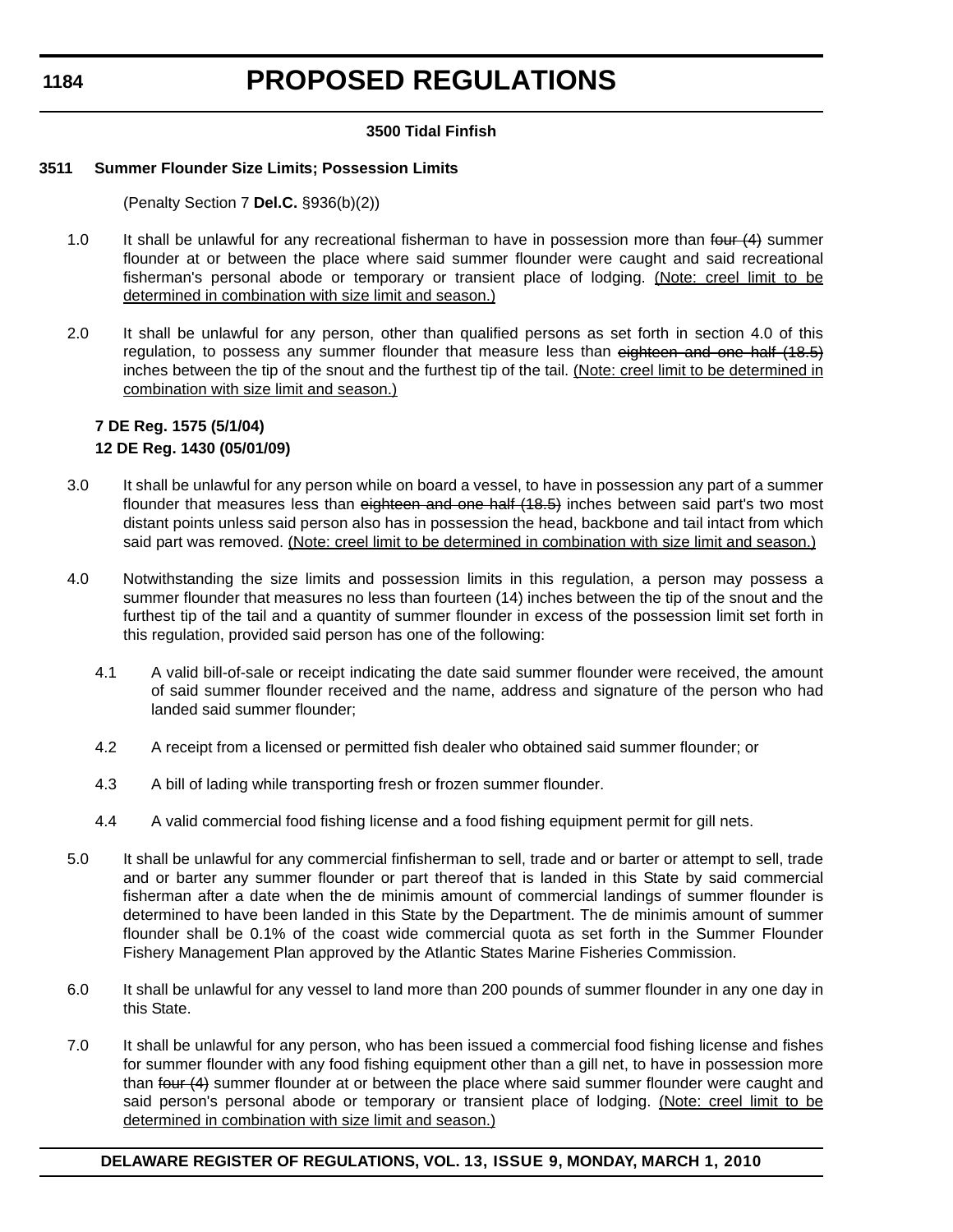Note: Proposed options for creel limits and minimum size limits and seasons to restrict the recreational summer flounder harvest in Delaware during 2010.

| <b>Option</b> | <b>Season Closure</b> | Number of<br><b>Open Days</b> | Bag<br>Limit | <b>Minimum</b><br>Size-inches |
|---------------|-----------------------|-------------------------------|--------------|-------------------------------|
|               | Oct 13 - Dec 31       | 285                           |              | 18.5                          |
| 2             | Oct 26 - Dec 31       | 298                           | 3            | 18.5                          |
| 3             |                       | 365                           |              | 18.5                          |
|               |                       | 365                           |              | 19.0                          |

**1 DE Reg. 1767 (05/01/98) 2 DE Reg. 1900 (04/01/99) 3 DE Reg. 1088 (02/01/00) 4 DE Reg. 1552 (03/01/01) 5 DE Reg. 462 (08/01/01) 5 DE Reg. 2142 (05/01/02) 6 DE Reg. 1358 (04/01/03) 7 DE Reg. 1575 (05/01/04) 8 DE Reg. 1488 (04/01/05) 9 DE Reg. 1759 (05/01/06) 10 DE Reg. 1722 (05/01/07) 11 DE Reg. 1493 (05/01/08) 12 DE Reg. 1430 (05/01/09)**

# **DIVISION OF FISH [AND WILDLIFE](http://www.fw.delaware.gov/Pages/FWPortal.aspx)**

Statutory Authority: 7 Delaware Code, Section 903(e)(2)(a) (7 **Del.C.** §903(e)(2)(a)) 7 **DE Admin. Code** 3900

#### **[REGISTER NOTICE SAN# 2010-11](#page-3-0)**

#### **1. Title of the Regulation:** 3900 Wildlife

# **2. Brief Synopsis of the Subject, Substance and Issues:**

#### **1.0 Definitions**

 This action will clearly define the term Quality Buck for Delaware Hunters. This is needed to assist hunters in knowing what type of deer they can tag with the Delaware Quality Buck tag.

### **2.0 Method of Take**

 This action will 1. Allow crossbows to be used anytime a longbow may be used for deer hunting 2. Establish a minimum draw weight for longbows 3. Eliminate the maximum pull weight for crossbows and allow scopes on crossbows 4. Make it unlawful to carry a crossbow in a locked position within a motor vehicle. 5. Clarify when trapping equipment may be placed in the field and when it must be removed 6. Allow pellet rifles to be used for gray squirrel hunting. 7. Clarify what firearms may be used for red fox hunting. 8. Restrict firearms that can be used for red fox hunting during deer season.

#### **3.0 Federal Laws and Regulations Adopted**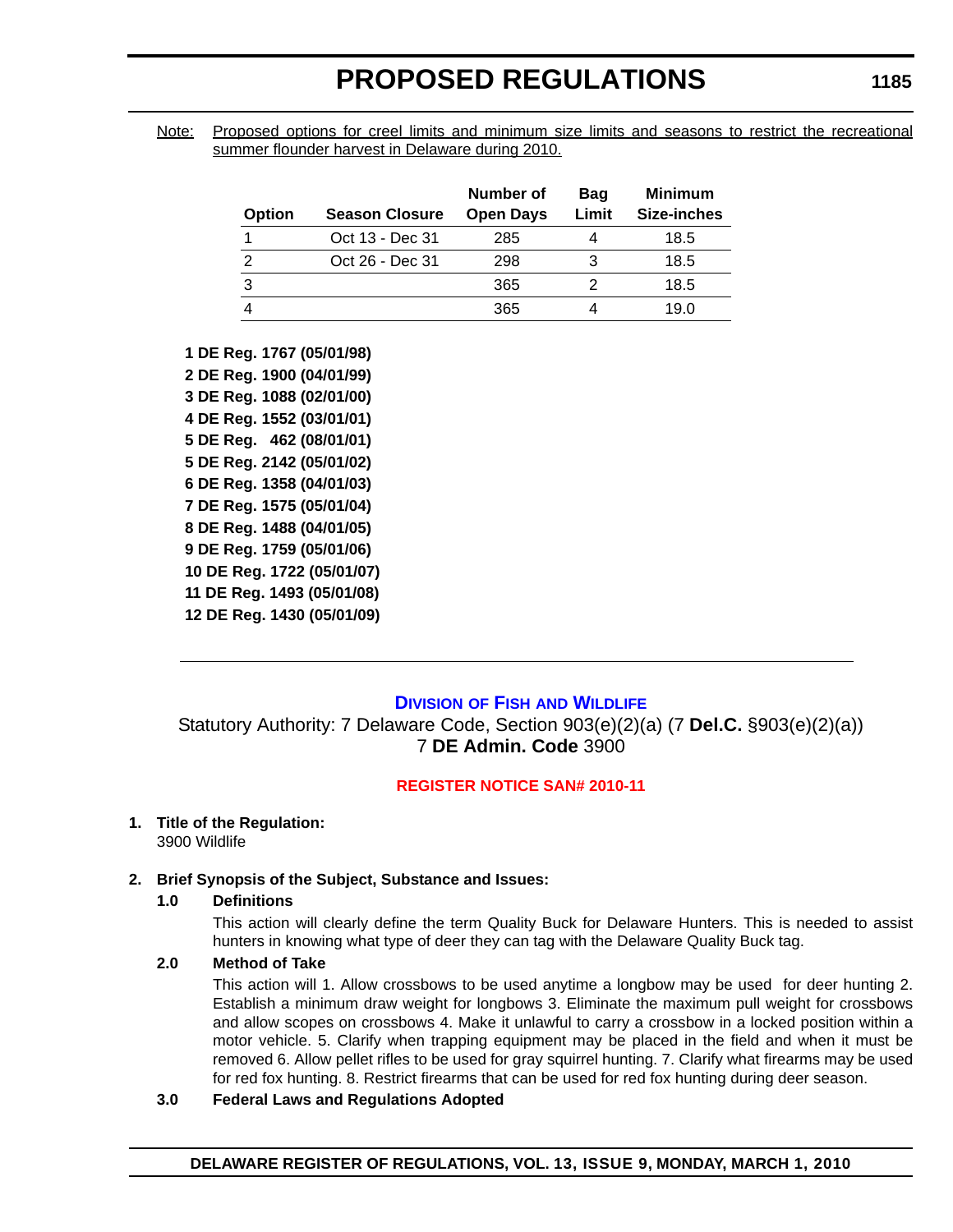# **1186**

# **PROPOSED REGULATIONS**

This action will 1. Require non-toxic shot for hunting rails, snipe and moorehens 2. Restrict mute swan hunting to the general waterfowl season and shooting hours.

### **4.0 Seasons**

This action will establish a hunting season for red fox in accordance with Section 8 of 3902 and § 788 of Title 7.

### **7.0 Deer**

This action will 1. Clarify that only 2 antlered deer may be taken during any given license year running from July 1 – June  $30<sup>th</sup>$ . 2. Eliminate the requirement that deer hides must be tagged in order to be sold 3. Eliminate physical deer check stations and require hunters to register deer by phone or online and write their registration number on field tags 4. Lengthen the crossbow season.

### **21.0 Guide License Requirements**

This action will exempt non-residents from the guide license requirement when they are guiding for snow goose hunting in Delaware. Guides must be licensed in guide in another state or Canadian Province that extends the same exemption to Delaware residents.

### **22.0 Hunter and Trapper Identification Number**

This action will require Delaware license exempt hunters to acquire a free hunter or trapper identification number. This will provide the Division with an accurate count of the total number of hunters hunters in Delaware and provide an additional database for surveying.

**3. Possible Terms of the Agency Action:**

N/A

**4. Statutory Basis or Legal Authority to Act:**

7 Delaware Code, Chapter 1, Sections 102 & 103

**5. Other Regulations That May Be Affected By the Proposal:** None

#### **6. Notice of Public Comment:**

The changes to regulation 3900 Wildlife will be presented in a series of public hearings on March 25<sup>th</sup>. 2010 beginning at 6:30 p.m., DNREC Auditorium, 89 Kings Highway, Dover, Delaware. The hearing record for these proposed Regulations will remain open until 4:30 p.m. March 31, 2010

The order of hearings is as follows:

- 3901 Definitions
- 3902 Method of Take
- 3903 Federal Laws and Regulations Adopted
- 3904 Seasons
- 3907 Deer
- 3921 Guide License Requirements
- 3922 Hunter and Trapper Identification Number

Written comments for the hearing record should be addressed to Kenneth Reynolds, 6180 Hay Point Landing Road, Smyrna, DE 19977 or to [Kenneth.Reynolds@state.de.us.](mailto:Kenneth.Reynolds@state.de.us) The record will remain open for written public comment until 4:30 P.M. March 31, 2010.

#### **7. Prepared By:**

Kenneth M. Reynolds, 6180 Hay Point Landing Road, Smyrna, DE 19977 [Kenneth.Reynolds@state.de.us](mailto:Kenneth.Reynolds@state.de.us) (302) 735-3600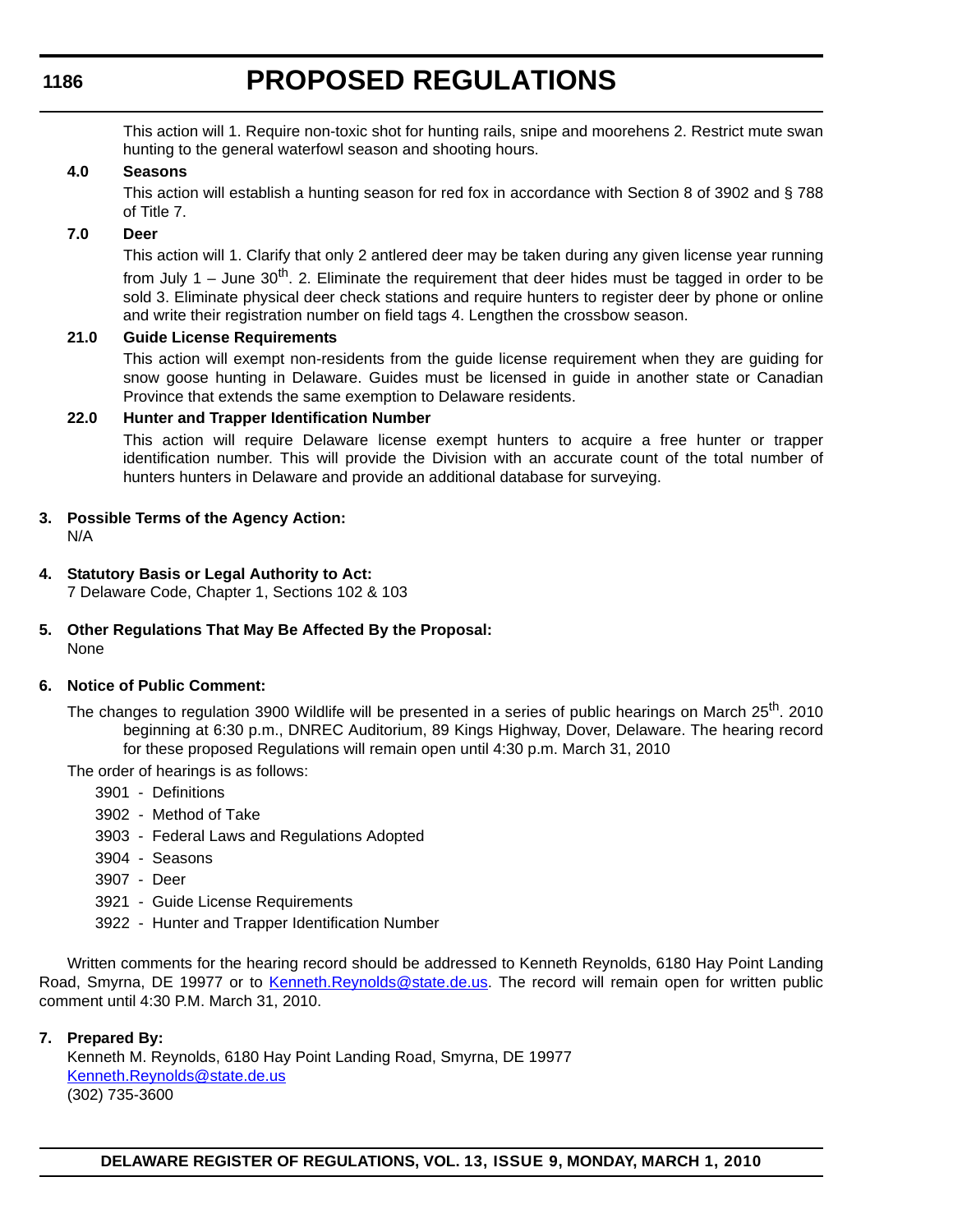#### **3901 Definitions**

For purposes of Regulations 1.0 through 16.0, the following words and phrases shall have the meaning ascribed to them, unless the context clearly indicates otherwise:

**"Administered by the Division"** shall mean owned, leased or licensed by the Division.

**"Antlered Deer"** shall mean any deer with one or more antlers three inches long or longer, measured from the base of the antler where it joins the skull to the tip of the antler following any curve of the antler.

**"Antlerless Deer"** shall mean any deer that has no antlers or antlers less than three inches in length.

**"Bait"** shall mean any nontoxic food material, compound or mixture of ingredients which wildlife is able to consume.

**"Baited Field"** shall include any farm field, woodland, marsh, water body or other tract of land where minerals, grain, fruit, crop or other nontoxic compounds have been placed to attract wildlife to be hunted.

**"Black Powder"** shall mean a manufacturer's approved muzzleloading propellant.

**"Deer"** shall mean white-tailed deer (*Odocoileus virginianus*) and/or Sika deer (*Cervus nippon*).

**"Director"** shall mean the Director or Acting Director of the Division.

**"Division"** shall mean the Division of Fish and Wildlife of the Department.

**"Established Blind"** shall mean a structure or pit constructed for the purpose of hunting migratory waterfowl by a landowner on his or her property or by another person with the permission of the landowner or the landowner's duly authorized agent.

**"Established Road"** shall mean a road maintained for vehicular use by the Division and designated for such use by the Division on current wildlife area maps.

**"Liberated Game"** shall mean cottontail rabbits and game birds, including bobwhite quail, mallard duck, chukar and pheasant released pursuant to § 568 of Title 7.

**"Loaded Muzzle-Loading Rifle"** shall mean the powder and ball, bullet or shot is loaded in the bore. A muzzle-loading rifle shall not be considered loaded if the cap, primer, or priming powder (in a flintlock) is removed and:

The striking mechanism used to ignite the cap, primer or priming powder is removed or rendered inoperable; or

The rifle is enclosed in a case.

**"Lure"** shall mean any mixture of ingredients, element or compound that attract wildlife, but the wildlife is unlikely to consume.

**"Longbow"** shall mean a straight limb, reflex, recurve or compound bow. All crossbows or variations thereof and mechanical holding and releasing devices are expressly excluded from the definition.

**"Nongame Wildlife"** shall mean any native wildlife, including rare and endangered species, which are not commonly trapped, killed, captured or consumed, either for sport or profit.

**"Possession"** shall mean either actual or constructive possession of or any control over the object referred to.

**"Quality Buck"** shall mean an antlered deer with an outside antler spread of at least 14 inches. This measurement is taken across the outside of the main beams at their widest point; this measurement's path must be perpendicular to the center line of the skull and parallel to the top of the skull plate.

**"Refuge"** shall mean an area of land, whether in public or private ownership, designated by the Department as a refuge. Land shall only be designated with the permission of the landowner and if such designation is thought to be in the best interest of the conservation of wildlife. Refuges shall normally be closed at all times to all forms of hunting, except as permitted by the Director in writing for wildlife management purposes.

**"Roadway"** shall mean any road, lane or street, including associated right-of-ways, maintained by this State or any political subdivision of this State.

**"Season"** shall mean that period of time during which a designated species of wildlife may be lawfully hunted or a designated species of fish may be lawfully fished.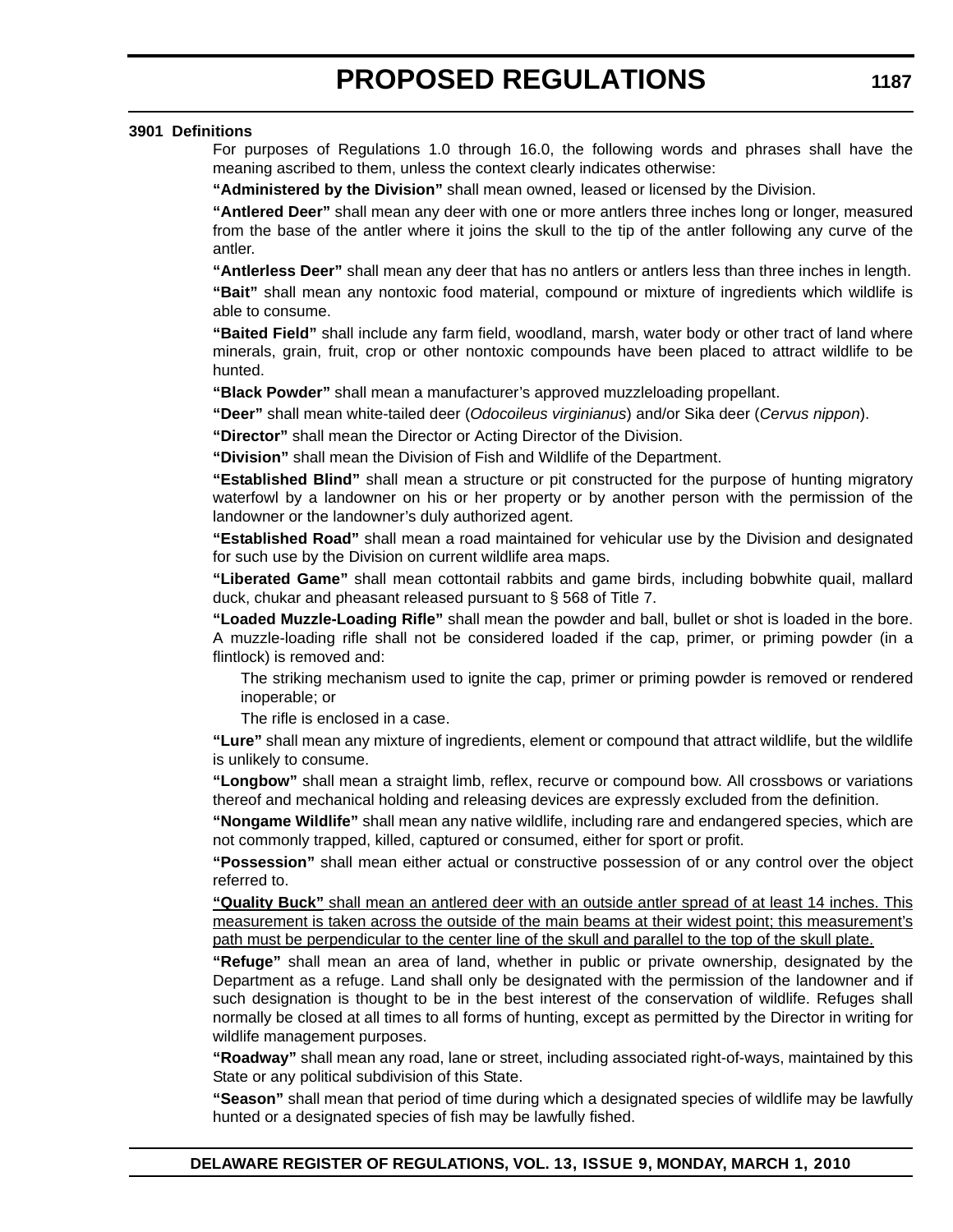**"Vehicle"** shall include any means in or by which someone travels or something is carried or conveyed or a means of conveyance or transport, whether or not propelled by its own power.

**"Wildlife"** shall mean any member of the animal kingdom, including without limitation, any amphibian, arthropod, bird, mammal or reptile.

### **3 DE Reg. 289 (8/1/99) 3 DE Reg. 1738 (6/1/00) 11 DE Reg. 334 (09/01/07)**

# **3902 Method of Take**

(Penalty Section 7 **Del.C.** §103(d)**)**

2.1 General.

Unless otherwise provided by law or regulation of the Department, it shall be unlawful to hunt any protected wildlife with any weapon or firearm other than a longbow or shotgun (10 gauge or smaller), except that:

- 2.1.1 A crossbow may be used in lieu of a shotgun to hunt deer during that part of the November shotgun season that runs from Monday through Saturday of each year and in any shotgun or muzzleloader deer season open in December or January; Crossbows may be used during all deer seasons.
- 2.1.2 A muzzle-loading rifle with a barrel length of at least twenty inches and loaded with black powder may be used to hunt deer during muzzleloader and shotgun deer seasons;
- 2.1.3 A .22 caliber rimfire pistol may be used to hunt raccoons and opossums and to take wildlife lawfully confined in a trap;
- 2.1.4 A hook, spear or gig may be used to take frogs; and
- 2.1.5 A spear, gig, trap or fyke net may be used to take snapping turtles.
- 2.1.6 A single shot an antique or authentic reproduction black powder Sharps rifle of 45 to 60 caliber shall be lawful for use during shotgun deer seasons using paper patched bullets.
- 2.1.7 No person shall place in the field any set or unset equipment associated with the trapping of game animals until the opening day of any state approved trapping season.
- 2.1.8 Any person who sets or makes use of any trap, snare or other approved wildlife capture device during any lawful trapping season, shall remove all trapping equipment by the last day of the approved trapping season.
- 2.2 Bow and Arrow. Archery and Crossbow
	- 2.2.1 General. No person shall use or have in his or her possession, while hunting, any: poison arrow, arrow with an explosive tip, or any longbow drawn and held by mechanical means (draw locking device), except the Director may issue permits to hunters who are permanently disabled to use crossbows, provided: with a minimum pull less than 35 pounds.
		- 2.2.1.1 The applicant has a physician's certification that he or she is unable to use conventional archery equipment;
		- 2.2.1.2 The applicant has a disability that requires the use of a wheelchair;
		- 2.2.1.3 The applicant is a single or double amputee above the elbow, or a double amputee below the elbow;
		- 2.2.1.4 The applicant has a permanent physical disorder which cannot be surgically corrected and prevents the use of an arm or hand;
		- 2.2.1.5 The applicant has lung disease to the extent that forced (respiratory) expiatory volume for one (1) second when measured by spirometer is less than one (1) liter or arterial oxygen tension (po) is less than 60 mm/Hg on room air at rest; or
		- 2.2.1.6 The applicant has cardiovascular disease to the extent that functional limitations are classified in severity as class III or class IV according to standards accepted by the American Heart Association.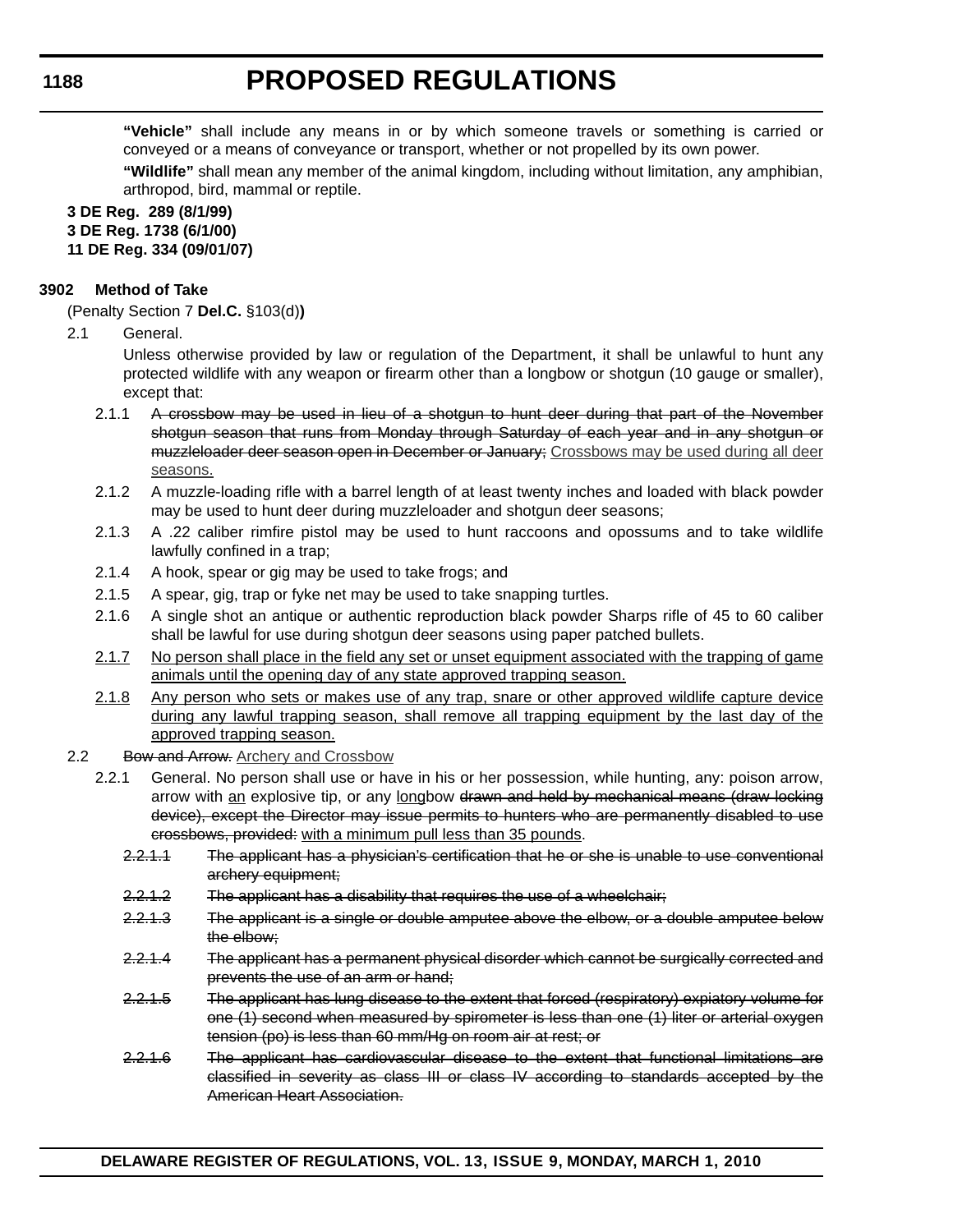- 2.2.2 Crossbows. Crossbows used for deer hunting must be between have a minimum pull weight of 125 and 200 pounds of pull weight, be manufactured after 1980, and have a mechanical safety. Crossbows may be equipped with a scope.
	- 2.2.2.1 It shall be unlawful to transport a crossbow on or within any vehicle while the crossbow is in the cocked position.
- 2.3 Hunting from Boats.
	- 2.3.1 Distance from Blinds. During the season for the hunting of migratory waterfowl, it shall be unlawful for any person to hunt from a boat of any kind that is within 1500 feet of an established blind, except that:
		- 2.3.1.1 Any person may use a boat to tend lawfully set traps for fur-bearing wildlife;
		- 2.3.1.2 Any person may retrieve crippled waterfowl by the use of a boat in accordance with federal regulations;
		- 2.3.1.3 Any person may use a boat for transportation to and from an established blind lawfully used by such person;
		- 2.3.1.4 Any person may hunt from a boat that is firmly secured and enclosed in an established blind.
	- 2.3.2 Notwithstanding the provisions of subsection 2.2.1 of this section, any person may hunt migratory waterfowl within 1500 feet of an established blind, from a boat, with permission of the blind owner.
	- 2.3.3 Gunning Rigs.
		- 2.3.3.1 During the season for hunting migratory waterfowl, it shall be unlawful for any person to hunt within 900 feet of the shoreline (high tide line) of the Delaware River and Bay, between the Appoquinimink River and the Smyrna River, without written permission of the closest adjoining landowner(s).
		- 2.3.3.2 During the season for hunting migratory waterfowl, it shall be unlawful for any person to hunt within 1500 feet of the shoreline (high tide line) of the Delaware River and Bay, between the Smyrna River and the Murderkill River, without written permission of the closest adjoining landowner(s).
	- 2.3.4 Tender Boats. It shall be unlawful for tender boats servicing gunning (layout) rigs to be further than 1500 feet from the rig or to conduct any activity, except to pick up downed birds or service the rig.
	- 2.3.5 During the season for hunting migratory waterfowl, it shall be unlawful for any person to hunt from a boat, or a floating or fixed blind in the Little River in areas bounded on both sides by land administered by the Division, except as permitted in writing by the Director.
- 2.4 Leghold Traps.
	- 2.4.1 It shall be unlawful for any person to set a leghold trap at any time in this State, except from December 1 through March 10 (March 20 on embanked meadows) in New Castle County and December 15 through March 15 in Kent and Sussex counties.
	- 2.4.2 Notwithstanding subsection 2.4.1 of this section, it shall be lawful to trap raccoons with leghold traps in New Castle County or Kent County from the southerly boundary of New Castle County Route 380 and east and southeast of the center line of U.S. Route No. 13, thence following said center line of U.S. Route No. 13 to the point where U.S. Route No. 13 forms a junction with U.S. Route No. 113 and thence along the center line of U.S. Route No. 113 to a line dividing Kent County from Sussex County during any time of the year, except on Sundays. Notwithstanding the foregoing, this subsection shall not apply to lands in Kent County lying east of the center line of Rt. 113, north of the Sussex County line and south of the St. Jones River.
	- 2.4.3 It shall be unlawful for any person to set long-spring traps, "Stop-Loss" traps or jump traps larger than No. 1½ or coil-spring traps larger than No. 1 in any location, except:
		- 2.4.3.1 In any marsh ordinarily subject to the rise and fall of the tide;
		- 2.4.3.2 In a diked marsh that was formerly tidal;
		- 2.4.3.3 Below the mean high tide line in a river ordinarily subject to the rise and fall of the tide;
		- 2.4.3.4 On an island surrounded by tidal marsh or diked marsh that was formerly tidal; or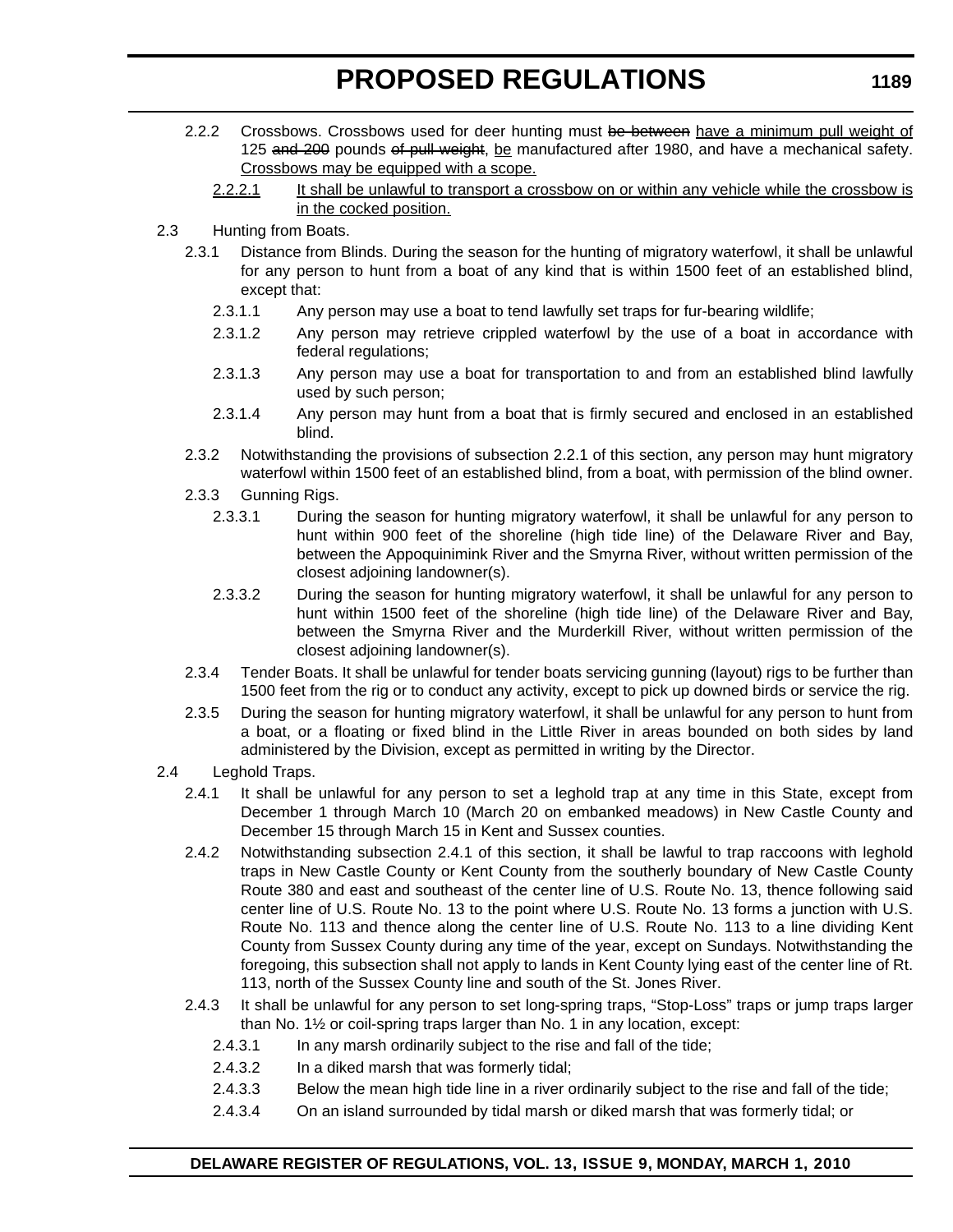2.3.4.5 In the areas described in subsection 2.4.2 of this section.

The term "diked marsh" shall not include millponds or any stream running into a millpond.

- 2.4.4 In addition to the areas listed in subsection 2.4.3 of this section, traps described in said subsection may be set for river otter and/or beavers in tax ditches, millponds and streams leading into such ponds only by underwater sets.
- 2.4.5 It shall be unlawful for any person to set or make use of long-spring traps, "Stop-Loss" traps or jump traps larger than No. 1½ or coil-spring traps larger than No. 1 without first permanently attaching a metallic tag on each trap, bearing:
	- 2.4.5.1 The words "Trapping License, Delaware", the number of the trapping license issued to the owner of the traps and the year of issuance; or
	- 2.4.5.2 The owner's name and address.
- 2.4.6 It shall be unlawful for any person to set a long-spring trap, "Stop-Loss" trap, jump trap No. 1½ or smaller or a coil-spring trap No. 1 or smaller in any location in this State, except in the areas described in subsections 2.4.3 and 2.4.4 of this section and in the following locations:
	- 2.4.6.1 A ditch;
	- 2.4.6.2 A stream; or
	- 2.4.6.3 On land not subject to cultivation of crops due to a normally marshy condition.
- 2.4.7 For the purposes of subsection 2.4.6 of this section, the term "ditch" shall mean a long, narrow channel dug into the earth as a trough for drainage or irrigation of the soil that normally contains flowing water.
- 2.4.8 For the purposes of subsection 2.4.6 of this section, the term "normally marshy condition" shall mean land with one or more of the following associated plant groupings growing upon it: cordgrass, sedges, rushes, cattails, threesquare or phragmites.
- 2.4.9 When information is furnished to a Fish and Wildlife Agent from the owner, tenant or sharecropper of any land that any species of wildlife is detrimental to crops, property or other interests on land on which he or she resides or controls, upon investigation, that Fish and Wildlife Agent may issue a permit to such person or his or her agent for the use of leghold traps to control said species of wildlife. Said permit may be issued at any time of the year.
- 2.4.10 The setting of each trap in violation of this section shall be a separate offense.
- 2.5 Gray Squirrel.

Hunting gray squirrels with a .17 caliber rimfire rifle, a through .22 caliber rimfire rifle or pellet firearm with a rifled barrel, or muzzle-loading rifle not larger than .36 caliber is permitted south of the Chesapeake and Delaware Canal.

### 2.6 Muskrats.

It shall be unlawful for any person to shoot muskrats at any time, except with written permission of the Director.

2.7 Otters.

Each otter trapped in Delaware must be tagged by an authorized representative of the Division. Each otter sold in Delaware or shipped out of the State must be tagged in accordance with the requirements of the Convention on International Trade in Endangered Species.

- 2.8 Red Fox.
	- 2.8.1 Red foxes may be killed in accordance with  $\S$  788 of Title 7 with the following: bow and arrow longbow and crossbow; shotgun with shot up to size 2 lead or T steel; rimfire rifle or centerfire rifle up to .25 caliber, using hollow point bullets with a maximum bullet weight of 75 grains; or a muzzleloading rifle.
	- 2.8.2 Notwithstanding subsection 2.8.1 of this section, during any deer firearms season, it shall be unlawful to hunt red fox with any firearm that is not also legal for deer hunting.

#### **3 DE Reg. 289 (8/1/99)**

#### **6 DE Reg. 536 (10/1/02)**

**11 DE Reg. 334 (09/01/07)**

**DELAWARE REGISTER OF REGULATIONS, VOL. 13, ISSUE 9, MONDAY, MARCH 1, 2010**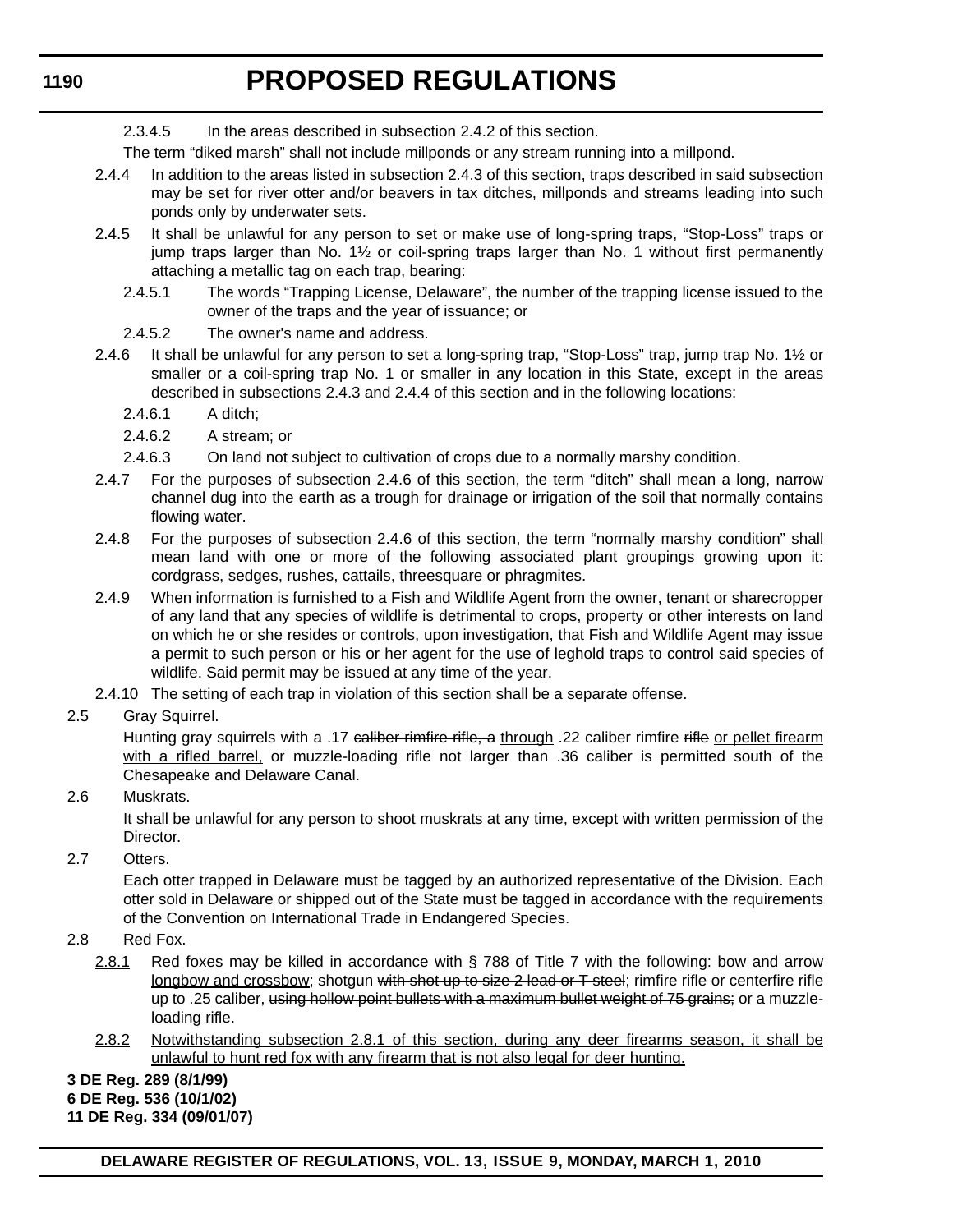# **3903 Federal Laws and Regulations Adopted**

(Penalty Section 7 **Del.C.** §103(d))

3.1 Federal Laws.

It shall be unlawful for any person to hunt, buy, sell or possess any protected wildlife or part thereof, except in such manner and numbers as may be prescribed by the following federal laws and regulations promulgated thereunder: Airborne Hunting Act (16 USC § 742j-l et seq.), Eagle Act (16 USC § 668 et seq.), Endangered Species Act (16 USC 1531 et seq.), Lacey Act (16 USC § 3371 et seq.), Marine Mammal Protection Act (16 USC § 1361 et seq.), and the Migratory Bird Treaty Act (16 USC § 703 et seq.). Notwithstanding the foregoing, the federal laws and regulations shall be superseded by more stringent restrictions prescribed by State law or regulation of the Department.

3.2 Sea Ducks.

Scoters, eiders and old squaw ducks may be taken during their special season not less than 800 yards seaward from the Delaware Bay shore beginning at an east/west line between Port Mahon and the Elbow Cross Navigation Light south to the Atlantic Ocean or in the Atlantic Ocean.

- 3.3 Non-toxic Shot.
	- 3.3.1 Required Usage. Non-toxic shot, as defined by federal regulations, shall be required for hunting waterfowl, rails, snipe, and moorhens hunting in Delaware. It shall be unlawful for any person to possess shells loaded with lead shot while waterfowl hunting waterfowl, rails, snipe, and moorhens.
	- 3.3.2 Maximum Shot Size. It shall be unlawful for any person to hunt, except for deer, in Delaware with any size non-toxic shot (as defined by federal regulations) pellet(s) larger than size T (.20 inches in diameter).
- 3.4 Special Mallard Release Areas.

The Division may issue permits to allow the taking of captive-reared mallards during the established waterfowl season under applicable federal regulations. Permits shall only be issued to persons who: control at least 100 acres of land on which there is suitable waterfowl habitat; agree to follow a management plan and federal regulations; and maintain a log of guests and birds harvested. Failure to follow the management plan or a violation of State or federal laws may result in the revocation of a Special Mallard Release Area Permit. Waterfowl may only be hunted on Special Mallard Release Areas from one-half hour after sunrise to one hour before sunset.

- 3.5 Mute Swans *(Cygnus olor)*
	- 3.5.1 Mute swans shall be considered an exotic, invasive species that is not subject to state protection. Mute swans may only be taken during legal waterfowl hunting seasons and shooting hours. The method of take for mute swans is restricted to shotguns no larger than 10 gauge and with nontoxic ammunition no larger than size T.
	- 3.5.2 It shall be unlawful to possess, buy, sell, barter, trade, or transfer any live mute swan or their eggs to or from another person unless permitted by the Director of the Division of Fish and Wildlife.
	- 3.5.3 It shall be unlawful to release any mute swan into the wild.
- 3.6 Special Shotgun Season for Young and Disabled Hunters
	- 3.6.1 Waterfowl may be hunted on a special day established annually by the Division for disabled (nonambulatory) hunters using a wheelchair for mobility and hunters 10 years of age or older but less than 16 years of age (10-15 years inclusive). Hunters 13-15 years of age must have completed an approved course in hunter training and possess a Delaware Resident or Non-Resident Junior Hunting License. Young hunters must be accompanied by a licensed non-hunting adult who is 21 years of age or older. Young hunters must be of sufficient size, physical strength and emotional maturity to safely handle a shotgun.

**3 DE Reg. 289 (8/1/99) 6 DE Reg. 536 (10/1/02) 12 DE Reg. 496 (10/01/08)**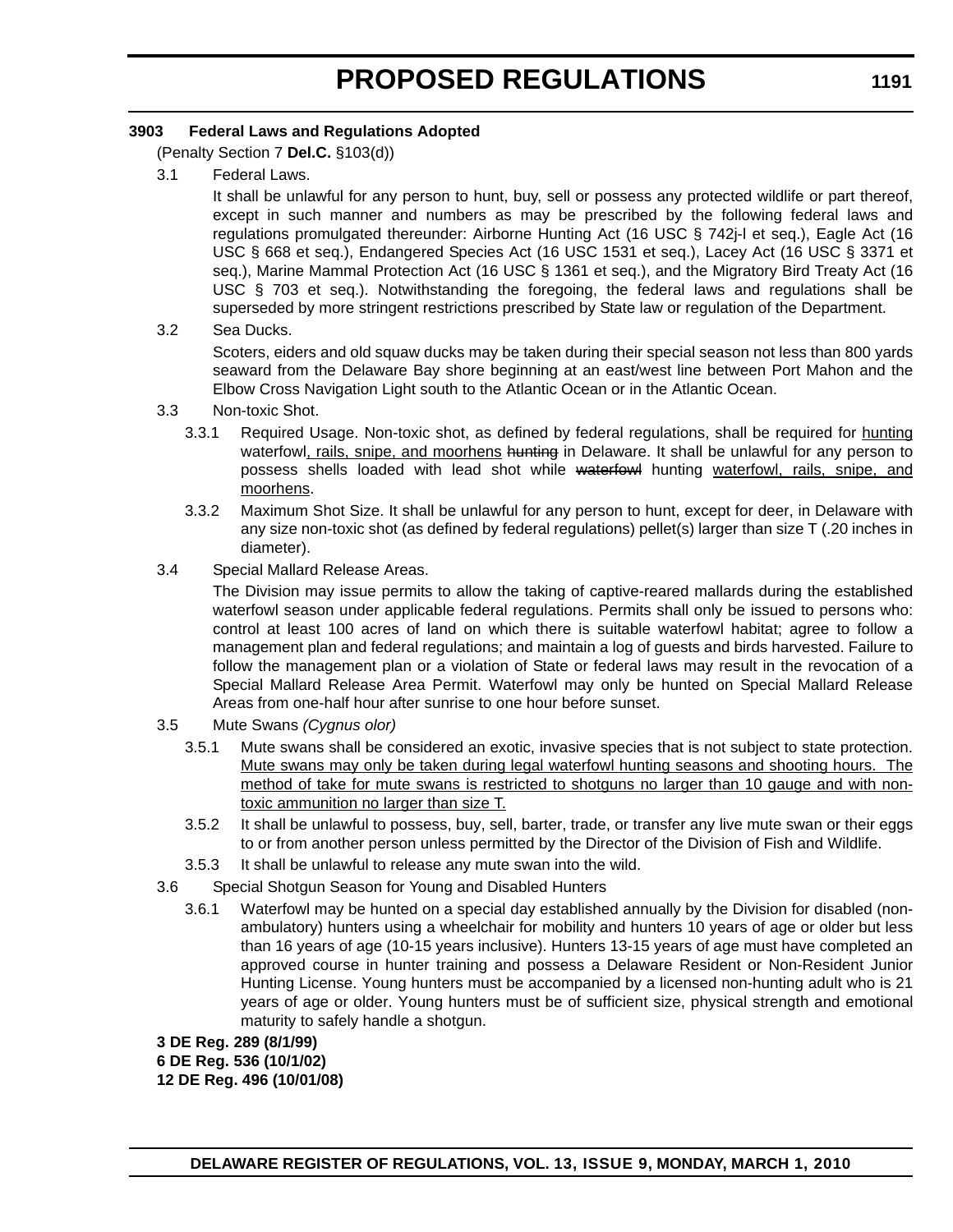### **3904 Seasons**

(Penalty Section 7 **Del.C.** §103(d))

4.1 Season Dates.

Hunting and trapping season dates will be published each year in an annual publication entitled "Delaware Hunting and Trapping Guide."

4.2 General.

It shall be unlawful for any person to hunt those species of wildlife for which a season is designated at any time other than during that season.

- 4.3 Protected Wildlife.
	- 4.3.1 Unless otherwise provided by law or regulation of the Department, it shall be unlawful for any person to hunt any species of protected wildlife.
	- 4.3.2 It shall be unlawful for any person to sell, transport or possess any species of protected wildlife, except when:
		- 4.3.2.1 Otherwise provided by law or regulation of the Department; or
		- 4.3.2.2 The wildlife was lawfully taken outside of this State in accordance with the laws or regulations of the state or nation where the wildlife was taken.

### 4.4 Beaver.

- 4.4.1 Unless otherwise provided by law or regulation of the Department, it shall be unlawful for any person to hunt or trap beaver during any period of the year, however, from December 1 through March 20, landowners (or their agents) may take up to eight beavers from their property without a permit, provided the beavers are causing crop or property damage.
- 4.4.2 Beaver hides and the meat of lawfully taken beaver harvested anywhere within or outside of Delaware may be sold.

#### 4.5 Bullfrogs.

- 4.5.1 Season. Bullfrogs may be hunted in accordance with the statutes and regulations of the State of Delaware governing the hunting of bullfrogs: from May 1 through September 30.
- 4.5.2 Limit. It shall be unlawful for any person to take more than twenty-four (24) bullfrogs in any one day.
- 4.5.3 License. A hunting or fishing license is required to take bullfrogs.
- 4.6 Crows.

It shall be unlawful for any person to hunt common crows during any period of the year, except Thursdays, Fridays and Saturdays between and including the fourth Thursday of June and the last Saturday of March, unless said person holds a valid depredation permit. The hunting of common crows is restricted only by the provisions of federal regulations pertaining to the taking of common crows. Crows may be taken without a permit when committing damage or about to commit damage.

- 4.7 Gray Squirrel.
	- 4.7.1 Season. Gray squirrel may be hunted in accordance with the statutes and regulations of the State of Delaware governing the hunting of gray squirrel: from September 15 (September 14, if September 15 is a Sunday) through the first Saturday in February. Squirrel hunting shall be unlawful during the November deer firearms season. When squirrel season overlaps with a firearms deer season, squirrel may be hunted when hunter orange is displayed in accordance with § 718 of Title 7.
	- 4.7.2 Limit. It shall be unlawful for any person to take more than six gray squirrels in any one day.
- 4.8 Opossum.

The opossum may only be hunted or trapped during the lawful season to hunt or trap raccoons.

- 4.9 Pheasant.
	- 4.9.1 Season. Male pheasant may be hunted in accordance with the statutes and regulations of the State of Delaware governing the hunting of pheasant: from the Monday that immediately precedes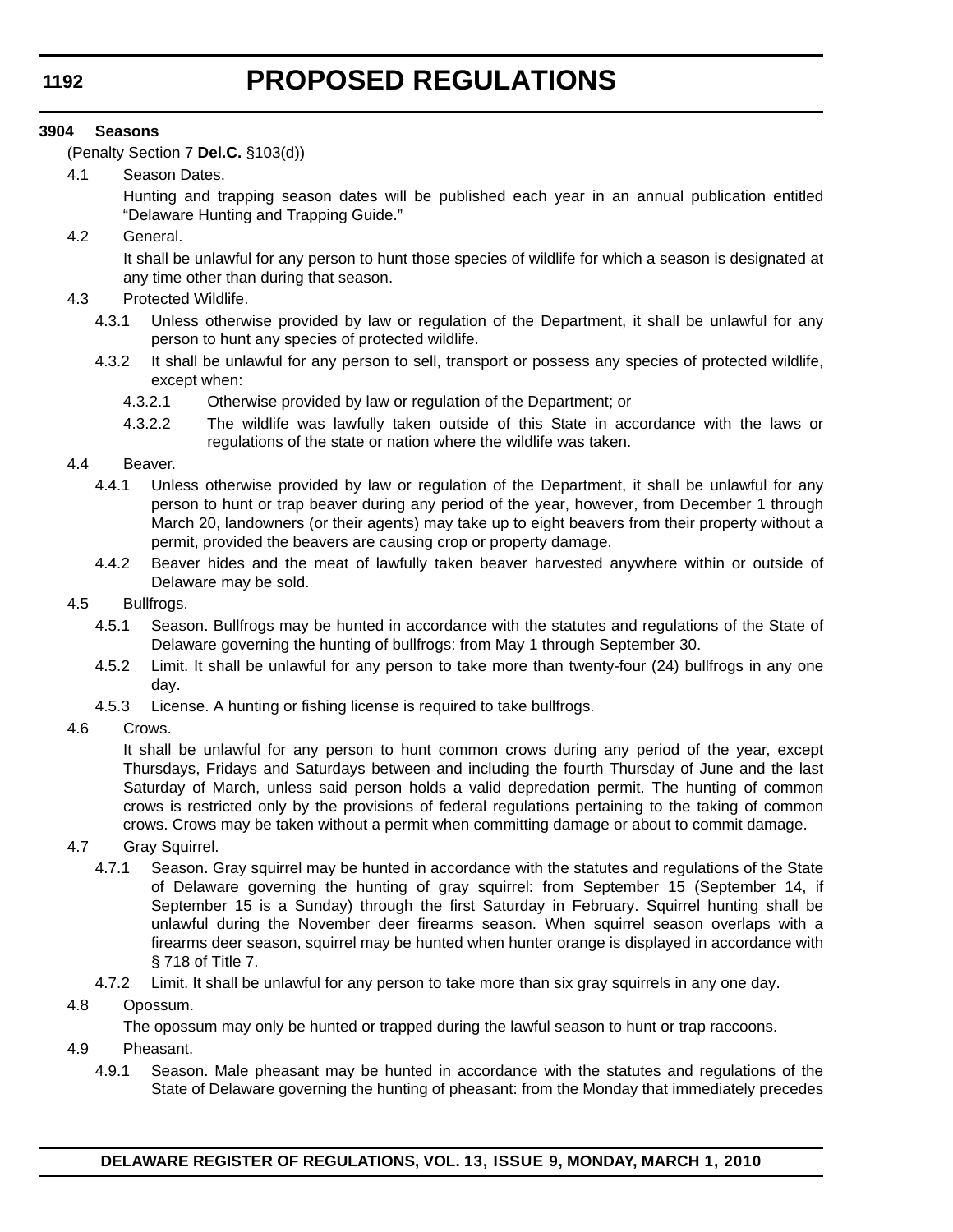Thanksgiving through the first Saturday in February, provided that during a deer firearms season hunter orange is displayed in accordance with §718 of Title 7.

- 4.9.2 Female Pheasant. It shall be unlawful for any person to hunt or possess any female pheasant at any time, except as permitted on game preserves, by licensed game breeders or as otherwise permitted by law.
- 4.9.3 Male Pheasant Limit*.* It shall be unlawful for any person to hunt or possess more than two (2) male pheasants in any one day during the pheasant season, except as permitted by law.
- 4.9.4 Scientific or Propagating Purposes. It shall be unlawful for any person to possess pheasants for scientific and propagating purposes without a valid permit from the Director.
- 4.9.5 Game Preserves. Nothing in this regulation shall be construed so as to limit the number or sex of pheasants that may be harvested by any one person on licensed game preserves.
- 4.10 Quail.
	- 4.10.1 Season. Bobwhite quail may be hunted in accordance with the statutes and regulations of the State of Delaware governing the hunting of bobwhite quail: from the Monday that immediately precedes Thanksgiving through the first Saturday of February, provided that during a deer firearms season hunter orange is displayed in accordance with § 718 of Title 7.
	- 4.10.2 Limit. It shall be unlawful for any person to take more than six (6) quail in any one day.
- 4.11 Rabbit.
	- 4.11.1 Season. Rabbits may be hunted in accordance with the statutes and regulations of the State of Delaware governing the hunting of rabbits: from the Monday that immediately precedes Thanksgiving through the last day of February or the last Saturday of February if February ends on a Sunday provided that during a deer firearms season hunter orange is displayed in accordance with § 718 of Title 7.
	- 4.11.2 Limit*.* It shall be unlawful for any person to take more than four (4) rabbits in any one day.
- 4.12 Raccoon.
	- 4.12.1 Trapping Season. Raccoon may be trapped in accordance with the statutes and regulations of the State of Delaware governing the trapping of raccoon: from December 1 through March 10 (March 20 on embanked meadows) in New Castle County; and from December 15 through March 15 in Kent and Sussex counties. The season is open throughout the year on private land, except on Sundays, in eastern New Castle and Kent counties pursuant to § 786 of Title 7 and Section 4(b) of WR-2.
	- 4.12.2 Hunting Season. Raccoon may be hunted in accordance with the statutes and regulations of the State of Delaware governing the hunting of raccoon: from September 1 (September 2, if September 1 is a Sunday) through October 31 for chase only whereby it shall be unlawful to kill raccoon and opossum; from November 1 through the last day of February; and from March 1 through March 31 for chase only whereby it shall be unlawful to kill raccoon and opossum. The season is open throughout the year on private land in eastern New Castle and Kent counties, except on Sundays, pursuant to § 786 of Title 7.
	- 4.12.3 Notwithstanding subsection 4.3.2 of this section, it shall be unlawful for any person to hunt raccoon or opossum during any period when it is lawful to hunt deer with a firearm, except that it shall be lawful to hunt raccoon from 7:00 p.m. until midnight during the December and January firearm deer seasons.
- 4.13 Red Fox.
	- 4.13.1 Harvest Season. Red fox may be hunted killed in accordance with the statutes and regulations of the State of Delaware governing the hunting of red fox: from October 1 through April 30 for chase only whereby it shall be unlawful to kill red fox, except no red fox hunting shall be lawful during any period when it is lawful to hunt deer with a firearm November 1 through the last day of February, excluding Sundays. Notwithstanding the foregoing, red foxes may be killed in accordance with Section 8 of WR-2 and § 788 of Title 7.
- 4.14 Ruffed Grouse.

It shall be unlawful for any person to hunt for ruffed grouse during any period of the year.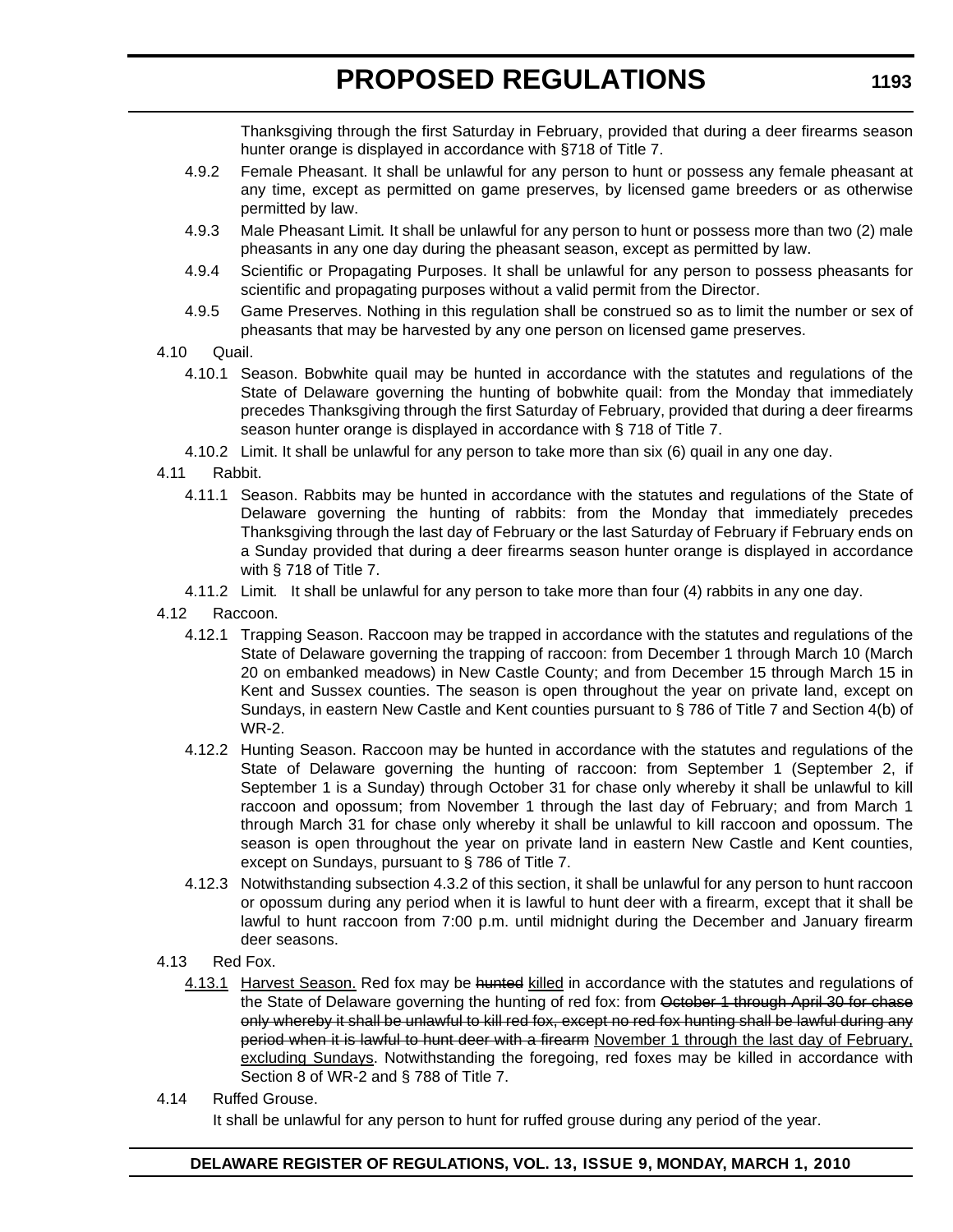### 4.15 Snapping Turtles.

- 4.15.1 Season. It shall be unlawful for any person to hunt for snapping turtles during any period of the year, except between and including June 15 and May 15.
- 4.15.2 Size. It shall be unlawful for any person to sell, offer for sale or kill any snapping turtle with a carapace length of less than eight inches, measured on the curvature.

### 4.16 Terrapin.

- 4.16.1 Season. It shall be unlawful for any person to hunt for diamondback terrapin during any period of the year, except between and including September 1 and November 15.
- 4.16.2 Limit. It shall be unlawful for any person to take more than four (4) diamondback terrapin in any one day.

# **3 DE Reg. 289 (8/1/99)**

- **3 DE Reg. 1738 (6/1/00)**
- **6 DE Reg. 536 (10/1/02)**
- **8 DE Reg. 352 (8/1/04)**
- **11 DE Reg. 334 (09/01/07)**
- **13 DE Reg. 941 (01/01/10)**

# *(Break in Continuity of Sections)*

# **3907 Deer**

(Penalty Section 7 **Del.C.** §103(d))

- 7.1 Limit.
	- 7.1.1 Unless otherwise provided by law or regulation of the Department, it shall be unlawful for any person to:
		- 7.1.1.1 Kill or take or attempt to kill or take more than four antlerless deer in any license year;
		- 7.1.1.2 Kill or take four antlerless deer in any license year without at least two of the four deer being female deer; or
		- 7.1.1.3 Possess or transport an antlered deer that was unlawfully killed.
		- 7.1.1.4 Possess or transport an antlerless deer that was unlawfully killed.
		- 7.1.1.5 Kill any antlered deer without first purchasing a Delaware Resident Combination Hunter's Choice Deer tag and Quality Buck Deer Tag, a Delaware Non Resident Antlered Deer Tag, or a Non-Resident Quality Buck Deer Tag except that persons exempt from purchasing a hunting license shall be entitled to take one Hunter's Choice deer at no cost.
		- 7.1.1.6 No hunter may harvest more than two antlered deer during a license year between July  $1<sup>st</sup>$  and June  $30<sup>th</sup>$  of the next calendar year.
	- 7.1.2 For the purposes of this section, a person "driving deer" and not in possession of any weapon or firearm shall not be treated as if they are hunting deer, provided they are assisting lawful hunters.
	- 7.1.3 It shall be unlawful for any person to purchase, sell, expose for sale, transport or possess with the intent to sell, any deer or any part of such deer at any time, except that hides from deer lawfully killed and checked may be sold-when tagged with a non-transferable tag issued by the Division. Said tag must remain attached to the hide until it leaves the State or is commercially processed into leather. This subsection shall not apply to venison approved for sale by the United States Department of Agriculture and imported into Delaware.
	- 7.1.4 Notwithstanding subsection 7.1.1 of this section, a person may purchase Antlerless Deer Tags for \$10 each to kill or take additional antlerless deer during the open season. Hunters may take additional antlerless deer on Antlerless Deer Damage Tags an no cost.
	- 7.1.5 Notwithstanding subsection 7.1.1 of this section, a person may use one Quality Buck tag to take an antlered deer with a minimum outside antler spread of fifteen inches, provided the tag is valid for the season in which it is used. Hunters exempt from the requirement to purchase a hunting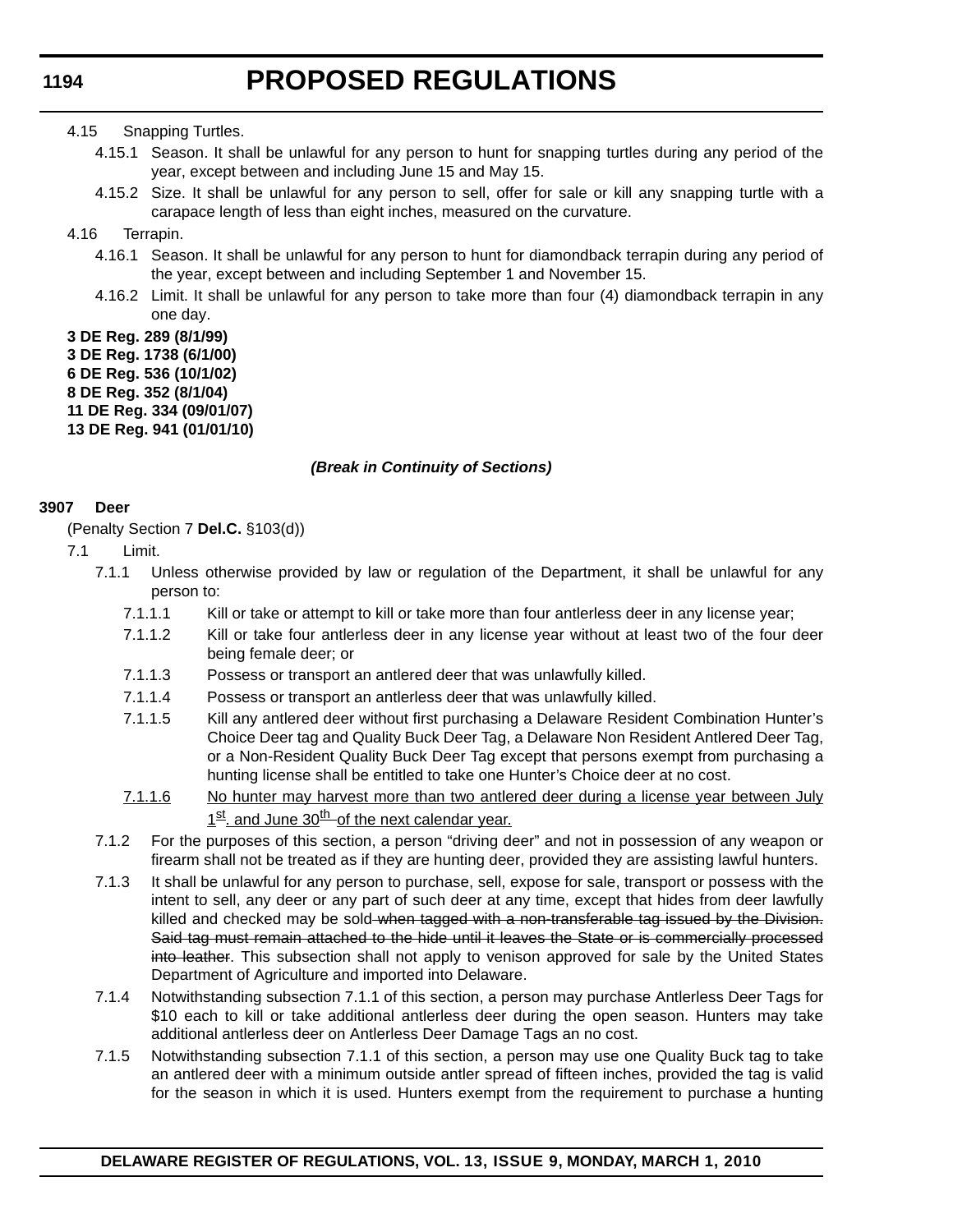license must purchase a Quality Buck tag in order to take a second antlered deer in any one license year.

- 7.2 Tagging and Designated Checking Stations.
	- 7.2.1 Attaching Tags. Each licensed person who hunts and kills a deer shall, immediately after the killing and before removing the deer from the location of the killing, attach an approved tag to the deer and record in ink the date of harvest on the tag. An approved tag shall mean an Anterless Deer Tag or Doe Tag received with the hunting license, a Delaware Resident Quality Buck Deer Tag, a Delaware Resident Hunter's Choice Deer Tag, a Delaware Non Resident Quality Buck Deer Tag, a Delaware Non Resident Antlered Deer Tag, an Antlerless Deer Damage Tag, or an Antlerless Tag purchased in addition to the hunting license tags. Any unlicensed person not required to secure a license shall make and attach a tag to the deer that contains the person's name, address and reason for not having a valid Delaware hunting license.
	- 7.2.2 Retention of Tag. The tag required by subsection 7.1.1 of this section shall remain attached to the deer until the deer is presented to an official checking station for examination and tagging or registered by phone or over the internet, as prescribed by subsection 7.1.3 of this section processed for consumption.
	- 7.2.3 Ghecking Stations Registering Deer. Each person who hunts and kills a deer shall, within 24 hours of killing said deer, present the deer to a checking station designated by the Division or to an authorized employee of the Division. Hunters may also check register their deer by phone or over the internet through systems authorized by the Division. After registering a deer, hunters will be given a deer registration number. This number must be recorded in ink on the approved tags listed in subsection 7.2.1 of this section. It shall be unlawful to knowingly enter incorrect information when registering a deer.
	- 7.2.4 Dressing. It shall be unlawful for any person to remove from any deer any part thereof, except those internal organs known as the viscera, or cut the meat thereof into parts, until such deer has been examined by an authorized employee of the Division or a checking station, as prescribed by subsection 7.1.3 of this section or registered using the phone or internet system authorized by the Division.
	- 7.2.5 Receipt Tag. The Division shall issue, at a checking station or otherwise, an official receipt tag proving the deer was examined by an authorized employee of the Division or a checking station, as prescribed by subsection 7.1.3 of this section. The receipt tag shall remain with the deer until such time as the deer is processed for consumption or prepared for mounting. Deer checked over the phone or internet will be given a registration number. These deer shall be tagged by the hunter, butcher or taxidermist with the registration number, hunter's first and last name, hunter's date of birth, and date of kill. This tag may be homemade or be one provided by the Division and Deer Registratin Number. The Deer Registration number provided by the automated phone/ internet system must remain with the head and/or carcass until the mount is picked up from the taxidermist or the meat is processed and stored as food.
- 7.3 Method of Take.
	- 7.3.1 Shotgun. It shall be unlawful for any person to hunt deer during the shotgun season using a shotgun of a caliber smaller than 20 gauge, or have in his or her possession any shell loaded with shot smaller than what is commonly known as "buckshot."
	- 7.3.2 Bow and Arrow Archery and Crossbow Seasons. It shall be unlawful for any person to hunt deer during the longbow archery season or crossbow season and have in his or her possession any weapon or firearm other than a knife, a longbow or crossbow and sharpened broadhead arrows having minimum arrowhead width of 7/8 of an inch.
	- 7.3.3 Muzzle-loading Pistols. A single shot muzzle-loading pistol of .42 caliber or larger using a minimum powder charge of 40 grains may be used to provide the coupe-de-grace on deer during the primitive firearm season.
	- 7.3.4 Refuge in Water. It shall be unlawful for any person to shoot, kill or wound or attempt to shoot, kill or wound any deer that is taking refuge in or swimming through the waters of any stream, pond, lake or tidal waters.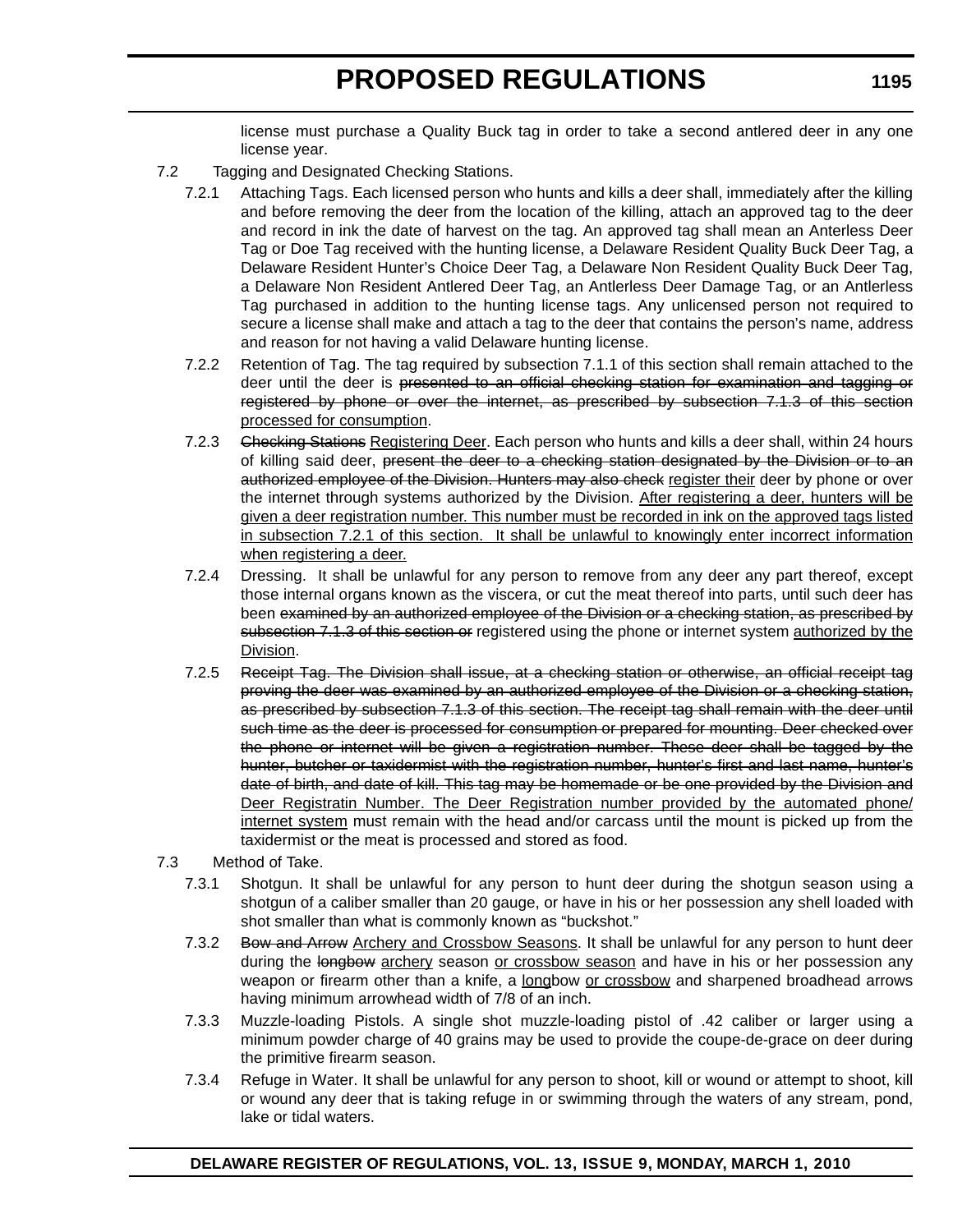- 7.3.5 Dogs. It shall be unlawful for any person to make use of a dog for hunting during the shotgun or muzzleloader seasons for deer (in each county), except as permitted in the hunting of migratory waterfowl from an established blind or for hunting dove, quail, raccoon or rabbit on properties closed to deer hunting with firearms during December and January.
- 7.4 Illegal Hunting Methods; Baiting. It shall be unlawful for any person to set, lay or use any trap, snare, net, or pitfall or make use of any artificial light, or other contrivance or device, for the purpose of hunting deer. This subsection does not preclude the use of bait for the purpose of attracting deer in order to hunt them on private land.
- 7.5 Seasons.
	- 7.5.1 Shotgun Seasons. Deer may be hunted with shotgun in accordance with the statutes and regulations of the State of Delaware governing the hunting of deer: from the Friday in November that precedes Thanksgiving by thirteen (13) days through the second Saturday succeeding said Friday; and from the Saturday that precedes the third Monday in January through the following Saturday in January.
	- 7.5.2 Archery Seasons. Deer may be hunted with longbow in accordance with statutes and regulations of the State of Delaware governing the hunting of deer: from September 1 (September 2, if September 1 is a Sunday) through the last day of January, provided hunter orange is displayed in accordance with § 718 of Title 7 when it also lawful to hunt deer with a firearm gun.
	- 7.5.3 Muzzleloader Seasons. Deer may be hunted with muzzle-loading rifles in accordance with the statutes and regulations of the State of Delaware governing the hunting of deer: from the Friday that precedes the second Monday in October through the second Saturday that succeeds the Friday opening day; and from the Monday that follows the close of the January shotgun season through the next Saturday.
	- 7.5.4 Special Antlerless Season. Antlerless deer may be hunted with a shotgun in accordance with the statutes and regulations of the State of Delaware governing the hunting of deer during all Fridays, Saturdays and Mondays in October except for during the October Muzzleloader season and the last Monday prior to the opening Friday of the October Muzzleloader season. Notwithstanding the foregoing, antlered deer may be taken with archery equipment that is legal during this October shotgun season. Antlerless deer may be hunted with shotgun in accordance with the statutes and regulations of the State of Delaware governing the hunting of deer: from the second Saturday in December through the third Saturday in December.
	- 7.5.5 Crossbow Seasons. Crossbows may be used in lieu of shotguns during that part of the November shotgun season that runs from Monday through Saturday of each year and in any shotgun or muzzleloader deer season open in December or January. Deer may be hunted with crossbows in accordance with statutes and regulations of the State of Delaware governing the hunting of deer: from September 1 (September 2, if September 1 is a Sunday) through the last day of January, provided hunter orange is displayed in accordance with 718 of Title 7 when it also lawful to hunt deer with a gun.
	- 7.5.6 Special Shotgun Season for Young and Disabled Hunters. Deer may be hunted on the first Saturday of November by disabled (non-ambulatory) hunters using a wheelchair for mobility, and hunters 10 years of age or older but less than 16 years of age (42 10 to 15 inclusive). Hunters 13-15 years of age must have completed an approved course in hunter training and possess a Delaware Resident or Non-Resident Junior Hunting License. Young hunters must be accompanied by a licensed non-hunting adult who is 21 years of age or older. Young hunters must be of sufficient size, physical strength and emotional maturity to safely handle a shotgun.
- 7.6 Carcass Importation Ban.
	- 7.6.1 Importation. It shall be unlawful to import or possess any carcass or part of a carcass of any member of the family Cervidae (deer) originating from a state or Canadian province in which Chronic Wasting Disease has been found in free-ranging or captive deer. Notwithstanding the foregoing, the following parts may be imported into the state:
		- 7.6.1.1 Boned-out meat that is cut and wrapped;
		- 7.6.1.2 Quarters or other portions of meat with no part of the spinal column or skull attached;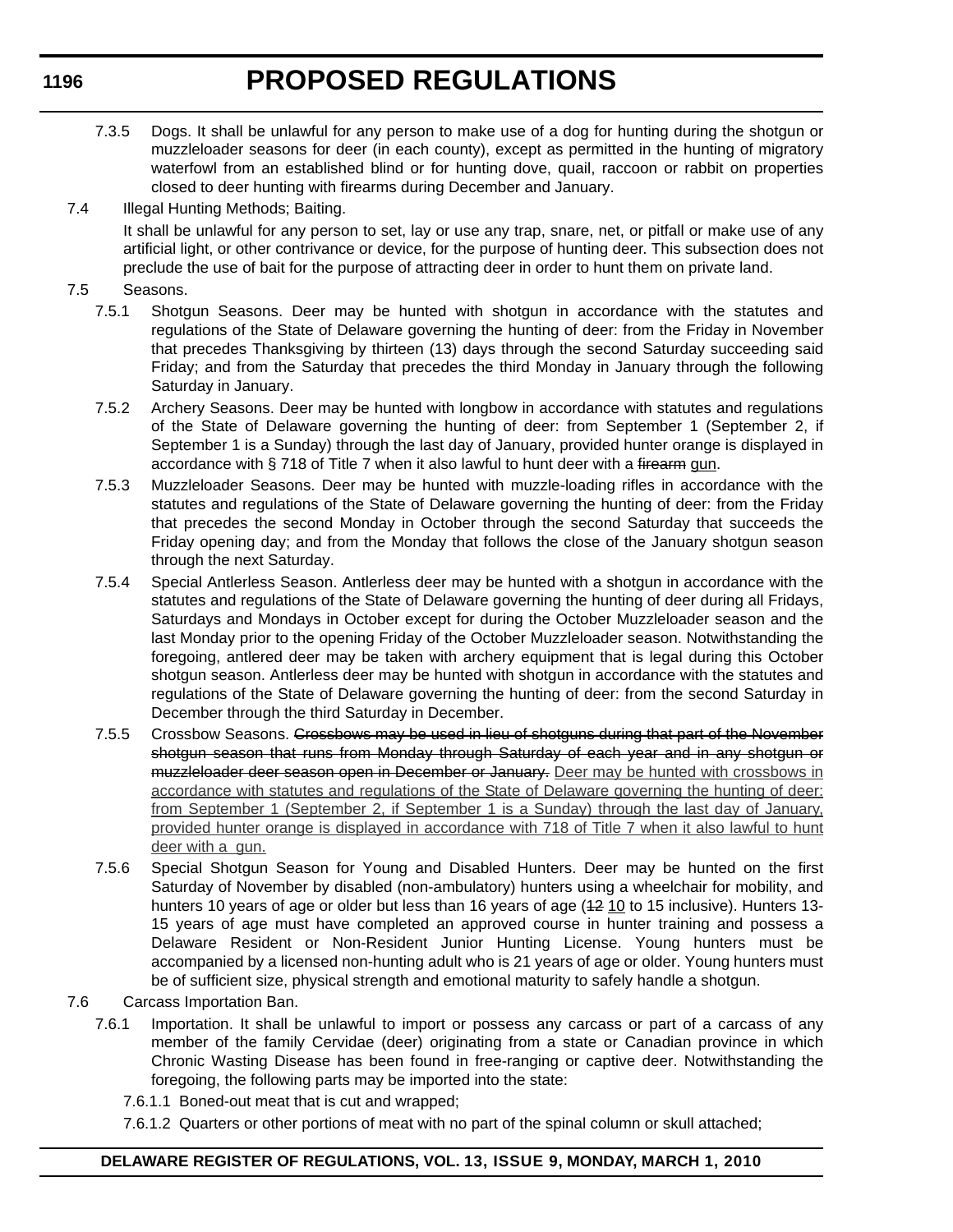- 7.6.1.3 Hides or capes with no skull attached;
- 7.6.1.4 Clean (no meat or tissue attached) skull plates with antlers attached;
- 7.6.1.5 Antlers (with no meat or tissue attached);
- 7.6.1.6 Upper canine teeth (buglers, whistlers, or ivories); and
- 7.6.1.7 Finished taxidermy products.
- 7.6.2 Carcass Notification. Any person who imports into Delaware any deer carcass or parts described in subsection 7.6.1 of this section and is notified that the animal has tested positive for Chronic Wasting Disease must report the test results to the department within 72 hours of receiving the notification. In order to facilitate the proper disposal of any infected material, the department may take into possession any imported carcass or carcass part of an animal if the animal has tested positive for Chronic Wasting Disease.

**3 DE Reg. 289 (8/1/99) 6 DE Reg. 536 (10/1/02) 8 DE Reg. 352 (8/1/04) 11 DE Reg. 334 (09/01/07) 12 DE Reg. 496 (10/01/08)**

### *(Break in Continuity of Sections)*

### **3921 Guide License**

Penalty Section 7 **Del.C.** §103(d))

- 21.1 Persons required to obtain a Delaware Guide License
	- 21.1.1 All individuals receiving monetary or in-kind compensation for providing personal guide services to hunters are required to have a Delaware Guide License.

### 21.2 Age Requirement

- 21.2.1 Persons acquiring a guide license, must be 18 years of age or older
- 21.3 Fish and Wildlife Violations
	- 21.3.1 Persons acquiring a guide license must not have been convicted for violations of any wildlife or fisheries statutes or regulations within the last three years prior to applying for a Delaware Guide License.
- 21.4 Reporting
	- 21.4.1 All persons possessing a Delaware Guide License are required to complete and submit an annual report to the Division within seven days after the close of the season to include the following information which must be readily available for inspection by enforcement officers: full name of each hunter, address of each hunter in the party, hunting license number for each hunter, date, number and species of each animal harvested, location of hunts and the name and license number of the guide.
- 21.5 Record Retention
	- 21.5.1 The guide shall retain all hunting field records for a period of three years.
- 21.6 General Hunting License
	- 21.6.1 A resident or non resident hunting license is not required for persons holding a valid Delaware Guide License.
	- 21.6.2 A nonresident shall be exempt from the guide licensing requirement of this section only while guiding hunters for snow geese (light geese), provided:
		- 21.6.2.1 The nonresident is properly licensed to guide in another state or Canadian province which extends the same exemption to Delaware residents;
		- 21.6.2.2 The nonresident guide purchases a Delaware migratory waterfowl stamp and obtains a Delaware H.I.P. permit.
- **12 DE Reg. 496 (10/01/08)**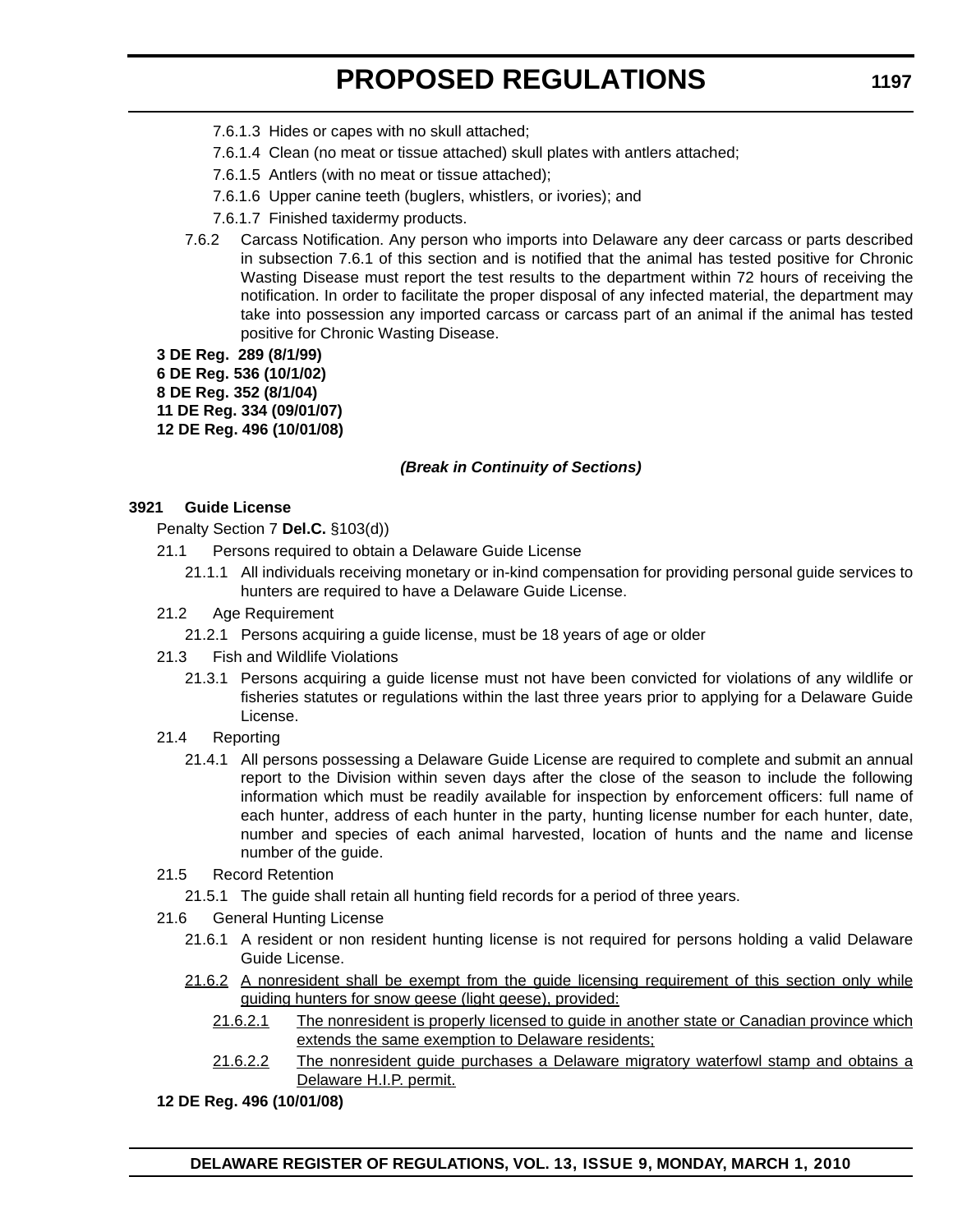### **3922 Hunter and Trapper Identification Number**

### (Penalty Section 7 **Del.C.** §103(d))

Hunters and trappers who are exempt from purchasing a license to hunt or trap in Delaware are required to obtain an annual Hunting and Trapping Identification Number from the Division, at no cost. This number must be present on the hunter or trappers person while engaged in hunting and trapping activities.

# **[DEPARTMENT OF STATE](http://dpr.delaware.gov/default.shtml)**

# **DIVISION OF PROFESSIONAL REGULATION**

**100 Board of Accountancy** Statutory Authority: 24 Delaware Code, Section 105(a)(1) (24 **Del.C.** §105(a)(1)) 24 **DE Admin. Code** 100

### **[PUBLIC NOTICE](#page-3-0)**

Pursuant to 24 **Del.C.** §105(a)(1), the Board of Accountancy has proposed revisions to its rules and regulations.

A public hearing will be held on April 21, 2010 at 9:15 a.m. in the second floor conference room B of the Cannon Building, 861 Silver Lake Boulevard, Dover, Delaware, where members of the public can offer comments. Anyone wishing to receive a copy of the proposed rules and regulations may obtain a copy from the Board of Accountancy, 861 Silver Lake Boulevard, Dover, Delaware 19904. Persons wishing to submit written comments may forward these to the Board at the above address. The final date to receive written comments will be at the public hearing.

The Board has proposed numerous revisions to the rules and regulations. A number of revisions implement amendments to the Board's licensing law, Chapter 1 of Title 24 of the Delaware Code, including the addition of the practice privilege set forth at 24 **Del.C.** §108. In addition, the amendments set forth the licensure requirements that will go into effect on August 1, 2012.

Further, specific course requirements for licensure are revised. There are various amendments to the Rules pertaining to continuing professional education. Specifically, the proposed amendments will expressly give the Board authority to sanction licensees who do not comply with continuing professional education requirements.

The Board also proposes various grammatical and typographical revisions.

The Board will consider promulgating the proposed rules and regulations at its regularly scheduled meeting following the public hearing.

**\*Please Note: Due to the size of the proposed regulation, it is not being published here. A copy of the regulation is available at:**

#### **[100 Board of Accountancy](http://regulations.delaware.gov/register/march2010/proposed/13 DE Reg 1198 03-01-10.htm)**

# **DIVISION [OF PROFESSIONAL REGULATION](http://dpr.delaware.gov/default.shtml) 2500 Board of Pharmacy** Statutory Authority: 24 Delaware Code, Section 2509 (24 **Del.C.** §2509) 24 **DE Admin. Code** 2500

### **[PUBLIC NOTICE](#page-3-0)**

The Delaware Board of Pharmacy ("the Board"), in accordance with 24 *Del.C.* §2509, is proposing to amend regulations **1.0 Pharmacist Licensure Requirements, Regulation 5.0 Dispensing, Regulation 9.0 Hospital Pharmacy, Regulation 10.0 Sterile Pharmaceuticals and Antineoplastic Agents,** and **19.0 Technicians:** 

**DELAWARE REGISTER OF REGULATIONS, VOL. 13, ISSUE 9, MONDAY, MARCH 1, 2010**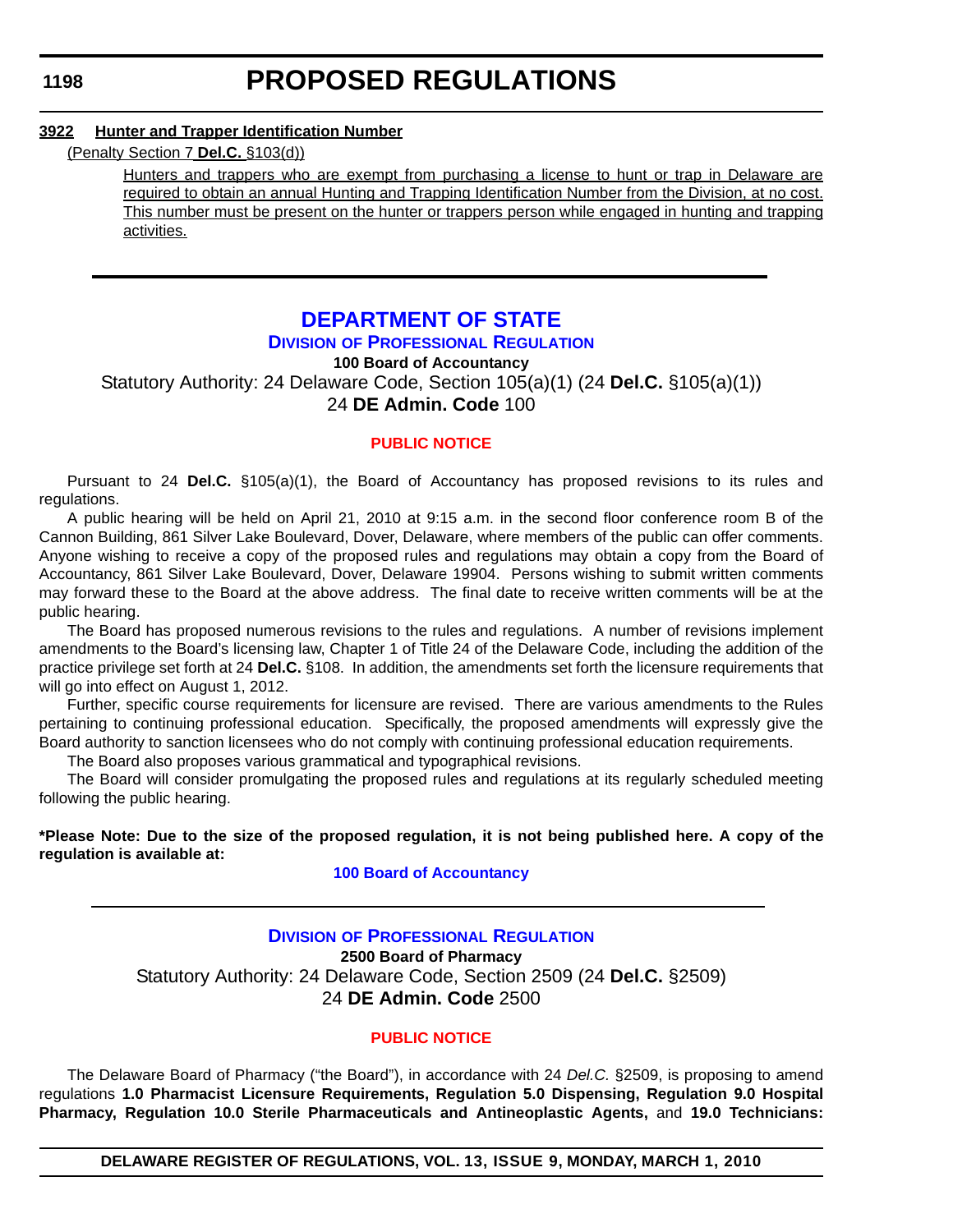**Qualifications, Training, and Duties.** A public hearing is scheduled for Wednesday, April 21, 2010, at 10:00 a.m. in the second floor Conference Room A of the Cannon Building, 861 Silver Lake Boulevard, Dover, DE 19904.

Members of the public may offer verbal comments on the proposal at the hearing. Written comments may be submitted to the Board prior to the hearing care of Nancy Fields, Administrative Specialist II, at the above address. Written comments may be submitted until the public hearing begins. Anyone wishing to obtain a copy of the proposal or to make comments at the public hearing should contact Nancy Fields at the above address or call (302) 677-7318.

The Board will consider promulgating the proposed changes immediately following the public hearing.

# **\*Please Note: Due to the size of the proposed regulation, it is not being published here. A copy of the regulation is available at:**

**[2500 Board of Pharmacy](http://regulations.delaware.gov/register/march2010/proposed/13 DE Reg 1198 03-01-10.htm)**

# **[DEPARTMENT OF TRANSPORTATION](http://www.deldot.gov/home/divisions/)**

**DIVISION OF TRANSPORTATION SOLUTIONS**

Statutory Authority: 17 Delaware Code, Sections 134 and 141; 21 Delaware Code, Chapter 41 (17 **Del.C.** §§134, 141 and 21 **Del.C.** Ch. 41)

2 **DE Admin. Code** 2402

# **PUBLIC NOTICE**

# **[2402 Delaware Manual on Uniform Traffic Control Devices, Parts 2, 3, and 6](#page-3-0)**

Under Title 17 of the **Delaware Code**, Sections 134 and 141, as well as 21 **Delaware Code** Chapter 41, the Delaware Department of Transportation (DelDOT), adopted a Delaware version of the Federal Manual on Uniform Traffic Control Devices (MUTCD). The Department has now drafted revisions to Parts 2, 3, and 6 of the Delaware MUTCD. A description of the proposed changes accompanies this notice.

The Department will take written comments on the draft changes to the Delaware MUTCD from March 1, 2009 through March 31, 2009. Copies of the Draft Delaware MUTCD Revisions to Parts 2, 3, and 6 can be obtained by reviewing or downloading a PDF copy at the following web address: http://regulations.delaware.gov/

Questions or comments regarding these proposed changes should be directed to: Donald Weber, P.E. Assistant Director of Transportation Engineering Division of Transportation Solutions Delaware Department of Transportation 169 Brick Store Landing Road Smyrna, DE 19977 (302) 659-2002 (telephone) (302) 653-2859 (fax) don.weber@state.de.us

A summary of the proposed changes is described below:

| DelDOT MUTCD Parts 2, 3, and 6                                             |                        |
|----------------------------------------------------------------------------|------------------------|
| <b>Proposed Revisions</b>                                                  |                        |
| <b>February 2, 2010</b>                                                    |                        |
|                                                                            |                        |
| <b>Proposed Revision</b>                                                   | <b>Chapter Number/</b> |
|                                                                            | <b>Section Number/</b> |
|                                                                            | <b>Figure Number</b>   |
| Part 2                                                                     |                        |
| Insert Chapter 2G - Tourist-Oriented Directional Signs and referenced Del- | Chapter 2G             |
| aware's "Standards for Agricultural Tourism Attraction Guide Signs."       |                        |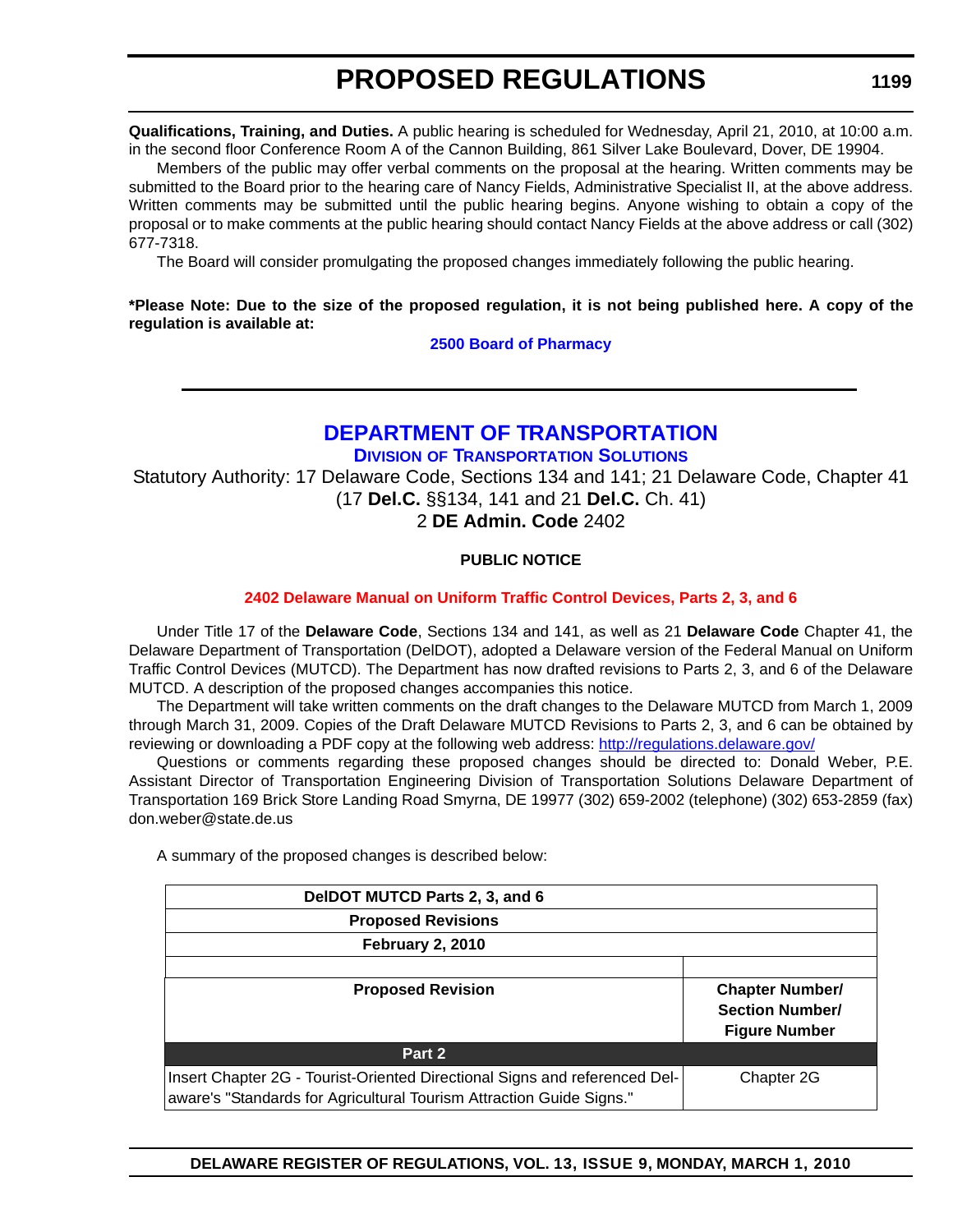**1200**

# **PROPOSED REGULATIONS**

| Revise Chapter 2H to reference Delaware's Standards for Brown Guide<br>Signs for Attractions and guidance regarding other recreational and cul-                                                                                                                                                                                                                                                                                                                                                                                    | Chapter 2H                       |
|------------------------------------------------------------------------------------------------------------------------------------------------------------------------------------------------------------------------------------------------------------------------------------------------------------------------------------------------------------------------------------------------------------------------------------------------------------------------------------------------------------------------------------|----------------------------------|
| tural interest areas including gaming facilities.<br>Part 3                                                                                                                                                                                                                                                                                                                                                                                                                                                                        |                                  |
| Delete Figures 3A-1A and 3A-1B and all references to the DelDOT-specific                                                                                                                                                                                                                                                                                                                                                                                                                                                           | Section 3A.05 and Figures        |
| guidance for black contrast pavement markings.                                                                                                                                                                                                                                                                                                                                                                                                                                                                                     | 3A-1A and 3A-1B                  |
| Revise the length of no passing zones on the approaches to and depar-<br>tures from intersections.                                                                                                                                                                                                                                                                                                                                                                                                                                 | Section 3B.02 and<br>Figure 3B-1 |
| Revise the last standard in this section to indicated that a single yellow line<br>shall be installed adjacent to medians with colored or patterned pavement.                                                                                                                                                                                                                                                                                                                                                                      | Section 3B.03                    |
| Delete references to DelDOT's Recessed Pavement Marker Guidelines.                                                                                                                                                                                                                                                                                                                                                                                                                                                                 | Section 3B.11                    |
| Revise this statement from an "Option" to a "Standard": When patterned<br>pavement or other similar treatments are used to depict crosswalks, 300<br>mm (12 in) solid white lines shall be used to define the crosswalk.                                                                                                                                                                                                                                                                                                           | Section 3B.17                    |
| Part 6                                                                                                                                                                                                                                                                                                                                                                                                                                                                                                                             |                                  |
| Revise the NCHRP Report 350 Compliance Requirements to include<br>AASHTO's Manual for Assessing Safety Hardware (MASH) requirements.                                                                                                                                                                                                                                                                                                                                                                                               | Section 6A.01                    |
| Revise the standard to state that either Type B lights or reflectorized panels<br>meeting the sheeting requirements shall be required when the lead end of<br>barrier is protected by an attenuating device.                                                                                                                                                                                                                                                                                                                       | Section 6F.81                    |
| Revise Case 15 to reflect DelDOT's current "best practices" for detour<br>plans.                                                                                                                                                                                                                                                                                                                                                                                                                                                   | Case 15                          |
| Add note to Case 20-B: "Use of Truck-Mounted Attenuators (TMAs) shall<br>be required if the posted speed is greater than or equal to 45 MPH. Use of<br>TMAs is optional if the posted speed is less than 45 MPH, unless other-<br>wise directed by the Chief Traffic Engineer or designee." Revise the legend<br>in the figure for Case 20-B to require the use of TMAs for posted speeds<br>greater than or equal to 45 MPH. Remove the reference to multi-lane high-<br>ways in the title of the notes and figure for Case 20-B. | Case 20-B                        |

**\*Please Note: Due to the size of the proposed regulation, the DelDOT Manual on Uniform Traffic Control Devices, Parts 2, 3, and 6 is not being published here. A PDF version is available at the following location: [2402 Delaware Manual on Uniform Traffic Control Devices, Parts 2, 3, and 6](http://regulations.delaware.gov/register/march2010/proposed/13 DE Reg 1199 03-01-10.htm)**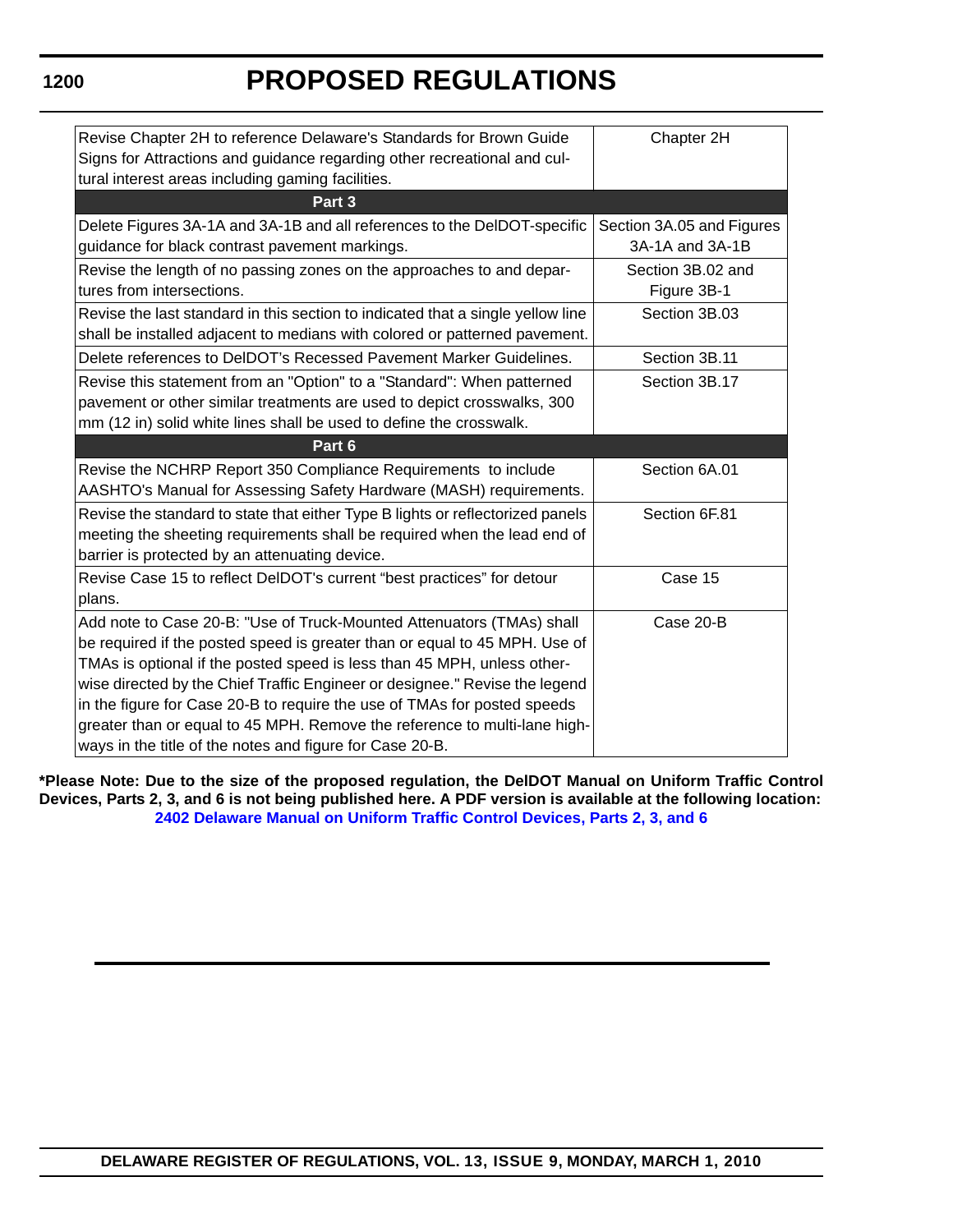# **FINAL REGULATIONS**

# **Symbol Key**

Arial type indicates the text existing prior to the regulation being promulgated. Underlined text indicates new text added at the time of the proposed action. Language which is stricken through indicates text being deleted. **[Bracketed Bold language]** indicates text added at the time the final order was issued. **[Bracketed stricken through]** indicates language deleted at the time the final order was issued.

# **Final Regulations**

The opportunity for public comment shall be held open for a minimum of 30 days after the proposal is published in the *Register of Regulations*. At the conclusion of all hearings and after receipt within the time allowed of all written materials, upon all the testimonial and written evidence and information submitted, together with summaries of the evidence and information by subordinates, the agency shall determine whether a regulation should be adopted, amended or repealed and shall issue its conclusion in an order which shall include: (1) A brief summary of the evidence and information submitted; (2) A brief summary of its findings of fact with respect to the evidence and information, except where a rule of procedure is being adopted or amended; (3) A decision to adopt, amend or repeal a regulation or to take no action and the decision shall be supported by its findings on the evidence and information received; (4) The exact text and citation of such regulation adopted, amended or repealed; (5) The effective date of the order; (6) Any other findings or conclusions required by the law under which the agency has authority to act; and (7) The signature of at least a quorum of the agency members.

The effective date of an order which adopts, amends or repeals a regulation shall be not less than 10 days from the date the order adopting, amending or repealing a regulation has been published in its final form in the *Register of Regulations*, unless such adoption, amendment or repeal qualifies as an emergency under §10119.

# **[DEPARTMENT OF EDUCATION](http://www.doe.k12.de.us/)**

**OFFICE OF THE SECRETARY** Statutory Authority: 14 Delaware Code, Section 122(b) (14 **Del.C.** §122(b)) 14 **DE Admin. Code** 612

### **REGULATORY IMPLEMENTING ORDER**

### **[612 Possession, Use or Distribution of Drugs and Alcohol](#page-3-0)**

### **I. Summary of the Evidence and Information Submitted**

The Secretary of Education seeks the consent of the State Board of Education to amend 14 **DE Admin. Code** 612 Possession, Use or Distribution of Drugs and Alcohol to clarify parents or legal custodians shall not be required to provide or sign a form of release where the student's use and possession of an asthmatic quick relief inhaler or autoinjectable epinephrine is determined by the student's IEP or Section 504 Team to be necessary for the student's educational placement. In addition, except as provided for in a student's Section 504 Plan or IEP, the school nurse may not unilaterally impose limitations or restrictions on a student's use and possession of an asthmatic quick relief inhaler or autoinjectable epinephrine if a Section 504 or IEP Team has determined the use of the medication is necessary for the student's educational placement.

Notice of the proposed regulation was published in the *News Journal* and the *Delaware State News* on Tuesday, January 5, 2010, in the form hereto attached as *Exhibit "A"*. Comments were received from Governor's Advisory Council for Exceptional Citizens recommending a change to §§ 3.11.1 and 3.11.2 that would change the language from "student's educational placement" to "student". Upon review of the correspondence to the Office of Civil Rights, the language proposed in the January *Register of Regulations* is the language agreed upon with the Office of Civil Rights.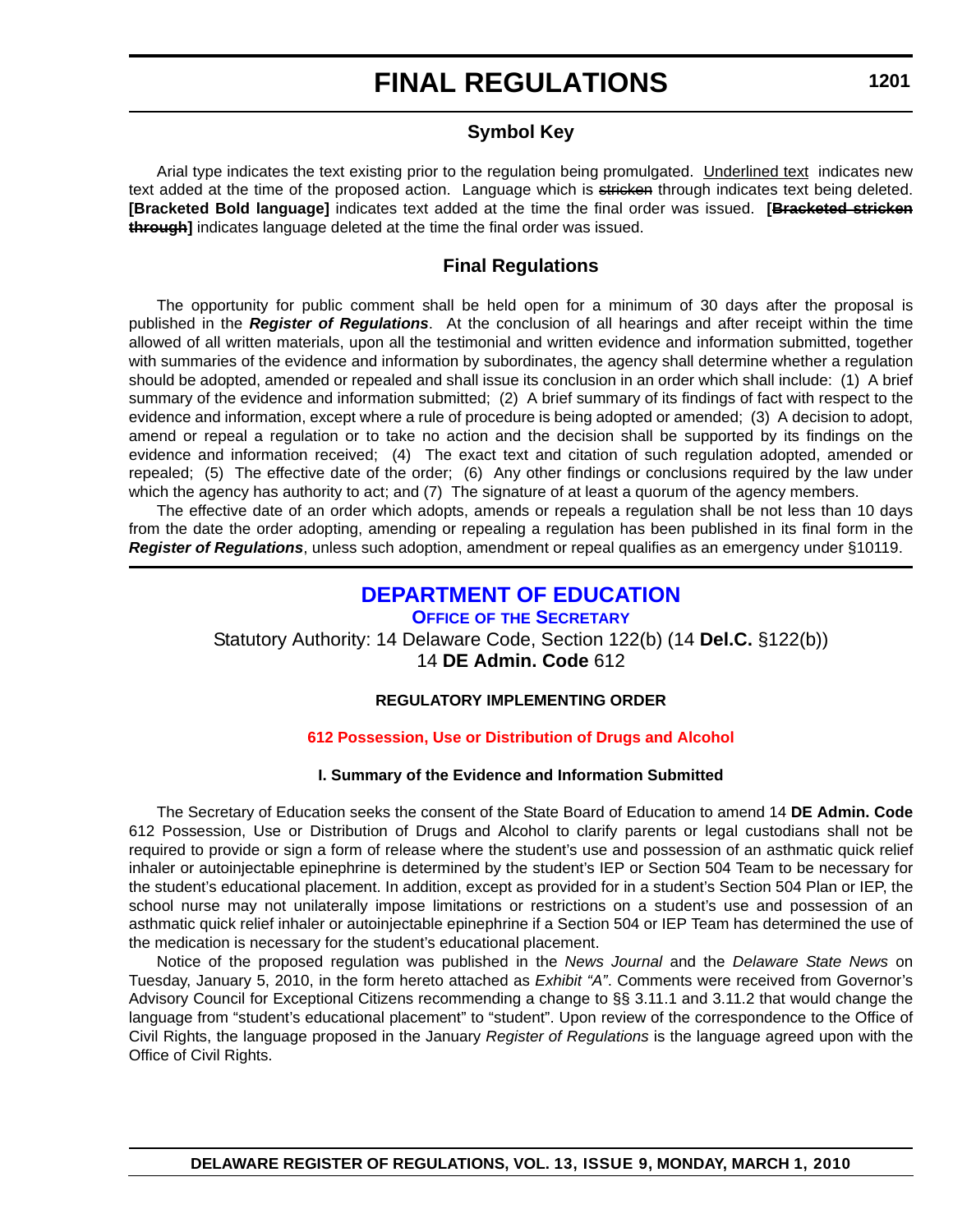**1202**

# **FINAL REGULATIONS**

# **II. Findings of Facts**

The Secretary finds that it is appropriate to amend 14 **DE Admin. Code** 612 Possession, Use or Distribution of Drugs and Alcohol in order to clarify parents or legal custodians shall not be required to provide or sign a form of release where the student's use and possession of an asthmatic quick relief inhaler or autoinjectable epinephrine is determined by the student's IEP or Section 504 Team to be necessary for the student's educational placement. In addition, except as provided for in a student's Section 504 Plan or IEP, the school nurse may not unilaterally impose limitations or restrictions on a student's use and possession of an asthmatic quick relief inhaler or autoinjectable epinephrine if a Section 504 or IEP Team has determined the use of the medication is necessary for the student's educational placement.

# **III. Decision To Amend The Regulation**

For the foregoing reasons, the Secretary concludes that it is appropriate to amend 14 **DE Admin. Code** 612 Possession, Use or Distribution of Drugs and Alcohol. Therefore, pursuant to 14 **Del.C***.* §122, 14 **DE Admin. Code**  612 Possession, Use or Distribution of Drugs and Alcohol attached hereto as *Exhibit "B"* is hereby amended. Pursuant to the provision of 14 **Del.C.** §122(e), 14 **DE Admin. Code** 612 Possession, Use or Distribution of Drugs and Alcohol hereby amended shall be in effect for a period of five years from the effective date of this order as set forth in Section V. below.

# **IV. Text and Citation**

The text of 14 **DE Admin. Code** 612 Possession, Use or Distribution of Drugs and Alcohol amended hereby shall be in the form attached hereto as *Exhibit "B"*, and said regulation shall be cited as 14 **DE Admin. Code** 612 Possession, Use or Distribution of Drugs and Alcohol in the *Administrative Code of Regulations* for the Department of Education.

# **V. Effective Date of Order**

The actions hereinabove referred to were taken by the Secretary pursuant to 14 **Del.C.** §122 on February 18, 2010. The effective date of this Order shall be ten (10) days from the date this Order is published in the *Delaware Register of Regulations.*

**IT IS SO ORDERED** the 18<sup>th</sup> day of February 2010.

### **DEPARTMENT OF EDUCATION**

Lillian M. Lowery, Ed.D., Secretary of Education

Approved this 18<sup>th</sup> day of February 2010

### **STATE BOARD OF EDUCATION**

Teri Quinn Gray, President **Dennis J. Savage** Jorge L. Melendez, Vice President **Dr. Terry M. Whittaker** G. Patrick Heffernan Dr. James L. Wilson Barbara B. Rutt

**\*Please note that no changes were made to the regulation as originally proposed and published in the January 2010 issue of the** *Register* **at page 882 (13 DE Reg. 882). Therefore, the final regulation is not being republished. A copy of the final regulation is available at:**

**[612 Possession, Use or Distribution of Drugs and Alcohol](http://regulations.delaware.gov/register/march2010/final/13 DE Reg 1201 03-01-10.htm)**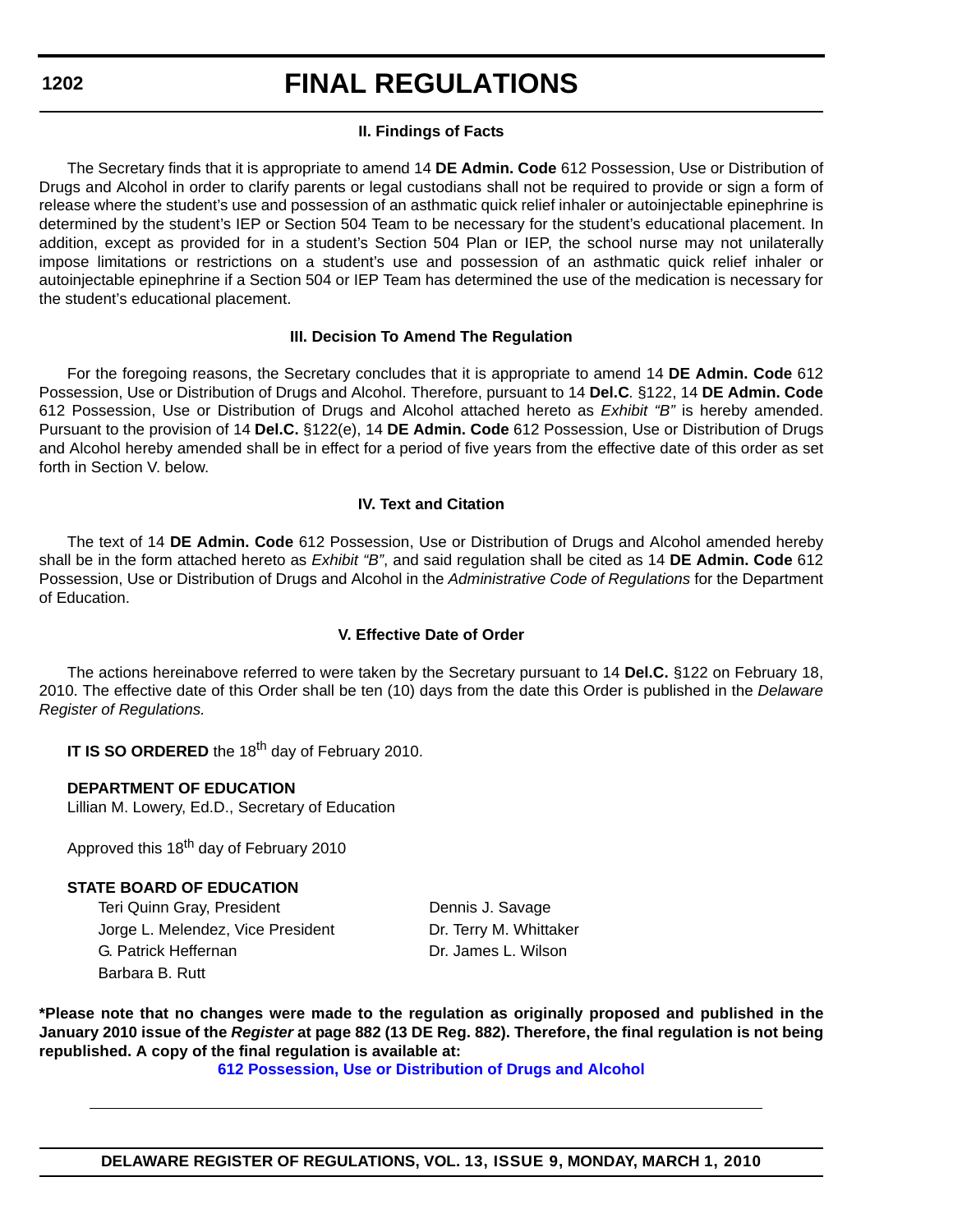# **FINAL REGULATIONS**

**1203**

### **OFFICE OF [THE SECRETARY](http://www.doe.k12.de.us/)**

Statutory Authority: 14 Delaware Code, Section 122(b) (14 **Del.C.** §122(b)) 14 **DE Admin. Code** 736

### **REGULATORY IMPLEMENTING ORDER**

#### **[736 Local School District and Charter School Citizen Budget Oversight Committees](#page-4-0)**

### **I. Summary of the Evidence and Information Submitted**

The Secretary of Education intends to amend 14 DE Admin. Code by adding a new regulation 736 Local School District and Charter School Citizen Budget Oversight Committees pursuant to the requirements of House Substitute No. 1 to House Bill No. 119 of the 145th General Assembly. The regulation was first published in the November 2009 *Register of Regulations* and in now being re-published. The Department received several comments from several constituencies including citizens, lawmakers and the Governors Advisory Council for Exceptional Citizens and the State Council for Persons with Disabilities. This republication reflects most of the concerns raised. The most common comments related to the selection committee and the ability to reject a locally developed policy. The Department did not incorporate any changes in relation to comments related to compensation for the committee members or indemnification since this is an advisory board.

Notice of the proposed regulation was published in the *News Journal* and the *Delaware State News* on Tuesday, January 5, 2010, in the form hereto attached as Exhibit "A". Comments were received from Governor's Advisory Council for Exceptional Citizens, the State Council for Persons with Disabilities, and two citizens. The Councils commented that the stated two hours of training is considered insufficient and that the oversight committee be provided insurance coverage or right to indemnification. The Department has provided for additional training as outlined in 6.1. In addition, this section can be revisited and amended based on any feedback from the districts and charters schools and their committee members on this training component. The citizen comments included a suggestion to add language to §3.1, which the Department has incorporated, and a suggestion that the committee reports be posted on the district or charter school website. At this time, the Department will not require website posting of committee reports.

#### **II. Findings of Facts**

The Secretary finds that it is appropriate to amend 14 DE Admin. Code by adding a new regulation 736 Local School District and Charter School Citizen Budget Oversight Committees pursuant to the requirements of House Substitute No. 1 to House Bill No. 119 of the 145th General Assembly.

#### **III. Decision to Amend the Regulation**

For the foregoing reasons, the Secretary concludes that it is appropriate to amend 14 DE Admin. Code 736 Local School District and Charter School Citizen Budget Oversight Committees. Therefore, pursuant to 14 Del.C. §122, 14 DE Admin. Code 736 Local School District and Charter School Citizen Budget Oversight Committees attached hereto as Exhibit "B" is hereby amended. Pursuant to the provision of 14 Del.C. §122(e), 14 DE Admin. Code 736 Local School District and Charter School Citizen Budget Oversight Committees hereby amended shall be in effect for a period of five years from the effective date of this order as set forth in Section V. below.

#### **IV. Text and Citation**

The text of 14 DE Admin. Code 736 Local School District and Charter School Citizen Budget Oversight Committees amended hereby shall be in the form attached hereto as Exhibit "B", and said regulation shall be cited as 14 DE Admin. Code 736 Local School District and Charter School Citizen Budget Oversight Committees in the Administrative Code of Regulations for the Department of Education.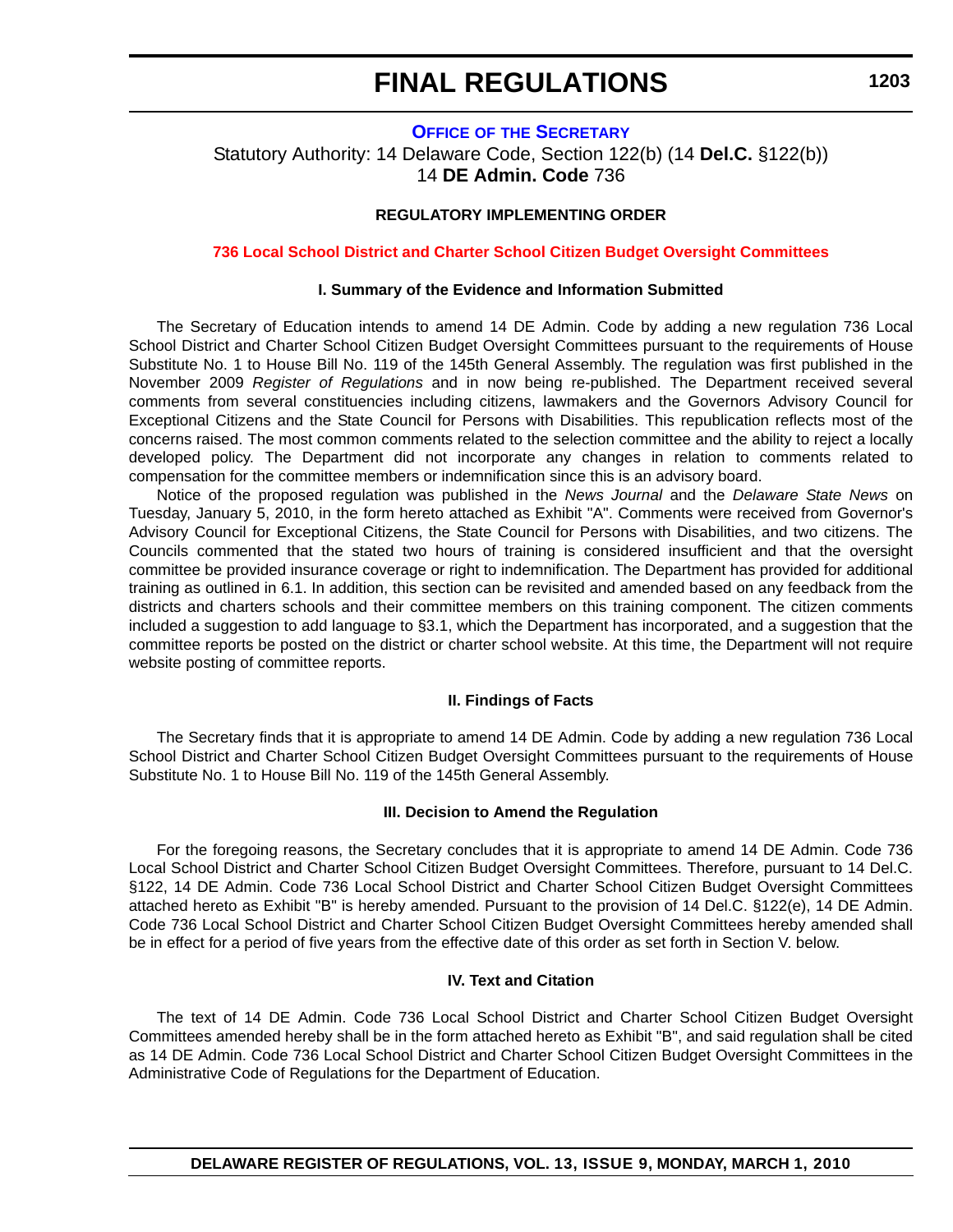# **FINAL REGULATIONS**

#### **V. Effective Date of Order**

The actions hereinabove referred to were taken by the Secretary pursuant to 14 Del.C. §122 on February 18, 2010. The effective date of this Order shall be ten (10) days from the date this Order is published in the *Delaware Register of Regulations.*

**IT IS SO ORDERED** the 18th day of February 2010.

#### **DEPARTMENT OF EDUCATION**

Lillian M. Lowery, Ed.D., Secretary of Education

Approved this 18th day of February 2010

#### **736 Local School District and Charter School Citizen Budget Oversight Committees**

#### **1.0 Purpose**

1.1 The purpose of this regulation is to outline procedures, criteria and responsibilities related to the local school district and charter school Citizen Budget Oversight Committees required pursuant to 14 **Del.C.** §1508. The Citizen Budget Oversight Committee is solely established to oversee the financial position of the local school district or charter school it is assigned to oversee. The local school board or charter school board shall retain all policy and decision-making authorities granted pursuant to Delaware Code.

#### **2.0 Definitions**

"**Certificate of Completion**" means the document provided by the Department of Education indicating the individual has attended and completed the Citizen Budget Oversight Committee training.

"**Charter School**" shall mean a school pursuant to 14 **Del.C.**, Ch. 5.

- "**Local School District**" shall mean a reorganized school district or vocational technical school district established pursuant to 14 **Del.C**., Ch. 10.
- "**Trainer**" means an individual approved by the Secretary of Education to provide the Citizen Budget Oversight Committee training.

### **3.0 Committee Members for Local School Districts**

- 3.1 Each Local School District shall be required to establish a Citizen Budget Oversight Committee (Committee) no later than June 1, 2010. The Committee shall have access either electronically or in hard copy format to financial documents and financial information the Local School District has in its possession and that are relevant to the financial position of the district, with redactions permitted only to protect confidential personal information regarding students or employees **[as permitted by the state's Freedom of Information Act]**.
- 3.2 The Committee shall have at least five (5) members with representation from parents, educators and taxpayers residing in the district. In addition, where possible, the Committee shall have at least two members with formal educational or vocational backgrounds amenable to oversight of school district financial statements. Further provided, Committee members shall not be compensated, except for allowable mileage for training or similar activities, for participation on such Committee.
- 3.3 Each Local School district may establish its own policy for its Citizen Oversight Budget Committee. The Local School District, if it chooses to establish its own policy, shall submit the policy to the Department within ninety (90) calendar days of the effective day of this regulation. The Associate Secretary for Finance and Services shall review the proposed policy and make a decision within fifteen (15) work days to approve or request revisions. The decision to approve or request revisions shall be based on whether the policy meets the provisions in 3.4
	- 3.3.1 If the Department does not approve the submitted policy, the Department shall provide comment for areas requiring revisions within fifteen (15) work days of receipt of the proposed policy. The

### **DELAWARE REGISTER OF REGULATIONS, VOL. 13, ISSUE 9, MONDAY, MARCH 1, 2010**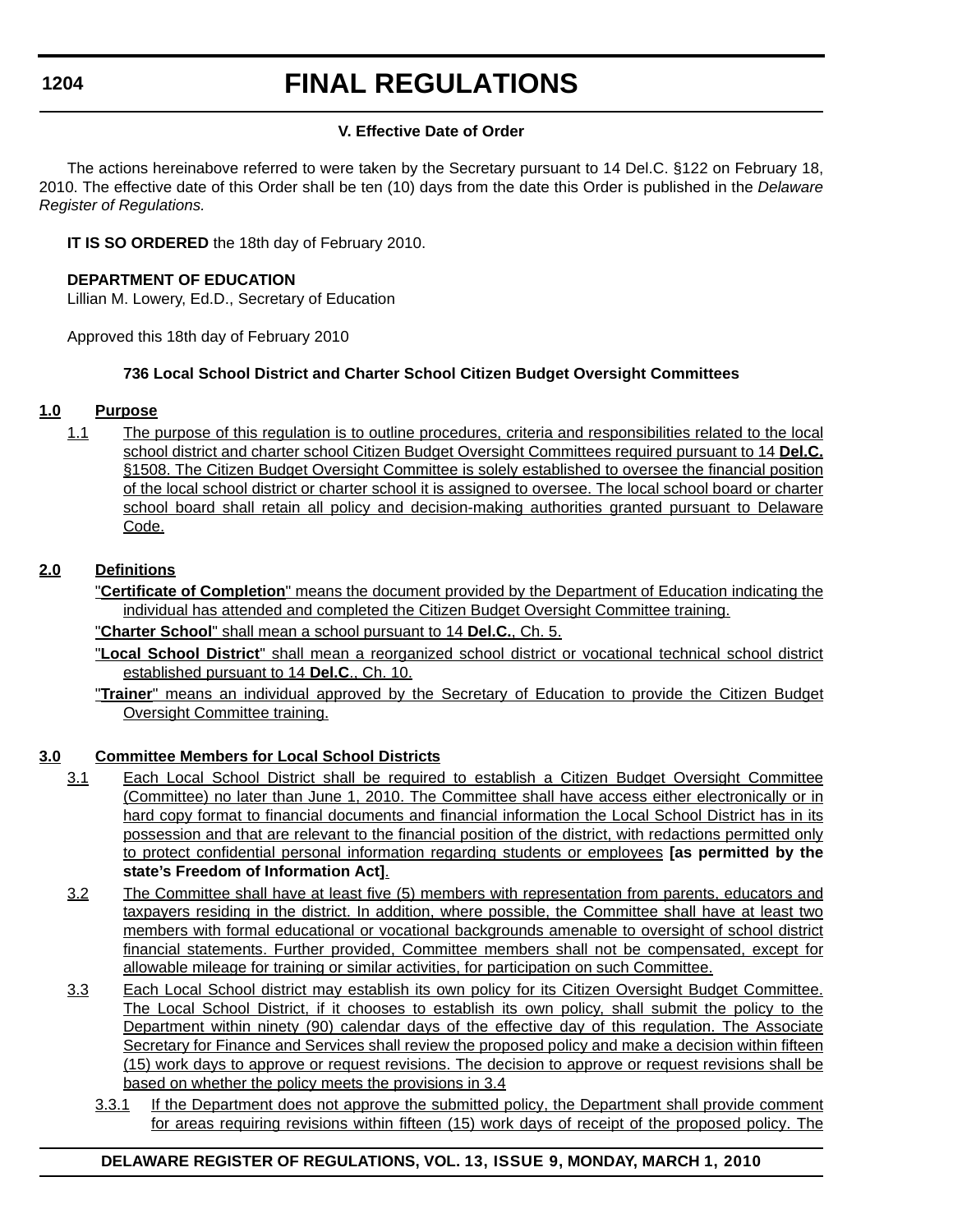Local School District may submit a revised policy. If the revised policy is not subsequently approved, the Local School District shall follow the Department's Citizen Budget Oversight Committee policy for Local School Districts pursuant to 3.4. In addition, a Local School District may not resubmit a policy for approval more than one time during a fiscal year.

- 3.4 The Department's Citizen Budget Oversight Committee membership provisions shall be as follows:
	- 3.4.1 Use the application form as developed and approved by the Department that delineates standard application language and additional information that includes, but is not limited to, the following:
		- 3.4.1.1 Membership pursuant to 3.2;
		- 3.4.1.2 Conflict of interest, and disqualification from membership upon identification thereof, criteria;
		- 3.4.1.3 Selection, or removal, of the Chairperson to be determined by a majority of the membership of the committee;
		- 3.4.1.4 Term length of two (2) years with option to extend to no more than three (3) additional terms based on the majority vote of the existing members of the Committee; however, a member may terminate his or her position upon written notice to the Chairperson; and
		- 3.4.1.5 Experience and statement for reason for participation on the Committee.
	- 3.4.2 Post the request for Committee members for at least fifteen (15) work days on its website and all school building main entrance doors;
	- 3.4.3 Identify and post on its website the Selection Committee that consists of one educator from the district, one local school board member, one member of the local teacher's union, and at least two parents or community members who are not district employees or local school board members; and
	- 3.4.4 Use the selection rubric developed and approved by the Department of Education.
- 3.5 Notwithstanding the above, a Local School District with an established citizen budget oversight committee or similar type of citizen committee established for financial oversight may submit a request to the Associate Secretary of Finance and Services for this established committee to be considered the Citizen Budget Oversight Committee pursuant to this regulation as long as the membership meets 3.2 of this regulation. The request shall be made in writing and the Associate Secretary of Finance and Services shall respond within fifteen (15) work days whether to approve such established committee to meet the requirements of this regulation. Upon the effective date of this regulation, any new members or membership solicitation shall be subject to the provisions herein.

(Break in Continuity of Sections)

**\*Please note that no additional changes were made to the regulation as originally proposed and published in the January 2010 issue of the** *Register* **at page 886 (13 DE Reg. 886). A copy of the final regulation is available at:**

**[736 Local School District and Charter School Citizen Budget Oversight Committees](http://regulations.delaware.gov/register/march2010/final/13 DE Reg 1203 03-01-10.htm)**

#### **OFFICE OF [THE SECRETARY](http://www.doe.k12.de.us/)**

Statutory Authority: 14 Delaware Code, Section 122(b) (14 **Del.C.** §122(b)) 14 **DE Admin. Code** 805

#### **REGULATORY IMPLEMENTING ORDER**

**[805 The School Health Tuberculosis \(TB\) Control Program](#page-4-0)**

#### **I. Summary of the Evidence and Information Submitted**

The Secretary of Education intends to amend 14 **DE Admin. Code** 805 School Health Tuberculosis (TB)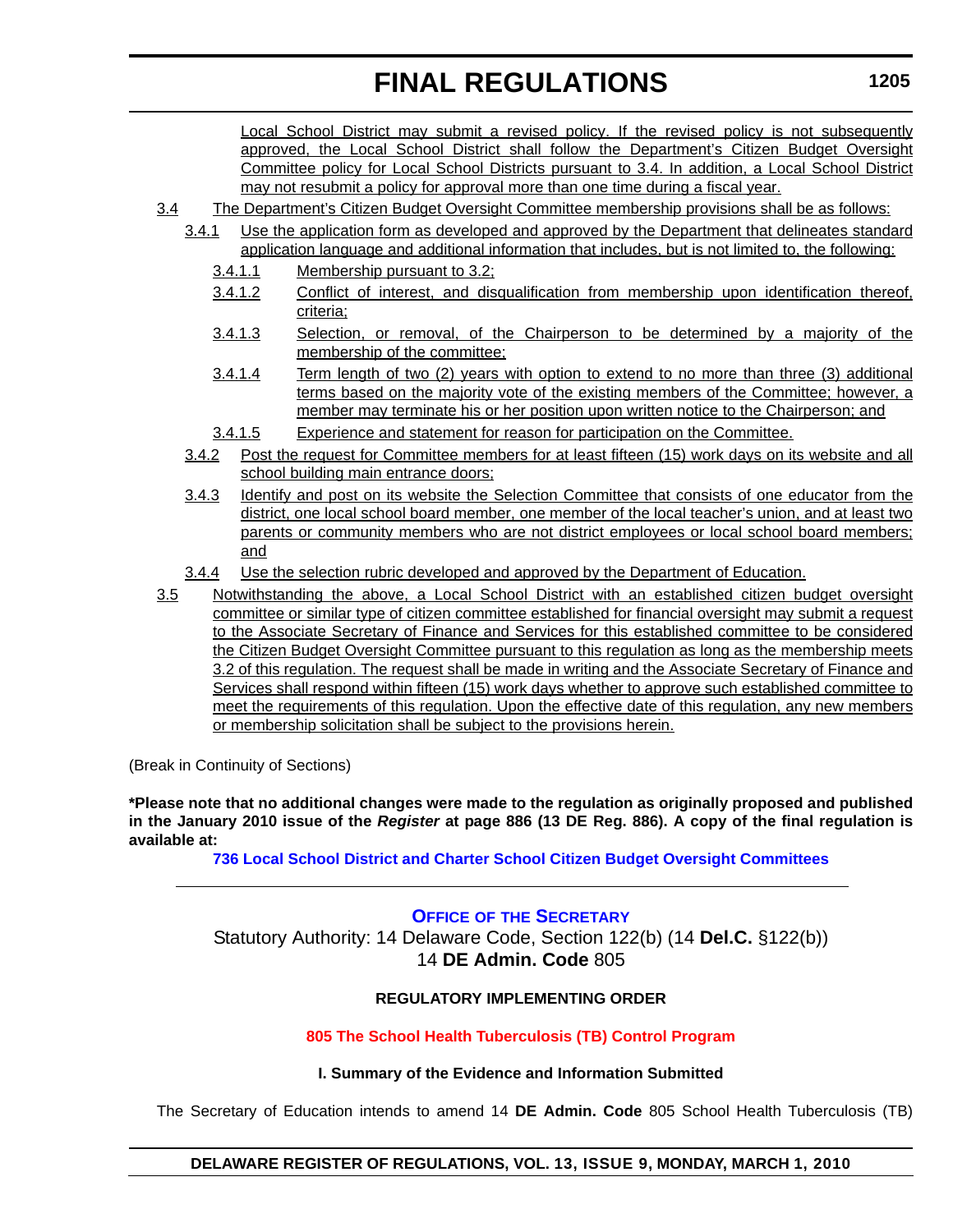# **FINAL REGULATIONS**

Control Program to update the types of testing for tuberculosis and to provide guidance for asymptomatic individuals. The Department engaged the Division of Public Health on review of the regulation and the proposed amendments.

Notice of the proposed regulation was published in the *News Journal* and the *Delaware State News* on Friday, Tuesday, January 5, 2010, in the form hereto attached as *Exhibit "A"*. Comments were received from Governor's Advisory Council for Exceptional Citizens and the State Council for Persons with Disabilities. The Department has incorporated most of the recommendations including a clarification to 2.1.2, and grammar changes. The Department has not incorporated a cross reference to Department of Public Health (DPH) guidelines as these are subject to change. The Department, through health services, keeps the school nurses and appropriate personnel update to date with the current DPH guidelines and criteria.

#### **II. Findings of Facts**

The Secretary finds that it is appropriate to amend 14 **DE Admin. Code** 805 School Health Tuberculosis (TB) Control Program in order to update the types of testing for tuberculosis and to provide guidance for asymptomatic individuals.

#### **III. Decision to Amend the Regulation**

For the foregoing reasons, the Secretary concludes that it is appropriate to amend 14 **DE Admin. Code** 805 School Health Tuberculosis (TB) Control Program. Therefore, pursuant to 14 **Del.C***.* §122, 14 **DE Admin. Code**  805 School Health Tuberculosis (TB) Control Program attached hereto as *Exhibit "B"* is hereby amended. Pursuant to the provision of 14 **Del.C.** §122(e), 14 **DE Admin. Code** 805 School Health Tuberculosis (TB) Control Program hereby amended shall be in effect for a period of five years from the effective date of this order as set forth in Section V. below.

#### **IV. Text and Citation**

The text of 14 **DE Admin. Code** 805 School Health Tuberculosis (TB) Control Program amended hereby shall be in the form attached hereto as *Exhibit "B"*, and said regulation shall be cited as 14 **DE Admin. Code** 805 School Health Tuberculosis (TB) Control Program in the *Administrative Code of Regulations* for the Department of Education.

#### **V. Effective Date of Order**

The actions hereinabove referred to were taken by the Secretary pursuant to 14 **Del.C.** §122 on February 18, 2010. The effective date of this Order shall be ten (10) days from the date this Order is published in the *Delaware Register of Regulations.*

**IT IS SO ORDERED** the 18<sup>th</sup> day of February 2010.

#### **DEPARTMENT OF EDUCATION**

Lillian M. Lowery, Ed.D., Secretary of Education Approved this 18<sup>th</sup> day of February 2010

#### **805 The School Health Tuberculosis (TB) Control Program**

#### **1.0 Definitions**

**"New School Enterer"** means any child between the ages of one year and twenty one (21) years entering or being admitted to a Delaware public school for the first time, including but not limited to, foreign exchange students, immigrants, students from other states and territories, and children entering from nonpublic schools. For purposes of this regulation, "new school enterer" shall also include any child who is re-enrolled in a Delaware public school following travel or residency of one month in a location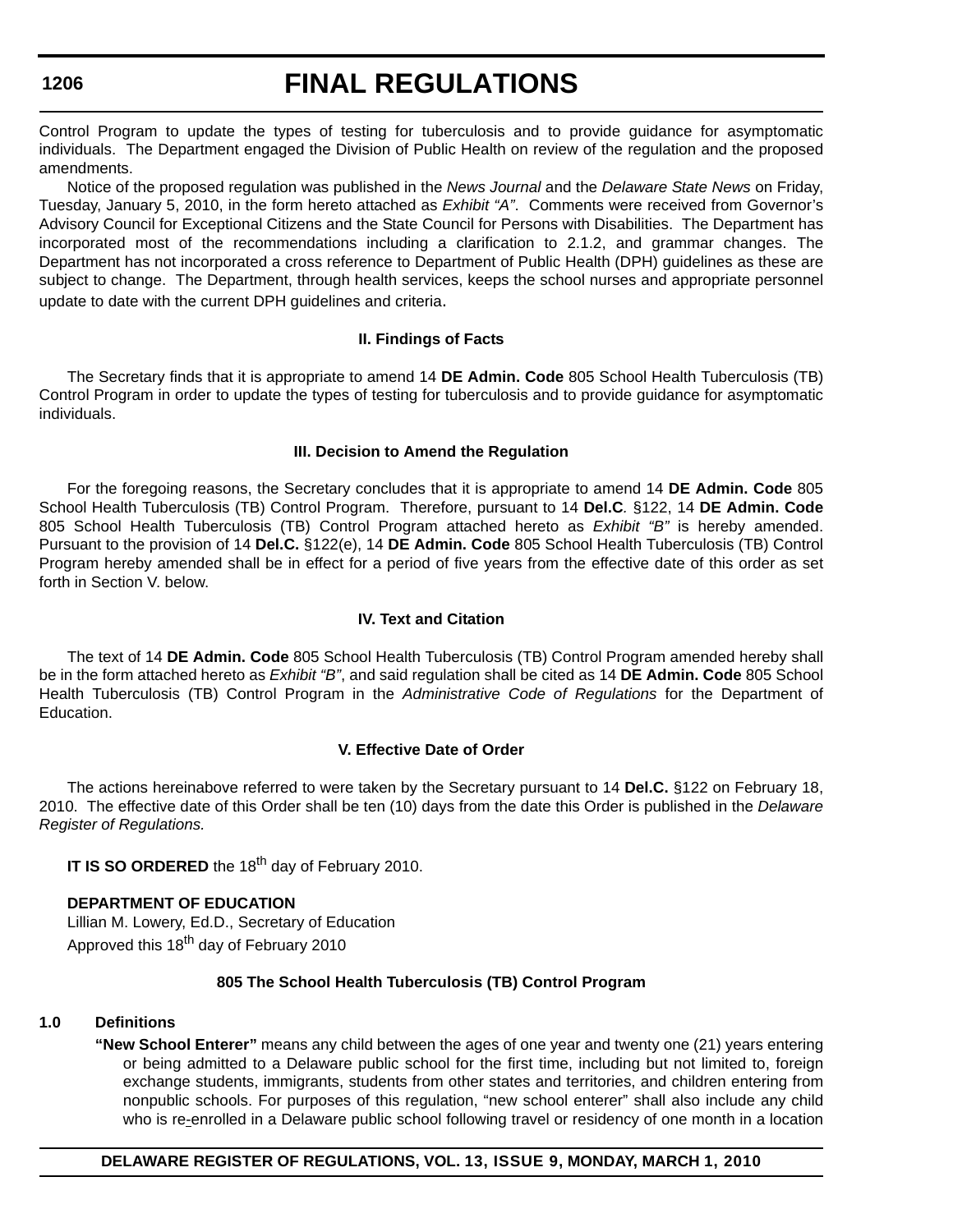or facility identified by the Delaware Division of Public Health as an area at risk for <del>TB</del> tuberculosis exposure.

- "**School Staff and Extended Services Personnel**" means all persons hired as full or part time employees in a public school who are receiving compensation to work directly with students and staff. This includes, but is not limited to teachers, administrators, substitutes, contract employees, bus drivers and student teachers whether compensated or not.
- "**Tuberculosis Risk Assessment**" means a formal assessment by a healthcare professional to determine possible tuberculosis exposure through the use of a health history or questionnaire.
- "**Tuberculosis Test**" means a Mantoux skin test, Quantiferon Gold blood test, or other test approved by the Delaware Division of Public Health.
- **"Verification"** means a documented evaluation of the individual's disease status.
- **"Volunteers"** mean those persons who give their time to help others for no monetary reward and who share the same air space with public school students and staff on a regularly scheduled basis.

#### **2.0 School Staff and Extended Services Personnel**

- 2.1 School sStaff and eExtended sServices personnel shall provide the Mantoux tuberculin skin test Tuberculosis Test results from a test administered within the past 12 months during the first 15 working days of employment.
	- 2.1.1 Tuberculin skin test Tuberculosis Test requirements may be waived for public school staff and extended services personnel who present a notarized statement that tuberculin skin testing tuberculosis testing is against their religious beliefs. In such cases, the individual shall complete the Delaware Department of Education TB Health Questionnaire for School Employees or provide, within two (2) weeks, verification from a licensed health care provider or the Division of Public Health that the individual does not pose a threat of transmitting tuberculosis to students or other staff.
		- 2.1.1.1 If a school staff member or extended services person, who has received submitted a waiver because of religious beliefs, answers affirmatively to any of the questions in the Delaware Department of Education TB Health Questionnaire for School Employees he/ she shall provide, within two (2) weeks, verification from a licensed health care provider or the Division of Public Health that the individual does not pose a threat of transmitting tuberculosis to students or other staff.
	- 2.1.2 Student teachers School Staff and Extended Services Personnel need not be retested if they move**[, within Delaware,]** from district to district, as part of their student teaching assignments district to charter school, **[charter school to district,]** or charter school to charter school within a five year period; however, a copy of the result of the latest Tuberculosis Test shall be provided to the new district or charter school within sixty (60) days.
- 2.2 Every fifth year, by October 15th, all public school staff and extended services personnel shall complete the Delaware Department of Education TB Health Questionnaire for School Employees or, within two (2) weeks, provide <del>Mantoux tuberculin skin test</del> Tuberculosis Test results administered within the last twelve (12) months.
	- 2.2.1 If a school staff member or extended services staff member answers affirmatively to any of the questions in the *Delaware Department of Education TB Health Questionnaire for School Employees* he/she shall provide, within two (2) weeks, verification from a licensed health care provider or the Division of Public Health that the individual does not pose a threat of transmitting tuberculosis to students or other staff.
- 2.3 All documentation related to the School Health Tuberculosis (TB) Control Program shall be retained in the same manner as other confidential personnel medical information.

#### **3.0 Volunteers**

3.1 Volunteers shall complete the *Delaware Department of Education's TB Health Questionnaire for Volunteers in Public Schools* prior to their assignment and every fifth year thereafter.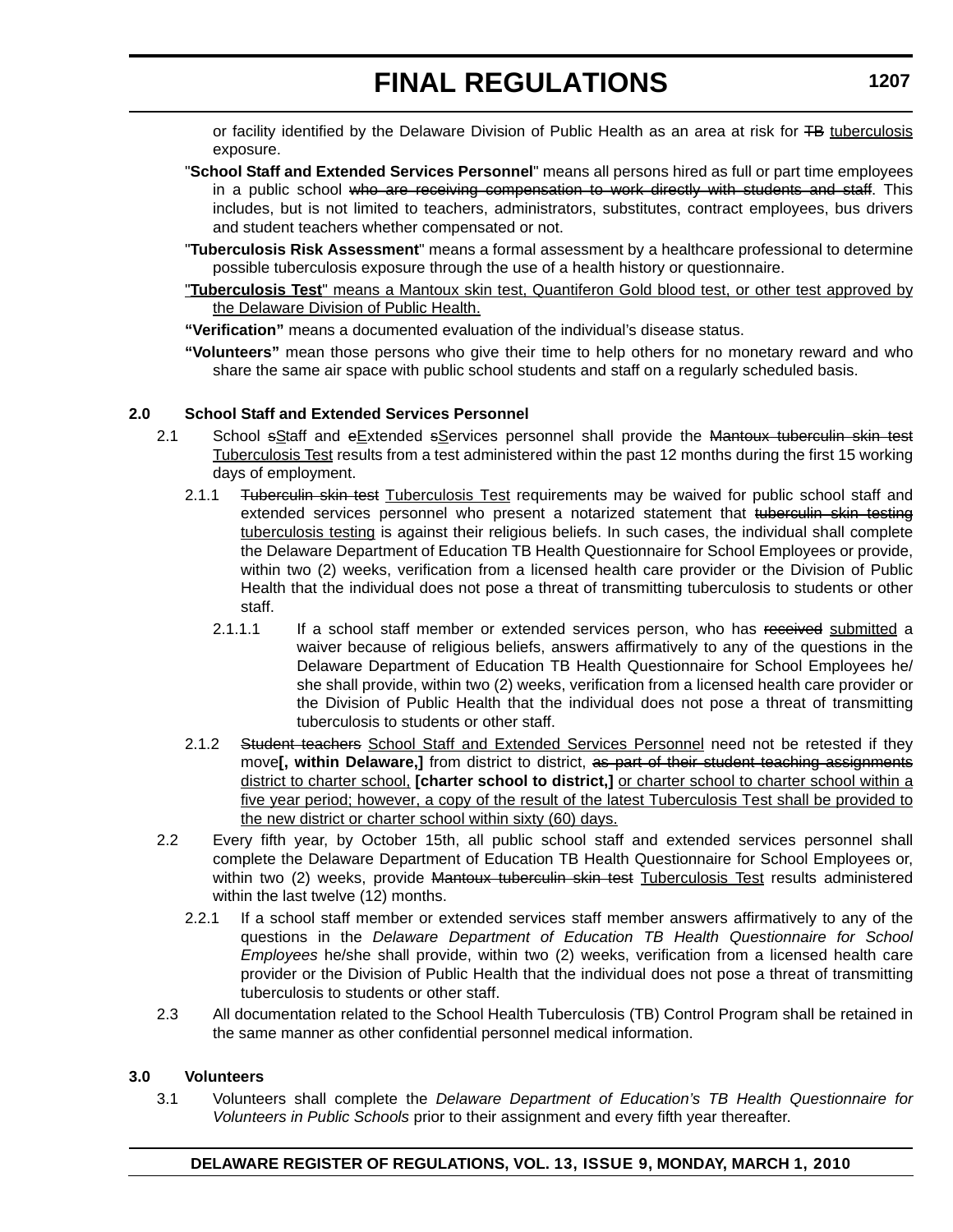- 3.1.1 If the volunteer answers affirmatively to any of the questions, he/she shall provide, within two (2) weeks, verification from a licensed health care provider or the Division of Public Health that the individual does not pose a threat of transmitting tuberculosis to the students or staff.
- 3.2 Each public school nurse shall collect and monitor all documentation related to the volunteer's School Health Tuberculosis (TB) Control Program and store them in the school nurse's office in a confidential manner.

### **4.0 New School Enterers**

- 4.1 New school enterers shall **[show]** proof of tuberculin provide tuberculosis screening results as described in 4.1.1 and 4.1.2 including from either results from the Mantoux Tuberculin test or the results of a tuberculosis risk assessment a Tuberculosis Test or the results of a Tuberculosis Risk Assessment administered within the past 12 months prior to school entry. Multipuncture skin tests will not be accepted.
	- 4.1.1 If the new school enterer is in compliance with the other school entry health requirements, a school nurse who is trained in the use of the *Delaware Department of Education TB Risk Assessment Questionnaire for Students* may administer the questionnaire to the student's parent(s), guardian(s) or Relative Caregiver or to a new school enterer who has reached the statutory age of majority (18).
		- 4.1.1.1 If a student's parent(s), guardian(s) or Relative Caregiver or a student 18 years or older answers affirmatively to any of the questions, he/she shall, within two (2) weeks, provide proof of Mantoux tuberculin skin test tuberculosis testing results or provide verification from a licensed health care provider or the Division of Public Health that the student does not pose a threat of transmitting tuberculosis to staff or other students.
- 4.2 School nurses shall record and maintain documentation relative to the School Health Tuberculosis (TB) Control Program.

### **5.0 Tuberculosis Status Verification and Follow up**

- 5.1 Tuberculosis Status shall be determined through the use of a tuberculosis risk assessment, tuberculin skin test and other testing, which may include xray Tuberculosis Risk Assessment, Tuberculosis Test or other testing, which may include x-ray or sputum culture. Individuals who either refuse the tuberculin skin test Tuberculosis Test or have positive reactions to the same, or give positive responses to a tuberculosis risk assessment shall provide verification from a licensed health care provider or the Division of Public Health that the individual does not pose a threat of transmitting tuberculosis to staff or other students.
	- 5.1.1 Verification shall include Mantoux results recorded in millimeters (if test were was administered), or other Tuberculosis Test results, current disease status (i.e. contagious or noncontagious), current treatment (or completion of preventative treatment for TB tuberculosis) and date when the individual may return to his/her school assignment without posing a risk to the school setting.
	- 5.1.2 Verification from a health care provider or Division of Public Health shall be required only once if treatment was completed successfully.
	- 5.1.3 Updated information regarding disease status and treatment shall be provided to the public school by October 15 every fifth year if treatment was previously contraindicated, incomplete or unknown.
	- 5.1.4 Persons with a positive Tuberculosis Test, without active disease, who do not receive prophylactic treatment shall be excluded from school in the event of showing any signs or symptoms of active, infectious disease as described by the Division of Public Health.
- 5.2 In the event an individual shows any signs or symptoms of active TB tuberculosis infection, he/she must shall be excluded from school until all required medical verification is received by the school. During the specified verification and follow-up an **[asymptomic asymptomatic]** individual, as described by the Division of Public Health, may remain in school until testing and evaluations are completed, but no longer than six (6) weeks.
	- **1 DE Reg. 1971 (6/1/98)**

### **1208**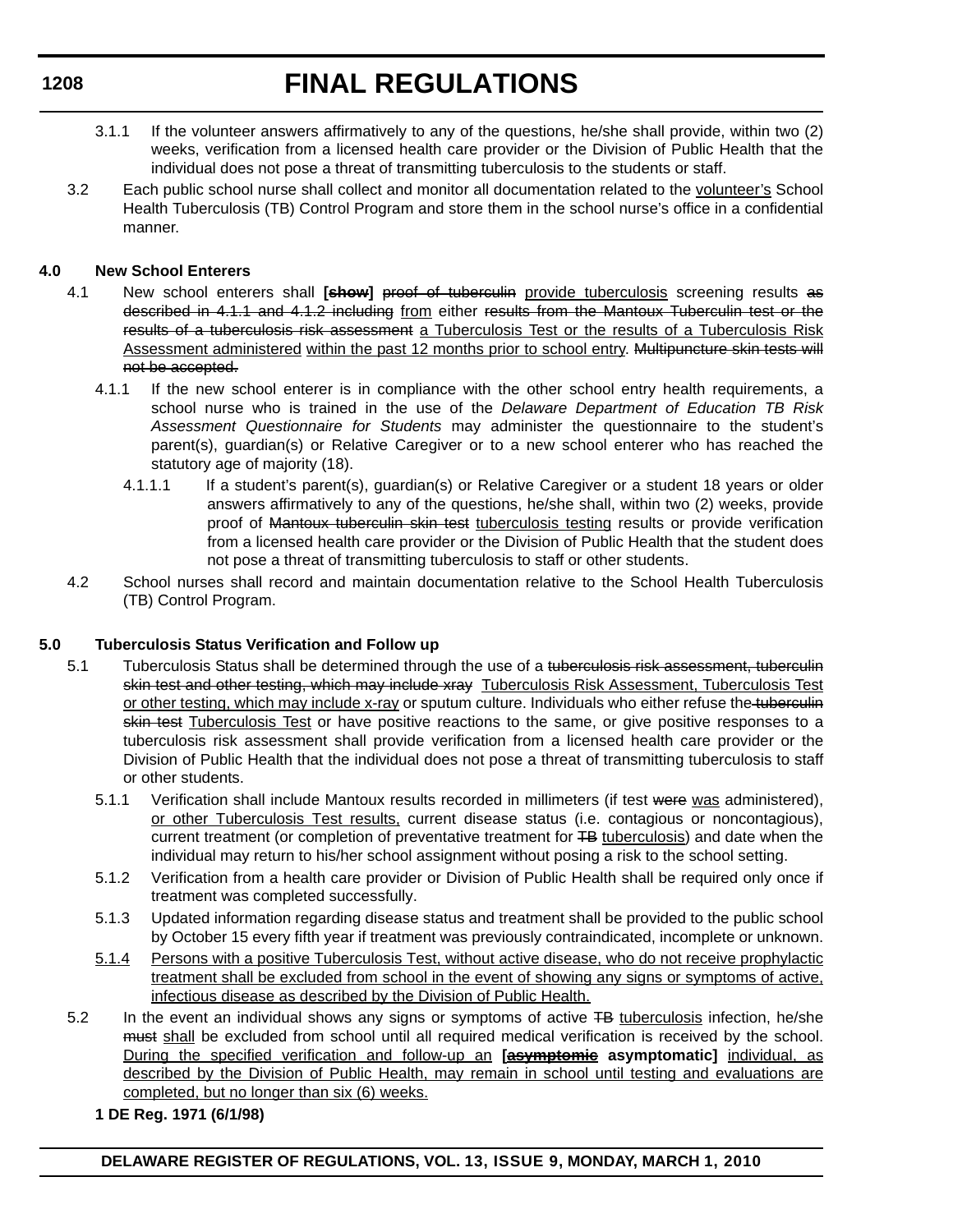**3 DE Reg. 440 (9/1/99) 8 DE Reg. 1134 (2/1/05)**

Non regulatory note: See 14 **DE Admin. Code** 930 Supportive Instruction (Homebound)

#### **[DEPARTMENT OF HEALTH AND SOCIAL SERVICES](http://www.dhss.delaware.gov/dhss/dss/) DIVISION OF SOCIAL SERVICES**

Statutory Authority: 31 Delaware Code, Section 512 (31 **Del.C.** §512)

#### **ORDER**

#### **[DSSM: 3033 Interim Assistance Reimbursement](#page-4-0)**

#### **Nature of the Proceedings:**

Delaware Health and Social Services ("Department") / Division of Social Services initiated proceedings to amend the Division of Social Services Manual (DSSM) regarding Delaware's Cash Assistance Program. The Department's proceedings to amend its regulations were initiated pursuant to 29 Delaware Code Section 10114 and its authority as prescribed by 31 Delaware Code Section 512.

The Department published its notice of proposed regulation changes pursuant to 29 Delaware Code Section 10115 in the January 2010 *Delaware Register of Regulations*, requiring written materials and suggestions from the public concerning the proposed regulations to be produced by January 31, 2010 at which time the Department would receive information, factual evidence and public comment to the said proposed changes to the regulations.

#### **Summary of Proposed Change**

The proposal described below amends policies in the Division of Social Services Manual (DSSM) regarding Delaware's Cash Assistance Program. The proposed change adds new policy language to the *Technical Eligibility for Cash Assistance* section. Specifically, the proposed rule requires clients to participate in the Interim Assistance Reimbursement process that allows Delaware to be reimbursed for cash assistance benefits paid to cash assistance recipients while their approval for SSI benefits was pending.

#### **Statutory Authority**

- Social Security Act, Section 1631(g), *Reimbursement to States for Interim Assistance Payments*
- 20 CFR §§416.1901 416.1922, *Interim Assistance Provisions*
- P. L. 94-365, *The authority to repay the State for interim assistance is made permanent*
- P.L. 100-203, *Extends interim assistance reimbursement to situations in which payments are made by States or political subdivisions to persons whose SSI payments were suspended or terminated and who*  subsequently are found to be eligible for such benefits. Also clarifies that the payment from which the *interim assistance reimbursement is paid must be the first payment of benefits relating to the interim period.*

#### **Background**

Section 1631(g) of the Social Security Act provides that a state may enter into an agreement with the Social Security Administration (SSA) to have the SSA transmit an individual's Interim Assistance Reimbursement (IAR) payment directly to the state as reimbursement for interim assistance to a Supplemental Security Income (SSI) applicant while a decision upon his/her SSI application is pending. Delaware has an Interim Assistance Reimbursement agreement with the Social Security Administration.

#### **Summary of Proposed New Rule**

**DSSM 3033.1,** *Interim Assistance Reimbursement – Requirements for Receipt of Cash Assistance by SSI*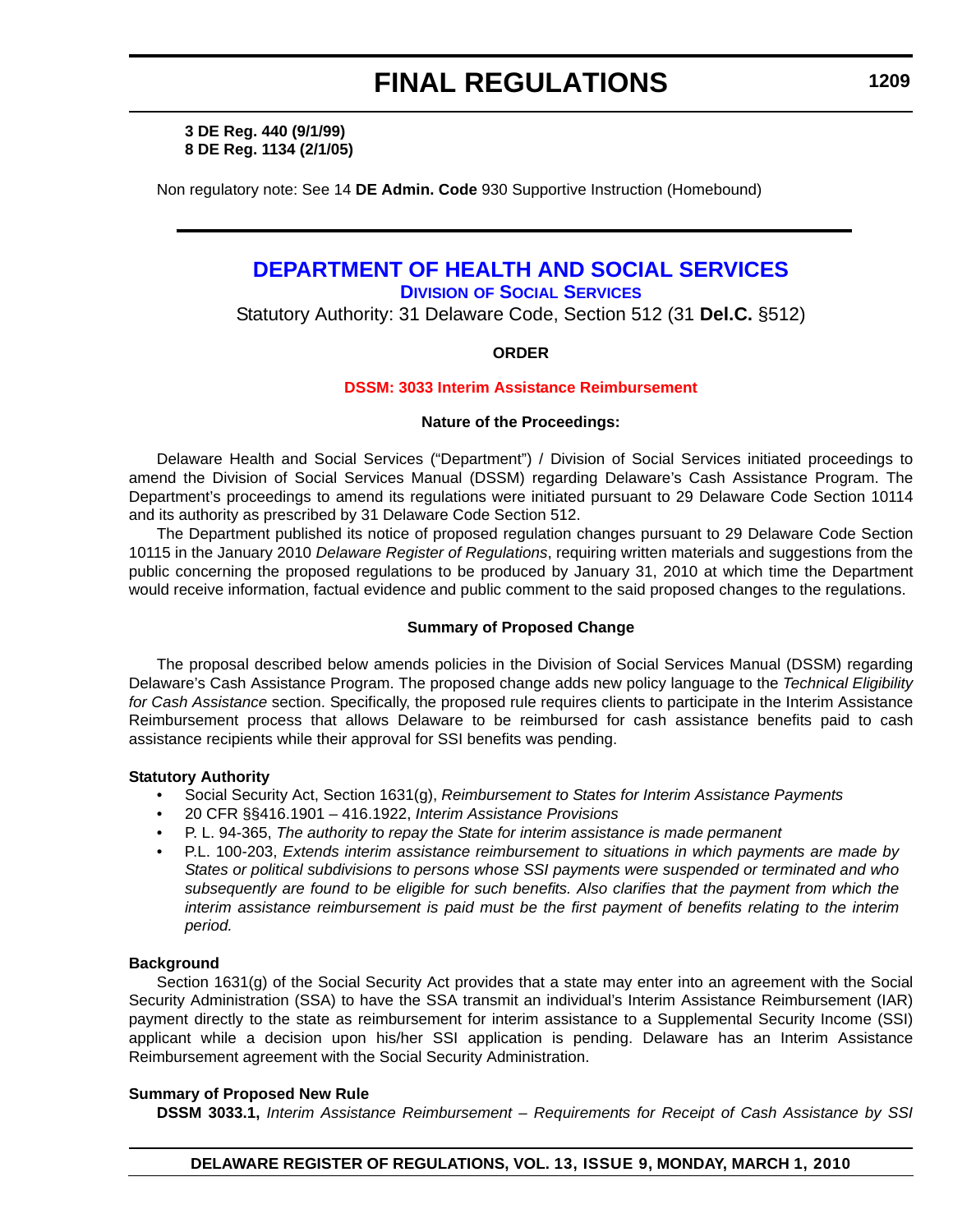*Applicants:* **Interim Assistance Reimbursement (IAR)** is the process used by the Social Security Administration to reimburse a State for the basic assistance provided by a State to an individual while either the individual's application for SSI was pending or during the period in which an individual's SSI benefits were suspended. A portion of the individual's SSI payments are sent to the State as reimbursement if: (1) the State has an agreement with SSA to participate in IAR, (2) the individual has given SSA written authorization to have his/her SSI payment sent to the State as reimbursement, and (3) the individual is found eligible for SSI benefits or has had his/her benefits reinstated for the same period of suspense. Effective January 1, 2010, the proposed rule requires nonfederally funded cash recipients to assign SSI benefits to the State for the purpose of reimbursing the State for assistance paid to the client while SSI eligibility determination was pending.

#### **Summary of Comments Received With Agency Response**

The Governor's Advisory Council for Exceptional Citizens (GACEC) and the State Council for Persons with Disabilities (SCPD) offered the following observations and recommendations summarized below. The Division of Social Services (DSS) has considered each comment and responds as follows.

These standards will implement the Federal law authorization for states to be reimbursed for "assistance financed from State ...funds and furnished for meeting basic needs" from a subsequent SSI award to a beneficiary. The GACEC would like to share the following observations.

First, the DSS regulation only applies to "non-federally funded cash assistance recipients". [§3033.1.1.] This would seemingly include General Assistance since it is State-funded. See 16 DE Admin Code Part 3000, §3018. It may also include some Emergency Assistance. See 16 DE Admin Code Part 6000, §6001. TANF is federally funded and seemingly not covered. For clarity, it would be helpful if DSS identified in the regulation or regulatory note which programs are included.

*Agency Response*: As you noted, the regulation only applies to non-federally funded cash assistance recipients. Currently the State's agreement with the Social Security Administration (SSA) allows Delaware to receive reimbursement only for assistance paid to General Assistance recipients who have been determined eligible for SSI. Delaware also uses State funds to pay for the cash assistance received by disabled TANF families who are not subject to the federal time limit for TANF assistance. The regulation was written with the flexibility to allow the State to seek an agreement with SSA to allow reimbursement for assistance paid for that and other populations that may be identified.

No change to the regulation was made as a result of this comment.

Second, it is common for employers and employer insurers to require employees placed on disability or a disability pension to sign an agreement to reimburse the employer/insurer from future SSDI and SSI funds. Such an individual who also receives State cash assistance could be beset by competing employer/insurer and DSS claims. If DSS has a legal basis for claiming priority to SSI benefits, it may wish to address this in the regulation or consider introducing legislation in this context. In a "worst case" scenario, the State would intercept benefits and an employer would demand reimbursement from the individual for the intercepted benefits based on a contract claim. Alternatively, the employer/insurer could suspend disability payments until the "shortfall" is repaid.

*Agency Response*: Thank you for identifying the potential issue of competing claims against an SSI recipient's assistance. We will initiate discussions with SSA to determine if a payment priority order is established and if there is a means to identify competing or additional claims against an SSI recipient's assistance.

No change to the regulation was made as a result of this comment.

Third, the federal law only allows DSS to retain authorized amounts defined in §1631(g)(3) and to pay the individual the balance. This concept is absent from the regulation. It would be preferable to include a reference to the reimbursable amount the State is entitled to retain and an affirmative recital that any balance will be paid to the individual within ten working days.

*Agency Response*: As you noted previously federal law allowed DSS to only retain authorized amounts defined in §1631(g)(3) and to pay the individual the balance. The SSA is instituting a new process named e-IAR, designed to automate the current IAR paper check process by utilizing an SSA secure website. More information about this new process can be found at the following website.

**DELAWARE REGISTER OF REGULATIONS, VOL. 13, ISSUE 9, MONDAY, MARCH 1, 2010**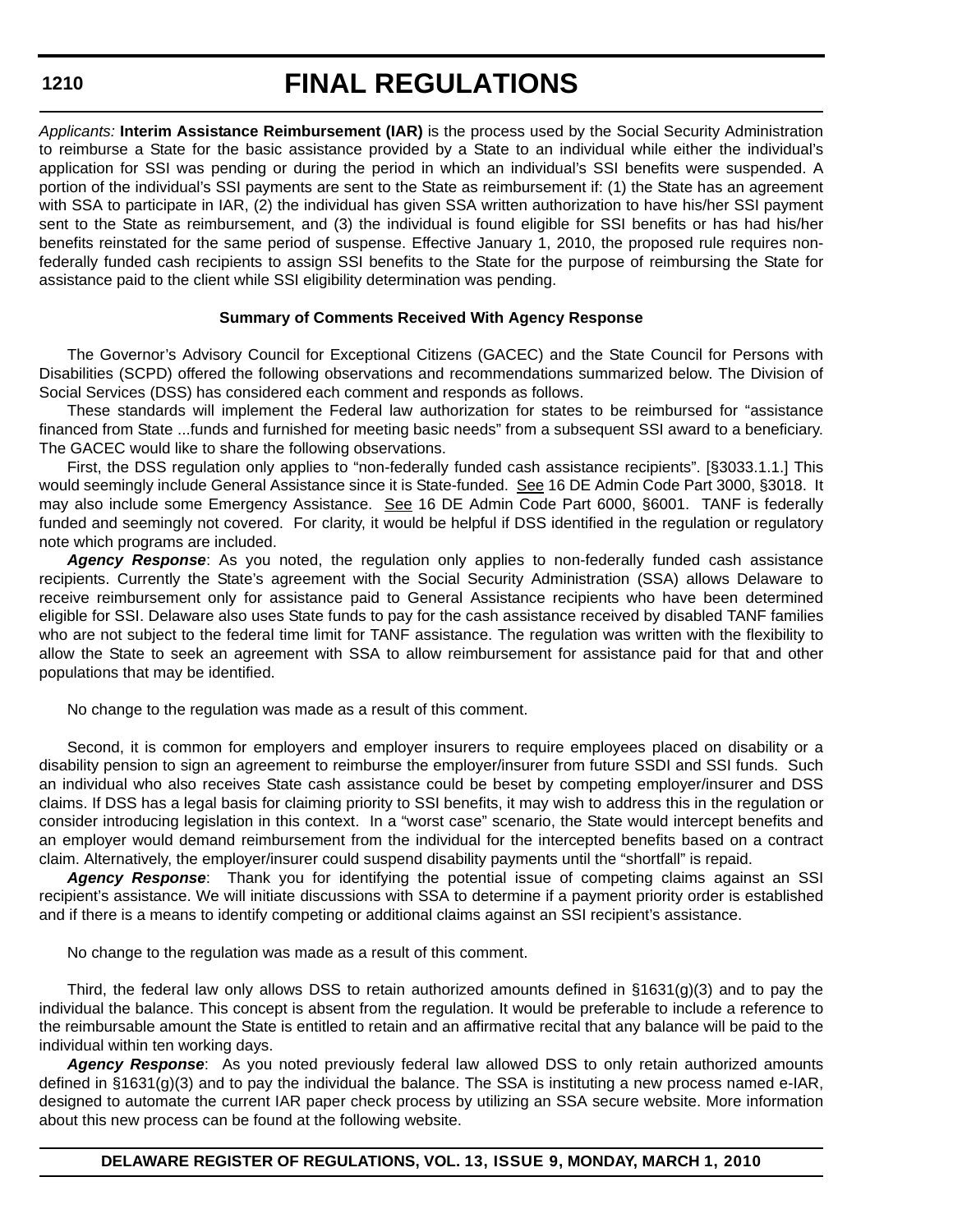#### http://www.ssa.gov/gso/gsowelcome.htm.

In the past States would receive the entire initial SSI assistance payment and would forward to the client any funds remaining after reducing the payment by the amount of State assistance the client received while their SSI application was pending. This new process results in SSA only sending the State the amount that represents the assistance received while the SSI application was in review. The remainder of the SSI assistance is paid directly to the client by SSA.

No change to the regulation was made as a result of this comment.

#### **Findings of Fact:**

The Department finds that the proposed changes as set forth in the January 2010 *Register of Regulations*  should be adopted.

**THEREFORE, IT IS ORDERED**, that the proposed regulation to amend the Division of Social Services Manual (DSSM) regarding *Interim Assistance Reimbursement – Requirements for Receipt of Cash Assistance by SSI Applicants* is adopted and shall be final effective March 10, 2010.

Rita M. Landgraf, Secretary, DHSS, 2/8/10

**\*Please note that no changes were made to the regulation as originally proposed and published in the January 2010 issue of the** *Register* **at page 894 (13 DE Reg. 894). Therefore, the final regulation is not being republished. A copy of the final regulation is available at:**

**[DSSM: 3033 Interim Assistance Reimbursement](http://regulations.delaware.gov/register/march2010/final/13 DE Reg 1209 03-01-10.htm)**

### **DIVISION [OF SOCIAL SERVICES](http://www.dhss.delaware.gov/dhss/dss/)**

Statutory Authority: 31 Delaware Code, Section 512 (31 **Del.C.** §512)

#### **ORDER**

#### **[DSSM: Child Care Subsidy Program 11006.5.1 Terminating Providers](#page-4-0)**

#### **Nature of the Proceedings:**

Delaware Health and Social Services ("Department") / Division of Social Services initiated proceedings to amend the Division of Social Services Manual (DSSM) regarding the Child Care Subsidy Program. The Department's proceedings to amend its regulations were initiated pursuant to 29 Delaware Code Section 10114 and its authority as prescribed by 31 Delaware Code Section 512.

The Department published its notice of proposed regulation changes pursuant to 29 Delaware Code Section 10115 in the January 2010 *Delaware Register of Regulations*, requiring written materials and suggestions from the public concerning the proposed regulations to be produced by January 31, 2010 at which time the Department would receive information, factual evidence and public comment to the said proposed changes to the regulations.

#### **Summary of Proposed Change**

The proposal described below amends policies in the Division of Social Services Manual (DSSM) regarding the Child Care Subsidy Program.

#### **Statutory Authority**

- 45 CFR §98.40, *Compliance with applicable State and local regulatory requirements*; and,
- 11 **Del.C.** Ch. 85, *State Bureau of Identification*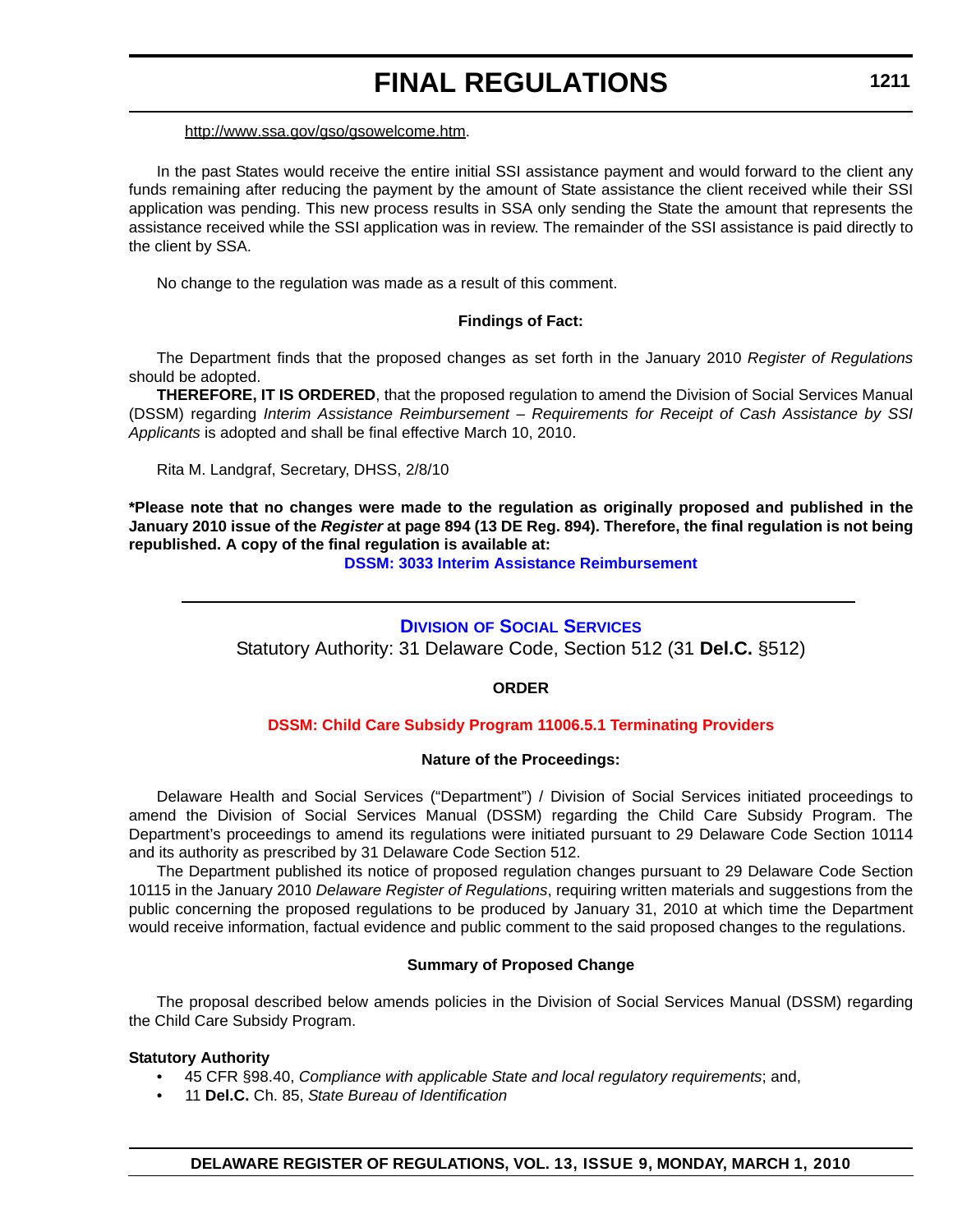# **FINAL REGULATIONS**

#### **Summary of Proposed Change**

**DSSM 11006.5.1**, *Terminating Providers*: this new rule, effective April 1, 2010, outlines the reasons the Division of Social Services may terminate the contract of any child care provider, including self-arranged clients.

#### **SUMMARY OF COMMENTS RECEIVED WITH AGENCY RESPONSE**

The Governor's Advisory Council for Exceptional Citizens (GACEC) and the State Council for Persons with Disabilities (SCPD) offered the following observations summarized below. The Division of Social Services (DSS) has considered each comment and responds as follows.

The Governor's Advisory Council for Exceptional Citizens (GACEC) and the State Council for Persons with Disabilities (SCPD) reviewed the Division of Social Services (DSS) proposal to adopt a new regulation establishing standards for termination of providers from continued participation in the Child Care Subsidy Program. We endorse the proposed regulation since the reasons for termination appear to be fairly straightforward and reasonable.

*Agency Response*: DSS thanks both Councils for their endorsement.

#### **Findings of Fact:**

The Department finds that the proposed changes as set forth in the January 2010 *Register of Regulations*  should be adopted.

**THEREFORE, IT IS ORDERED**, that the proposed regulation to amend the Division of Social Services Manual (DSSM) regarding *Terminating Providers in the Child Care Subsidy Program* is adopted and shall be final effective March 10, 2010.

Rita M. Landgraf, Secretary, DHSS, 2/8/10

#### **DSS FINAL ORDER REGULATION #10-09 NEW:**

#### **45 CFR 98.40, 11 Del.C. Ch. 85**

#### **11006.5.1 Terminating Providers**

This policy applies to all providers, including self-arranged clients.

DSS May Terminate Providers with Just Cause

- 1. The Division of Social Services may terminate any provider or self-arranged client from the Child Care Subsidy Program (Purchase of Care) if she or he:
	- A. Has a suspended, closed or terminated Office of Child Care Licensing (OCCL) license.
	- B. Is convicted of committing fraud against DHSS.
	- C. Charges fees not allowed by the Child Care Contract, Division policy, or a Division approved waiver; has failed to reimburse those fees and has repeated offenses in this area.
	- D. Charges Purchase of Care Plus fees when she or he is not a DSS authorized POC Plus provider.
	- E. Does not keep accurate records per the DSS Child Care Contact; has had repeated offenses, has been counseled and has failed to meet the requirements of a corrective action plan agreed upon with the Child Care Monitor.
	- F. Does not keep an open bank account to receive direct deposit payments from the Child Care Subsidy Program. Direct deposit is mandatory for all DSS child care subsidy providers effective May 1, 2008.
- 2. In addition to the items mentioned above, the Division of Social Services may terminate any relative care provider from the Child Care Subsidy Program (Purchase of Care) if she or he:
	- A. Does not complete the 45 hours of mandatory health and safety training hours within 18 months of becoming a relative or non-relative care provider as outlined in the initial orientation session.
	- B. Has an unsuitable criminal history or a member of the provider's household has an unsuitable criminal history. DSS uses Office of Child Care Licensing (OCCL) guidelines and Title 11, Chapter 85 of the Delaware Code to determine unsuitable criminal history.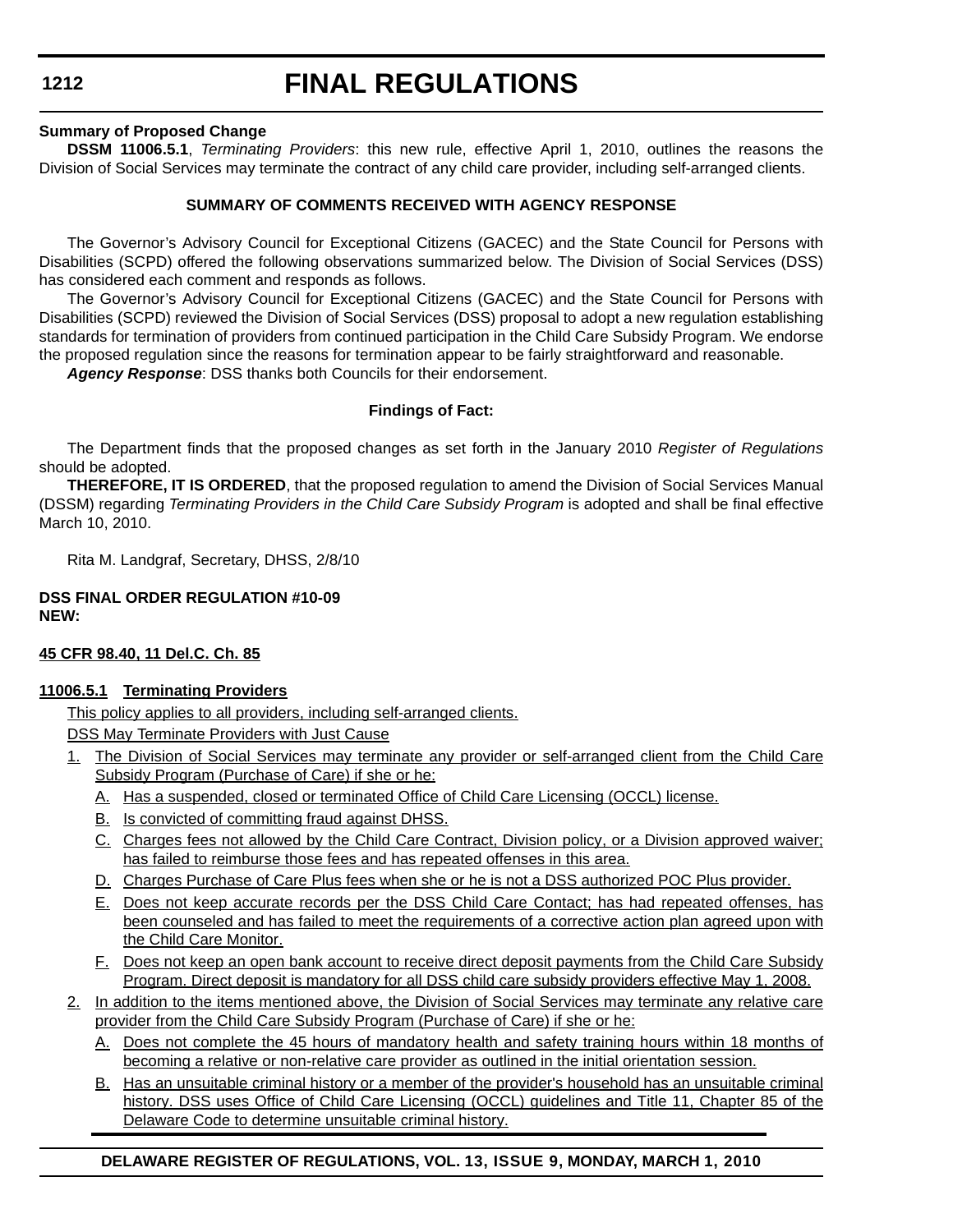### **DEPARTMENT OF JUSTICE**

**[DELAWARE VIOLENT CRIMES COMPENSATION BOARD](http://attorneygeneral.delaware.gov/VCAP/)**

Statutory Authority: 11 Delaware Code, Section 9004 (11 **Del.C**. §9004)

#### **[ORDER](#page-4-0)**

#### **Summary of the Evidence and Information Submitted**

Legislation passed by the 145th General Assembly and signed by the Governor on August 7, 2009, rewrote Chapter 90 of Title 11 of the Delaware Code. Based on this legislation, House Bill 253 as amended by House amendments 2 and 3, numerous changes were required to be made to the regulations governing the Violent Crimes Compensation Board, most notably renaming of the Board to the Victim's Compensation Assistance Program Advisory Council. These changes are exempt from the formal procedural requirements of the Administrative Procedures Act pursuant to 29 Del.C. 10113(b)(5.)

#### **Findings of Fact**

For the foregoing reasons the Council finds that it is appropriate to publish as final the amendments required by this legislation.

#### **Text and Citation**

The text of the amendments shall be in the form at attached hereto.

**AND NOW**, in accordance with the unanimous vote of the Victim's Compensation Assistance Program Advisory Council ("the Council") on November 17, 2009 and 29 Del.C. section 10113(b), it is hereby ordered that:

1. the Council adopts final regulations in the form attached hereto as Exhibit A;

2. the effective date of this Order is 10 days following the date of its publication in the *Delaware Register of Regulations*; and

3. the Council reserves unto itself the authority to issue such other and further regulations as may be required to carry out the mandate of 11 Del.C. ch. 90.

**IT IS SO ORDERED**, this 2nd day of February, 2010.

#### **301 Violent Crimes Compensation Board Victims' Compensation Assistance Program Rules and Regulations**

#### **1.0 Statement Of Goals (Formerly Rule III)**

1.1 The Violent Crimes Compensation Board Victims' Compensation Assistance Program, hereby, declares that it serves a public purpose, and is of benefit to the victims of violent crimes committed within the State of Delaware, and to Delaware residents who are victims of crimes committed in States that do not have a funded Victim Compensation Program offering equivalent benefits. It is the purpose of the Violent Crimes Compensation Board Victims' Compensation Assistance Program to promote the public welfare by establishing a means of meeting the additional hardships imposed upon the innocent victim of certain crimes, and the family and dependents of those victims and Delaware residents who are victimized by terrorist attacks committed inside or outside the United States.

#### **12 DE Reg. 1193 (03/01/09)**

#### **2.0 Definitions (Formerly Rule I)**

2.1 The definitions set forth in 11 **Del.C.** Ch. 90 of the Delaware Criminal Code are, hereby adopted by this Board, and incorporated by reference in these rRules which reads as follows: Section 9002. "The following words, terms and phrases, when used in this Act these Rules, shall have the meanings ascribed to them except where the context clearly indicates a different meaning: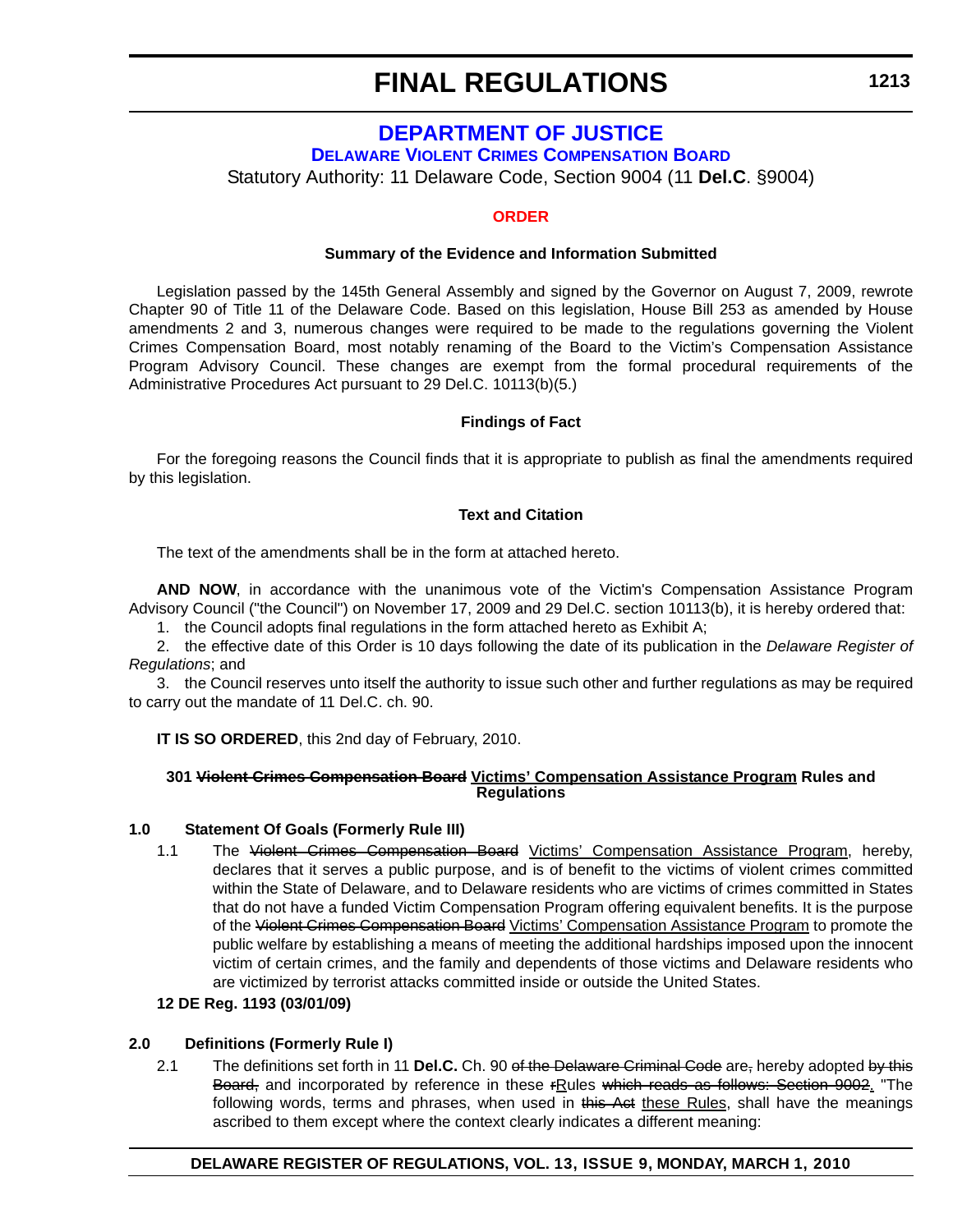"**Agency**" shall mean the Victims' Compensation Assistance Program, or VCAP.

"**Appeals Board'** shall mean the Violent Crimes Compensation Board as established by this Act; Victims' Compensation Assistance Program Appeals Board, or VCAPAB.

**'Child'**, shall mean an unmarried person who is under eighteen years of age, and shall include the step-child or adopted child of the victim, or child conceived prior to, but born after, the personal injury or death of the victim.

"**Council**" shall mean the Victims' Compensation Assistance Program Advisory Council, or VCAPAC. **'Crime'** for purposes of this Chapter shall mean:

(1) any specific offense set forth in Chapter 5 of Title 11 of the Delaware Criminal Code as the same appears in Chapter 497, Volume 58, **Laws of Delaware**, if the offense was committed after the effective date of said Criminal Code and contains the characteristics of murder, rape, unlawful sexual intercourse, unlawful sexual penetration or unlawful sexual contact, manslaughter, assault, kidnapping, arson, burglary, riot, robbery, unlawful use of explosives, [or] unlawful use of firearms, stalking, endangering the welfare of a child, driving under the influence of any alcohol or drug or driving with a prohibited blood alcohol concentration, or hit-and-run, or any act of domestic violence or abuse;

(2) any specific offense set forth in Chapter 3, Title 11 of the Delaware Code if such offense was committed prior to the effective date of the Delaware Criminal Code, as set forth in Chapter 497, Volume 58, **Laws of Delaware,** and contains the characteristics of murder, rape, manslaughter, assault, kidnapping, arson, burglary, robbery, riot, unlawful use of explosives, or unlawful use of firearms;

(3) Any specific offense occurring in another state possession or territory of the United States in which a person whose domicile is in Delaware is a victim, if the offense contain the characteristics of murder, rape, manslaughter, assault, kidnapping, arson, burglary, riot robbery, unlawful use of explosives or unlawful use of firearms as set forth in Chapter 5 of this title. (66 **Del. Laws,** c. 269, Section 11.)

(4) Any specific act of delinquency by a child, which if committed by an adult would constitute a specific offense set forth in Chapter 5 of this Title, and contains the characteristics of murder, rape, unlawful sexual intercourse, unlawful sexual penetration or unlawful sexual contact, manslaughter, assault, kidnapping, arson, burglary, robbery, riot, unlawful use of explosives or unlawful use of firearms;

(5) An act of terrorism, as defined in 18 *U.S.C.* **§2331, committed outside, or inside**, the United States against a resident or domiciliary of this State.

**'Dependent'** shall mean a person wholly or substantially dependent upon the income of the victim at the time of the victim's death, or would have been so dependent but for the incompetency of the victim due to the injury from which the death resulted, and shall include a child born after the death of such victim;

"**Executive Director**" shall mean the Executive Director of the Victims' Compensation Assistance Program. [§9005(b)]

**'Guardian'** shall mean a person, governmental instrumentality, or private organization entitled by law or legal appointment to care for and manage the person or property, or both, of a child or incompetent; **'Incompetent'** shall mean a person who is incapable of managing his own affairs, as determined by the Board or by a court of competent jurisdiction;

**'Personal Injury'** shall mean bodily harm, mental, emotional, or psychological harm, and shall include pregnancy of the victim resulting from the crime.

**'Pecuniary Loss'** in instances of personal injury shall include medical expenses, including psychiatric care, non-medical remedial care and treatment rendered in accordance with a religious method of healing; hospital expenses; loss of past earnings; crime scene cleanup, moving expenses, essential personal safety property, insurance deductibles, and loss of future earnings, including, but not limited to, reimbursement for vacation, sick, and compensatory time because of a disability resulting from such personal injury. 'Pecuniary Loss' in instances of death of the victim shall include funeral and burial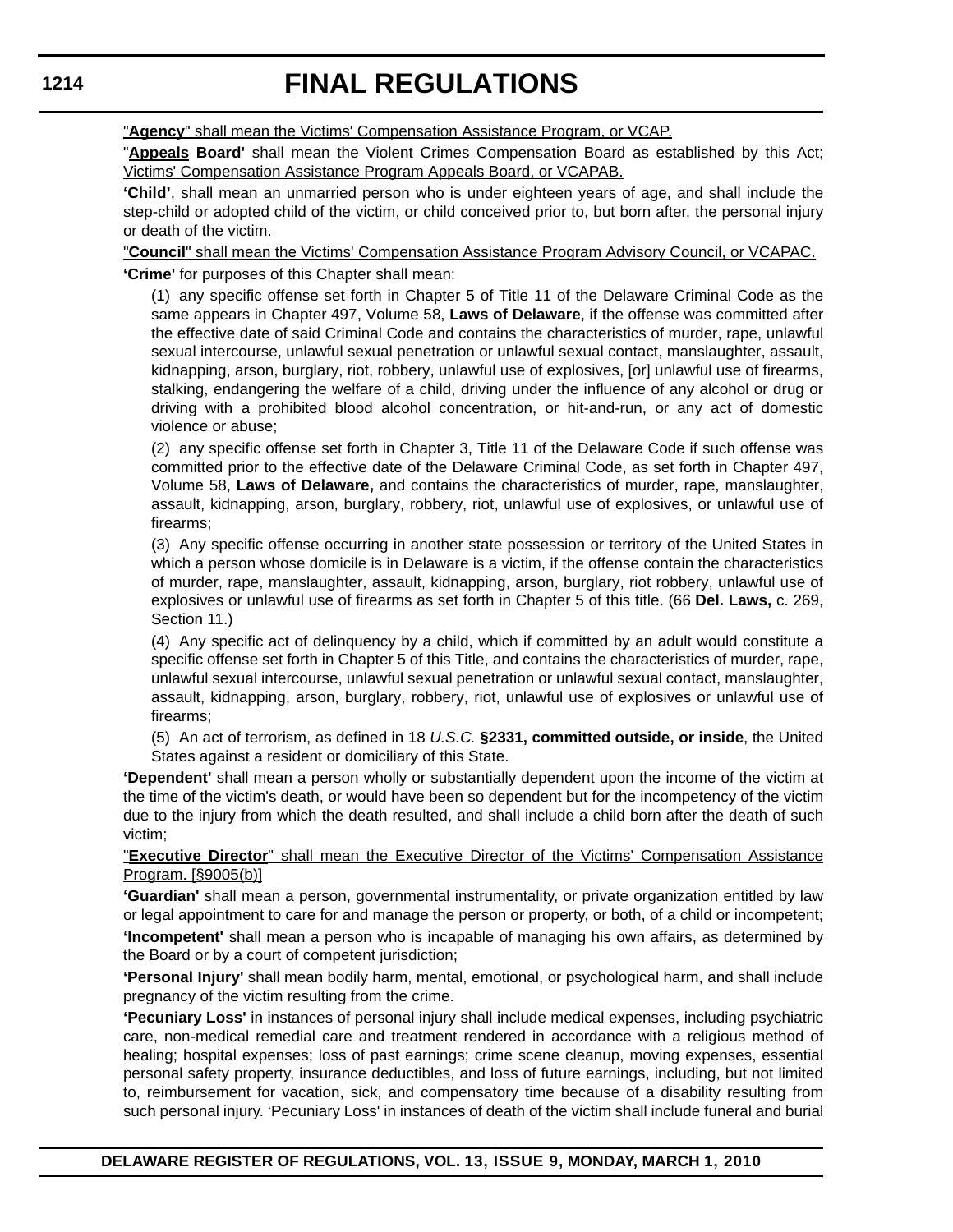expenses and loss of support to the dependents of the victim. Pecuniary loss includes any other expenses actually and necessarily incurred as a result of the personal injury or death, but it does not include property damage. Pecuniary loss", as defined in §9002, shall include only the net amount of enumerated expenses actually and necessarily sustained as a result of personal injury or death occurring due to a crime. Compensation for increased rent or mortgage payments due to relocation of the victim as a result of the crime shall be limited to the net amount of any increase.

"**Permanent and total disability**" for purposes of §9007(d) shall mean that a victim has sustained a personal injury that prevents the victim from working or functioning, and from which no recovery is expected, within reasonable medical certainty.

"**Secondary Victim"** shall mean any parent, stepparent, grandparent, son, daughter, spouse, sibling, half-sibling, fiancée, caretaker of the victim; any child who resides on a regular or semi-regular basis with any adult who is the victim of, or convicted of, any crime involving an act of domestic violence; the parents of a victim's spouse; or any other person who resided in the victim's household at the time of the crime or at the time of the discovery of the crime.

**'Victim**' shall mean a person who is injured or killed by the act of any other person during the commission of a crime as defined in this Chapter.

#### **12 DE Reg. 1193 (03/01/09)**

#### **3.0 Quorum (Formerly Rule XXIII)**

- 3.1 Three members shall constitute a quorum for all hearings and business of the Appeals Board, except a hearing in which the claimant has requested no more than \$5,000.00 compensation and in that instance a quorum of the Board shall be one (1) member. Where an opinion is divided, the majority shall prevail.
- 3.2 A single member of the Appeals Board shall be contacted, and, if available, shall participate with VCAP in the review of an emergency claim pursuant to 11 **Del.C.** §9006(c)(1).
- 3.3 Pursuant to 11 **Del.C.** §9006(c)(2), a single Appeals Board member shall, in conjunction with the Agency, determine the award for any claim exceeding \$12,500.
- 3.4 When an Appeals Board member has been involved in the initial determination of a claim pursuant to Rules 3.2 or and 3.3, that member is obligated to recuse himself or herself from any subsequent consideration by the Appeals Board of that claim.
- 3.5 Any Appeals Board member with a direct or indirect interest in a matter before the Appeals Board shall recuse himself or herself from any consideration of that matter, and such recusal shall be noted in the record of the pending matter.

#### **12 DE Reg. 1193 (03/01/09)**

#### **4.0 Meetings Advisory Council (Formerly Rule XXIV)**

- 4.1 Meetings of the Council shall be held upon notice by the Chairman or the Executive Director mailed by the Council to all interested persons and agencies at least ten days before the meeting date, at such time and place directed set by the Council.
	- 4.1.1 The Board Council will maintain a running agenda of all business matters to be discussed and acted upon. Following the hearing of claims, the Board, at its discretion and as time permits, may convene a session to address any matters on its running agenda.
	- 4.1.2 A meeting solely for the purpose of addressing Board business shall be held within 30 days. Adopted October 17, 1991. Revised January 7, 1993.
- 4.2 Records of the Council shall be maintained by the Executive Director. All requests for official information, copies of official records, or opportunity to inspect public records of the Council shall be made to the Executive Director. Public access to records maintained by the Advisory Council shall be governed by the Freedom of Information Act, 29 **Del.C.** Ch. 100.
- 4.3 All minutes, findings, orders and other actions of the Council shall be authenticated or signed by the Chair of the Council or such other person designated by the Council.

#### **12 DE Reg. 1193 (03/01/09)**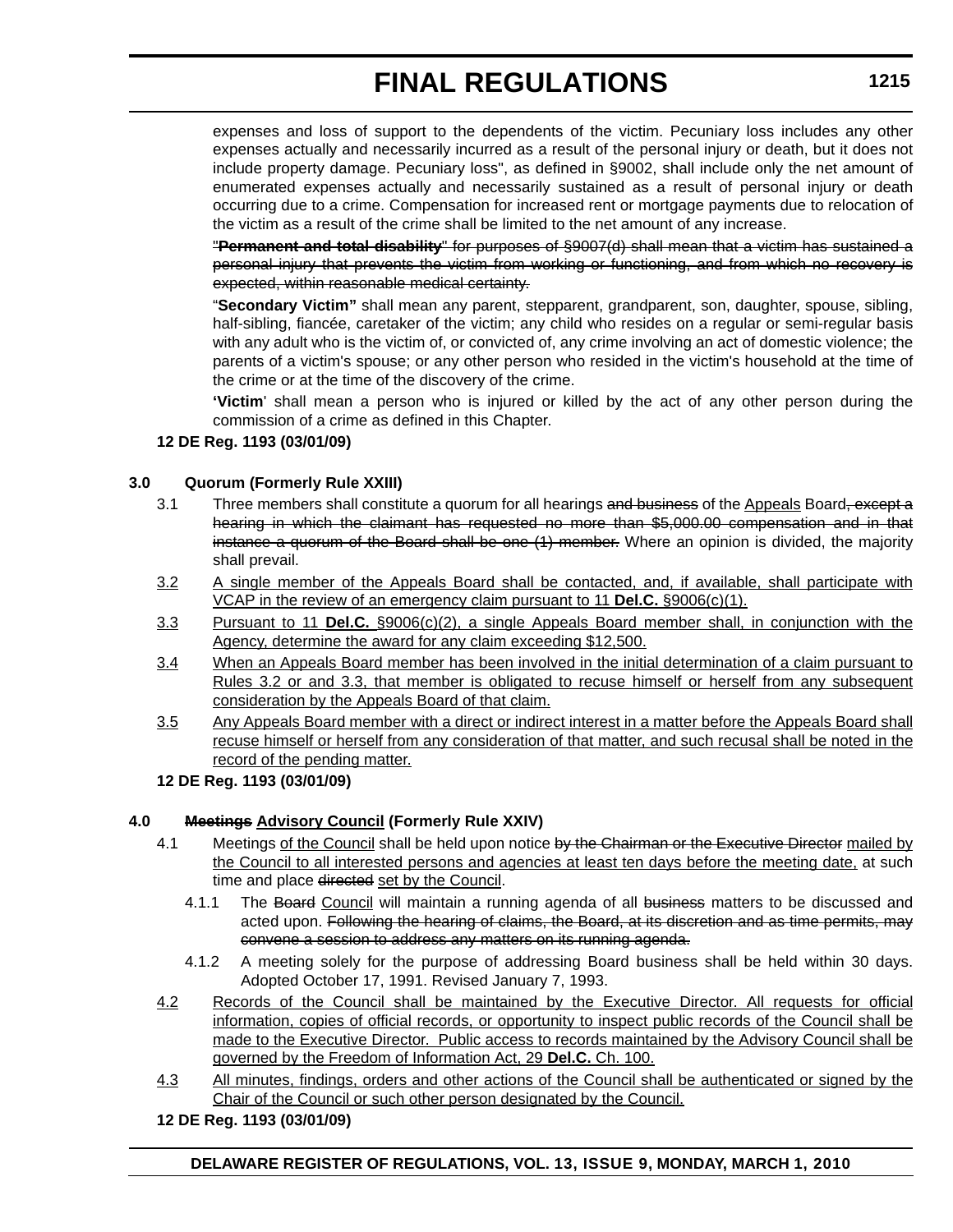#### **5.0 Seal (Formerly Rule XXV)**

5.1 The Appeals Board shall have a seal for authentication of its orders, awards and proceedings, upon which shall be inscribed the words **VIOLENT CRIMES COMPENSATION BOARD VICTIMS' COMPENSATION ASSISTANCE PROGRAM APPEALS BOARD**, STATE OF DELAWARE.

#### **12 DE Reg. 1193 (03/01/09)**

#### **6.0 Rules Of Evidence (Formerly Rule IX)**

The Board is not bound by the Rules of Evidence. Hearsay evidence is admissible.

#### **12 DE Reg. 1193 (03/01/09)**

#### **76.0 Availability Of Rules (Formerly Rule XX)**

The rules of the VCAP, the Council, and the Appeals Board shall be available to the public at the office of the Violent Crimes Compensation Board VCAP, and online through the Board's VCAP website. A copy of these rules and regulations shall be on file with all County law libraries.

#### **12 DE Reg. 1193 (03/01/09)**

#### **87.0 Construction Of Rules (Formerly Rule XXI)**

These rules shall be liberally construed to accomplish the purpose of 11 **Del.C.** Ch. 90, as amended, and the goals set forth in Rule 1.

#### **12 DE Reg. 1193 (03/01/09)**

#### **98.0 Amendments Of Rules (Formerly Rule XXII)**

- 98.1 New rules may be adopted and any rules may be amended or rescinded by the Board Council at a regular or special meeting, pursuant to 11 **Del.C.** §9004(a).
- 98.2 New rules, amendments, or revisions shall become effective the date approved by the Board according to 11 **Del.C.** Ch. 90, §9004(d), which reads as follows: "The Board shall have the following functions, powers, and duties:

Section 9004(d) 'to adopt, promulgate, amend, and rescind such rules and regulations as are required to carry out the provisions of this Chapter'." pursuant to the provisions of the Administrative Procedures Act, 29 **Del.C.** Chapter 101.

**12 DE Reg. 1193 (03/01/09)**

### **109.0 The Secretary; Filing Of Papers (Formerly Rule IV)**

- 109.1 The Secretary Executive Director shall have custody of the Appeals Board's seal and the official records of VCAP and the Appeals Board, and shall be responsible for the maintenance and custody of the docket, files, and records, of the Board, and of its findings, determinations, reports, opinions, and orders rules, regulations and approved forms of VCAP and the Appeals Board [§9005(c)].
- 109.2 All orders and other actions of VCAP and the Appeals Board shall be authenticated or signed by the Secretary or other person as may be authorized by the Board Executive Director.
- 109.3 All pleadings or papers required to be filed with VCAP or the Appeals Board shall be filed in the office of the Board VCAP within the time limit, if any, fixed by law or Board rule for such filing; and similarly all requests for official information, copies of official records, or opportunity to inspect public records shall be made to the Secretary of the Board.
- 109.4 All requests for official information, copies of official records, or opportunity to inspect public records shall be made to the Executive Director. Grime Public access to crime victims' case files and records maintained by VCAP and the **Violent Crimes Compensation Appeals Board** shall fall under be governed by the open records provision of the Freedom of Information Act, 29 **Del.C.** Ch. 100, and specifically 29 **Del.C.** §10002(g)(14).
- 1<del>0</del>9.5 Communications addressed to VCAP and the Appeals Board and all petitions, and other pleadings, all reports, exhibits, dispositions, transcripts, orders and other papers or documents, received or filed in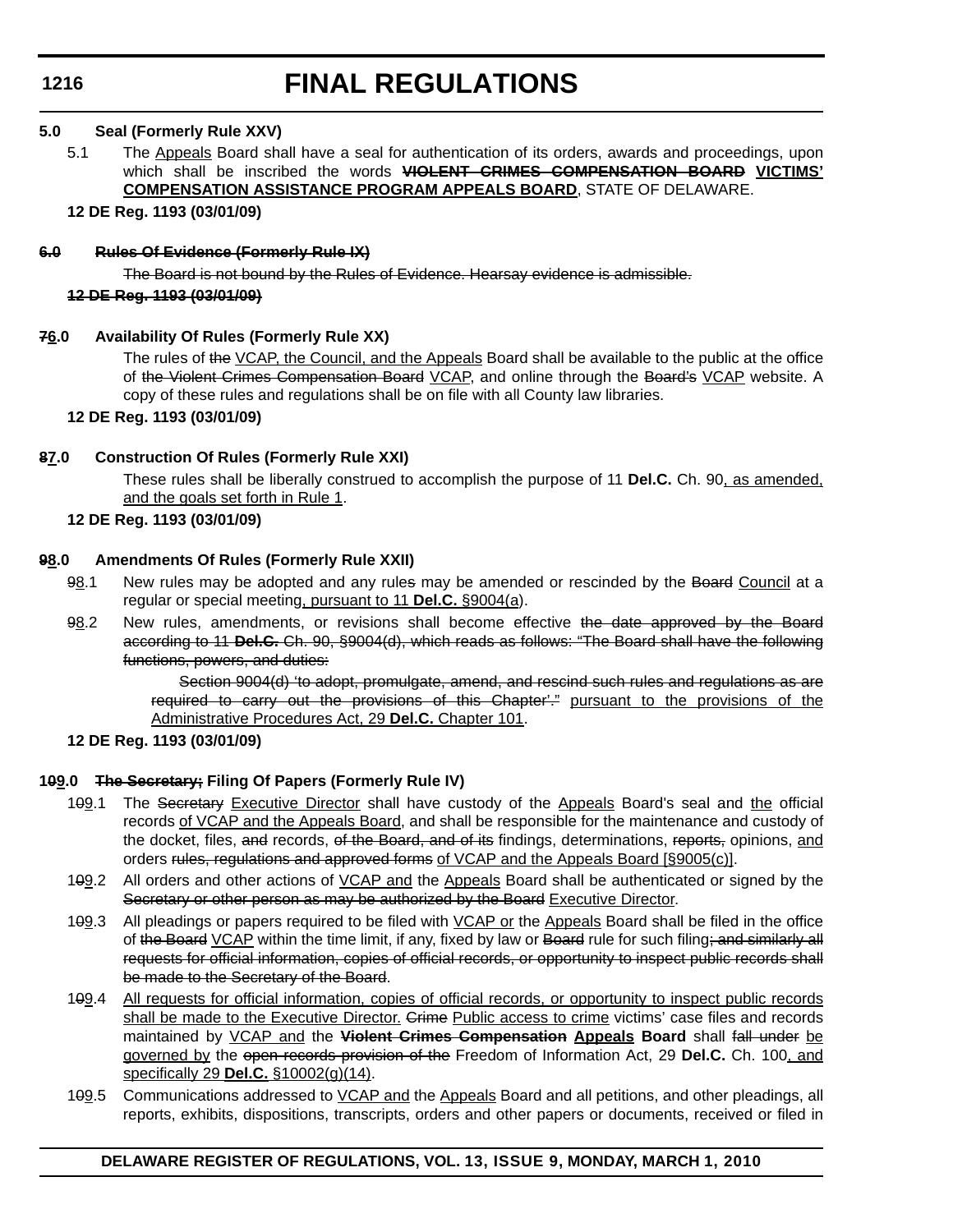the office kept by the Secretary Executive Director, shall be stamped showing the date of the receipt or filing thereof.

#### **12 DE Reg. 1193 (03/01/09)**

#### **110.0 Forms (Formerly Rule XIII)**

The Board VCAP shall prepare and furnish claim forms and brochures, and shall provide for the online filing of claims.

#### **12 DE Reg. 1193 (03/01/09)**

#### **121.0 Filing Of Claims (Formerly Rule V)**

- 121.1 In addition to all other statutory requisites, claims must be filed in the office of VCAP on official forms which include subrogation, authorization, and consent agreements. Except for claims on behalf of a child victim subject to Section 9010(d), claims must be filed in the office of the Violent Crimes Compensation Board, within one year of the date of the crime, unless an extension is granted by the Agency.
- 121.2 If the Board VCAP, in its investigation of a claim, requires further documentation from the claimant, such documentation must be submitted to the Board VCAP no later than 45 days of the date of the Board's VCAP's request.
- 121.3 A victim who seeks compensation for temporary housing, rent, security deposit, furniture and/or moving expenses must submit documentation, to include an old and new lease, within 45 days of the Board's VCAP's request therefor, unless an extension is granted by the Agency.
- 121.4 If the victim seeks compensation for an injury sustained while in the course and scope of employment, the victim must submit a claim for worker's compensation, and provide documentation thereof, before making application to the Board VCAP for compensation.

#### **12 DE Reg. 1193 (03/01/09)**

#### **132.0 Publication Of Claims Access to Records (Formerly Rule XIX)**

VCAP, the Advisory Council, and <sup>T<sub>t</sub>he Appeals</sub> Board shall maintain confidentiality of records in</sup> accordance with the open records provision of the Freedom of Information Act, 29 **Del.C.** Ch. 100, and specifically 29 **Del.C.** §1004(g)(7).

#### **12 DE Reg. 1193 (03/01/09)**

#### **143.0 Investigation Of Determination of Claims (Formerly Rule VIII)**

- 143.1 All claimants must fully cooperate with investigators or representatives of this agency VCAP in order to be eligible for an award. In the event that cooperation is refused or denied, the Board VCAP may deny a claim for lack of cooperation.
- 143.2 Any claimant who is dissatisfied with the initial decision of the Agency may, within 15 days of the date a decision is mailed, request reconsideration of the claim by the Agency. The request should include any additional information from the claimant that supports the claim request. The Executive Director shall review the request and any information provided by the claimant, and render a final decision. [§9009(d); §9012(c)]
- 143.3 The Agency may arrange for a physical or mental health examination of an injured person filing a claim, to be performed by a physician or practitioner selected by the Agency. A written report of such examination shall be filed by the attending physician with the Agency. The physicians's fee shall be paid directly by the Agency.
- 143.4 Except as set forth in Section 9009 (11) and (13), and in cases of sexual abuse of a minor by an adult, the Agency shall not reopen or reinvestigate a case after the expiration of two (2) years from the date of the final determination rendered by the Agency. The standard governing such an application shall be that set forth in Superior Court Civil Rule 60 (b), namely that relief shall be granted only in the event of mistake, excusable neglect, newly-discovered evidence, fraud, illegality, or other grounds recognized by the Agency. [Source: §9009(j)]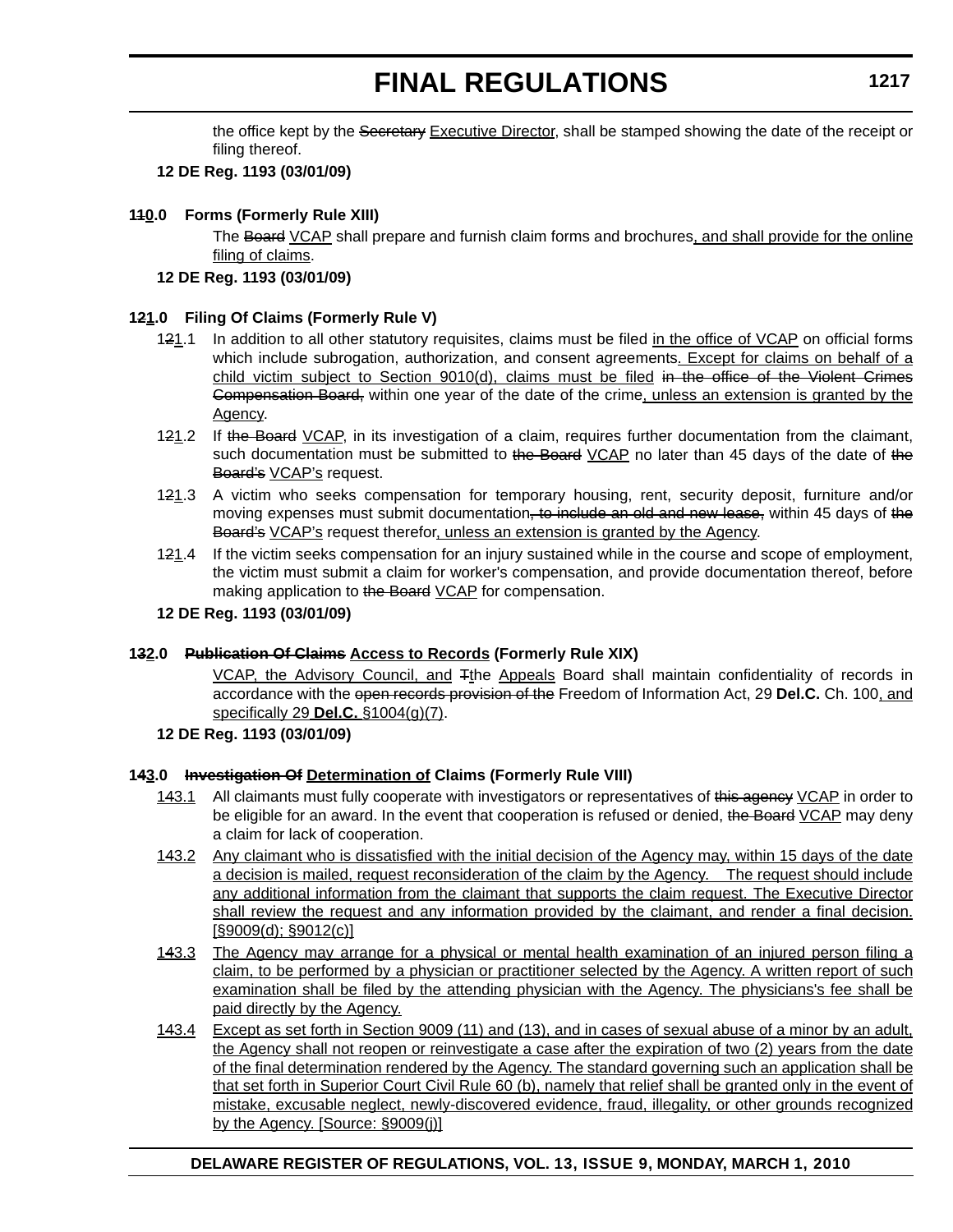- 143.5 Where the Agency has made an initial determination and award, a victim or claimant may submit additional requests for compensation arising out of the same crime within two years of the date of the initial determination by the Agency.
- 143.6 Where a victim applies for additional compensation for expenses incurred more than one year from the crime occurrence, the Agency may require a new physical or mental examination, in order to ascertain causal connection to the original occurrence.
- 143.7 Under the circumstances set forth in subsection (13) of 11 **Del.C.** §9009, as amended, a victim or secondary victim may apply for reimbursement for: the cost of mental health counseling services, not to exceed fifty sessions; reasonable expenses incurred due to attendance at criminal proceedings; and expenses for essential personal safety property, not to exceed \$1,500; provided that such costs were incurred within one year before or two years after the date of the reopened investigation, judicial or administrative proceeding, release, or execution.
- **12 DE Reg. 1193 (03/01/09)**

#### **154.0 Burden Of Proof (Formerly Rule VI)**

- 154.1 In compensation cases, the burden of proof shall be upon the petitioner claimant. It is also the victim's burden to prove that he or she was an innocent victim of a violent crime, and that he or she cooperated in the apprehension and/or conviction of the perpetrator of the crime.
- 154.2 The victim claimant also has the burden of proving that he/she sustained a loss or incurred an expense as a result of a violent crime that is compensable according to the statutory authority and the Rules of the Board Victims' Compensation Assistance Program.
- **12 DE Reg. 1193 (03/01/09)**

#### **165.0 Exhibits (Formerly Rule VII)**

Exhibits and case file documents submitted prior to, during, or after the **Violent Crimes Compensation Appeals Board's** hearings shall be maintained in accordance with the provisions of the Department of State, Bureau of Archives and Records Management.

**12 DE Reg. 1193 (03/01/09)**

#### **176.0 Subpoenas, Etc. (Formerly Rule XIV)**

- 176.1 Any Appeals Board member, and the Executive Director, shall have the power to administer oaths, subpoena witnesses, and compel the production of books, papers, and records relevant to any investigation or hearing authorized by 11 **Del.C.** §9015 9019.
- 176.2 The Appeals Board or any staff member may take, or request, affidavits and depositions of witnesses residing within or without of the State.
- **12 DE Reg. 1193 (03/01/09)**

### **187.0 Hearings (Formerly Rule X)**

- 187.1 Notice of hearings shall be posted in the office of the Violent Crimes Compensation Board VCAP and online at the Board Agency website at least seven days prior to the scheduled hearing dates. Special meetings or rescheduled hearings shall be posted no later than 24 hours prior to the scheduled time.
- 187.2 The Appeals Board is not bound by the Rules of Evidence. Hearsay evidence is admissible, if deemed reliable by the Appeals board.
- 1<del>8.2</del>7.3 The Appeals Board may receive as evidence, any statements, documents, information or material, it finds are relevant and of such nature as to afford the parties a fair hearing. The Board may also accept police reports, hospital records and reports, physicians reports, etc., as proof of the crime and injuries sustained, without requiring the presence of the investigating officer or attending physician at the hearing.
- 18.3 Any claimant may request to be heard by the Board following the initial claim hearing, if he/she is dissatisfied with the decision of the Board. The request to be heard before the Board must be in writing

**1218**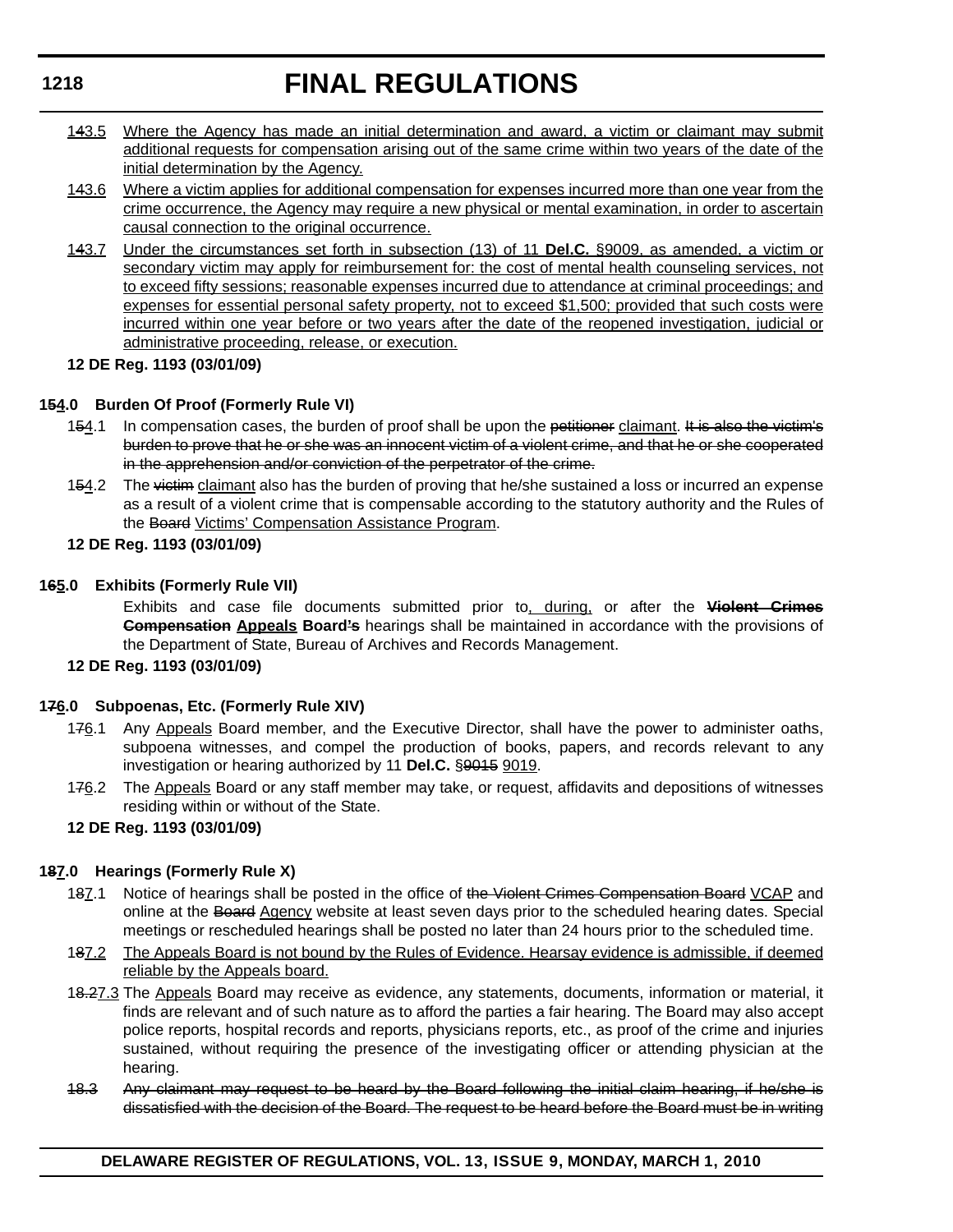and must be received in the office of the **Violent Crimes Compensation Board** within 15 days of the Board's decision. The written statement must include any and all reasons for the dissatisfaction.

- 187.4 The Board may arrange for a medical or mental health examination by a physician designated by the Board. A written report of such examination shall be filed by the attending physician with the Board. The physicians's fee shall be paid directly by the Board. The Appeals Board shall have the discretion to exclude plainly irrelevant, immaterial, insubstantial, cumulative, and privileged evidence. [Source 29 **Del.C.** §10125(b)(3) and (4). Former Rule 6.0]
- 187.5 All witnesses shall testify under oath (or by affirmation), and a record of the proceedings shall be recorded. The Appeals Board members may examine the claimant and all witnesses.
- 187.6 Glaim Appeals Board hearings shall be open to the public. However, the Appeals Board may hold private deliberations under the following circumstances:
	- 187.6.1 When the claim to be considered derives from any sexual offense;
	- 187.6.2 When the claim to be considered derives from any offense by a child, unless such child has been deemed amenable to the jurisdiction of a criminal court;

187.6.3 When the claim to be considered derives from any matter not yet adjudicated.

- 187.7 A claim under \$5,000.00 may be heard by one Board Member Within 90 days of the conclusion of any and all hearings before the Appeals Board, the Appeals Board shall mail a written final decision to the claimant. The decision shall state whether the claim had been denied or an award has been made to the claimant, shall set forth the contentions of the parties, and the findings of fact and the conclusions of law reached by the Appeals Board, and shall set forth any and all conditions governing an award.
- 187.8 A request to reopen a claim may be heard by one Member if the reopen request for compensation is less than \$5,000.00. If the reopen request for compensation is more than \$5,000.00, the request to reopen shall be heard by a quorum of the Board.
- 187.9 If a claim is filed more than one (1) year after the crime occurrence, or if the claim was reported to law enforcement more than 72 hours after the commission of the crime, the claim may be reviewed by one member to accept or deny for processing.
- 187.10 Under no circumstances shall the Board reopen or reinvestigate a case after the expiration of two (2) years from the date of decision rendered by the Board.
- 187.11 Where a victim applies for additional compensation for expenses incurred more than one year from the crime occurrence, the Board may require a new physical or mental examination, in order to ascertain causal connection to the original occurrence.

#### **12 DE Reg. 1193 (03/01/09)**

#### **198.0 Attorneys (Formerly Rule XI)**

- 198.1 **C**laimants have the right to be represented before the Agency and the Appeals Board by an attorney, who is licensed to practice in the State of Delaware. The attorney shall file a notice of appearance.
- 198.2 Service upon the claimant's attorney shall be deemed as service on the party he represents.
- 18.3 An attorney licensed in a jurisdiction other than Delaware who seeks to represent a client before the Agency or the Appeals Board must first comply with the Rules of the Supreme Court of the State of Delaware regarding pro hac vice admission to practice.

#### **12 DE Reg. 1193 (03/01/09)**

#### **2019.0 Attorney Fees (Formerly Rule XII)**

- 2019.1 The attorney representing a claimant before this the Appeals Board must submit an affidavit setting forth the total number of hours expended and describe the nature of the work performed.
- 2019.2 The Attorney's fees shall not exceed \$1,000.00.
- 2019.3 Attorney's fees shall be awarded at the discretion of the Appeals Board.
- 2019.4 Attorney's fees may be 15% of the total amount awarded to the victim, but not to exceed \$1000.00; or a fee based on the number of hours spent in representing the claimant. The hourly fee rate will be determined by the **Appeals** Board.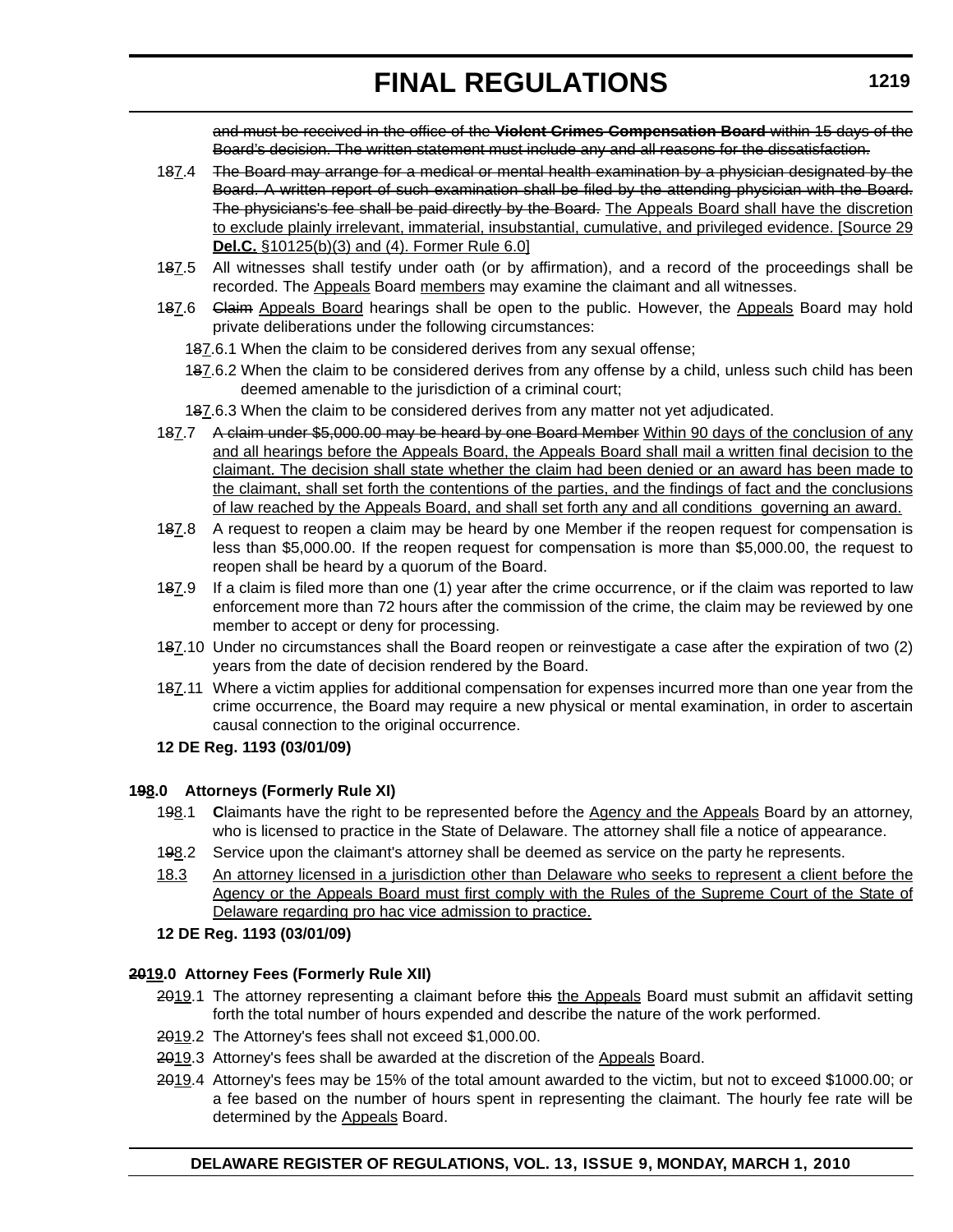# **FINAL REGULATIONS**

- 2019.5 No prior agreement between an attorney and a client to pay the attorney a fee out of the client's award will be honored by the Appeals Board. Any such arrangement is unlawful.
- 2019.6 Upon application to the Appeals Board for attorney's fees, the service rendered the injured victim, as well as the time spent and uniqueness of the case, will be considered in determining the allowance of attorney's fees.
- 2019.7 The amount of any attorneys fee award shall not be included within the total compensation subject to the limits set forth in §9007(d).

#### **12 DE Reg. 1193 (03/01/09)**

#### **210.0 Appeal of Appeals Board Decisions (Formerly Rule XXII)**

- 240.1 All questions relating to an appeal shall be determined in accordance with Chapter 90, Section 9005 9009, Title 11, of the Delaware Code.
- 240.2 Any claimant who is aggrieved by the Appeals Board's decision concerning compensation or any conditions attached to the award of such compensation, may appeal to the Superior Court within (30) thirty days of the decision of the Board. Any appeal to Superior Court shall not be de novo.

#### **12 DE Reg. 1193 (03/01/09)**

#### **221.0 Denial Of Claim; Reduction (Formerly Rule XVIII)**

- 221.1 All questions relating to denial of a claim shall be determined in accordance with Chapter 90, Title 11, Section 9006 9010, of the **Delaware Code**.
- 221.2 The Board is The Agency and the Appeals Board are not compelled to provide compensation in any case, nor is it are they compelled to award the full amount claimed. The Board The Agency and the Appeals Board may make its an award of compensation dependent upon such condition or conditions as it they deems desirable.

#### **12 DE Reg. 1193 (03/01/09)**

#### **232.0 Dependency (Formerly Rule XVI)**

- 232.1 All questions relating to dependency shall be determined in accordance with 11 **Del.C.** Ch. 90 §9002 which reads as follows:
- 232.2 Section 9002(ef) "Dependent shall mean a person who is wholly or substantially dependent upon the income of the victim at the time of the victim's death, or would have been so dependent but for the incompetence of the victim due to the injury from which the death resulted, and shall include a child born after the death of such victim."

### **12 DE Reg. 1193 (03/01/09)**

#### **243.0 Emergency Awards (Formerly Rule XV)**

The Board The Agency will make an emergency award only upon a showing of dire necessity. The claimant, must, in writing, request an emergency award when submitting his claim form and show just cause as to why such an award should be considered. No such award will be made until the police report or other official documentation from the appropriate law enforcement agency is acquired. An Appeals Board member shall be contacted and, if available, participate in the determination of any such emergency award.

#### **12 DE Reg. 1193 (03/01/09)**

#### **254.0 Mental Health Practitioner Qualifications/Licensure (Formerly Rule XXIX)**

254.1 To be eligible for crime victim's compensation for psychological assessments and mental health counseling treatment, within and without the State of Delaware, a practitioner possessing an advanced degree in an applied mental health discipline must provide assessment and treatment. The advanced degree should be in Psychiatry, Psychology, Social Work, Counseling, or Psychiatric Nursing.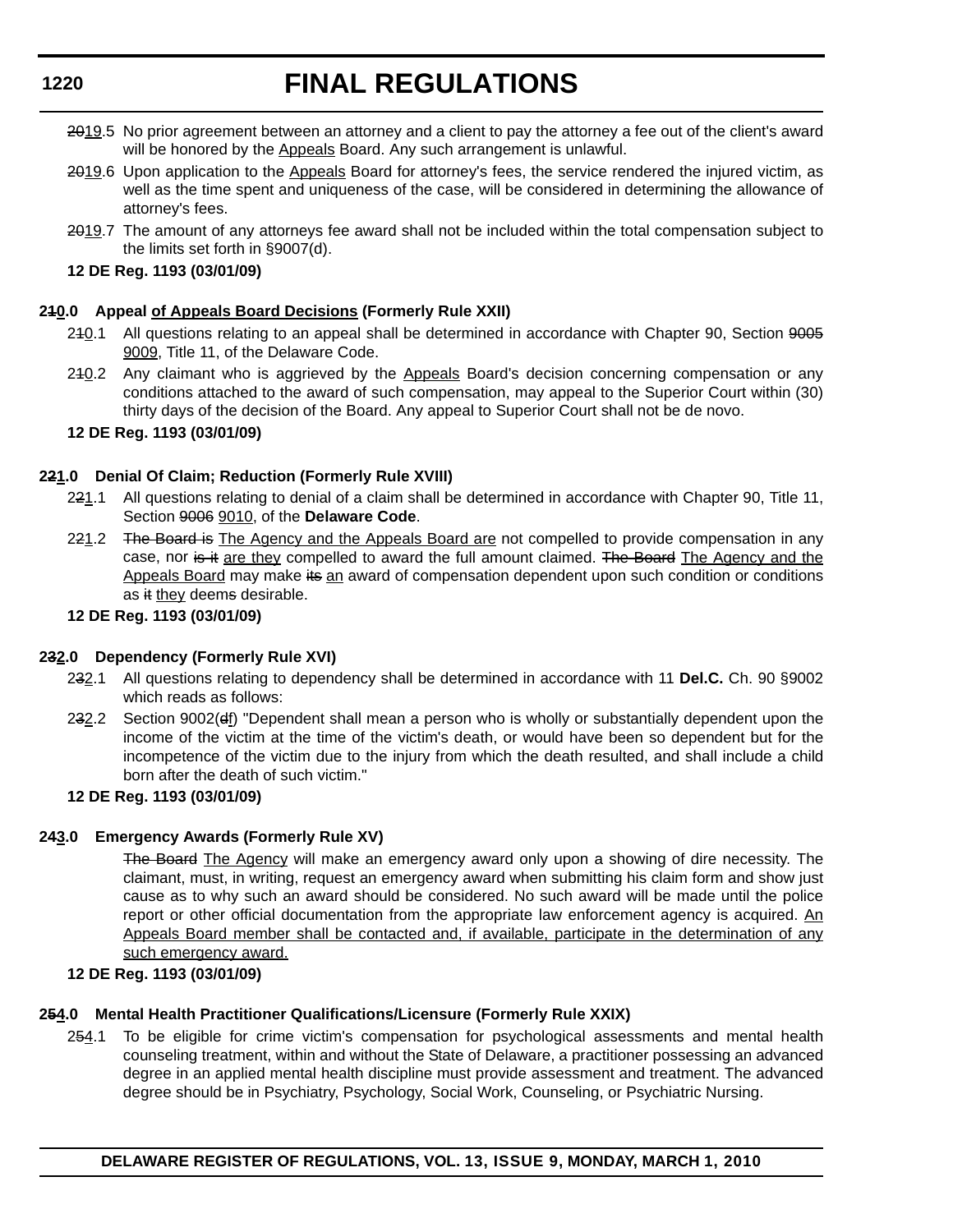- 254.2 To be eligible for crime victim's compensation for psychological assessments and mental health counseling treatment in the State of Delaware, a licensed mental health practitioner must provide services. The five disciplines recognized by the Violent Crimes Compensation Board Agency for payment of mental health counseling benefits are: Licensed Psychiatrist, Licensed Psychologist, Licensed Clinical Social Worker, Licensed Mental Health Counselor, and Licensed Clinical Nurse Specialist.
- 254.3 Payment for mental health treatment received outside the State of Delaware will be evaluated for practitioner's licensure on a case-by-case basis by the Violent Crimes Compensation Board VCAP.
- 254.4 The Violent Crimes Compensation Board VCAP may consider payment for mental health counseling services rendered by an unlicensed provider if the provider is practicing under the direct supervision of a licensed practitioner in one of the disciplines recognized by the Violent Crimes Compensation Board VCAP, as set forth in Rule 26.1 above below. The Violent Crimes Compensation Board VCAP will decide claims for payment of services rendered by an unlicensed practitioner on a case-by-case basis.

 **2 DE Reg. 1670 (3/1/99) 12 DE Reg. 1193 (03/01/09)**

#### **265.0 Burial Awards (Formerly Rule XXVII)**

The aggregate award for funeral and burial shall not exceed \$8,500.00

#### **12 DE Reg. 1193 (03/01/09)**

#### **276.0 Child Victim Counseling and Assessment Program (CCAP) Provisions (Formerly Rule XXX)**

For the purposes of section  $9024$   $9024(c)$ , up to \$1,200.00 may be paid from the victim's compensation fund on behalf of each child victim of crime for reasonable costs incurred for psychological assessments and short-term counseling.

#### **2 DE Reg. 1670 (3/1/99)**

#### **287.0 Collateral Sources of Compensation; Subrogation**

- 287.1 Any award made by the Board VCAP shall be reduced by the amount, if any, of compensation the claimant has received or will receive as indemnification from any other source, including insurance of any kind. The proceeds of any life insurance policy shall not be deducted from the award. [Source: §9005(1)]
- 287.2 the Board VCAP shall deduct from its award the amount of any compensation for personal injury of death arising from the crime or incident and received by the victim, or by the victim's dependents. Such compensation includes payments by or on behalf of the offender, from any insurer, and from any governmental entity. The amount of compensation to be deducted from the Board VCAP award shall be the net amount of compensation paid to the victim, after deductions for costs or attorney fees. The proceeds of any life insurance policy shall not be deducted from the award. [Source: §9008(d)]
- 287.3 Where an award has been made, and the claimant subsequently receives reimbursement from any source set forth above, with the exception of life insurance, the Board VCAP may recover reimbursement from the claimant, up to the amount of the award.
- 287.4 Prior to making an award, the Board VCAP shall require the claimant to execute an agreement acknowledging the claimant's understanding that any award is net of funds received from collateral sources, and further acknowledging the claimant's obligation to reimburse the Board to the extent of any such funds received from collateral sources.
- 287.5 Any attorney representing a client before the Board is bound by the Rules set forth herein regarding collateral sources of compensation.

**2 DE Reg. 1670 (3/1/99) 12 DE Reg. 1193 (03/01/09)**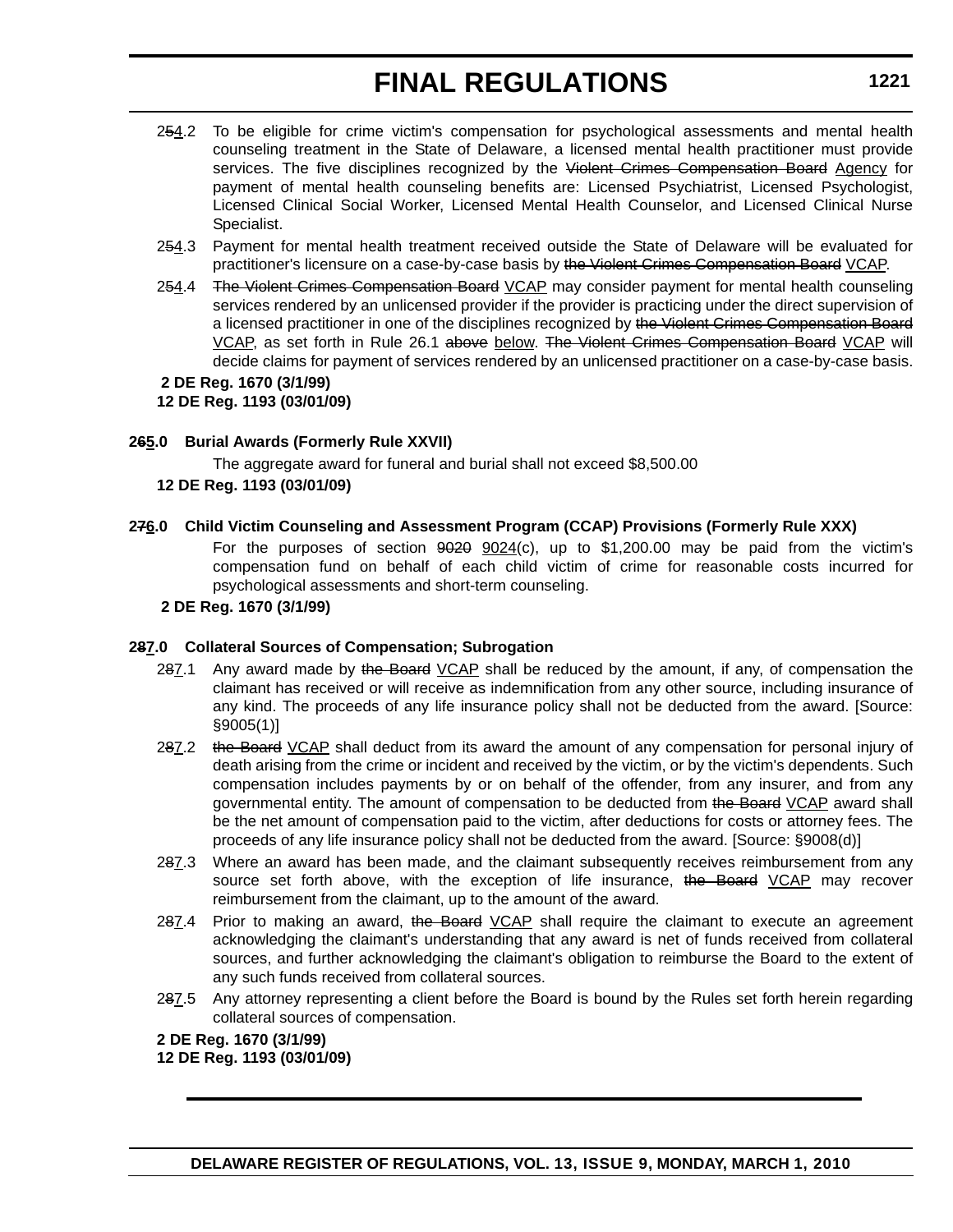# **FINAL REGULATIONS**

### **[DEPARTMENT OF STATE](http://www.artsdel.org/default.shtml)**

**DIVISION OF THE ARTS**

Statutory Authority: 29 Delaware Code, Section 8729(c) (29 **Del.C.** §8729(c))

#### **[ORDER](#page-4-0)**

Proposed changes to the **Division of the Arts Assistance for the Development of the Arts Regulations**  were published in the *Delaware Register of Regulations* on August 1, 2009. The comment period remained open until September 1, 2009. There was no public hearing on the proposed changes to the regulations. Public notice of the proposed changes was in conformity with Delaware law.

#### **Summary of Evidence and Information Submitted**

No comments were submitted by the public.

#### **Findings of Fact**

Based upon Delaware law and the record in this docket, I make the following findings of fact:

The purpose of these regulations is clarify the procedures used to evaluate and award grants for arts funding in the State of Delaware, as authorized pursuant to 29 **Del.C.** §8729(c) and in compliance with Delaware's Administrative Procedures Act, 29 **Del.C.** §10115. Pursuant to § 8729, the Director and the Delaware State Arts Council shall establish such rules and regulations as are necessary to determine the eligibility of any instrumentality, or agency or political subdivision, private or public nonprofit association for participation in contracts authorized by this section. A private or public nonprofit association shall submit a letter of exemption from the Internal Revenue Service as proof of nonprofit status.

The Division hereby adopts these regulations effective February 2, 2010.

#### **Text and Citation**

The text of the proposed regulations last appeared in the *Register of Regulations* Vol, 13, Issue 2, pages 231- 235.

**IT IS SO ORDERED** this 2<sup>nd</sup> Day of February, 2010. Paul Weagraff, Director Delaware Division for the Arts

**\*Please note that no changes were made to the regulation as originally proposed and published in the August 2009 issue of the** *Register* **at page 231 (13 DE Reg. 231). Therefore, the final regulation is not being republished. A copy of the final regulation is available at**

**[1001 Assistance for the Development of the Arts Regulations](http://regulations.delaware.gov/register/march2010/final/13 DE Reg 1222 03-01-10.htm)**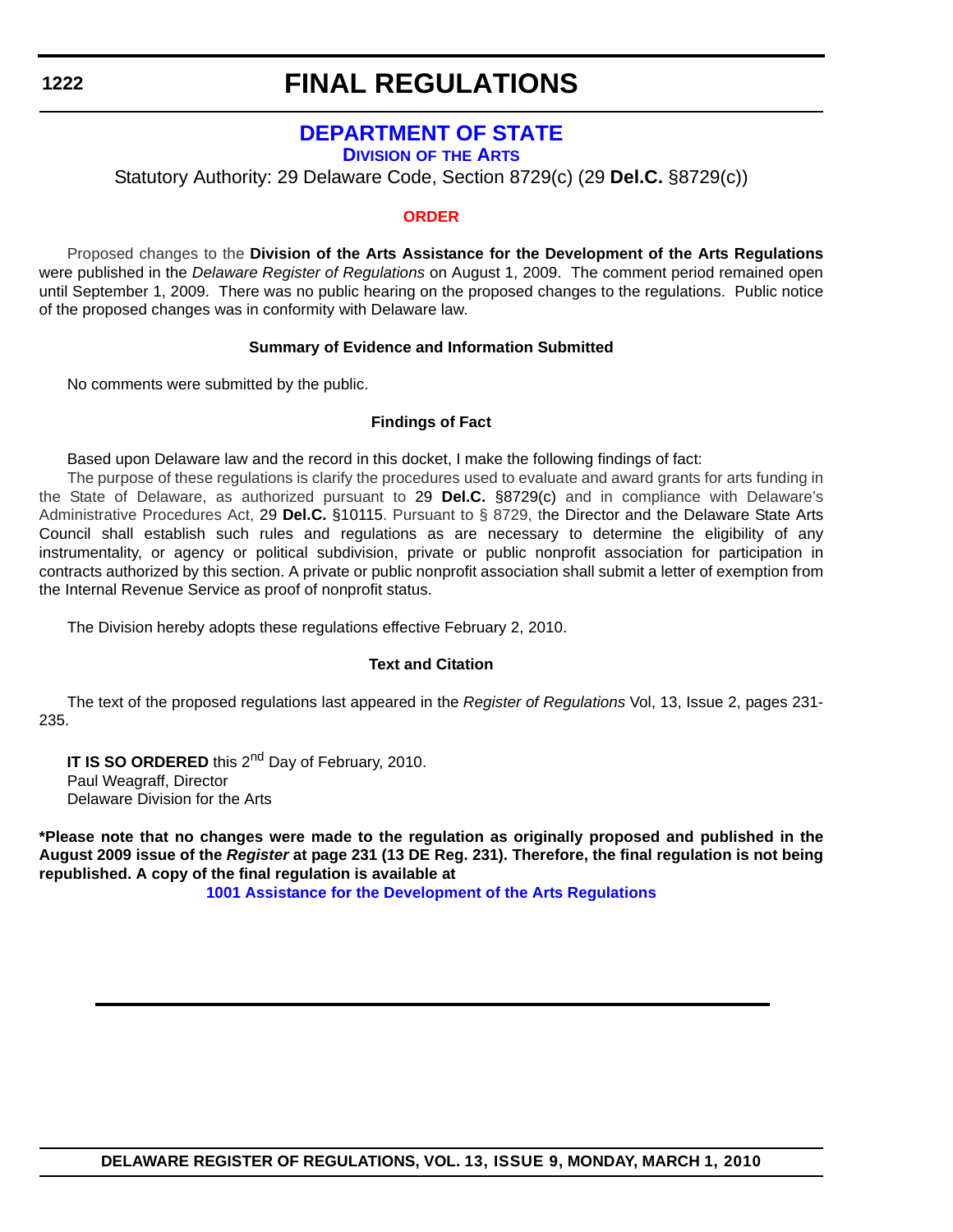**DIVISION [OF PROFESSIONAL REGULATION](http://dpr.delaware.gov/default.shtml)**

**1770 Respiratory Care Advisory Council Of The Delaware Board Of Medical Practice** Statutory Authority: 24 Delaware Code, Section 1775 (c) (24 **Del.C.** §1775 (c)) 24 **DE Admin. Code** 1770

#### **[ORDER](#page-4-0)**

**AND NOW, to-wit, this 2<sup>nd</sup> day of February, 2010;** 

**WHEREAS**, the Board has considered the attached Report of the Respiratory Care Practice Advisory Council concerning the hearing on the proposed modifications of the Rules and Regulations of the Respiratory Care Practice Advisory Council; and

**WHEREAS**, the Board has determined to accept such Report and approve the proposed Rule and Regulation modifications set forth in the attached report.

#### **NOW THEREFORE:**

1. The proposed modifications to the Rules and Regulations of the Respiratory Care Practice Advisory Council as set forth on the attached report are hereby approved.

#### **IT IS SO ORDERED**:

Anthony M. Policastro, M.D., President Thomas Desperito, M.D. Raymond L. Moore, Sr., Public Member, Vice President Galicano Inguito, M.D. Gregory Adams, M.D. Sophia Kotliar, M.D. John Banks, Public Member **Karl McIntosh, M.D.** Karl McIntosh, M.D. George Brown, Public Member **Contained According Contained According Contained Contained Contained Contained Conta** Stephen Cooper, M.D. **Daryl Sharman, M.D.** Daryl Sharman, M.D. Vance Daniels, Public Member Sharon Jones, Public Member Sharon Jones, Public Member Vincent Lobo, D.O **Karl McIntosh, M.D.** Karl McIntosh, M.D.

#### **Report**

The Respiratory Care Advisory Council ("Council") established to assist the Board of Medical Practice ("Board") in the performance of its duty relating to the regulation of Respiratory Care Practitioners is authorized by 24 *Del. C.* § 1775(c) to promulgate rules and regulations governing the practice of respiratory care.

Pursuant to 24 *Del. C.* § 1775(c), the Council proposes to modify Regulation **8.0 Continuing Education** to require that at least 10 of the required 20 hours of continuing education be obtained from traditional programs attended either in person or remotely by with the use of interactive telecommunication technology that allows the attendee to ask questions of the presenter during the presentation. The regulations are also being amended to provide for the licensee to attest online to the completion of continuing education at the time of licensure renewal. The amendments also add a new **Regulation 12.0 Unlicensed Home Equipment Personnel** that clarifies that unlicensed personnel engaged in home medical equipment set up are prohibited from performing patient assessments. Finally, several minor technical changes have been made to the regulations.

Pursuant to 29 *Del. C.* § 10115, notice of the proposed amendments to the rules and regulations was published on December 1, 2009 in the *Delaware Register of Regulations*, Volume 13, Issue 6. Public notice of these proposed modifications to the Rules and Regulations was also published in two (2) newspapers of general circulation.

Pursuant to such notice a public hearing was conducted by the Council on January 12, 2010.

#### **Summary of the Evidence and Information Submitted**

No members of the public attended the hearing. No written comments were received in response to the proposed regulations.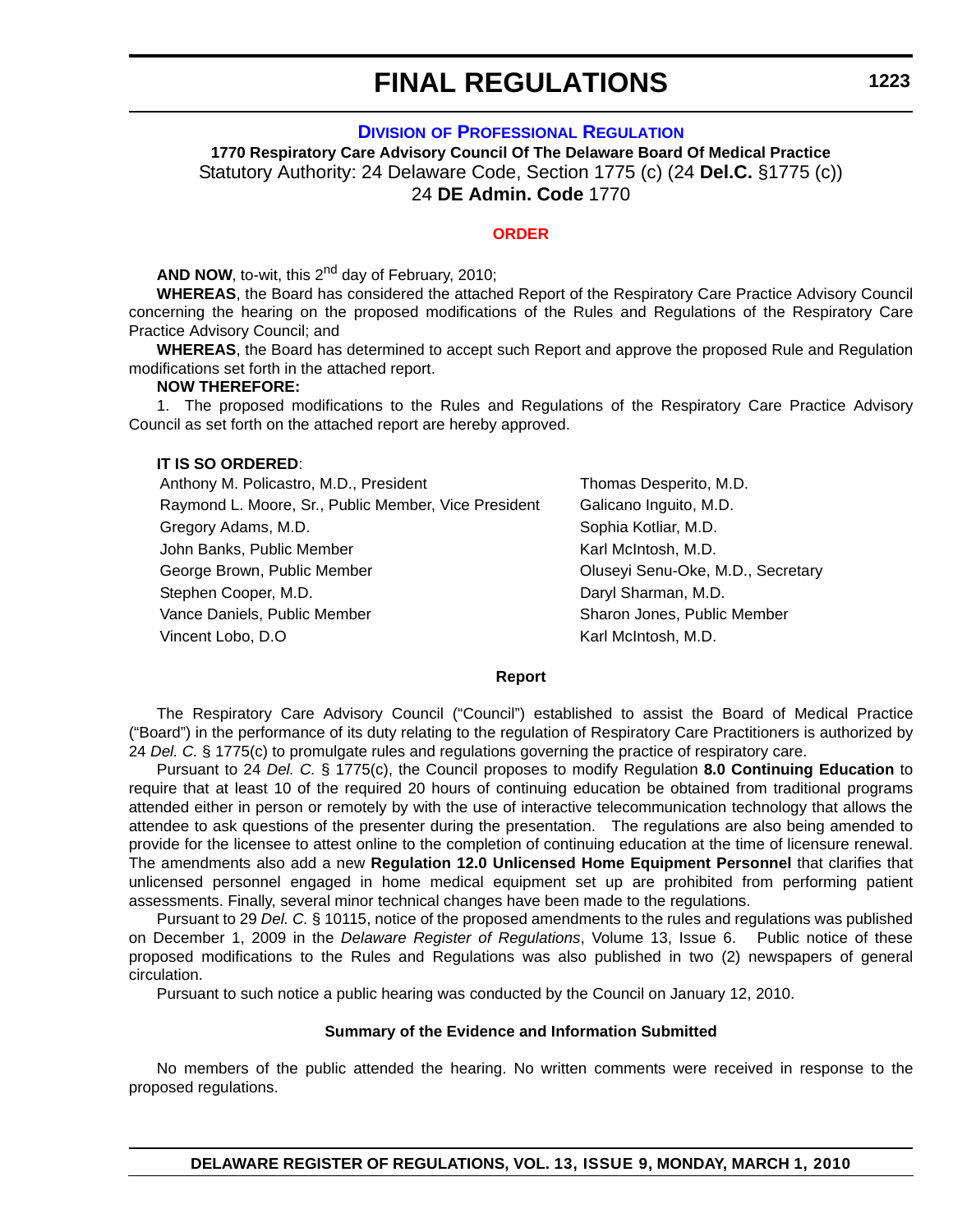# **FINAL REGULATIONS**

#### **Findings of Fact With Respect to the Evidence and Information Submitted**

There was no public comment received at the public hearing. No written comments were received in response to the proposed regulations.

The Council finds interactive instruction is beneficial to licenses. The amendments to Regulation 8.0 are necessary to clarify that at least ten (10) of the required twenty (20) hours of continuing education must be obtained from traditional programs attended either in person or remotely by the use of interactive telecommunication technology that allows the attendee to ask questions of the presenter during the presentation. The additional amendments to Regulation 8.0 enable licensees to renew their licenses online and attest that they have completed the required continuing education. Documentation of having completed the required continuing education must still be maintained by the licensee but it will only be required to be produced in the event the licensee is randomly selected for continuing education audit. Regulation 8.0 will benefit licensees by further delineating the audit process for continuing education and informing the licensees of minimum penalties that the Council will recommend to the Board for unjustified non-compliance with the continuing education requirements.

The Council finds that the adoption of new Regulation 12.0 dealing with unlicensed personnel engaged in home medical equipment set up is necessary to protect the public by clarifying that such individuals are prohibited from performing patient assessments. This is an area about which the Council frequently receives questions and has been the subject of at least one disciplinary hearing before the Council.

The Council finds that the remaining changes are technical changes.

The Medical Practice Act *Statement of Purpose* at 24 Del. C. §1701 provides:

"Recognizing that the practice of medicine and the practice of certain other healthcare professions are privileges and not natural rights, it is hereby considered a matter of policy in the interest of public health, safety and welfare to provide laws covering the granting of those privileges and their subsequent use and control to provide regulations to the end that the public health, safety and welfare are promoted and that the public is properly protected from the unprofessional, improper, unauthorized, or unqualified practice of medicine and practice of certain other healthcare professions and from unprofessional conduct by persons unauthorized to practice medicine or to practice certain other healthcare professions."

 The Council finds that the proposed amendments meet the Council's primary objectives of protecting the public and ensuring minimum standards of practitioner competency necessary to promote the public health, safety and welfare.

In summary, the Council finds that adopting the proposed amendments to regulation **8.0 Continuing Education** and implementing the provisions of new regulation **12.0 Unlicensed Home Equipment Personnel**  meet the objectives of protecting the public as set forth in 24 *Del. C.* §1701 and are in the best interest of the citizens of the State of Delaware.

#### **The Law**

The Board's rulemaking authority is provided by 24 *Del. C.* §1775(c).

#### **Recommendation**

Based on these findings, conclusions and the above discussion, it is the recommendation of the undersigned members of the Respiratory Care Practice Advisory Council to the Board of Medical Practice that the Board approve these changes to the Rules and Regulations of the Respiratory Care Practice Advisory Council to be effective ten (10) days after their final publication in the *Delaware Register of Regulations.*

#### **Respectfully submitted this 12th day of January, 2010:**

Dawn M. Selhorst, RRT, Chairperson, Presiding Thomas Blackson, RRT Joel M. Brown, II, RRT, Vice Chairperson Nashreen Khan, D.O. Karen Bartuski, RRT Theresa Q. Thompson, RRT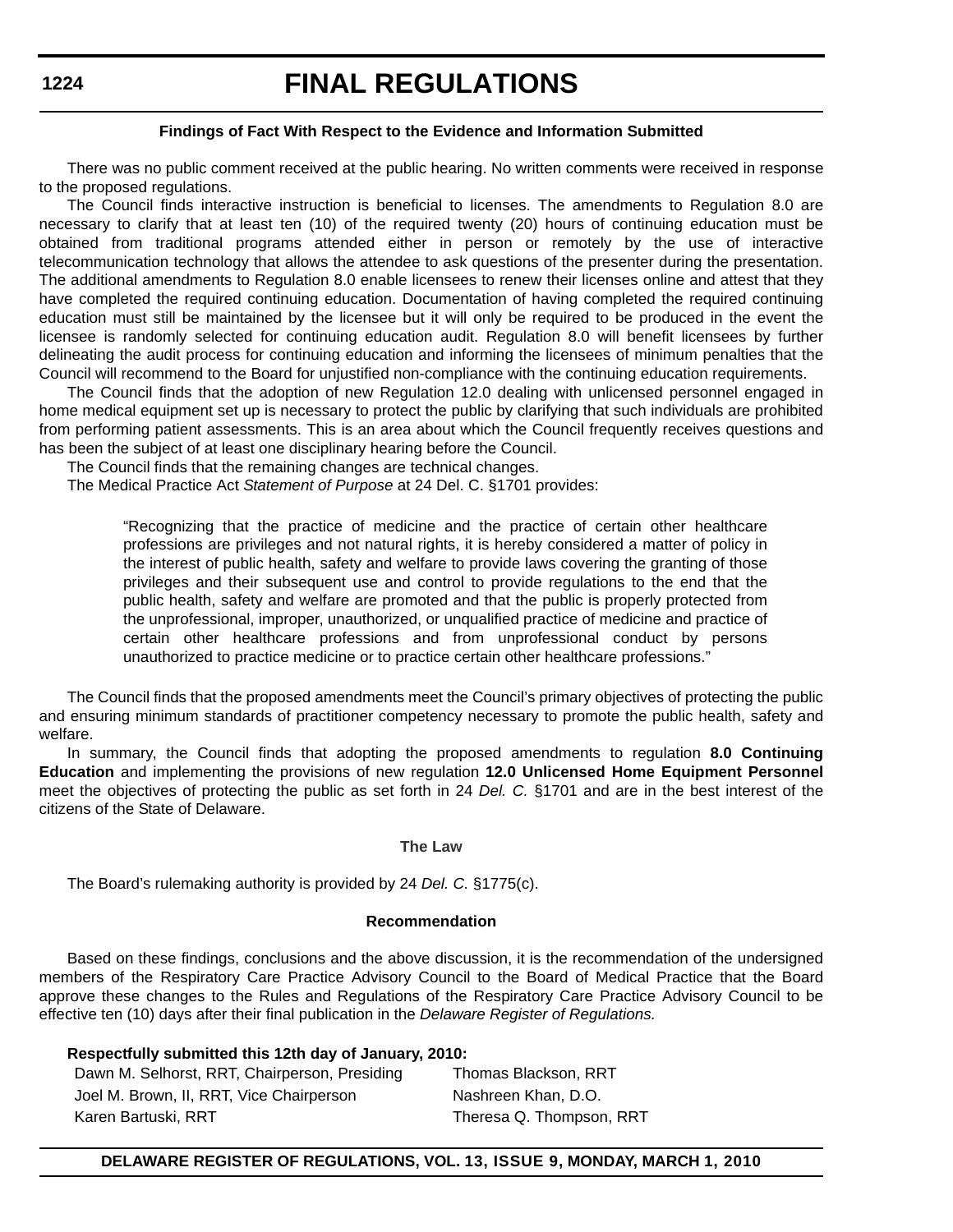**\*Please note that no changes were made to the regulation as originally proposed and published in the December 2009 issue of the** *Register* **at page 815 (13 DE Reg. 815). Therefore, the final regulation is not being republished. A copy of the final regulation is available at:**

**[1770 Respiratory Care Advisory Council Of The Delaware Board Of Medical Practice](http://regulations.delaware.gov/register/march2010/final/13 DE Reg 1223 03-01-10.htm)**

### **[DEPARTMENT OF TRANSPORTATION](http://www.dmv.de.gov/)**

**DIVISION OF MOTOR VEHICLES**

Statutory Authority: 21 Delaware Code, Section 302, (21 **Del.C.** §302) 2 **DE Admin. Code** 2201

**[2201 Procedure for Re-licensing Investigations Character Background Review](#page-4-0)**

#### **ORDER**

Proposed Regulation 2201 establishes administrative procedures regarding the character background review process for an individual whose license has been revoked for an alcohol-related violation pursuant to 21 **Del.C.** §2742, §2743, and §4177. The proposed regulation was published in the *Delaware Register of Regulations* on January 1, 2010. The comment period remained open until January 31, 2010. There was no public hearing on proposed Regulation 2201.

#### **Summary of the Evidence and Information Submitted**

The Department received no public comments on the proposed regulation.

#### **Findings of Fact**

Based on Delaware law and the record in this docket, I make the following findings of fact:

- 1. The proposed regulation is not in conflict with Delaware law.
- 2. The proposed regulation is an appropriate exercise of the Department's responsibilities and authority.

#### **Decision and Effective Date**

Based on the provisions of 21 **Del.C.** §302, §2742, §2743, and §4177, and the record in this docket, I hereby adopt Regulation 2201 and as may more fully and at large appear in the version attached hereto to be effective on March 10, 2010.

#### **Text and Citation**

**IT IS SO ORDERED** THIS 23rd day of February 2010.

Carolann Wicks, Secretary of Transportation

#### **2201 Procedure for Re-licensing Investigations Character Background Review**

**\*Please note that no changes were made to the regulation as originally proposed and published in the January 2010 issue of the** *Register* **at page 908 (13 DE Reg. 908). Therefore, the final regulation is not being republished. A copy of the final regulation is available at:**

**[2201 Procedure for Re-licensing Investigations Character Background Review](http://regulations.delaware.gov/register/march2010/final/13 DE Reg 1225 03-01-10.htm)**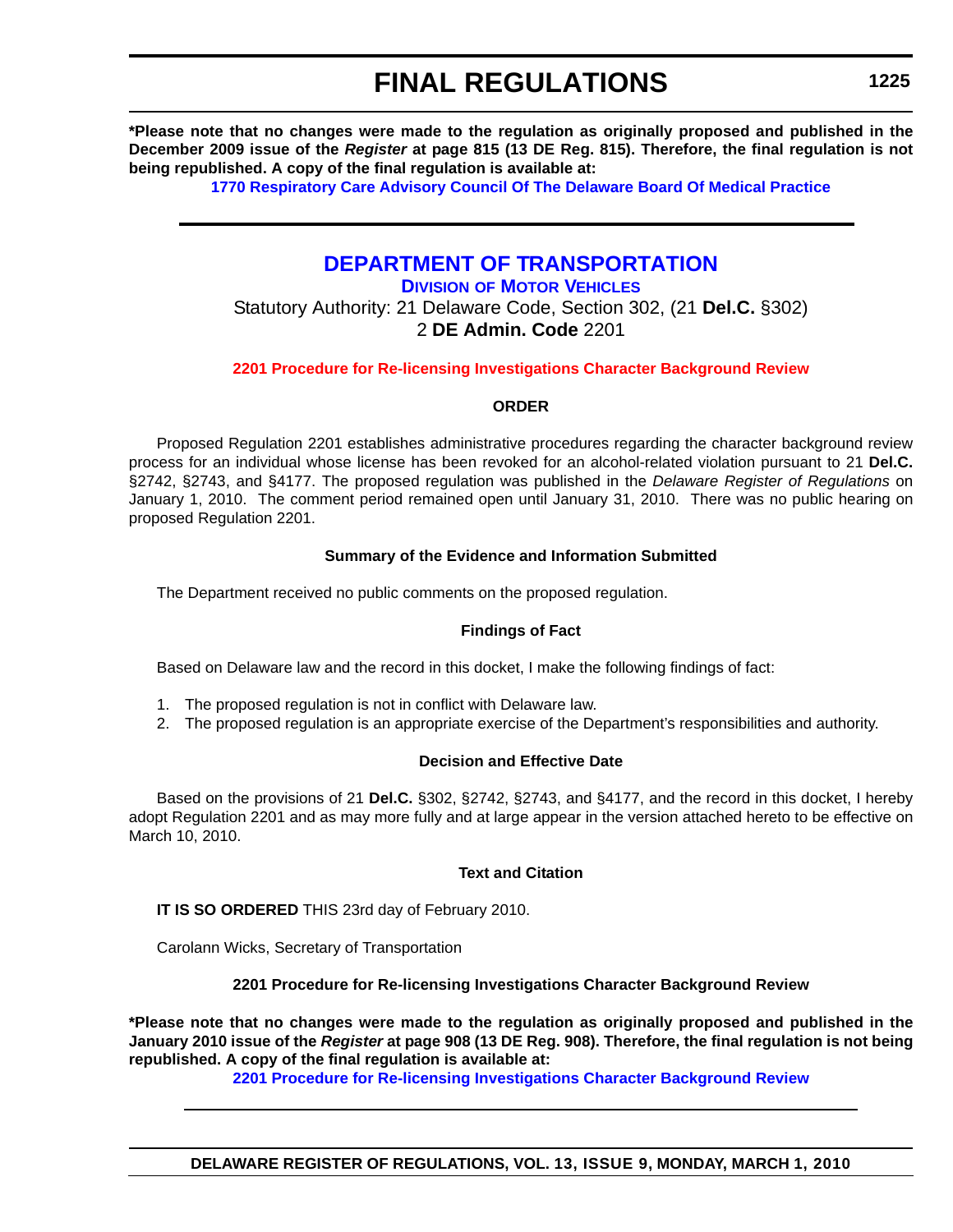# **FINAL REGULATIONS**

### **DIVISION [OF MOTOR VEHICLES](http://www.dmv.de.gov/)**

Statutory Authority: 21 Delaware Code, Sections 302, 2711 and 3102 (21 **Del.C.** §§302, 2711 and 3102)

### 2 **DE Admin. Code** 2217

#### **[2217 Driver License and Identification Card Application Procedures for Delaware Compliant and Delaware](#page-4-0)  Non-Compliant Identification Documents**

#### **ORDER**

Proposed regulation 2217 establishes regulations and procedures used when issuing Delaware compliant and non-compliant driver licenses and identification cards based on 21 **Del.C.** Sections 302, 2711 and 3102 and the Department of Homeland Security's final regulation published in 6 CFR Part 37 or its equivalent, as amended from time to time. The proposed regulation was published in the Delaware Register of Regulations on January 1, 2010. The comment period remained open until January 31, 2010. There was no public hearing on proposed Administrative Code 2217.

#### **Summary of the Evidence and Information Submitted**

The Department received no public comments on the proposed regulation.

#### **Findings of Fact**

Based on Delaware law and the record in this docket, I make the following findings of fact:

- 1. The proposed regulation is not in conflict with Delaware law.
- 2. The proposed regulation is an appropriate exercise of the Department's responsibilities and authority.

#### **Decision and Effective Date**

Based on the provisions of 21 **Del.C.** §302, §2742, §2743, and §4177, and the record in this docket, I hereby adopt Regulation 2217 and as may more fully and at large appear in the version attached hereto to be effective on March 10, 2010.

#### **Text and Citation**

**IT IS SO ORDERED** THIS 23rd day of February 2010.

Carolann Wicks, Secretary of Transportation

**\*Please note that no changes were made to the regulation as originally proposed and published in the January 2010 issue of the** *Register* **at page 911 (13 DE Reg. 911). Therefore, the final regulation is not being republished. A copy of the final regulation is available at:**

**[2217 Driver License and Identification Card Application Procedures for Delaware Compliant and Delaware](http://regulations.delaware.gov/register/march2010/final/13 DE Reg 1226 03-01-10.htm)  Non-Compliant Identification Documents**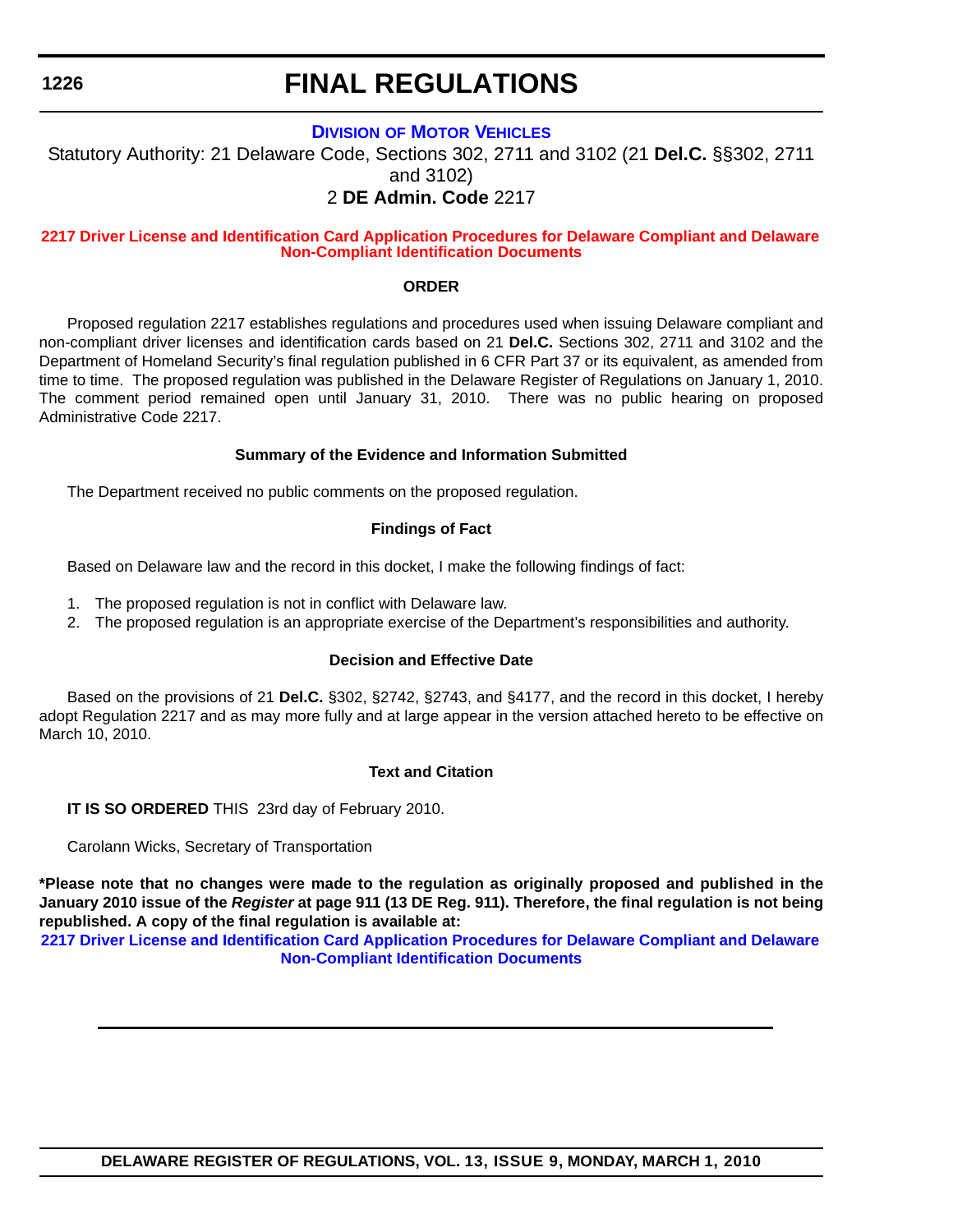### **EXECUTIVE DEPARTMENT**

**[DELAWARE ECONOMIC DEVELOPMENT OFFICE](http://dedo.delaware.gov/)**

Statutory Authority: 29 Delaware Code, Section 5005(11), (29 **Del.C.** §5005(11))

1 **DE Admin. Code** 402

#### **[402 Procedures Governing the Delaware Strategic Fund](#page-4-0)**

#### **ORDER**

Proposed changes to Regulation 402 relating to the fees for submitting an application for economic assistance under the Delaware Strategic Fund Strategic were published in the *Delaware Register of Regulations* on October 1, 2009. The comment period remained open until October 30, 2009. There was no public hearing on the proposed changes to Regulation 402. Public notice of the proposed changes to Regulation 402 in the *Register of Regulations* was in conformity with Delaware law.

#### **Summary of the Evidence and Information Submitted**

No comments were submitted by the public.

#### **Findings of Fact**

Based on Delaware law and the record in this docket, I make the following findings of fact:

The purpose of these Regulations is to establish criteria for the administration of the Fund. The Regulations contain procedures governing the process for applying to the Authority for economic assistance under the Fund, pre-closing and post-closing procedures and criteria for the Authority's approval or disapproval of an application for economic assistance under the Fund. The requirements of the amended Regulation 402 best serve the interests of the public in that they reflect the actual costs to process an application.

#### **Decision and Effective Date**

Pursuant to 29 **Del.C.** §§5027-5029 (the "Act"), as amended, the Delaware Strategic Fund (the "Fund") was established. The Fund was created to assist the Delaware Economic Development Office (the "Office") through The Delaware Economic Development Authority (the "Authority") with efficiently administering financing programs as well as with developing new programs to retain, attract and expand Delaware employment. Section 5029(a) of the Act directs the Authority to draft rules and regulations pertaining to Fund eligibility. The following regulations (the "Regulations") have been adopted by the Authority pursuant to the foregoing provision of the Act. 29 **Del.C.** §5005(11) also gives the Director of the Office general power to promulgate rules and regulations governing the Office.

The Authority hereby adopts these regulations effective December 14, 2009.

#### **Text and Citation**

The text of the proposed amendments to Regulation 402 last appeared in the *Register of Regulations* Vol. 13, Issue 4, pages 489-493.

**IT IS SO ORDERED** this 14th day of December 2009.

Alan B. Levin Chairman, The Delaware Economic Development Authority

**\*Please note that no changes were made to the regulation as originally proposed and published in the October 2009 issue of the** *Register* **at page 489 (13 DE Reg. 489). Therefore, the final regulation is not being republished. A copy of the final regulation is available at:**

**[402 Procedures Governing the Delaware Strategic Fund](http://regulations.delaware.gov/register/march2010/final/13 DE Reg 1227 03-01-10.htm)**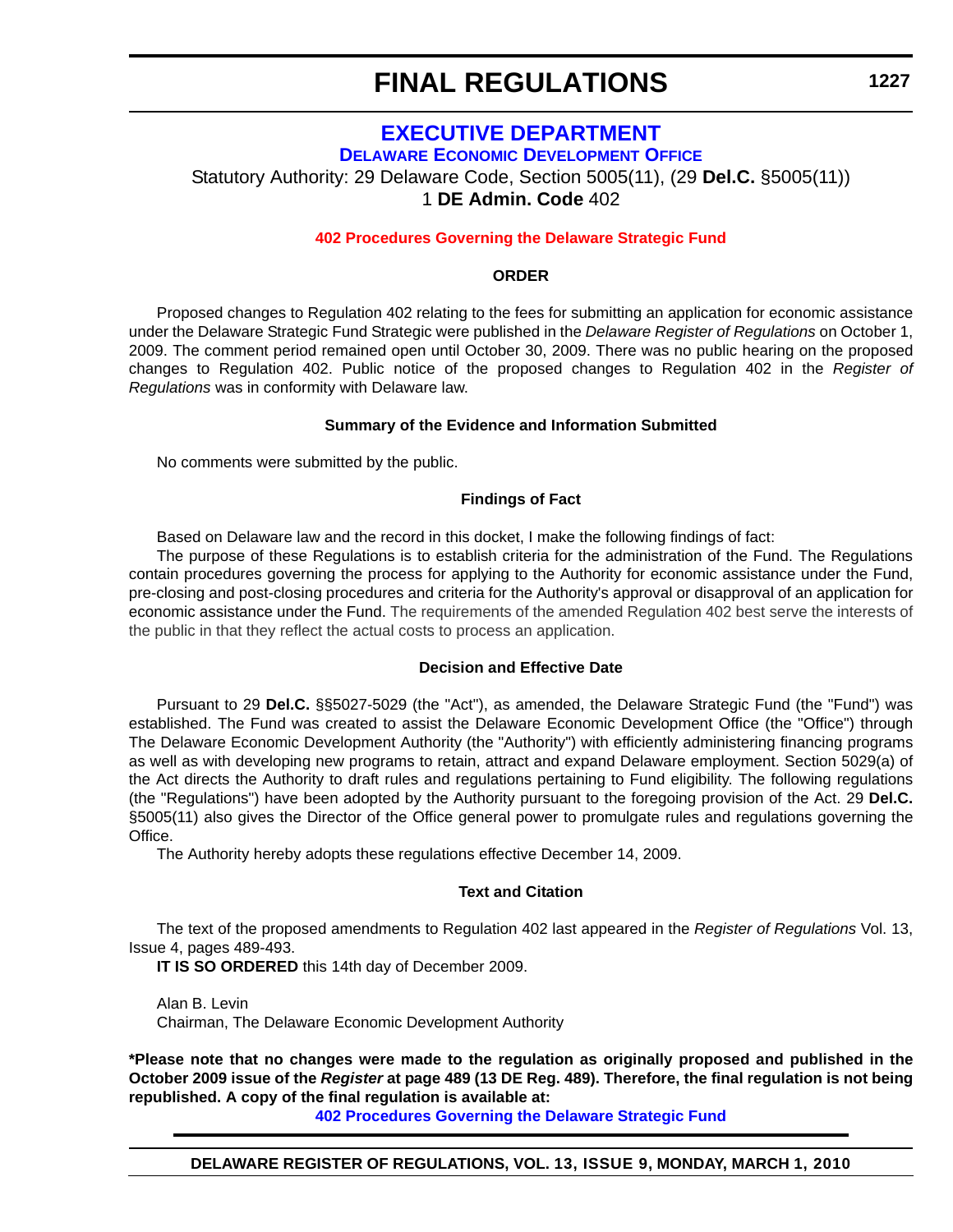#### **STATE OF DELAWARE [EXECUTIVE DEPARTMENT](http://governor.delaware.gov/orders/index.shtml) DOVER**

#### **[EXECUTIVE ORDER](#page-4-0) NUMBER SIXTEEN**

#### **TO: HEADS OF ALL STATE DEPARTMENTS AND AGENCIES**

#### **RE: NAMING LINDA L. AMMONS TO LEAD INDEPENDENT REVIEW OF DELAWARE'S POLICIES AND PROCEDURES FOR SEXUAL ASSAULT CASES**

**WHEREAS**, on December 16, 2009, Lewes, Delaware Pediatrician Dr. Earl B. Bradley was arrested and charged with various felonies based on allegations that Dr. Bradley had sexually assaulted children in his care; and

**WHEREAS**, allegations of sexual abuse and misconduct against Dr. Bradley first came to the attention of law enforcement in 1998: and

**WHEREAS**, allegations of sexual abuse and misconduct against Dr. Bradley may have come to the attention of licensees of the Delaware Board of Medical Practice several years prior to his arrest; and

**WHEREAS**, it is advisable and in the best interests of the State that an independent review be conducted of the State's policies and procedures into the State's statutory and administrative procedures governing child sexual abuse and exploitation, and that, as a result of this review, recommendations be made that will foster a child protection community of collaboration and accountability to protect our children from predators;

**NOW, THEREFORE, I, JACK A. MARKELL, GOVERNOR OF THE STATE OF DELAWARE, DO HEREBY ORDER AND DECLARE AS FOLLOWS:**

1. Linda L. Ammons, Associate Provost and Dean of The Widener University School of Law, is hereby named to lead an independent review into the State's statutory and administrative procedures governing child abuse and exploitation.

2. Dean Ammons may consult with the Attorney General, recognized experts in criminal justice, sexual assault and child protection, and any other person to assist her in her review.

3. The issues to be addressed in Dean Ammons' independent review include but are not limited to the following:

(a) Proper communication and coordination between law enforcement agencies, professional regulators and the medical community;

(b) Professional reporting requirements for suspected incidents of misconduct and the enforcement thereof;

(c) Professional licensing requirements, procedures and enforcement, including comprehensive background checks and procedures for on-going review;

(d) Medical standards and protocols concerning proper pediatric care and the publication thereof to ensure that doctors, medical staff and parents have clear guidance;

(e) The sufficiency of outreach efforts regarding reporting requirements, so that those with legal obligations to report questionable behavior do so; and

(f) Ensuring that adequate services are provided for the protection and treatment of children suspected of being sexually abused in order to protect them from harm.

4. Dean Ammons shall issue a final report to the Governor's Office, the Senate Public Safety Committee and the House Public Safety and Homeland Security Committee as soon as practicable. The report shall make recommendations to improve the administrative handling of child abuse and sexual exploitation cases focused on reducing child trauma, enhancing the effectiveness of administrative action, and reforming state laws and regulations to meet these objectives.

5. Any executive agency with pertinent information shall cooperate fully with Dean Ammons and shall promptly provide information to her as requested.

6. To facilitate the candid and forthright sharing of information from victims and other involved persons, Dean Ammons shall preserve applicable confidences and privileges to the extent necessary to undertake a complete and thorough investigation. The completed report of Dean Ammons shall be a public document.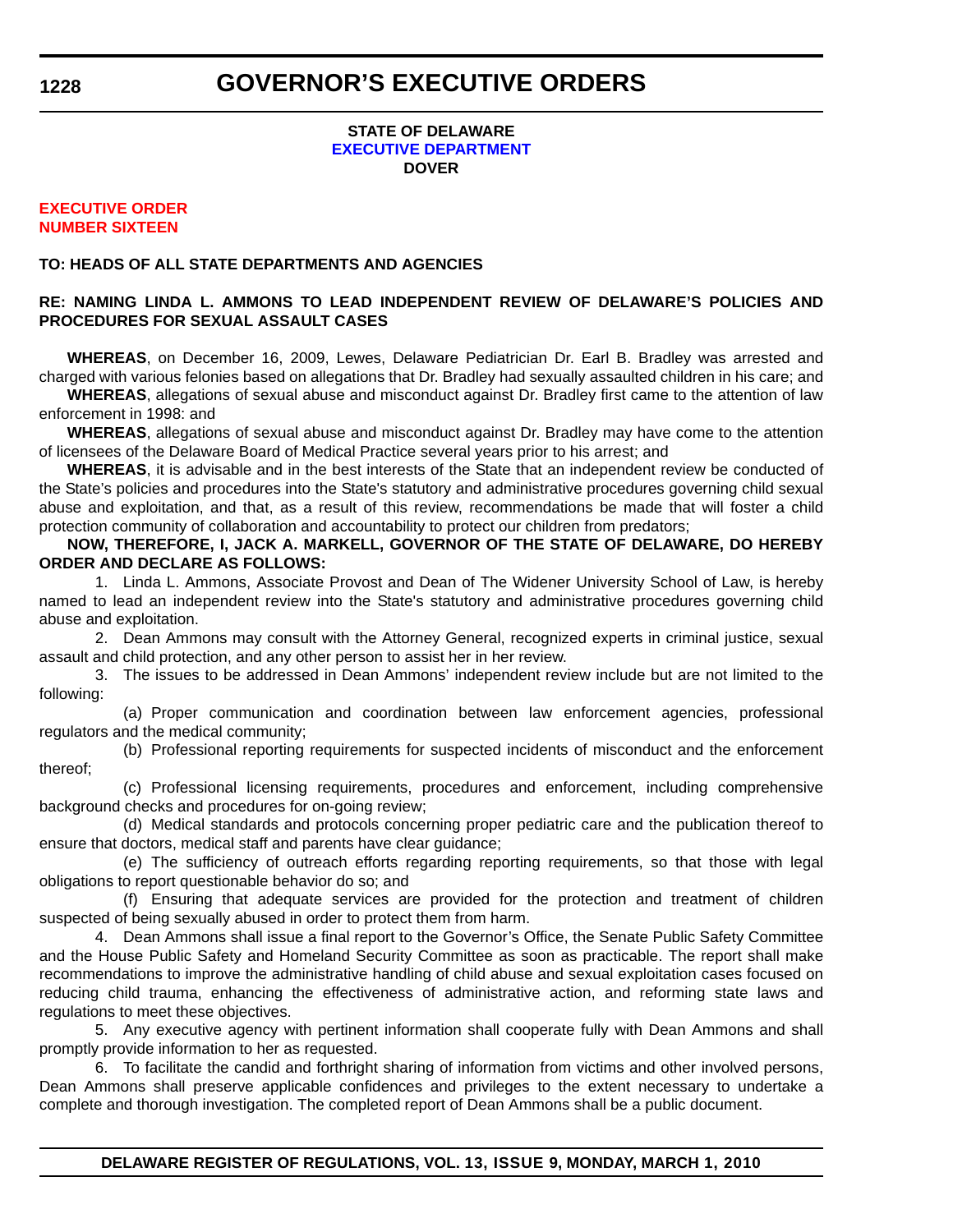## **GOVERNOR'S EXECUTIVE ORDERS**

**APPROVED** this 4th day of February, 2010 Jack A. Markell, Governor

#### **EXECUTIVE ORDER [NUMBER SEVENTEEN](#page-4-0)**

#### **TO: HEADS OF ALL STATE DEPARTMENTS AND AGENCIES**

#### **RE: ALLOCATION AND SUB-ALLOCATION OF STATE PRIVATE ACTIVITY BOND VOLUME CAP FOR CALENDAR YEAR 2010 AND REALLOCATION OF STATE PRIVATE ACTIVITY BOND VOLUME CAP FOR CALENDAR YEAR 2009**

**WHEREAS**, the Internal Revenue Service issued Revenue Procedure 2009-50, which provides the State of Delaware (the "State") with \$273,775,000 in private activity bond volume cap ("Volume Cap") for 2010, and pursuant to 29 Del. C. § 5091(a), the State's 2010 Volume Cap is to be allocated among the various State and local government issuers; and

**WHEREAS**, the Governor hereby confirms the initial allocation of the 2010 Volume Cap as set forth in 29 Del. C. § 5091(a) to various State and local government issuers; and

**WHEREAS,** pursuant to 29 Del. C. § 5091(b), the State's allocation of 2010 Volume Cap of \$136,885,000 is to be sub-allocated by the Governor between the Delaware State Housing Authority and the Delaware Economic Development Authority; and

**WHEREAS**, pursuant to 29 Del. C. § 5091(d), the Governor has the right, by Executive Order, to modify the allocations made under 29 Del. C. § 5091(a), provided that no such modification shall cause any obligation issued prior to the date of such modification to lose its qualification for tax-exempt treatment under the Internal Revenue Code of 1986, as amended; and

**WHEREAS**, the allocation of Volume Cap for 2009 in Executive Order Five is subject to modification by further Executive Order; and

**WHEREAS**, pursuant to Executive Order Number Five, \$136,635,000 of 2009 Volume Cap that had been allocated to the State of Delaware was further sub-allocated between the Delaware Economic Development Authority and the Delaware State Housing Authority; and

**WHEREAS**, also pursuant to Executive Order Number Five, \$136,635,000 of 2009 Volume Cap which had been allocated to local government issuers as described in 29 Del. C. § 5091(a) has been reassigned as follows:

New Castle County has reassigned \$47,825,000 of its unallocated Volume Cap for 2009 to the State of Delaware;

- Kent County has reassigned \$27,325,000 of its unallocated Volume Cap for 2009 to the State of Delaware;
- Sussex County has reassigned \$27,325,000 of its unallocated Volume Cap for 2009 to the State of Delaware;
- The City of Wilmington has reassigned \$34,160,000 of its unallocated Volume Cap for 2009 to the State of Delaware; and

**WHEREAS**, the Secretary of Finance recommends: (i) that the State's \$136,885,000 of 2010 Volume Cap be allocated equally between the Delaware State Housing Authority and the Delaware Economic Development Authority; and (ii) that the \$136,635,000 of unallocated 2009 Volume Cap reassigned to the State of Delaware by local issuers be sub-allocated to the Delaware Economic Development Authority for carry forward for use in future years; and

**WHEREAS**, the Chairperson of the Delaware Economic Development Authority and the Chairperson of the Delaware State Housing Authority concur in the recommendation of the Secretary of Finance; and

**NOW, THEREFORE, I, JACK A. MARKELL, by the authority vested in me as Governor of the State of Delaware, do hereby DECLARE and ORDER that:**

1. The \$136,885,000 allocation to the State of Delaware of the 2010 Volume Cap is hereby sub-allocated: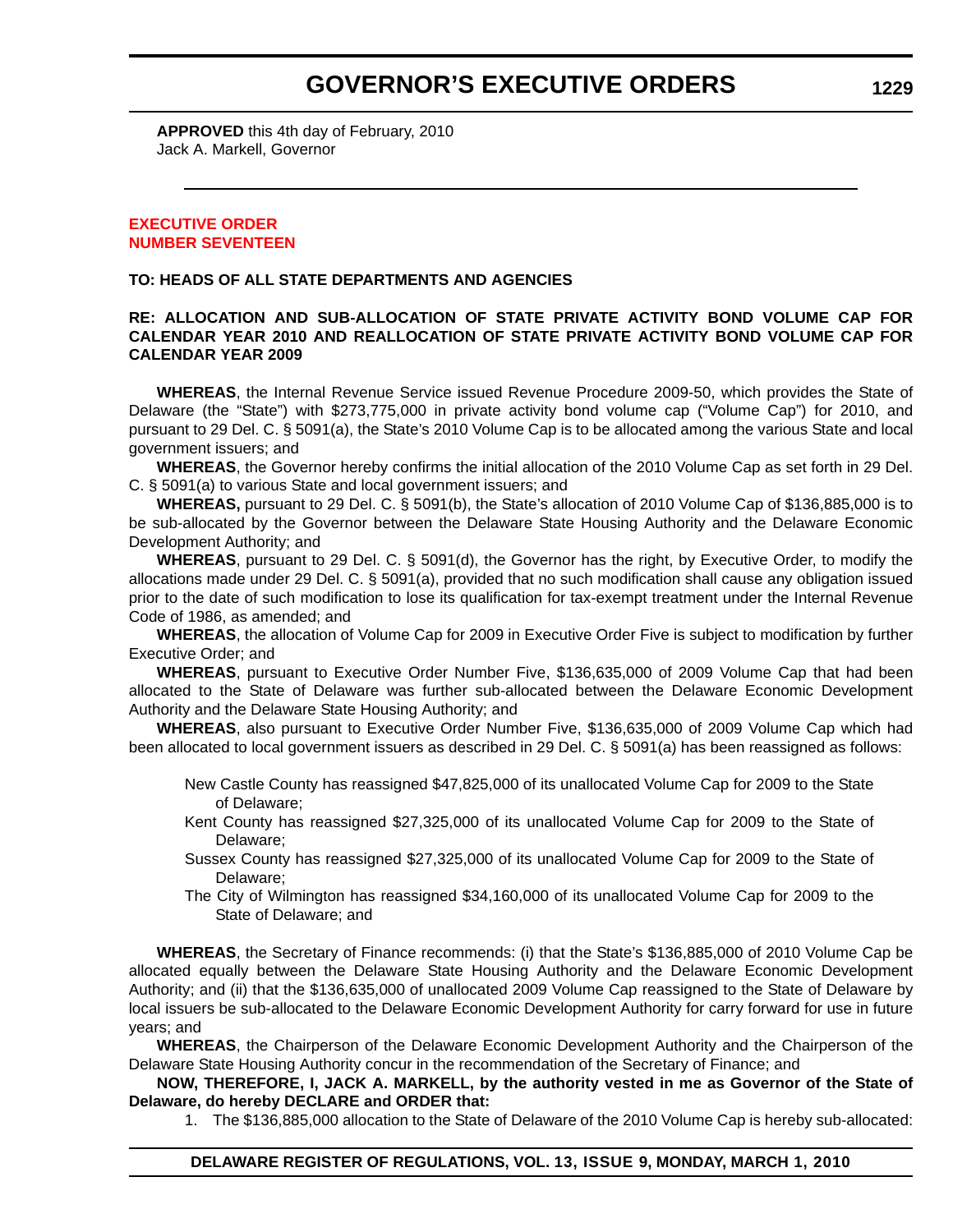## **GOVERNOR'S EXECUTIVE ORDERS**

\$68,442,500 to the Delaware State Housing Authority and \$68,442,500 to the Delaware Economic Development Authority.

2. \$136,890,000 of the 2010 Volume Cap is hereby allocated to the various local government issuers as follows:

> \$47,910,000 of the 2010 Volume Cap is hereby allocated to New Castle County; \$34,220,000 of the 2010 Volume Cap is hereby allocated to the City of Wilmington; \$27,380,000 of the 2010 Volume Cap is hereby allocated to Kent County; and \$27,380,000 of the 2010 Volume Cap is hereby allocated to Sussex County.

3. The \$136,635,000 of unallocated 2009 Volume Cap that has been reassigned by New Castle County, Kent County, Sussex County and the City of Wilmington to the State of Delaware is hereby re-allocated to the Delaware Economic Development Authority for carry forward use. In addition, the \$68,317,500 of 2009 Volume Cap previously sub-allocated to the Delaware Economic Development Authority under Executive Order Number Five is to be carried forward for a total carry forward amount of \$204,952,500. Further, total carry forward of 2009 Volume Cap by the Delaware State Housing Authority is \$68,317,500.

4. The aforesaid sub-allocations have been made with due regard to actions taken by other persons in reliance upon previous sub-allocations to bond issuers.

**APPROVED** this 15th day of February, 2010 Jack A. Markell, Governor

#### **EXECUTIVE ORDER [NUMBER EIGHTEEN](#page-4-0)**

#### **TO: HEADS OF ALL STATE DEPARTMENTS AND AGENCIES**

#### **RE: LEADING BY EXAMPLE TOWARDS A CLEAN ENERGY ECONOMY & SUSTAINABLE NATURAL ENVIRONMENT**

**WHEREAS**, the transition to a cleaner energy, low-carbon economy and the importance of addressing climate change present Delaware with unprecedented challenges and opportunities to strengthen the State's economic competitiveness, create thousands of well-paying jobs, improve public health, protect the environment, and enhance the quality of life; and

**WHEREAS**, an important part of the State's economic development strategy is advancing climate prosperity, through which companies and individuals can become more prosperous by seizing market opportunities in the State's emerging clean energy economy and using resources more efficiently; and

**WHEREAS**, State government must lead by example as it works towards transforming Delaware into a national model clean energy economy built on economic growth, environmental protection, energy conservation and efficiency, renewable energy, cleaner transportation options, and sustainable buildings and operations; and

**WHEREAS**, the State government faces significant budget challenges that require creative solutions to reduce and stabilize operating expenses, including reducing the more than \$35 million expended annually on energy; and

**WHEREAS**, the Governor's Energy Advisory Council has made numerous recommendations worthy of adoption, including the State of Delaware focusing on leading by example; and

**WHEREAS**, the steps identified in this order have the potential to reduce greenhouse gas emissions from State government operations and demonstrate that the adoption of responsible policies to minimize our impact on the environment can simultaneously reduce operating expenses and create a more efficient government;

**NOW, THEREFORE, I, JACK A. MARKELL, by virtue of the authority vested in me as Governor of the State of Delaware, do hereby DECLARE and ORDER that:**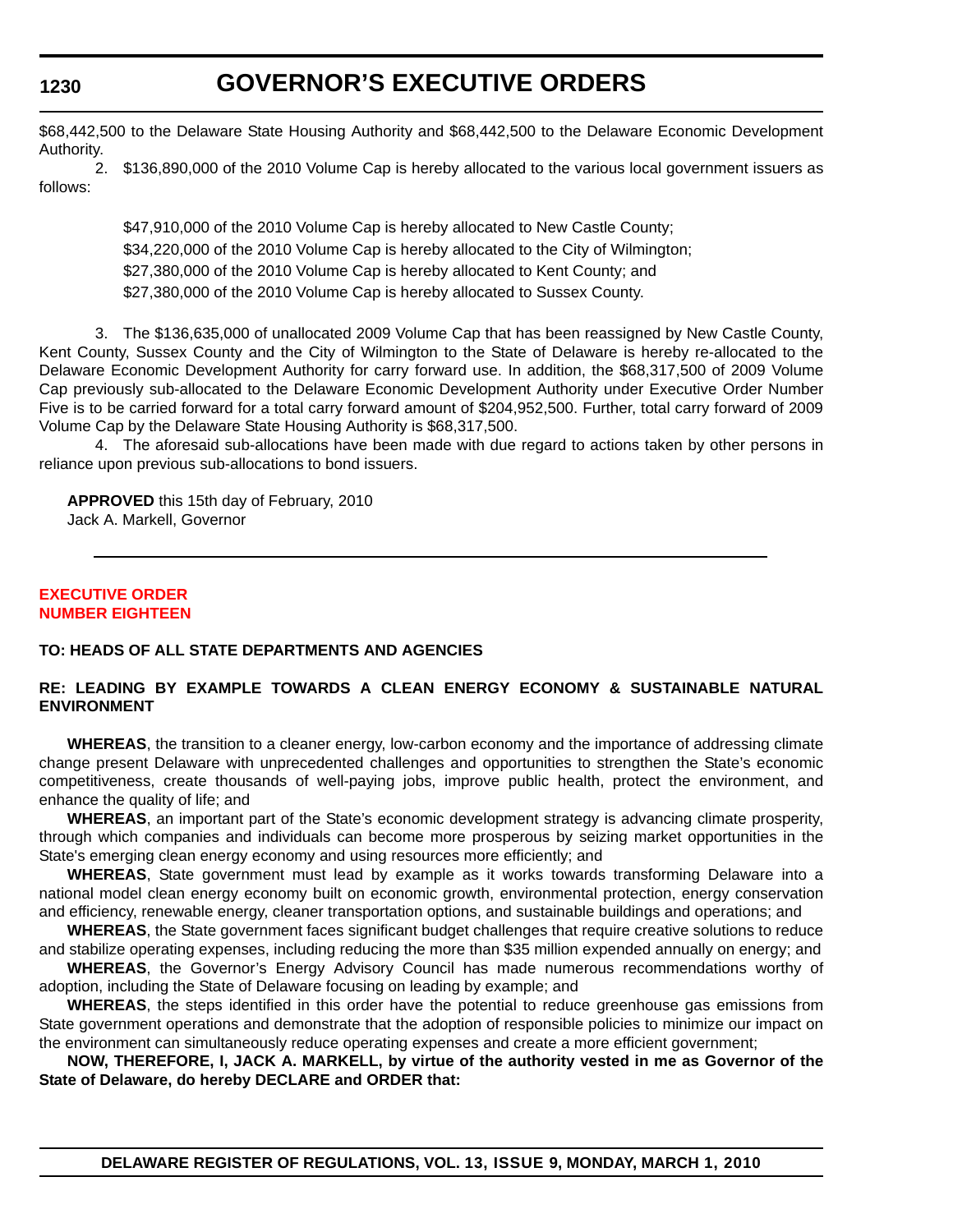## **GOVERNOR'S EXECUTIVE ORDERS**

#### **Energy Conservation and Efficiency**

1. All State executive branch agencies, departments and offices shall achieve, subject to funding opportunities and constraints, an overall collective reduction, from fiscal year 2008 levels, in energy consumption of at least 10% by the end of fiscal year 2011, 20% by the end of fiscal year 2013, and 30% by the end of fiscal year 2015.

a. All State executive branch agencies, departments and offices shall, as appropriate in both stateowned and state-leased buildings, reduce operating expenses through energy conservation practices, including but not limited to:

#### **Energy Conservation from Lighting, Appliances, and Computer Equipment**

i. Eliminating unnecessary lighting by turning off unused lights, reducing lighting in common areas, eliminating non-essential outdoor lighting taking into consideration safety and protection of individuals;

ii. Eliminating the use of portable appliances unless approved by a Cabinet Secretary or an agency's Sustainability Manager, as defined in Section 11 of this Order;

iii. Following Green Computing Practices as outlined by the Department of Technology and Information ("DTI"), including but not limited to:

1. Enabling the power management tools on all personal computers in accordance with DTI guidelines;

2. Enabling, where possible, duplex printing (printing front and back of all pages) as the default for network printers;

3. Acquiring printers and copiers capable of duplex printing when appropriate; and

4. Formatting documents to reduce the number of printed pages when possible.

iv. Evaluating additional activities that consume large amounts of energy and implement conservation measures to reduce consumption.

#### **Thermostat Controls**

i. Operating heating systems with temperature settings not to exceed 68-70 degrees during normal working hours. Lobby, corridor and restroom areas shall be kept at a temperature setting of 65 – 67 degrees during working hours if possible. Building entrances and storage areas shall be kept at a temperature setting of 60 – 62 degrees if possible. Temperature settings shall also not exceed 55 degrees in those facilities that are unoccupied during the non-business hours of 6:00 p.m. to 7:00 a.m. workdays, as well as weekends and holidays.

ii. Operating air conditioning no more than is necessary to maintain a temperature setting of 75 - 78 degrees during normal working hours. Lobby, corridor and restroom areas shall be kept at a temperature setting of 78 - 80 degrees during working hours if possible. In facilities that are unoccupied during non-business hours, weekends and holidays, the air conditioning temperature should be no less than is required to maintain the integrity and operation of the system.

iii. Agencies can exempt specific facilities from these restrictions if such temperatures threaten life, health, or safety; however conservation measures shall be applied wherever systems permit. Additionally, any area that houses equipment requiring precise climate controlled conditions in order to operate efficiently shall also be exempt.

b. All State executive branch agencies, departments and offices shall pursue opportunities to reduce operating expenses further through energy efficiency or other measures:

i. The Office of Management and Budget ("OMB"), in collaboration with the Department of Natural Resources and Environmental Control ("DNREC"), is directed to establish a system and procedures to benchmark, monitor and track the energy use and carbon emissions of all State-owned and State-leased facilities, and to make such data and tools available to agencies for their use in promoting energy conservation and greenhouse gas emission monitoring and reporting. The benchmarking system shall:

1. Require all State executive branch agencies, departments and offices that own or operate facilities to enter energy and utility usage and cost data into a tool or system provided by OMB and DNREC;

2. Require historic energy usage and cost data for the last two fiscal years to be compiled for all state-owned and state-leased facilities. The information will be used to rank each facility's energy usage and enable benchmarking against facilities of a similar age, size, construction and function;

3. Target facilities with the highest energy use and identify no or low-cost operational changes that can reduce consumption without capital investment;

4. Be used to prioritize energy efficiency and distributed renewable energy projects based on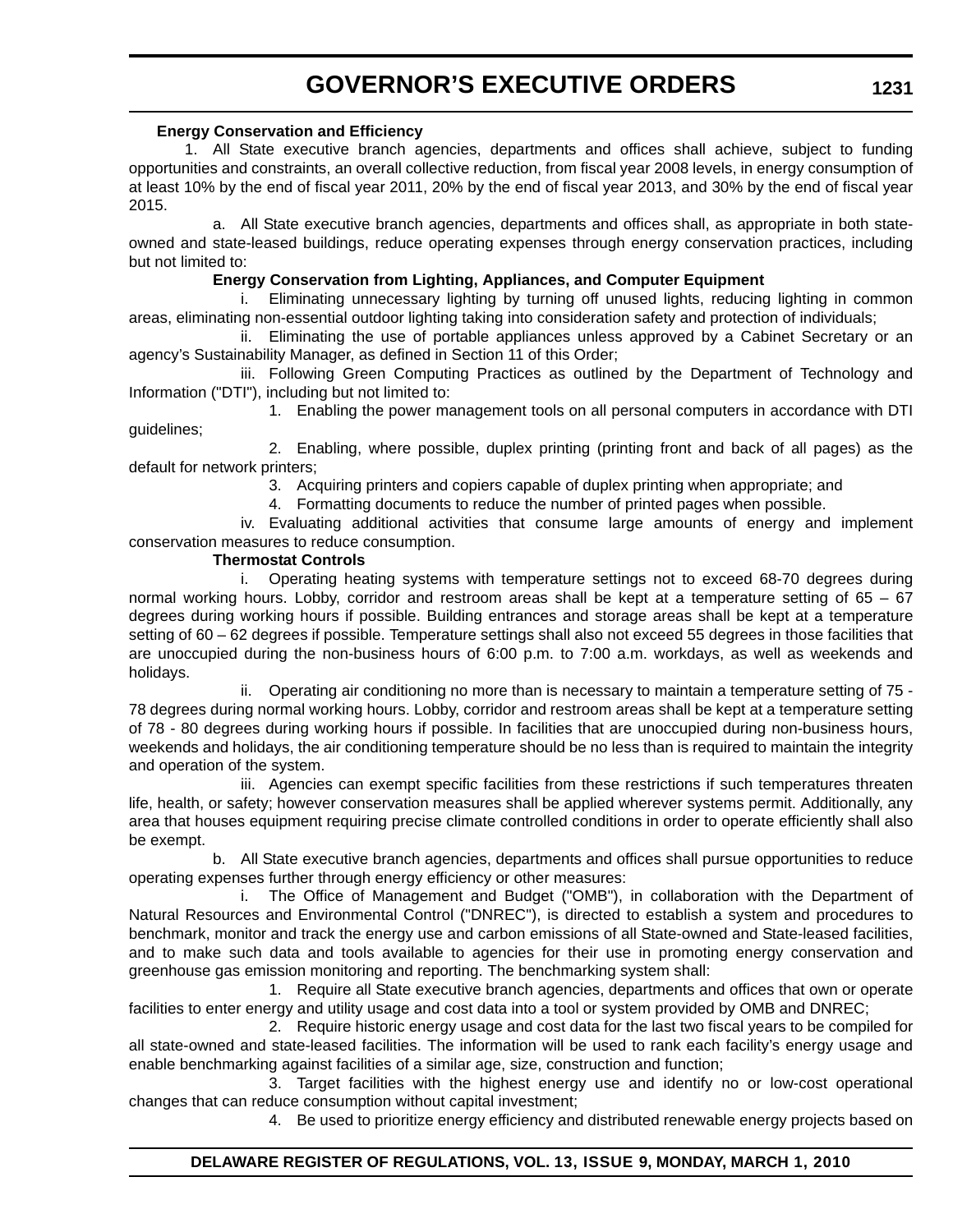## **GOVERNOR'S EXECUTIVE ORDERS**

energy savings, cost savings and environmental benefit;

5. Quantify, on a facility-by-facility basis, the estimated cost and work necessary to reduce energy consumption by 10%, 20% and 30%; and

6. Evaluate the feasibility of installing on-site wind, photovoltaic, co-generation or other cleaner energy systems that can be implemented using a simple payback period not to exceed 20 years.

ii. OMB is further directed to work with DNREC, the Agency Sustainability Managers designated pursuant to Section 11 below, and in consultation with the Sustainable Energy Utility ("SEU"), in preparation of a plan to audit State facilities for energy efficiency opportunities. Said plan shall include a timetable for such audits and identify appropriate funding for energy efficiency projects, including resources from the American Recovery and Reinvestment Act, Regional Greenhouse Gas Initiative auction proceeds, and tax-exempt financing and other programs administered by the SEU. A preliminary plan is to be delivered to the Cabinet Committee on Energy by May 31, 2010.

iii. Larger State facilities that utilize 50% or more of the aggregate energy used in State buildings shall be benchmarked by December 31, 2010, with the remainder completed by December 31, 2011. All reasonably available efficiency upgrades must be implemented before or coincident with investment in renewable energy technologies.

#### **Use of Clean, Renewable Energy**

2. For buildings owned or operated by State executive branch agencies, the State shall target at least 20% of its overall annual electric energy demand from clean, renewable sources by the end of fiscal year 2012, and 30% of its overall annual electric energy demand from clean, renewable sources by the end of fiscal year 2013.

a. OMB, through statewide procurement of energy services, shall utilize procurement strategies that maximize clean and renewable energy purchases and minimize costs over the long term to achieve the targets within the limits of appropriations. OMB is further directed to maximize stabilization of energy costs through utilization of offshore wind energy as the resource is being developed.

b. All State executive branch agencies, departments and offices, in cooperation with OMB and DNREC, are further directed to maximize the use of local distributed renewable energy generation or other clean energy solutions at State facilities in helping to achieve the targets. OMB shall work with DNREC to assess State facilities and appropriate public lands for potential distributed generation sites and evaluate a wide-range of funding sources and mechanisms that maximize the State's return on investment.

#### **Environmentally Responsible and Energy Conscious Construction**

3. The State shall integrate the U.S. Green Building Council's Leadership in Energy and Environmental Design ("LEED") practices into all new construction, renovation and the operation of state facilities, with a particular focus on integrating technologies and design/material/construction elements that generate lower long-term operating expenses. Throughout the project planning, building design, construction and operation phases of a project, state agencies, departments and offices shall incorporate best practices to reduce the environmental effects associated with capital improvements. State agencies, departments and offices shall work with architects and engineers working on the design and construction of capital projects to design projects to meet or exceed LEED Silver standards. All projects will pursue that standard and third party certification unless it is determined that such certification cannot be done at a reasonable cost. To meet this goal, architects and engineers working on the design and construction of capital projects shall consider incorporation of the following goals into each project:

a. Maximize the incorporation of design elements and technologies to increase energy efficiency, improve indoor air quality, and reduce potable water usage.

b. Maximize the integration of renewable resources, as geothermal, solar, and wind, into new construction.

c. Manage stormwater on-site through green infrastructure best practices to prevent flooding, reduce water pollution, and promote aquifer recharge.

d. Reduce solid waste generation during construction and integrate recycled content materials.

e. Protect and enhance biodiversity, restore and preserve natural habitats, wetlands and agricultural lands, and withstand and adapt to climate change effects, including sea-level rise.

f. Integrate best land use practices into project design by modeling smart growth approaches to development, including supporting walkable and cyclable communities, prioritizing infill development close to existing infrastructure, ensuring access to public transit, and reducing urban heat island effects.

**Recycling**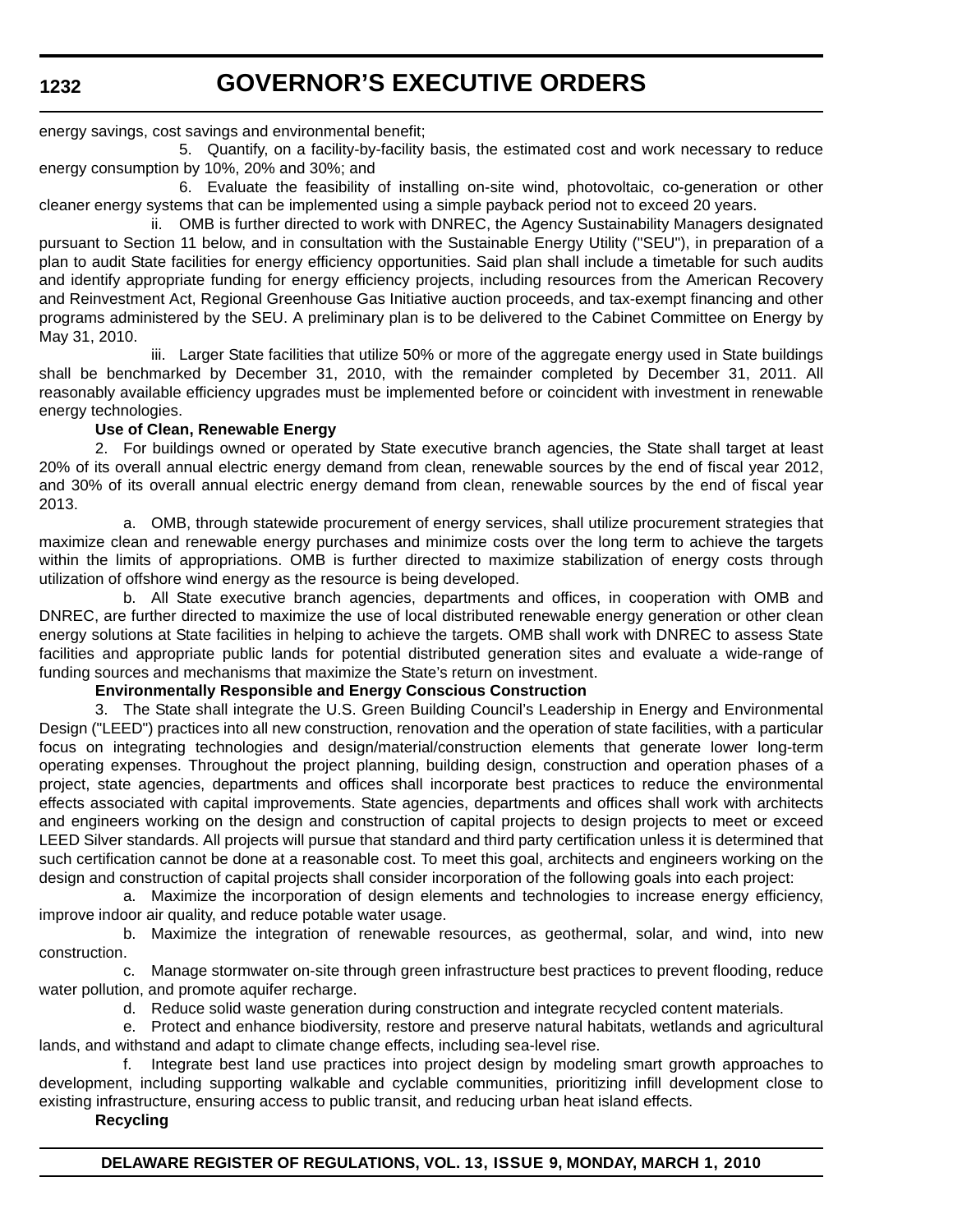## **GOVERNOR'S EXECUTIVE ORDERS**

4. All State executive branch agencies, departments and offices shall reduce, reuse, and recycle materials to achieve a 50% rate of diverted waste from landfills by the end of fiscal year 2011, and a 75% rate of diverted waste from landfills by the end of fiscal year 2012, for office, construction and demolition debris and other state activities or wastes. Insofar as achievement of this standard is subject to current contractual obligations and funding constraints, it should be integrated into all future contractual arrangements.

a. The Agency Sustainability Managers designated pursuant to Section 11 below, with the aid of other staff as appropriate, shall jointly determine the appropriate base year and current diversion rates for achievement of these standards and shall report that information to the Cabinet Committee on Energy on or before May 31, 2010.

#### **Clean Transportation**

5. All agencies shall improve air quality and reduce the operating expenses from State vehicle use with the goal of reducing, from fiscal year 2008 levels, petroleum consumption by 25%, vehicle emissions by 25%, and vehicle miles traveled by 15% by the end of fiscal year 2012.

a. To reduce energy consumption and air pollution, particularly ground-level ozone, resulting from State fleet vehicle usage, it shall be a priority of the State that, on and after March 1, 2010, new or replacement light duty cars and trucks purchased by State executive branch agencies, departments and offices shall be hybrid vehicles, alternative fuel vehicles, high fuel economy or low-emission vehicles, except if such goal compromises public health, safety, or law enforcement needs. OMB shall annually prepare a life cycle cost analysis for fleet vehicle purchases, and that analysis shall take into consideration the external costs of fossil-fueled vehicles.

b. Develop procedures for diesel vehicles in the State fleet to use biodiesel of the highest percentage content practical.

c. State executive branch agencies, departments and offices shall implement measures to reduce the number of vehicle miles traveled and emissions from idling by State employees, to the extent feasible, in personal and fleet vehicles resulting from job-related travel.

d. State executive branch agencies shall also foster a work environment, to the extent feasible, which enables a voluntary reduction in employee commuting miles, including the promotion of car-pooling, van-pooling, telecommuting, and public transportation incentives.

#### **Environmentally Sensitive Procurement**

6. OMB shall work with DNREC, DTI and the Department of Health and Social Services to develop an environmentally sensitive procurement policy for State executive branch agencies, departments and offices. The policy shall encourage such agencies, to the extent permitted by relevant law, to give appropriate consideration to use of environmentally preferable products and services, especially those that will improve the health and productivity of State employees. These products shall include, but not be limited to, goods that consist of fewer toxic substances, reduce the amount of toxic substances disposed or consumed, improve indoor air quality, contain recycled content, minimize waste, lessen the impact to public health, conserve energy, and/or conserve water. Examples include Energy Star rated appliances and technology equipment capable of utilizing recycled paper and duplex printing. OMB shall implement procurement preference programs favoring the purchase of these products and services. The policy shall be completed on or before August 30, 2010 and implemented as existing state contracts expire.

#### **Implementation**

7. The Secretary of DNREC shall lead and direct the implementation of the Governor's energy agenda. In this capacity, the Secretary will lead the efforts of the Cabinet Committee on Energy as Chair, review, and implement as appropriate, the recommendations of the Governor's Energy Advisory Council, and oversee the State's involvement in the SEU. Further, all energy-related programs will be coordinated by DNREC, including the Weatherization Assistance Program and the Low-Income Home Energy Assistance Program, unless otherwise required by Delaware law.

8. The Cabinet Committee on Energy, established pursuant to 29 Del. C. § 8054, shall review the progress towards achieving the six goals and standards in this Order, identify and address any barriers to achievement of these goals and standards, and recommend any new goals for future years as may be necessary and desirable.

9. OMB, in coordination with DNREC and the Agency Sustainability Managers designated pursuant to Section 11 below, shall develop a program to educate State employees about strategies and tactics to achieve the six goals. The program shall emphasize the benefits to managing energy consumption in both the workplace and at home and shall be provided to the Cabinet Committee on Energy.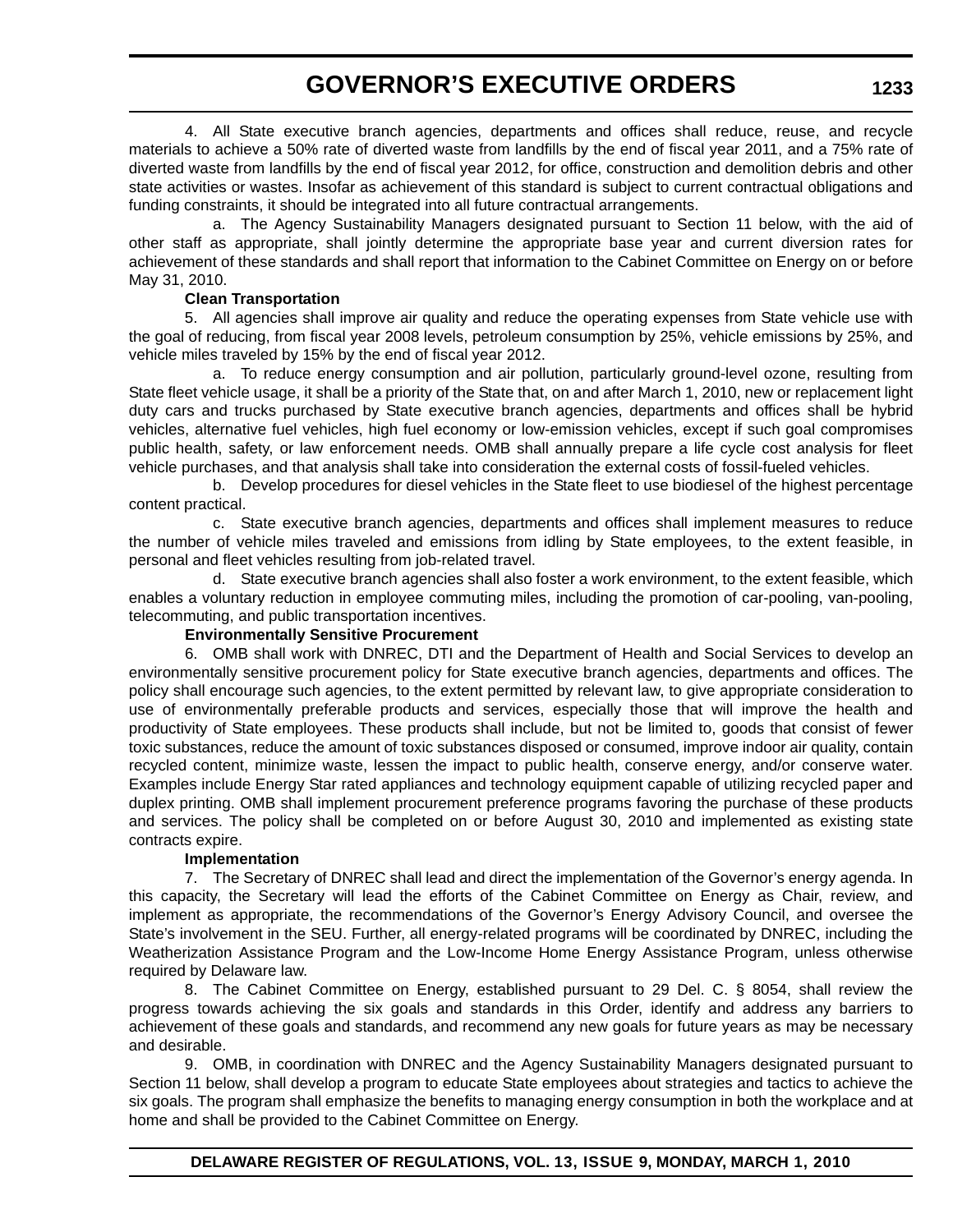## **GOVERNOR'S EXECUTIVE ORDERS**

10. Each Cabinet Secretary shall report on a quarterly basis on the progress his or her agency has made towards the goals in this executive order.

11. Each Cabinet Secretary shall designate, by February 28, 2010, a sustainability manager tasked with coordinating with DNREC and OMB on program implementation and reporting. Agency Sustainability Managers shall coordinate their agency's activities in the areas described in this Order.

12. The progress of each executive branch agency, department and office shall be measured and top performers shall be considered for recognition by the Cabinet Committee on Energy.

13. The Agency Sustainability Managers shall collectively develop implementation guidelines for review by the Cabinet Committee on Energy, including recommendations to maximize the financial savings associated with the measures in this order. Said guidelines shall be developed by May 31, 2010.

14. Executive Order No. Eighty-Four, issued by Governor Michael N. Castle, is hereby rescinded.

**APPROVED** this 17th day of February, 2010 Jack A. Markell, Governor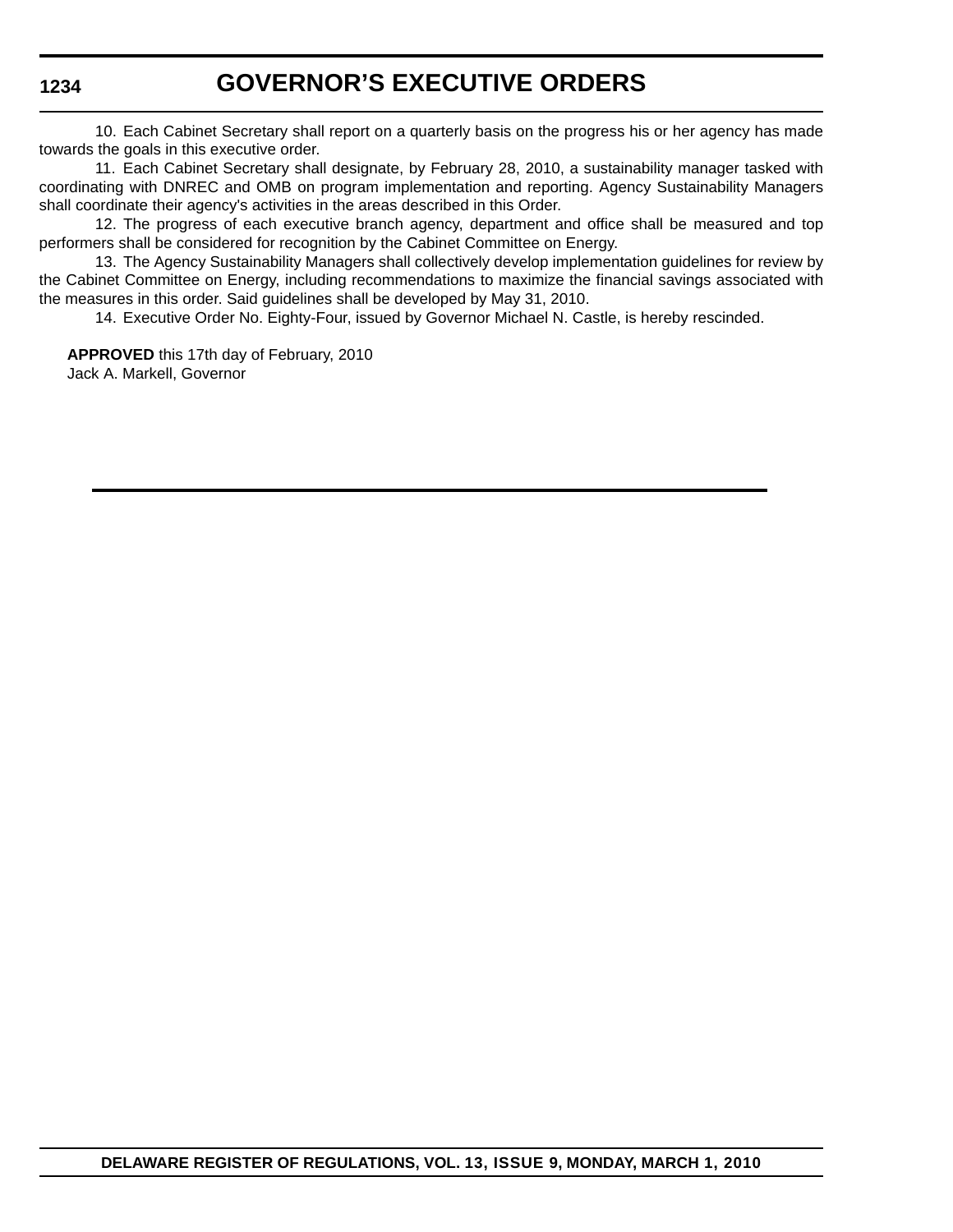## **CALENDAR OF EVENTS/HEARING NOTICES**

### **[DELAWARE RIVER BASIN COMMISSION](http://www.state.nj.us/drbc/) [PUBLIC NOTICE](#page-4-0)**

The Delaware River Basin Commission will hold a public hearing and business meeting on Wednesday, March 3, 2010 beginning at 10:30 a.m. at the Commission's office building, 25 State Police Drive, West Trenton, New Jersey. For more information visit the DRBC web site at www.drbc.net or contact Pamela M. Bush, Esq., Commission Secretary and Assistant General Counsel, at 609 883-9500 extension 203.

### **[DELAWARE SOLID WASTE AUTHORITY](http://www.dswa.com/) [PUBLIC NOTICE](#page-4-0)**

Pursuant to 7 **Del.C.** §§ 6403, 6404, 6406 and other pertinent provisions of 7 **Del.C.** Ch. 64; the Delaware Solid Waste Authority ("DSWA") is proposing a new Statewide Solid Waste Management Plan (the "Plan") to replace the Plan adopted May 26, 1994.

A public hearing will be held Wednesday, March 24, 2010 at 5:30 p.m., in the DSWA board room located in the main administrative offices of the DSWA at 1128 South Bradford St., Dover, DE 19903. The hearing is to provide an opportunity for public comment on the proposed amendments.

The DSWA will receive written comments, suggestions briefs or other written material until the close of business, March 30, 2010. Written comments, suggestions, compilations of data or other written material shall be submitted to Michael D. Parkowski, Manager of Business Services and Government Relations, Delaware Solid Waste Authority, 1128 South Bradford Street, PO Box 455, Dover, Delaware 19903. Anyone wishing to obtain a copy of the proposed amendments may obtain a copy from the Delaware Solid Waste Authority, 1128 South Bradford Street, PO Box 455, Dover, Delaware 19903, (302) 739-5361.

### **[DEPARTMENT OF EDUCATION](http://www.doe.k12.de.us/) [PUBLIC NOTICE](#page-4-0)**

The State Board of Education will hold its monthly meeting on Thursday, February 18, 2010 at 1:00 p.m. in the Townsend Building, Dover, Delaware.

### **[DEPARTMENT OF FINANCE](http://delottery.com/) OFFICE OF THE STATE LOTTERY [PUBLIC NOTICE](#page-4-0)**

The Office of the State Lottery will seek public comments on proposed new rules governing the operation of video lottery and table games. It is the intent of the Delaware State Lottery to repeal the current video lottery regulations in their entirety and replace them with these new regulations. These regulations come as a result of recent legislation amending 29 Del. C., Chapter 48, which directs the Director of the Lottery to promulgate an initial regulatory framework for table games.

Persons wishing to present their views regarding this matter may do so in writing by the close of business on or before March 31, 2010 to: Delaware State Lottery Office, 1575 McKee Road, Suite 102, Dover, DE 19904. A copy of these regulations is available from the above address or may be viewed at the Lottery business office at the same address.

#### **1235**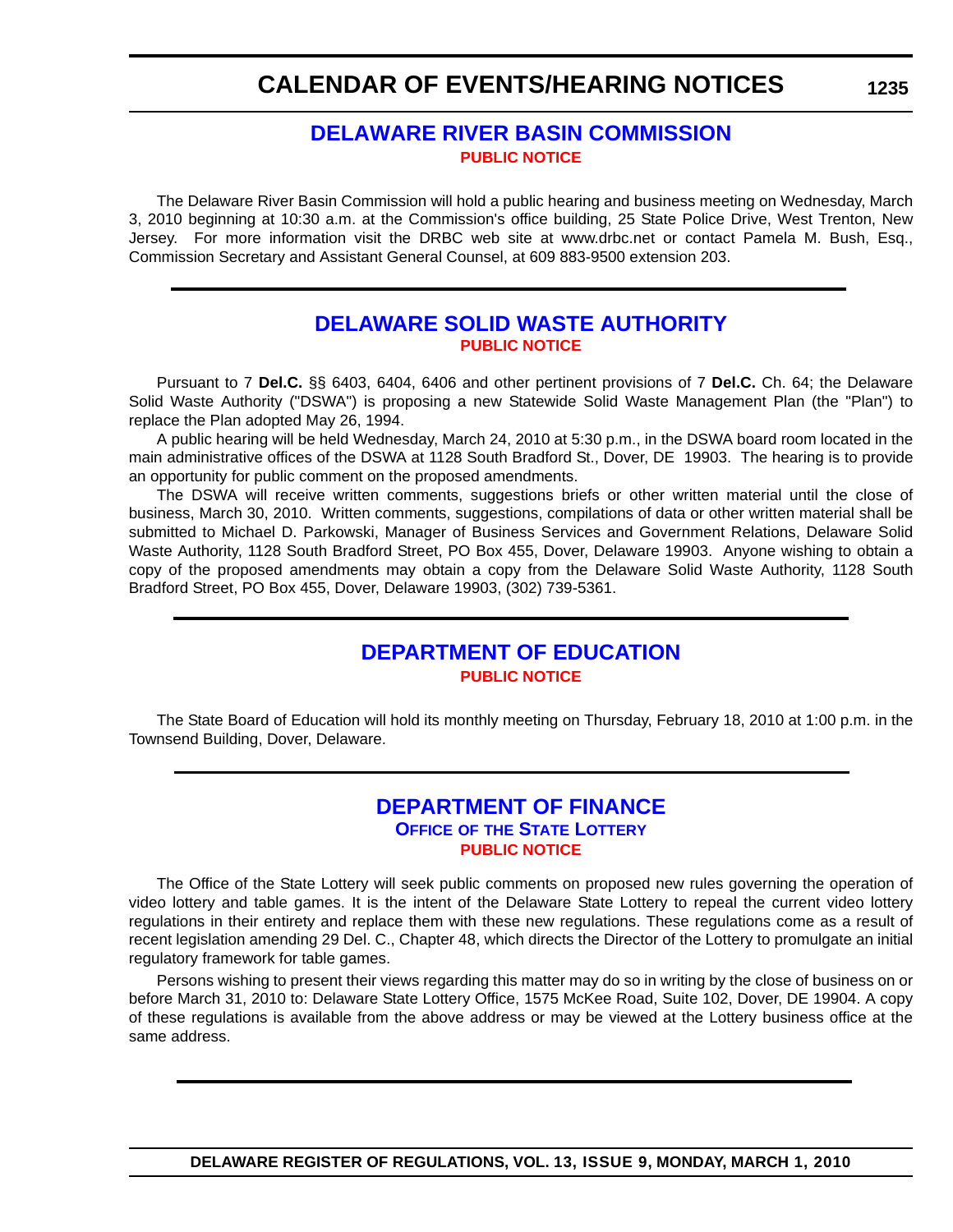## **CALENDAR OF EVENTS/HEARING NOTICES**

### **[DEPARTMENT OF HEALTH AND SOCIAL SERVICES](http://www.dhss.delaware.gov/dhss/dms/index.html) DIVISION OF MANAGEMENT SERVICES BIRTH TO THREE EARLY INTERVENTION SYSTEM [PUBLIC NOTICE](#page-4-0)**

The Birth to Three Early Intervention System of the Delaware Department of Health and Social Services is seeking public comment on its annual federal grant application under Part C of the Individuals with Disabilities Education Improvement Act of 2004. Public Comment is being accepted from March  $8 \sim$  April 8, 2010, and the federal grant application will be available until May 8, 2010.

Please contact the Part C Birth to Three office at 302-255-9134 (call collect from Kent and Sussex) to secure a copy of grant application. Send your written comments to Part C/Birth to Three, DMS/DHSS, 2nd floor, Main Building, Suite 249, 1901 N. DuPont Hwy, New Castle, DE 19720 or fax to 302-255-4407.

#### **DIVISION [OF DEVELOPMENTAL DISABILITIES SERVICES](http://www.dhss.delaware.gov/dhss/ddds/index.html) [PUBLIC NOTICE](#page-4-0)**

The Division of Developmental Disabilities (DDDS) intends to publish in regulation a description of the agency's appeal process. The regulations shall include a definition of appeal, issues that can be appealed, the time requirements for requesting an appeal, how the process works and how to request an appeal.

Any person who wishes to make written suggestions, submit compilations of data, briefs or other written materials concerning the proposed new regulations must submit same to Mary T. Anderson, M.S.W., Director of Policy Development, Division of Developmental Disabilities Services, 26351 Patriots Way, Georgetown, DE 19947 or by fax to (302) 934-8704 by March 30, 2010. The action concerning the determination of whether to adopt the proposed regulation will be based upon the Department and Division's analysis and consideration of the comments and written materials filed by interested persons.

#### **DIVISION OF MEDICAID [AND MEDICAL ASSISTANCE](http://www.dhss.delaware.gov/dhss/dmma/) [PUBLIC NOTICE](#page-4-0)**

In compliance with the State's Administrative Procedures Act (APA - Title 29, Chapter 101 of the Delaware Code) and under the authority of Title 31 of the Delaware Code, Chapter 5, Section 512, Delaware Health and Social Services (DHSS) / Division of Medicaid and Medical Assistance (DMMA) is proposing to amend the Delaware Medical Assistance Program (DMAP) General Policy Provider Manual.

Any person who wishes to make written suggestions, compilations of data, testimony, briefs or other written materials concerning the proposed new regulations must submit same to Sharon L. Summers, Planning & Policy Development Unit, Division of Medicaid and Medical Assistance, 1901 North DuPont Highway, P.O. Box 906, New Castle, Delaware 19720-0906 or by fax to 302-255-4425 by March 31, 2010.

The action concerning the determination of whether to adopt the proposed regulation will be based upon the results of Department and Division staff analysis and the consideration of the comments and written materials filed by other interested persons.

#### **DIVISION [OF SOCIAL SERVICES](http://www.dhss.delaware.gov/dhss/dss/) [PUBLIC NOTICE](#page-4-0)**

In compliance with the State's Administrative Procedures Act (APA - Title 29, Chapter 101 of the Delaware Code) and under the authority of Title 31 of the Delaware Code, Chapter 5, Section 512, Delaware Health and Social Services (DHSS) / Division of Social Services is proposing to amend policies in the Division of Social Services Manual (DSSM) regarding Delaware's Cash Assistance and Food Supplement Programs.

Any person who wishes to make written suggestions, compilations of data, testimony, briefs or other written

#### **DELAWARE REGISTER OF REGULATIONS, VOL. 13, ISSUE 9, MONDAY, MARCH 1, 2010**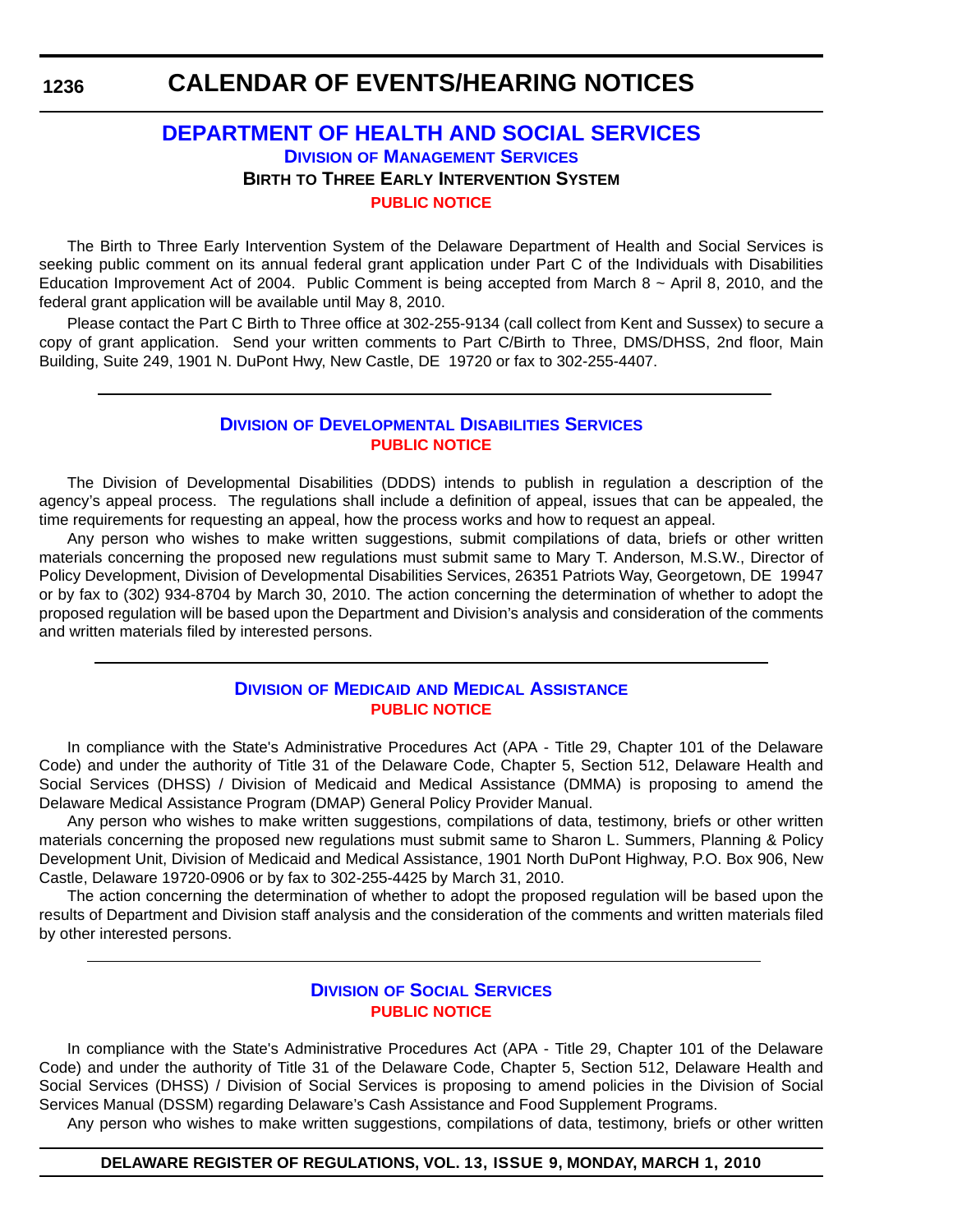## **CALENDAR OF EVENTS/HEARING NOTICES**

materials concerning the proposed new regulations must submit same to Sharon L. Summers, Policy, Program & Development Unit, Division of Social Services, 1901 North DuPont Highway, P.O. Box 906, New Castle, Delaware 19720-0906 or by fax to (302) 255-4425 by Wednesday, March 31, 2010.

The action concerning the determination of whether to adopt the proposed regulation will be based upon the results of Department and Division staff analysis and the consideration of the comments and written materials filed by other interested persons.

### **[DEPARTMENT OF INSURANCE](http://www.delawareinsurance.gov/) [PUBLIC NOTICE](#page-4-0)**

INSURANCE COMMISSIONER KAREN WELDIN STEWART, CIR-ML hereby gives notice of intent to adopt Department of Insurance Regulation 1408 relating to payment of long-term care services. The docket number for this proposed regulation is 1337.

The purpose of the proposed regulation 1408 is to require timely payment of claims involving Long Term Care insurance. The text of the proposed amendment is reproduced in the March 2010 edition of the Delaware Register of Regulations. The text can also be viewed at the Delaware Insurance Commissioner's website at: [http://](http://www.delawareinsurance.gov/departments/documents/ProposedRegs/ProposedRegs.shtml) [www.delawareinsurance.gov/departments/documents/ProposedRegs/ProposedRegs.shtml](http://www.delawareinsurance.gov/departments/documents/ProposedRegs/ProposedRegs.shtml).

The Department of Insurance does not plan to hold a public hearing on the proposed changes. Any person can file written comments, suggestions, briefs, compilations of data or other materials concerning the proposed amendments. Any written submission in response to this notice and relevant to the proposed changes must be received by the Department of Insurance no later than 4:00 p.m., Monday April 5, 2010, and should be addressed to Mitch Crane, Esquire, Delaware Department of Insurance, 841 Silver Lake Boulevard, Dover, DE 19904, or sent by fax to 302.736.7979 or email to [mitch.crane@state.de.us](mailto:mitch.crane@state.de.us).

### **[DEPARTMENT OF NATURAL RESOURCES AND ENVIRONMENTAL](http://www.fw.delaware.gov/Pages/FWPortal.aspx)  CONTROL DIVISION OF FISH AND WILDLIFE [PUBLIC NOTICE](#page-4-0)**

The Summer Flounder Fishery Management Plan details the annual process that the Summer Flounder Fishery Management Board, the Mid Atlantic Fishery Management Council and the National Marine Fisheries Service are to use for conservation equivalency in the recreational summer flounder fishery. These agencies agreed at their joint meeting on December 8, 2009 that the states would implement conservation equivalent measurers rather than a coastwide management program for summer flounder in 2010. The total allowable harvest quota has been increased for 2010 based on the latest scientific data that indicates that the stock is not overfished and overfishing is not occurring. Delaware's harvest cap for 2010 will be 80,000 fish which is higher than the 65,000 fish target in 2009. In addition, it is estimated, based on the Marine Recreational Fisheries Statistics survey data, that approximately 82,000 summer flounder were harvested in Delaware during the 2009 fishing season. As such, a number of options will be considered that are designed to restrain the harvest at or below the harvest cap for 2010. These measures may include size limits that range from 18.5 inches to 19.5 inches in conjunction with creel limits that could range from two to eight fish. In addition, management options may include a partial harvest season closure designed to restrain the harvest for 2010 at or below the 80,000 fish target.

Individuals may present their comments or request additional information by contacting the Fisheries Section, Division of Fish and Wildlife, 89 Kings Highway, Dover, DE 19901, (302) 739-9914. A public hearing on these proposed amendments will be held on March 23, 2010 at 7:00 P.M. in the DNREC Auditorium, 89 Kings Highway, Dover, DE 19901. The record will remain open for written comments until 4:30 PM, March 31, 2010.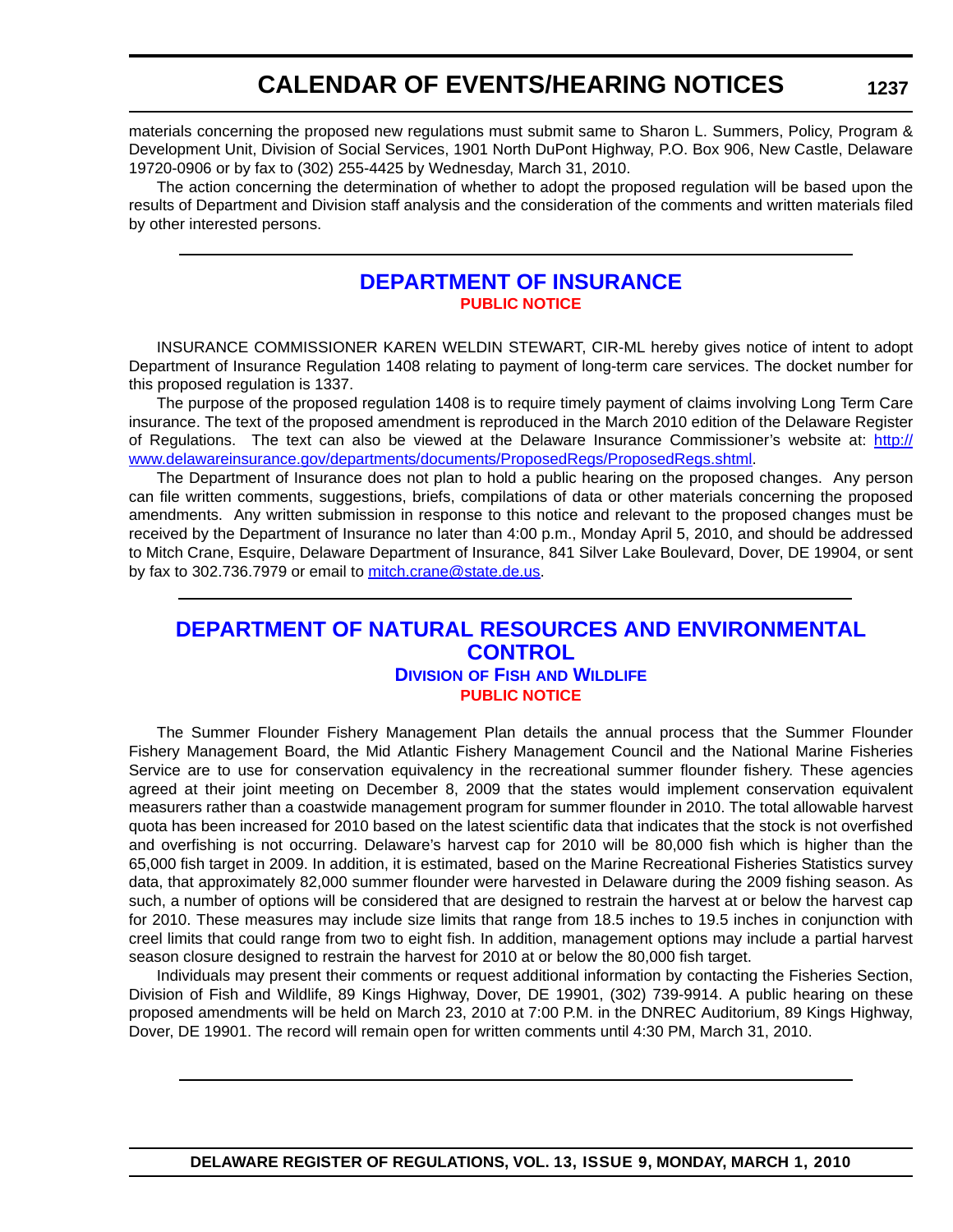## **CALENDAR OF EVENTS/HEARING NOTICES**

### **DIVISION OF FISH [AND WILDLIFE](http://www.fw.delaware.gov/Pages/FWPortal.aspx) [PUBLIC NOTICE](#page-4-0)**

The changes to regulation 3900 Wildlife will be presented in a series of public hearings on March 25<sup>th</sup>. 2010 beginning at 6:30 p.m., DNREC Auditorium, 89 Kings Highway, Dover, Delaware. The hearing record for these proposed Regulations will remain open until 4:30 p.m. March 31, 2010

The order of hearings is as follows:

- 3900.1 Definitions
- 3900.2 Method of Take
- 3900.3 Federal Laws and Regulations Adopted
- 3900.4 Seasons
- 3900.7 Deer
- 3900.21 Guide License Requirements

3900.22 - Hunter and Trapper Identification Number

Written comments for the hearing record should be addressed to Kenneth Reynolds, 6180 Hay Point Landing Road, Smyrna, DE 19977 or to [Kenneth.Reynolds@state.de.us.](mailto:Kenneth.Reynolds@state.de.us) The record will remain open for written public comment until 4:30 P.M. March 31, 2010.

#### **[DEPARTMENT OF STATE](http://dpr.delaware.gov/default.shtml) DIVISION OF PROFESSIONAL REGULATION Board of Accountancy [PUBLIC NOTICE](#page-4-0)**

Pursuant to 24 **Del.C.** §105(a)(1), the Board of Accountancy has proposed revisions to its rules and regulations.

A public hearing will be held on April 21, 2010 at 9:15 a.m. in the second floor conference room B of the Cannon Building, 861 Silver Lake Boulevard, Dover, Delaware, where members of the public can offer comments. Anyone wishing to receive a copy of the proposed rules and regulations may obtain a copy from the Board of Accountancy, 861 Silver Lake Boulevard, Dover, Delaware 19904. Persons wishing to submit written comments may forward these to the Board at the above address. The final date to receive written comments will be at the public hearing.

The Board has proposed numerous revisions to the rules and regulations. A number of revisions implement amendments to the Board's licensing law, Chapter 1 of Title 24 of the Delaware Code, including the addition of the practice privilege set forth at 24 **Del.C.** §108. In addition, the amendments set forth the licensure requirements that will go into effect on August 1, 2012.

Further, specific course requirements for licensure are revised. There are various amendments to the Rules pertaining to continuing professional education. Specifically, the proposed amendments will expressly give the Board authority to sanction licensees who do not comply with continuing professional education requirements.

The Board also proposes various grammatical and typographical revisions.

The Board will consider promulgating the proposed rules and regulations at its regularly scheduled meeting following the public hearing.

#### **DIVISION [OF PROFESSIONAL REGULATION](http://dpr.delaware.gov/default.shtml) Board of Pharmacy [PUBLIC NOTICE](#page-4-0)**

The Delaware Board of Pharmacy ("the Board"), in accordance with 24 *Del. C.* § 2509, is proposing to amend regulations **1.0 Pharmacist Licensure Requirements, Regulation 5.0 Dispensing, Regulation 9.0 Hospital** 

**DELAWARE REGISTER OF REGULATIONS, VOL. 13, ISSUE 9, MONDAY, MARCH 1, 2010**